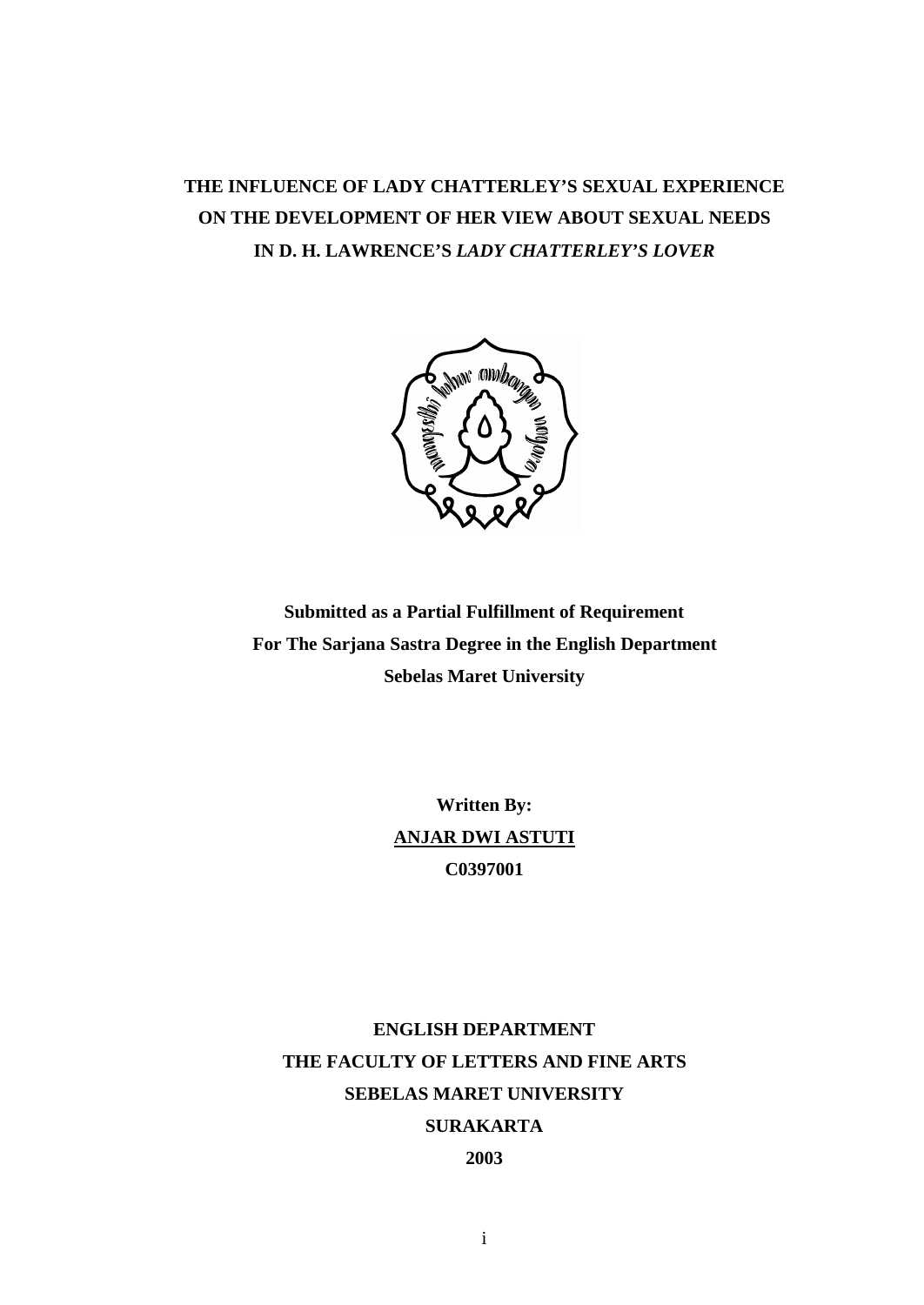# **APPROVAL**

Approved to be examined before The Board of Examiners

Faculty of Letters and Fine Arts Sebelas Maret University

Thesis consultant:

| 1. Drs. Bathoro M. Sarjono, MA |                  |
|--------------------------------|------------------|
| <b>First Consultant</b>        | NIP. 130 529 731 |

| 2. Dra. Endang Sri Astuti, MS |                  |
|-------------------------------|------------------|
|                               |                  |
| <b>Second Consultant</b>      | NIP. 130 902 533 |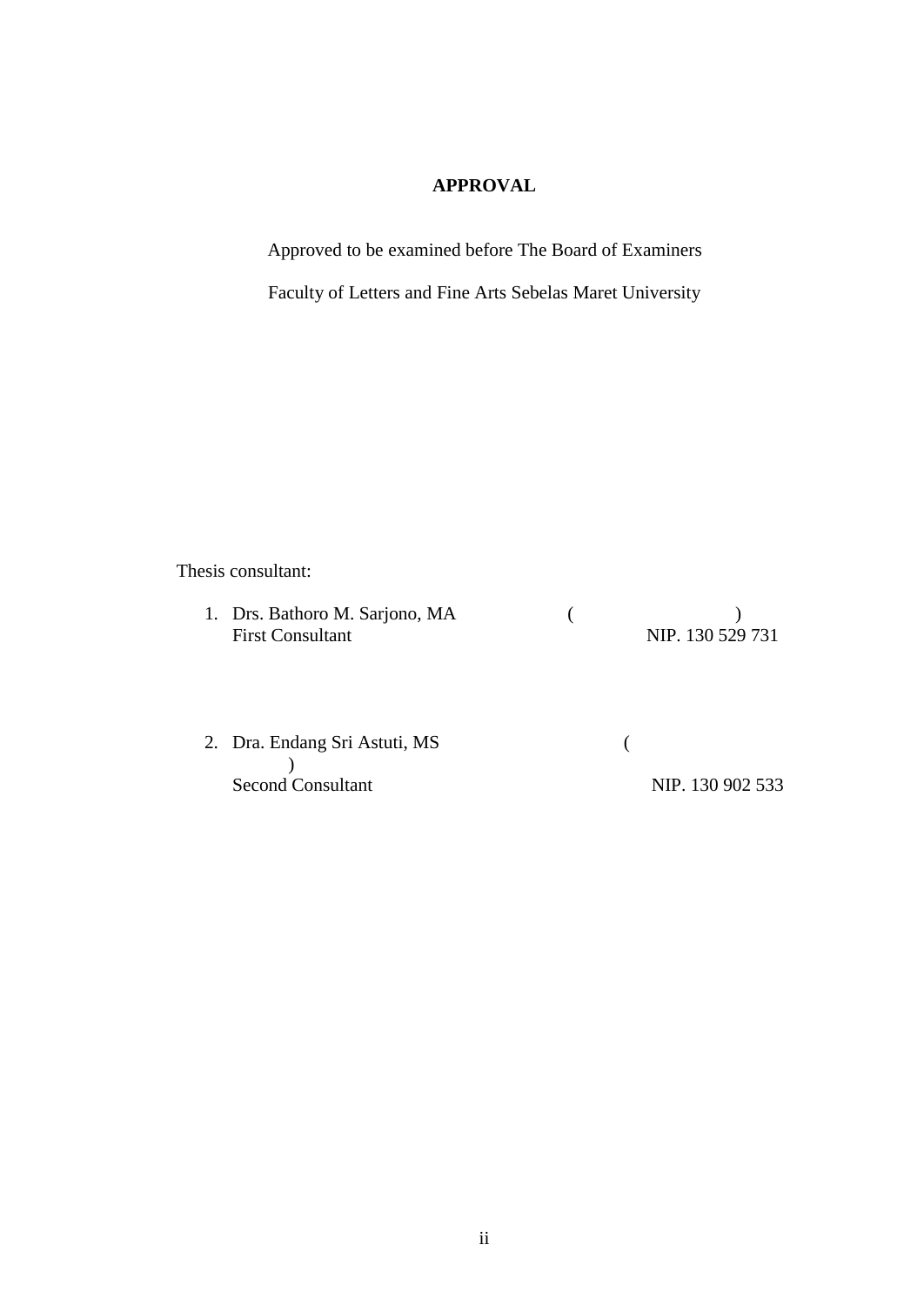| Approved by The Board of Examiners                         |                  |  |  |
|------------------------------------------------------------|------------------|--|--|
| Faculty of Letters and Fine Arts Sebelas Maret University  |                  |  |  |
| On 28th October 2003                                       |                  |  |  |
|                                                            |                  |  |  |
| The Board of Examiners:                                    |                  |  |  |
| 1. Drs. Mugijatno, M.Si.<br>Chairman                       | NIP. 131 569 256 |  |  |
| 2. Dra. Susilorini, MA.<br>Secretary                       | NIP. 132 000 807 |  |  |
| 3. Drs. Bathoro M. Sarjono, MA.<br><b>First Consultant</b> | NIP. 130 529 731 |  |  |
|                                                            |                  |  |  |

| 4. Dra. Endang Sri Astuti, MS. |                  |
|--------------------------------|------------------|
| <b>Second Consultant</b>       | NIP. 130 902 533 |

 Dean Faculty of Letters and Fine Arts

# Sebelas Maret University

 $($ Dr. Maryono Dwi Rahardjo, SU NIP. 130 675 176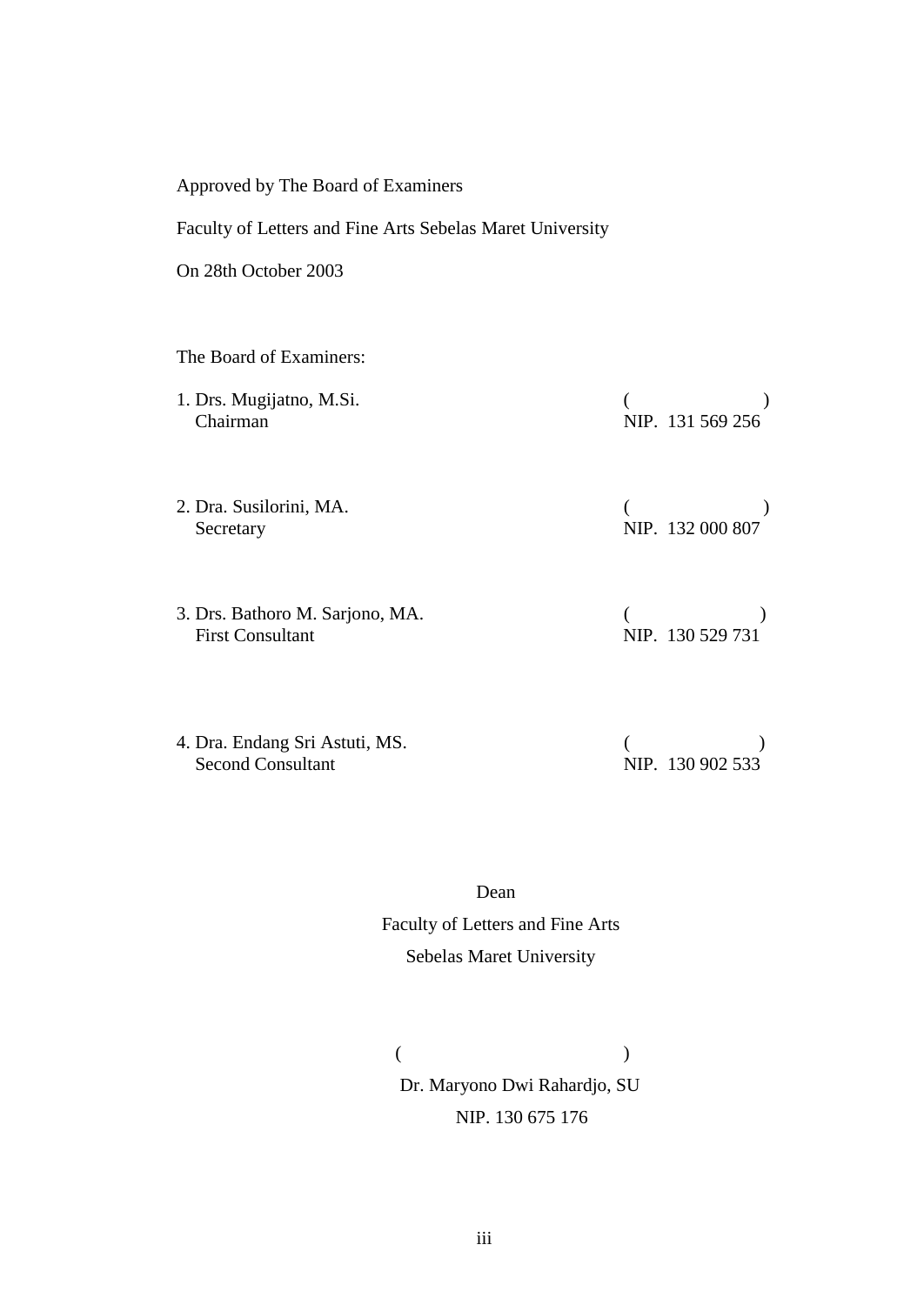# **MOTTO**

# ^There is no power but with God^ \*(Q.S. Al Kahfi:39)\*

*And they carry your loads to a land that you could not reach except with great trouble to yourself. Truly, your Lord is full of Kindness, Most Merciful.* 

*\*(Q.S. An Nahl: 7)\** 

And if you would count the favours of Alloh, never could you be able to count them. Truly! Alloh is Oft-Forgiving, Most Merciful.

\*(Q.S. An Nahl: 18)\*

Hope is one of God's greatest gifts to you, because it's the magic that inspires you to keep trying, learning, loving and living.

\*(Bobette Bryan)\*

*You can be great, in your desire to overcome any obstacle in order to make something out of your life.* 

*\*(Bobette Bryan)\** 

# **Kesabaran itu, tidak berbatas**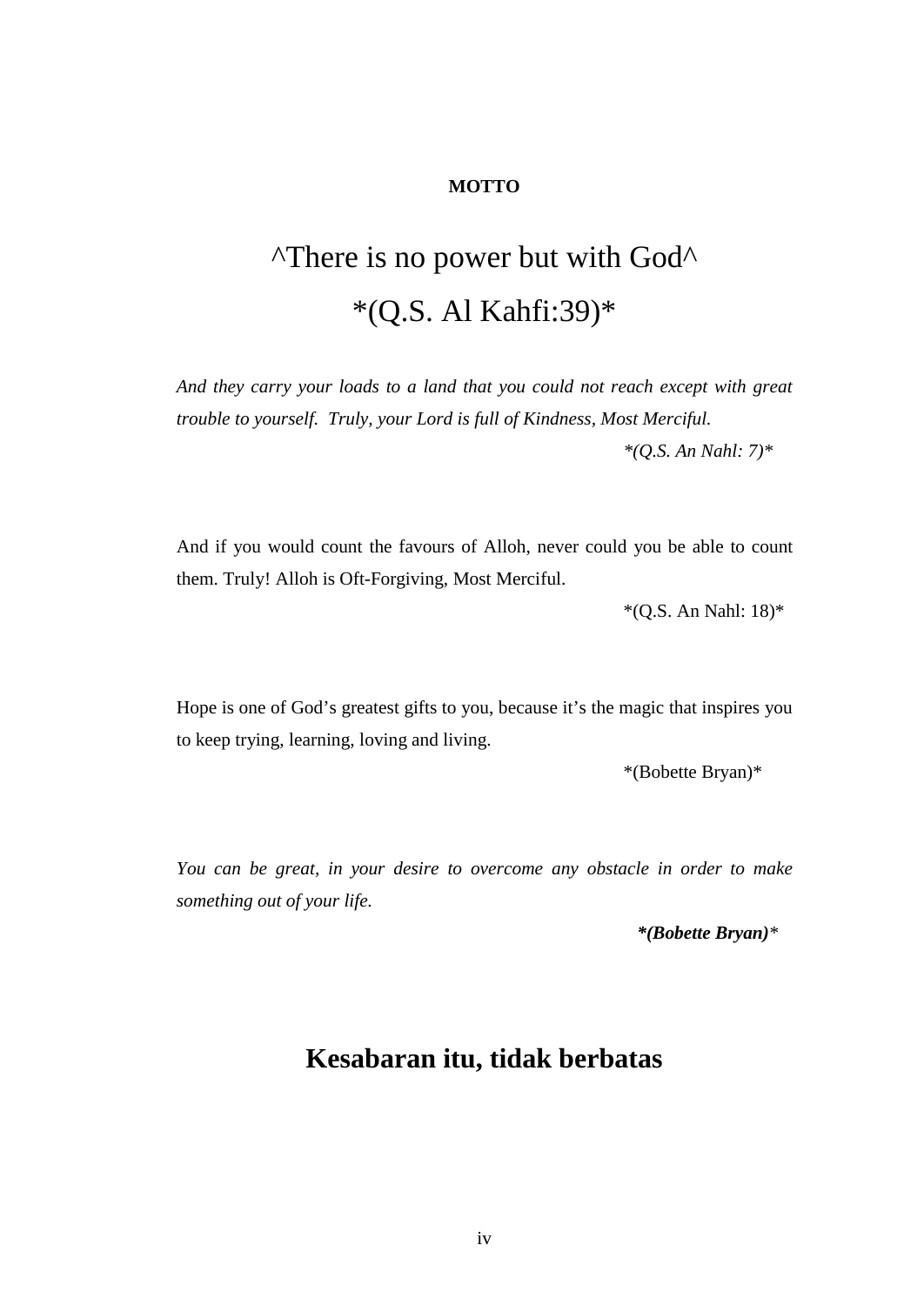# **DEDICATION**

*I wholeheartedly dedicated this thesis to:* 

# *\*Bapak and Ibu "my everything"*

- **Mas Eko "my best brother"**
- **Mbak Upi "my kindness sister"**
- **Fikri "my cute little hero nephew"**
- **Aisyah "my pretty little angel niece"**
- **The big family of Gunung Kidul's "my spirit"**
- **Sampang's family "my support"**
- **All best friends "my love and my life"**

**\*The great goals of my life "future expectation"** 

# **Just keep me drowning in your love**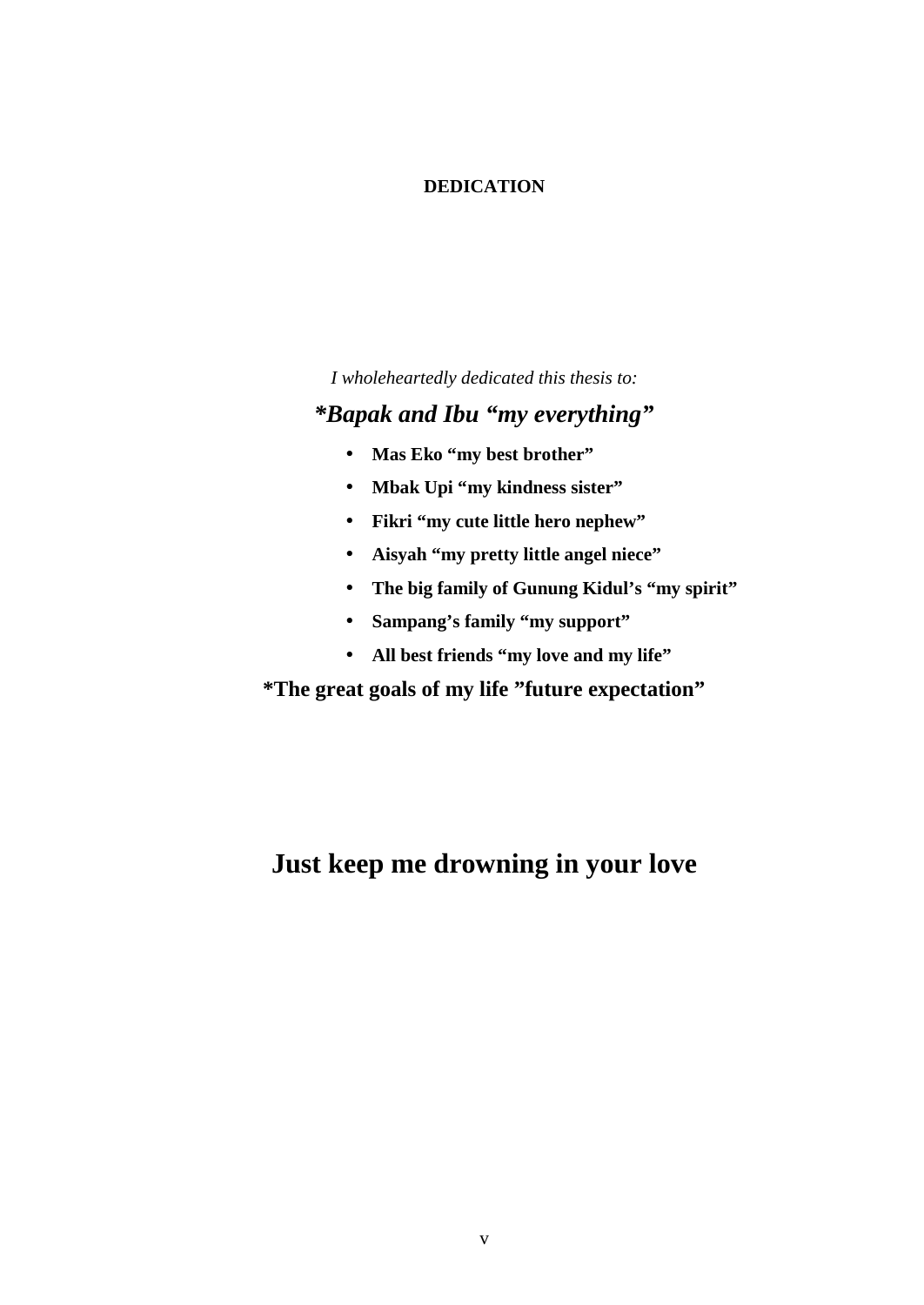#### **ACKNOWLEDGEMENT**

# Bismillahirrohmaanirrohiim

Alhamdulillahirobbil'aalamiin, I deliver my eternal gratitude to **Alloh Swt** for all the miracle and favour that He gives to me. You are my reason for breathing and struggle. Through His Blessing, finally this thesis can be accomplished completely.

The process of doing this thesis is not easy. I realize that this thesis can not be finished without good help, support and encouragement from many special people who keep me continuing. Therefore, I am very thankful and grateful for all their contribution.

In this very special occasion, I would like to express my gratitude to:

**Dr. Maryono Dwi Rahardjo, SU** as the Dean of Faculty of Letters and Fine Arts for approving my thesis and **Drs. Riyadi Santoso, M. Ed** as the Chief of English Department for his permission to write this thesis. I also deliver my deep appreciation and gratitude to **Drs. Bathoro M. Sarjono, MA** as my first consultant for his guidance, assistance and attention in the completion of this thesis. The same expression also goes to **Dra. Endang Sri Astuti, MS** as my second consultant and my Academic Advisor for her care and attention to make my thesis better and support me during the academic period. All thanks to all lecturers, who have given knowledge to me in finishing my study.

My love and sincere appreciation goes to my beloved family: **bapak and ibu** for their patience and understanding (forgive me for always disappoint you); **mas eko** for his material support and his patience (you're the best brother, fight to find the part of your life!); **mbak Upi** for her spiritual support and her kindness (thank you for giving me two little kids!); **fikri** for his hug everytime when I come home (you're my hero, kid!); **aisyah** for giving me special moment when I carrying her (you're beautiful!). I am also indebted to **the big family in Gunung**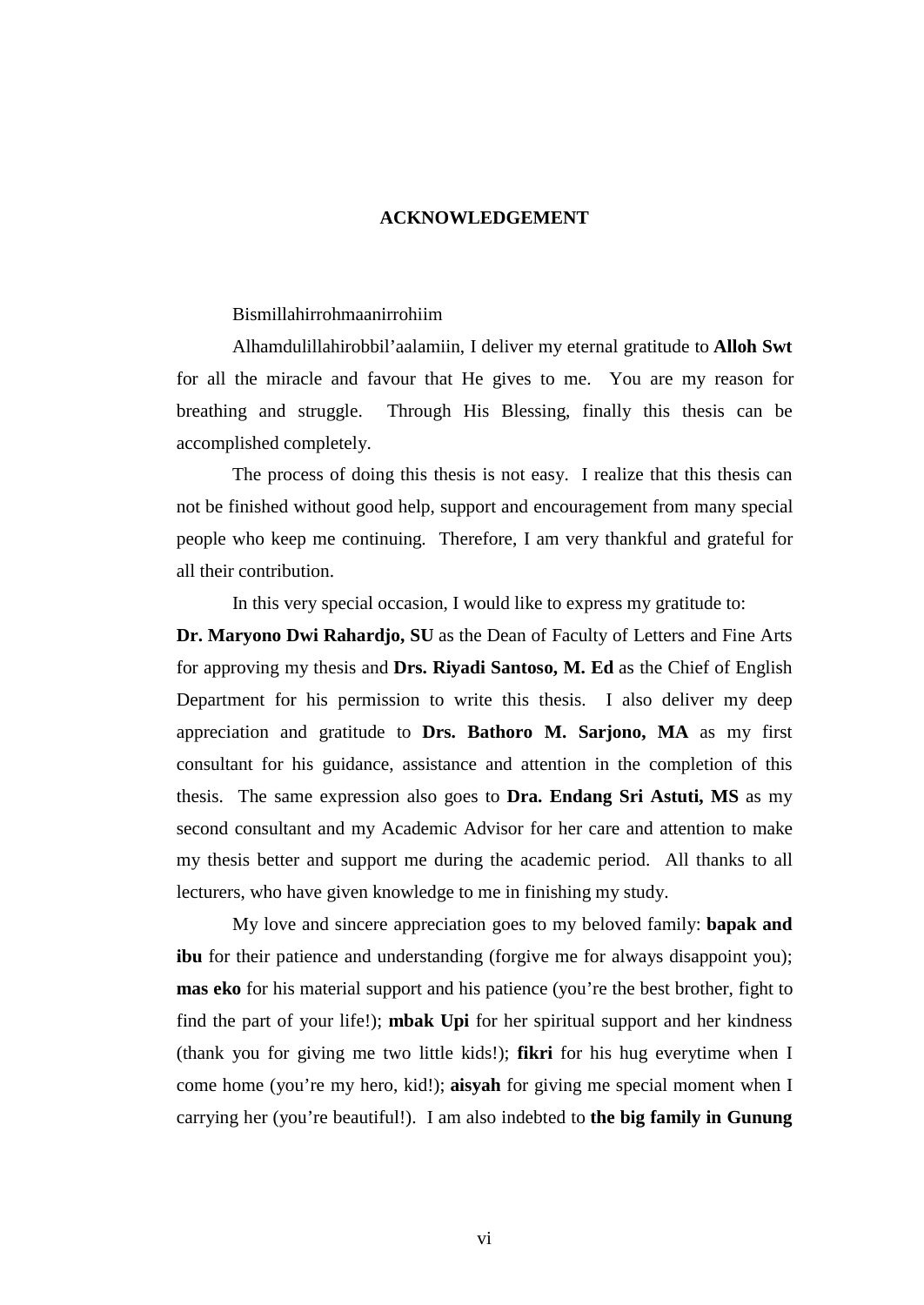**Kidul** that always supports me and pray for me, and **Sampang's family** for their kindness.

I also express my deepest thanks to all my best friends in Solo. Firstly, **Wisma Qurota'ayyun** crews: Pitty"pretty sister"Aya-ya (single fighter, girl!); Henny"nenex" (do your thesis, soon!); Rina"rinthul" (you're so sweet!); Nina"yakin" (keep your "kekasih" spirit!); Ipunk"pungky" (keep smiling, girl!); F4 are: Isfi"Ndoro", Tin-Tin"sholat-sholat", Emi"kakak ipar", Afif"cool" (you're diligent, girls!); Murni"mumuy", Ani"bunny" Diah"cilacap", Hana"silent", Mul"akhwat", Lia"antri", and the formers: Nining"pretty", Yessy"mba'2", Yu In, Eka"Britney, Wi"wok", Niken, Lilis, Mba'Desi, Te Is, Mba'Ning, Mba'Ida, and Mpok Ira. I just can say thank you for everything that we have been through together (you're the best!). Then, my friends in **English Department '97**: Lisa"the inspirator" that always support me in the beginning (where are you and how are you, Sa?); Nurma who becomes my company in my exam day (thanks and remember me this way, Mee); Jar In the saint in my confusion (thanks for all your help, Jar); Ester (forgive me…); Novita, Desi, Yuniarti, Nanung, Wuri, Ida, Rustaman that becomes "good driver and nice guy", Habib "the unpredictable man" (just call me friend); Hasan "better man" and Triyono (thanks for your coming); and Memet (how are you, bos?). And I wish to thank to my special friends: Ephi, Ratih, Asih and Heni, my first friends in ED (I won't forget you, friends!) and other friends of **ED '97** that I can not mention here. I just want you to know that being with you all become the best day of my life.

I wish to thank to my friends in Jokja. **A33b** crews: Esas"the hard"(thank you for everything that we share together, about love and life); Encus"the gentle" (you're a tough girl!); Ephi"donk"nice sister (reach your dream and be yourself!); Sari "cat-maniac" (I am sorry!). **E21** crews: Mba'Annie"pretty" (I know you can do everything!); De'Pat, De'Tar, De'Ning, De'Indah "the sweetests" (you ever give me beautiful day); Ani"Gomez" the sexiest girl in E21 (I know, someday you'll become admirable woman!); Dulie"busy" (thanks for calling me); Anna"lutfi-maniac" (forgive me for everything I've done to you);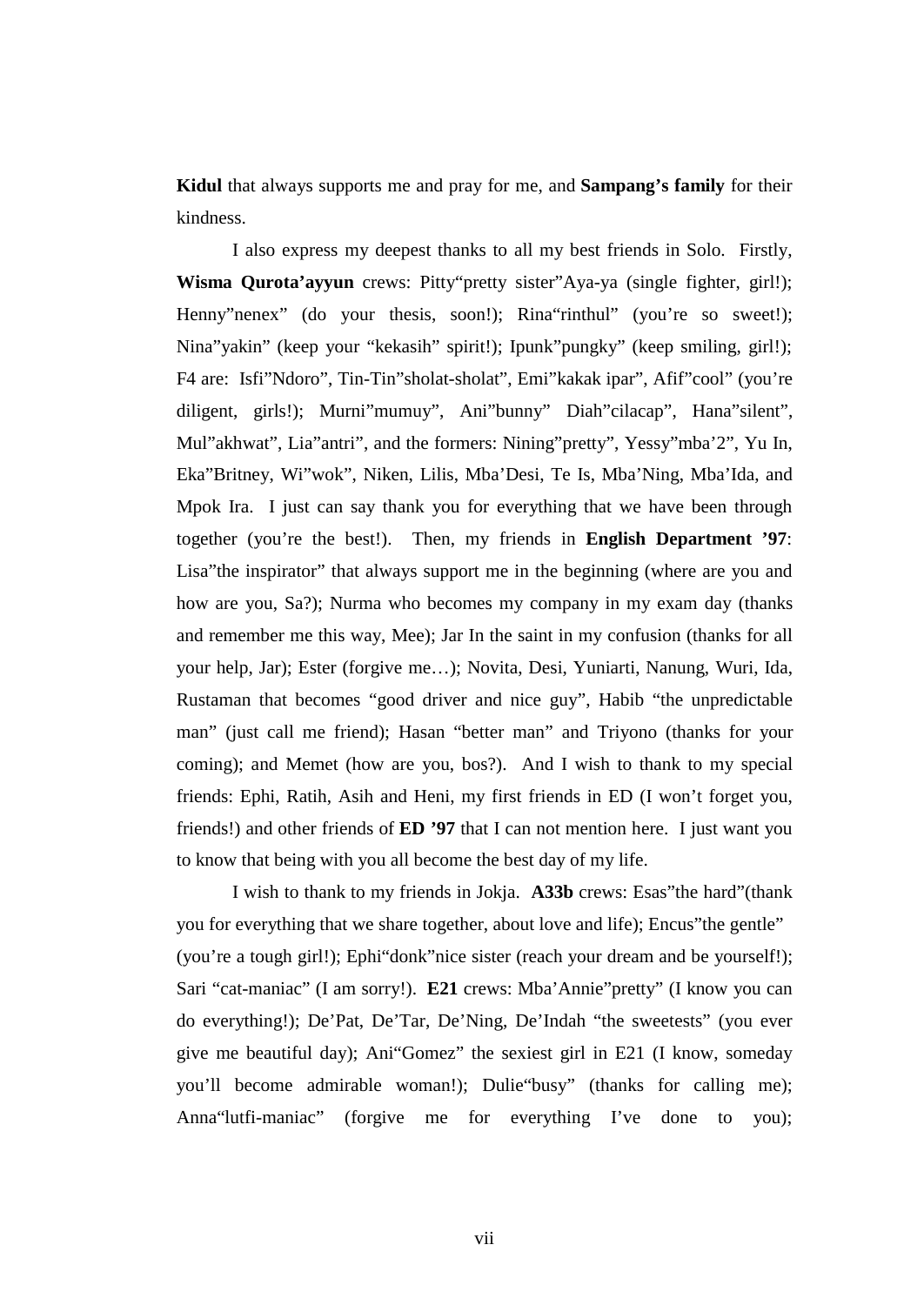Mba'Goti"kind" (I miss u!) and other girls in **E21** that I can not mention here. All of you, give me the beautiful day in Karangmalang, Jokja.

I wish to make grateful acknowledgement to Mr. Sjafri Sairin for always asking my thesis in ED and why am I studying Cultural Anthropology (thank you for your attention, I can make it, Sir), and my friend in Cultural Anthropology: Ucik"cangkruk", Dewi"ekologi", Nina"kapas" who becomes my best friends in my hardest day for CA (come on! I know you can graduate, soon and leave me, but please don't forget me); Didik, Dimas, Habib, Ikhwan the guys that always ready to help. Thank you for supporting me to finish my ED thesis and for being by my side when I was down with Anthropology.

My love and sincere gratitude also goes to my companion of life: Menik menux the spiritual guidance, NisaFill-cuex the unpredictable, SariZarima the coolest, DyahDee2 the innocent, NanikNick the gentle, FikaPika the nice. I am not a girl, not yet a woman…(fight to make our dreams come true!). My deepest thanks to: Mba'Santi"Maknya" who always becomes everyone I need, Hakim"kk" that always be there, Mas Agung"teman gelisah" and Siroj"the cleverest" who take me to the "different" meaning of life. The big thanks also goes to my invisible friends: Hori"UI", dr. Ijal"Aceh" and Andry"interconnection" who give me support and good moment of invisible friendship. Being with you all is the favour from Alloh that I can not describe.

Last but not least, I truly realize that this thesis far from perfect, and I am still waiting for critism and suggestion from the readers. The constructive suggestion and correctness are fully needed.

Surakarta, 29 October 2003

Anjar Dwi Astuti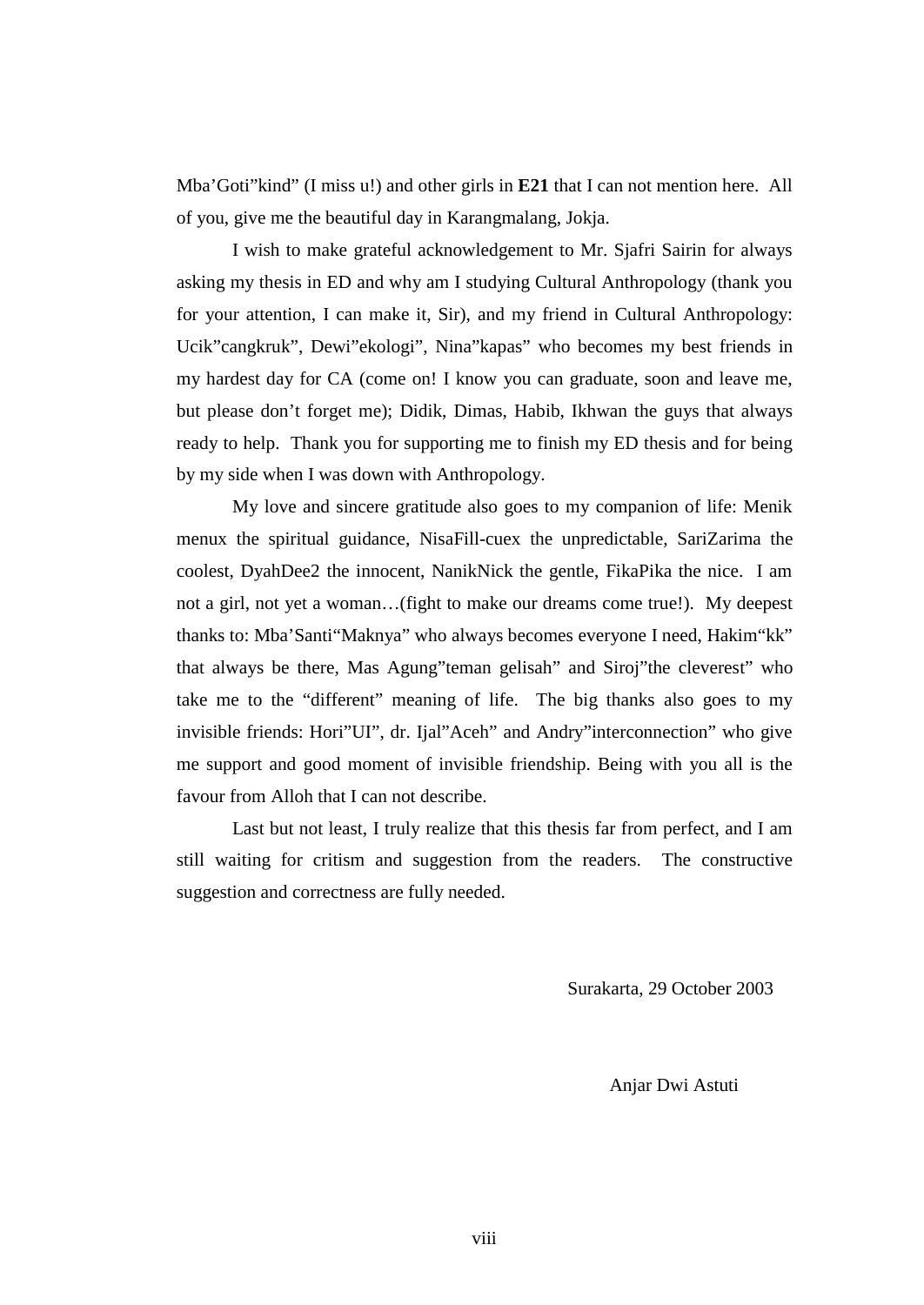### **ABSTRACT**

This thesis discusses the influence of Lady Chatterley's sexual experience on the development on her view about sexual needs in D.H. Lawrence's *Lady Chatterley's Lover*. The problem statement is *what is the influence of Lady Chatterley's sexual experience on the development on her view about sexual needs?* 

This research is a library research with descriptive qualitative method. The data are divided into two kinds, the primary and secondary data. The main data of this research is taken from *Lady Chatterley's Lover* by D.H. Lawrence, published in 1957 by Groove Press Inc. NY. It included the words, dialogue, phrases, sentences occurring in the novel related to the subject matter. Meanwhile the secondary data were taken from articles, essay, author's biography and internet that had connection to the subject matter.

The purpose of this research is to find out the influence of Lady Chatterley's sexual experience on the development of her view about sexual needs.

In order to achieve the purpose of this research, this research employed psychological approach, especially woman psychology and sex, supported by structural approach.

Analysis on the data shows that Lady Chatterley has experienced a complex psychological phenomenon inside her as a result of other characters' influences, especially Michaelis, Clifford Chatterley and Oliver Mellors. She is involved into a complex conflict soon after she realizes her father's warning that there is a danger in living an intellectual life and devoid of sensuality. Based on joys of sex, the way she gets sexual satisfaction develops from sexual excitement to sexual desire and finally, sex in love that connected with her maturity as a woman. Her mad restlessness and depression occur because of her sexual unfulfillement and her immaturity.

The conclusion that can be drawn from the analysis is that her sexual experience causes her to regard sex, firstly, as the solution to avoid a danger in living intellectual life—her sexual experience with Clifford and Michaelis—then develops into a need—her sexual experience with Mellors—because sexual activity is not just physical but it has symbolic consequences, and along with the development of her view about sexual needs, her maturity also improves. Through her struggle, she knows what she should do to get happiness and she believes that she can bring it into reality with Mellors beside her and the support from her father and her sister.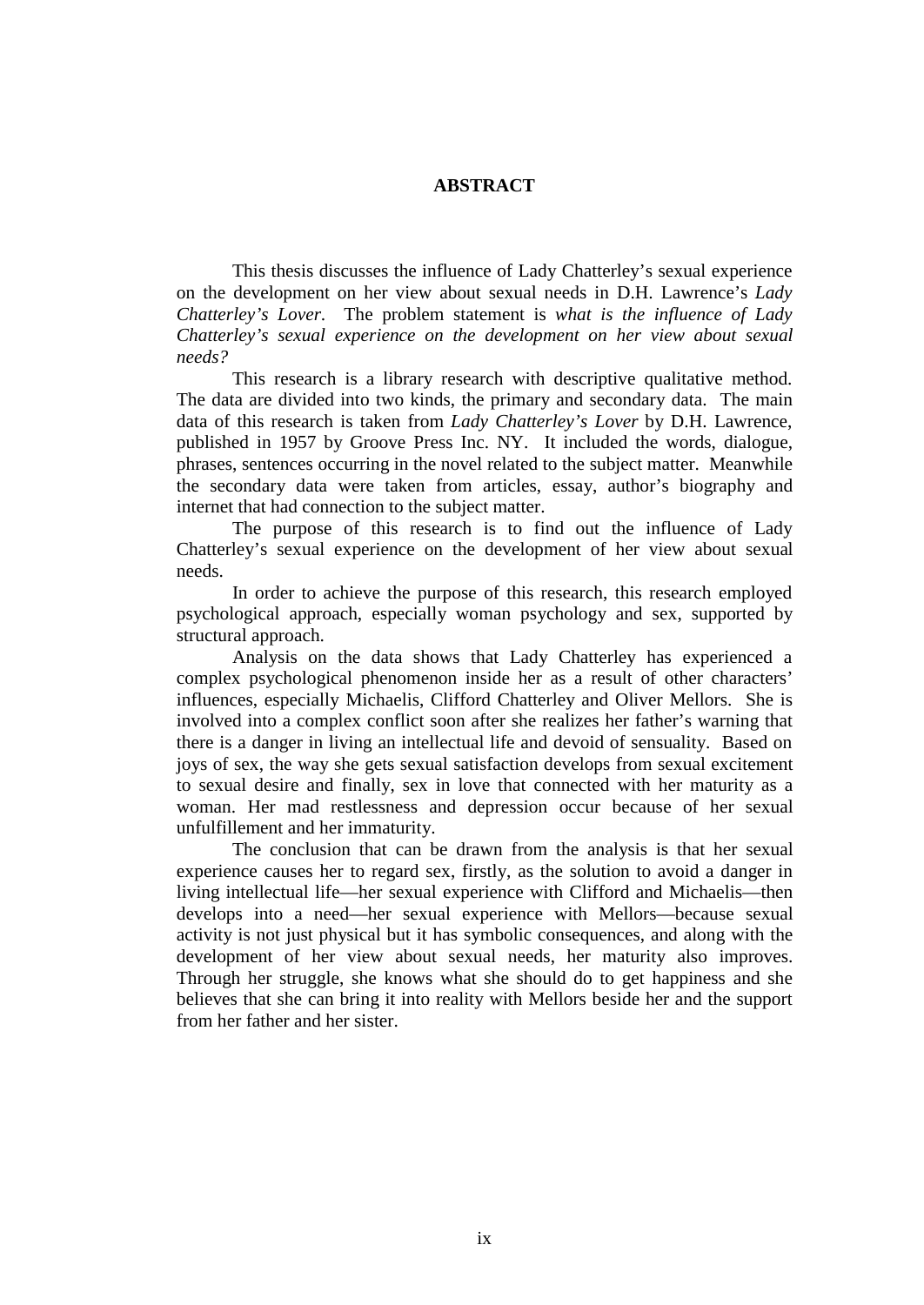# **TABLE OF CONTENTS**

|                                        | $\mathbf{1}$    |
|----------------------------------------|-----------------|
|                                        | $\overline{11}$ |
| LEGITIMATION OF THE BOARD OF EXAMINERS | 111             |
|                                        | iv              |
|                                        | V               |
|                                        | vi              |
|                                        | 1X              |
|                                        | $\cdot$ X       |
|                                        | $\mathbf{1}$    |
|                                        | $\mathbf 1$     |
|                                        | 7               |
|                                        | 7               |
|                                        | 8               |
|                                        | 8               |
|                                        | 9               |
|                                        | 13              |
|                                        | 14              |
|                                        | 14              |
|                                        | 18              |
|                                        | 20              |
|                                        | 24              |
|                                        | 29              |
|                                        | 31              |
|                                        | 32              |
|                                        | 42              |
|                                        | 43              |
|                                        | 46              |
|                                        | 51              |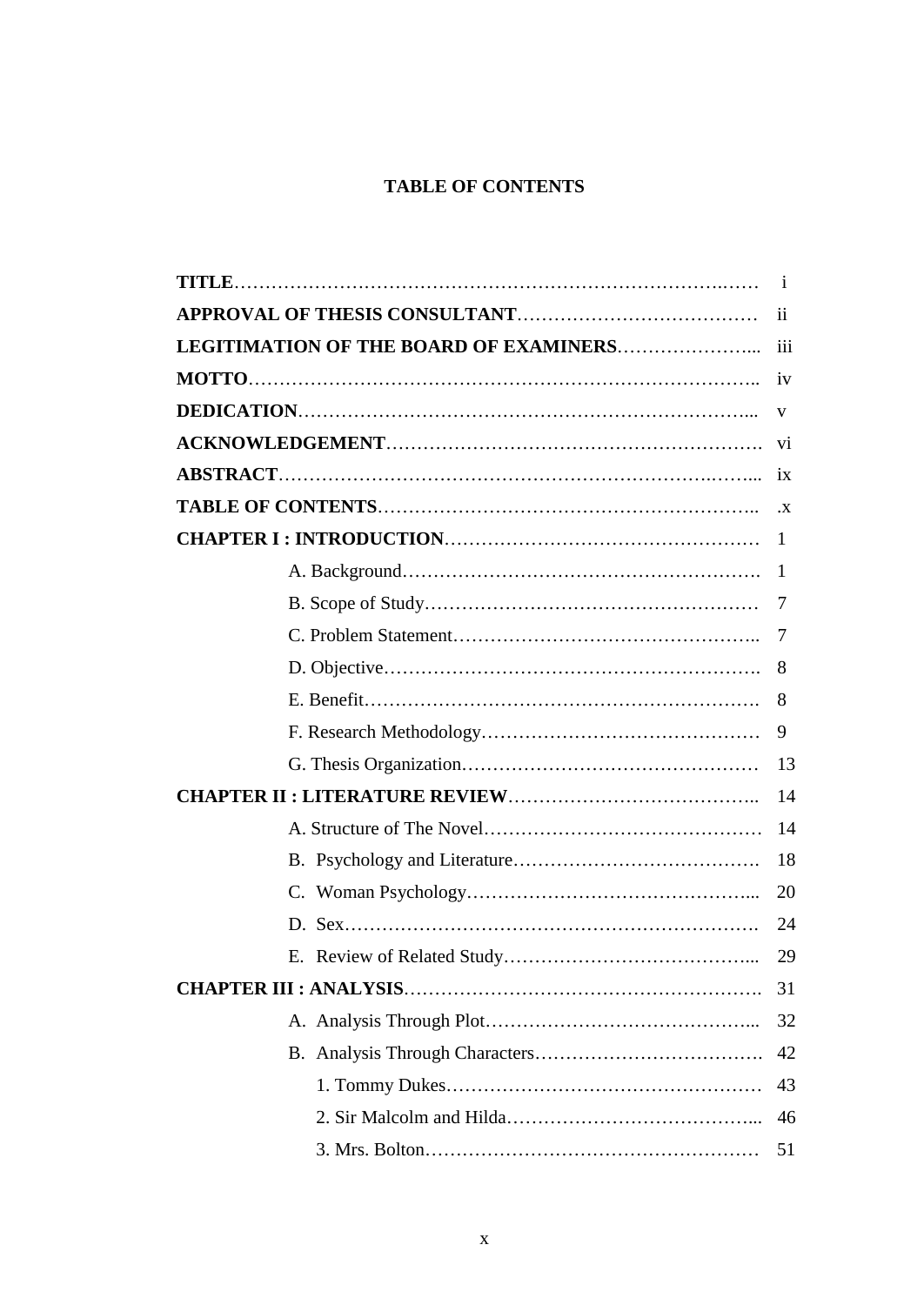| <b>CHAPTER IV: CONCLUSION AND RECOMMENDATION 100</b> |  |
|------------------------------------------------------|--|
|                                                      |  |
|                                                      |  |
|                                                      |  |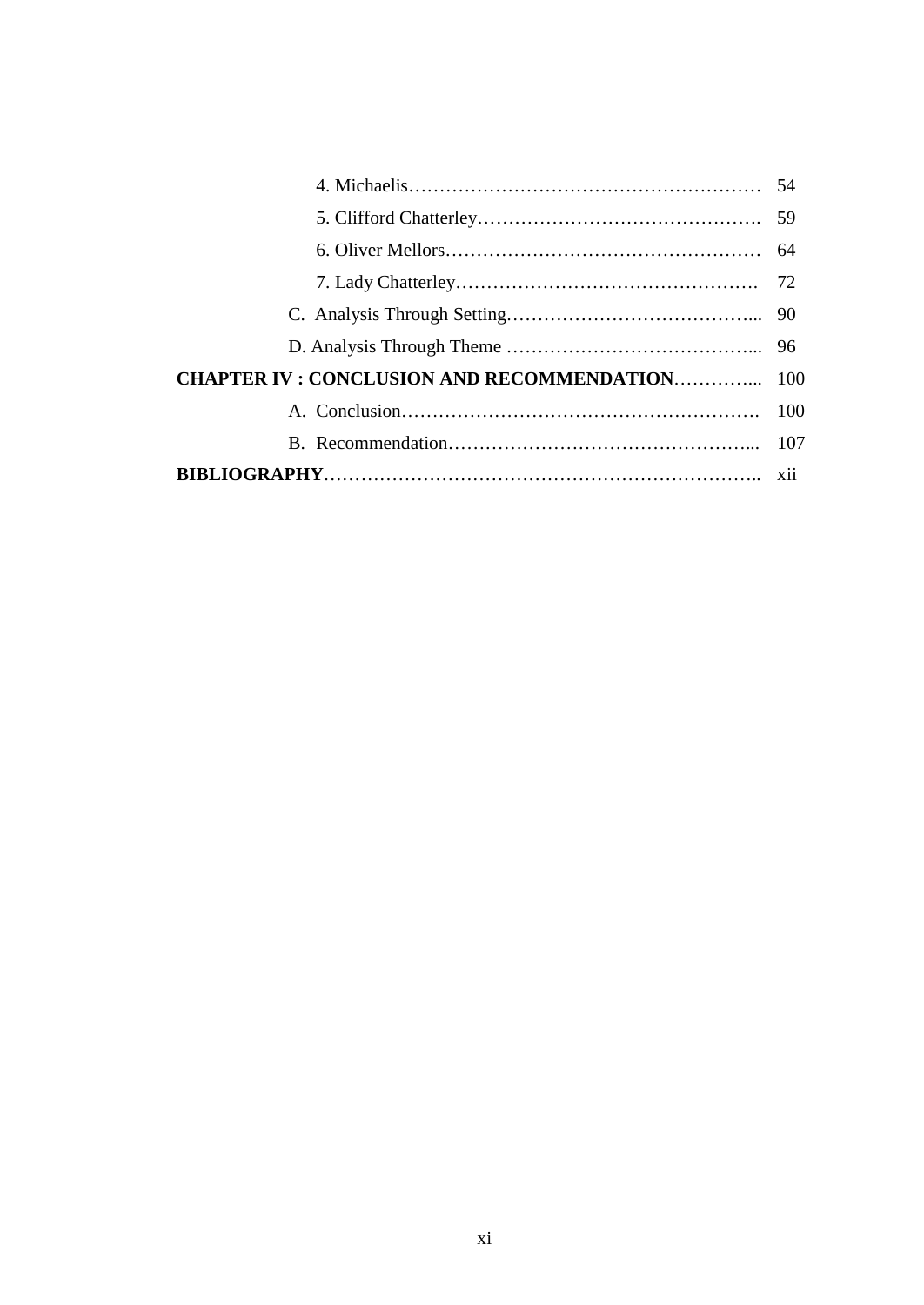#### **BIBLIOGRAPHY**

- Abrams, M. H. (1976). *The Mirror and The Lamp*. Oxford: Oxford University Press.
- Andre, Harjana. (1985). *Kritik Sastra: Sebuah Pengantar.* Jakarta: PT. Gramedia
- Bain, Carl E. , J. Beaty, J. Paul Hunter. (1973). *The Norton Introduction to Literature, 2nd Edition.* New York: W.W Norton and Company. Inc.
- Barnet, Sylvan. (1971). *A Short Guide to Writing About Literature*. Boston: Little, Brown and Company.
- Brumfit, C. J, and R. A. Carter. (1987). *Literature and Language Teaching*. Oxford: Oxford University Press.
- Burgess, Anthony. (1974). *English Literature*. England : Longman.
- Corsini, Raymond. J. (1994). (ed). *Encyclopedia of Psychology, Volume 1 and 2*. New York: John Willey and Sons. Inc.
- Daiches, David. (1974). *Critical Approaches to Literature*. London: Longman Group, Ltd.
- Foerster, E.M. (1927). *Aspects of The Novel*. New York: Harcourt, Brace and World.
- Griffith, Jr. Kelley. (1986). *Writing Essays About Literature: A Guide and Style Sheet*. F1: Harcourt Brace Jovanovich, Publisher.
- Guerin, Wilfred. L. (1979). *A Handbook of Critical Approaches to Literature*. New York: Harper and Row Publisher.
- Hawkes, Terence. (1978). *Structuralism and Semiotics.* London: Methuen & Co Ltd.
- Henry, Donald. W. (1954). *Contemporary Literature*. Great Neck, New York: Barron's Educational Series. Inc.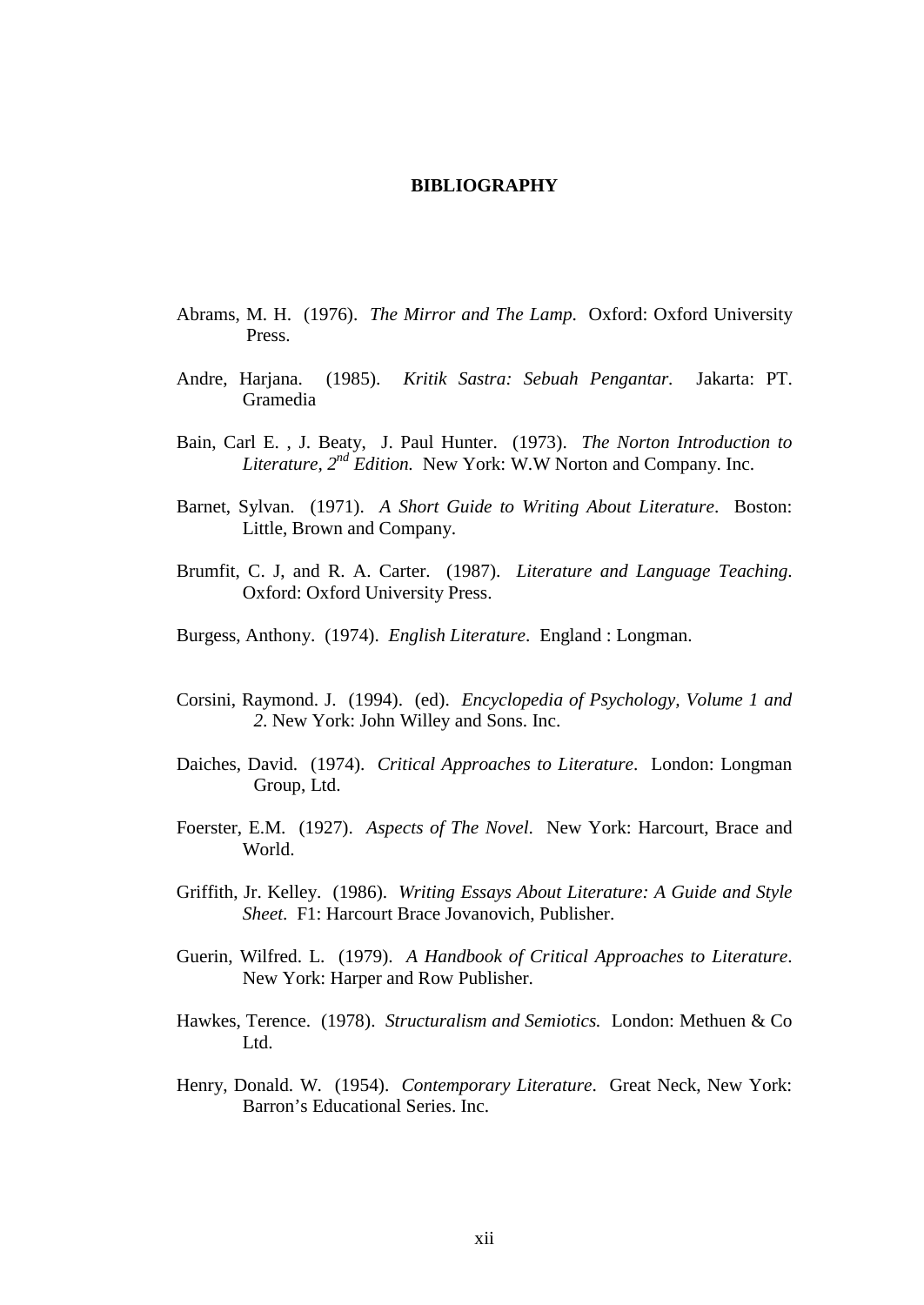- Kartono, Kartini. (1977). *Psikologi Wanita: Gadis Remaja dan Wanita Dewasa*. Bandung: Alumni.
- Kennedy, X. J. (1991). *Literature: an Introduction to Fiction, Poetry, and Drama. (Fifth Edition).* New York: Harper Collins Publisher.
- Kenney, William. (1966). *How to Analyze Fiction*. New York: Monarch Press.
- Lawrence, D.H. (1957). *Lady Chatterley's Lover*. New York: Grove Press. Inc.
- Pickering, James H. and Jeffrey D. Hoeper. (1994). *Literature, Fifth Edition.* USA : Macmilan Publishing Company.
- Quennel, Peter. (1974). *A History of English Literature.* Springfield: G & C Merriam Company.
- Rahardjo, Hendarto. (1995). *Introduction to English Literature*. Surakarta: UNS Press.
- Rees, R. J. (1973). *English Literature: An Introduction for Foreign Readers*. Basingstoke and London: Macmillan Education Limited.
- Ruch, Floyd. L. (1963). *Psychology and Life, 6th Edition*. USA: Scott Foresman and Company.
- Solomon, Robert. C. (1988). *About Love: Reinventing Romance for Our Times*. New York: Simon and Schuster. Inc.
- Stanton, Robert. (1965). *An Introduction to Fiction*. USA: Holt, Rinehart and Winston. Inc.
- Surakhmad, Winarno. Prof. Dr. (1994). *Pengantar Penelitian Ilmiah Dasar. Metode Teknik*. Bandung: Penerbit Transito.
- Tarigan, Henry Guntur. Prof. Dr. (1991). *Prinsip-prinsip Dasar Sastra*. Bandung: Penerbit Angkasa.
- Teew, A. (1984). *Sastra dan Ilmu Sastra*. Jakarta: Pustaka Jaya.
- Tennyson, G.B. (1967). *An Introduction to Drama*. New York.
- Wellek, Rene and Warren Austin. (1956). *Theory of Literature*. New York: A Harvest Book Harcourt World. Inc.
- Wortman, Camille, Elizabeth Loftus and Charles Weaver. (1999). *Psychology, 5 th Edition*. Mc. Graw-Hill. College.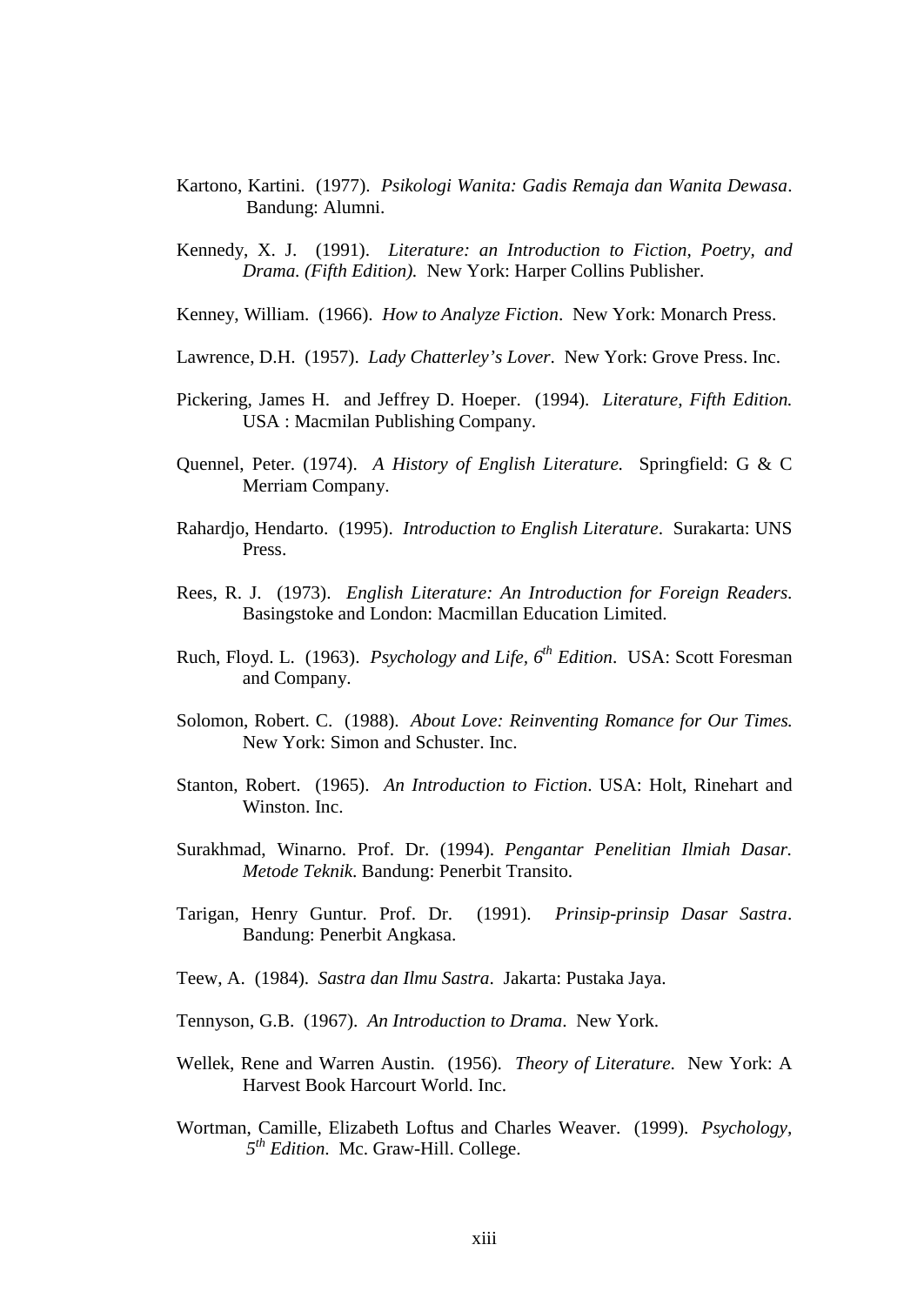Zimbardo, Philip G. and Ruch Floyd. L. (1975). *Essentials of Psychology and Life, 9th Edition*. Glenview, Illinois: Scott Foresman Company.

http://www. Bibliomania.com.

<http://www.sparknotes.com/lit/LC/analysis.html>

[http://www.findarticles.com/cf\\_0/m23421/1\\_](http://www.findarticles.com/cf_0/m23421/1_) 32/54019325/p1/article/jhtml

<http://www.kirjasto.sci.fi/dh> lawrence.htm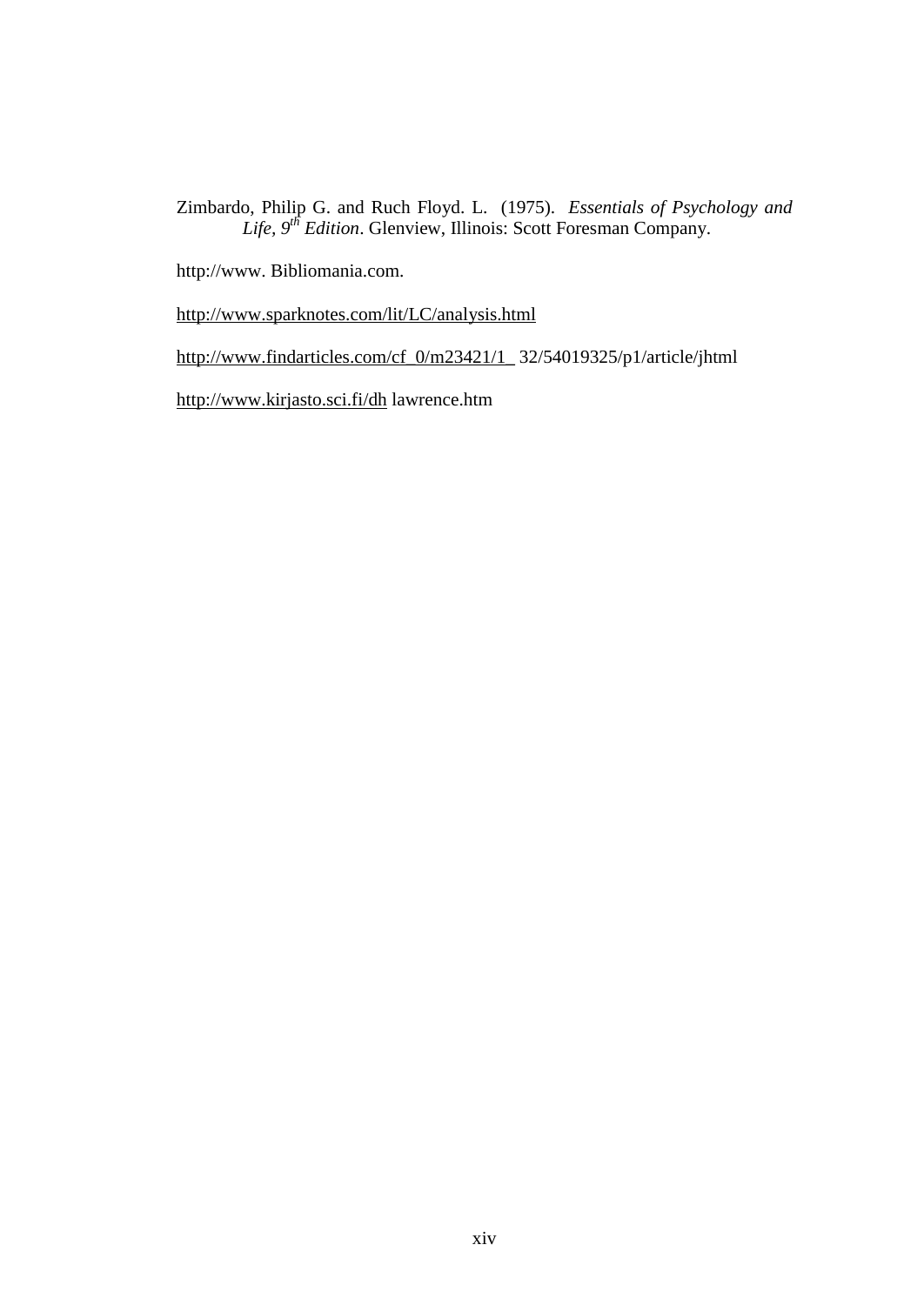#### **CHAPTER I**

#### **INTRODUCTION**

#### **A. BACKGROUND**

Sex is a more complex motive than hunger or thirst. Clearly, sexual intercourse is necessary for animals or humans if the species are to survive. On the individual level, sexual activity is not necessary for survival. There is no good evidence that abstinence from sexual activity is detrimental to a person's health. (Katchadourian and Lunde in Zimbardo and Ruch, 1975, p. 235). But sexual motivation is less closely related to physiological needs in humans.

In humans, psychological and social motives play a large role in regulating sexual behaviour. Sex may be engaged as an expression of love or even as an economic transaction. Some people engage in sexual behaviour to calm their nerves and other use it as a form of self-expression. Moreover, the motives that encourage sex, as well as the forces that inhibit it, take different forms in different culture. (Zimbardo and Ruch, 1975, p. 235)

Sex as one of human motives is important for the continuity of human life. In Darwinian terms, an individual's or species' success and failure are defined in reproductive terms. Those members of a species who are better able to compete successfully for limited resources will survive and reproduce, thereby increasing the chance that their characteristics will survive in future generations.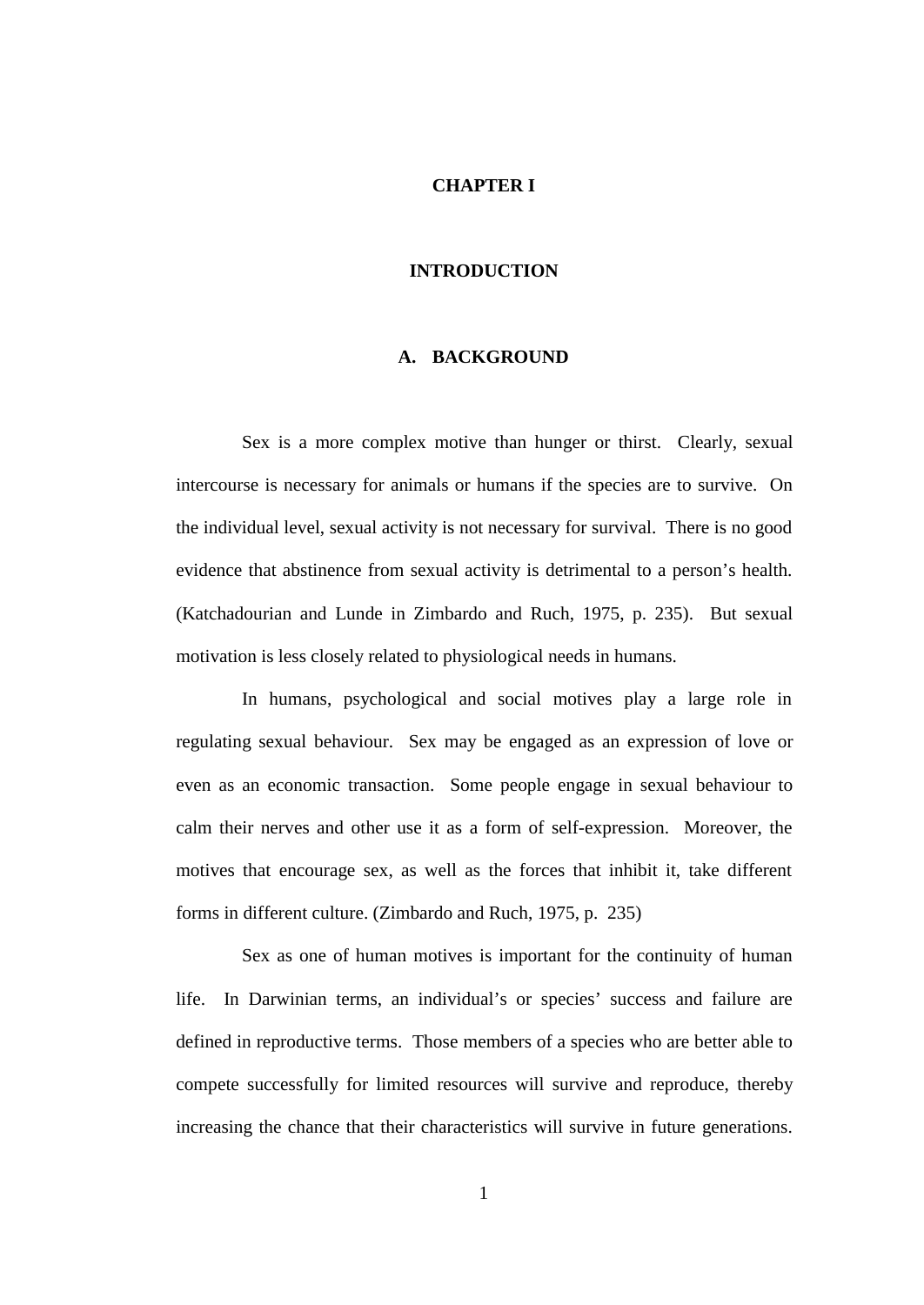(*Psychology, 5th Edition,* 1999, p.123*).* Almost by definition, the motivation to reproduce must be powerful.

In actual relationship, the link between love and sex is likely dependent in large measure on the sexual values of the people involved. Whereas many men and women in dating couples believe that their sexual relationship helps to strengthen their love and commitment, many others believe that their love will remain just as strong or stronger without sex. (*Essential of Psychology and Life, 9 th Edition*, 1975, p. 604)

According to Zimbardo and Ruch, the links between love and sex within opposite sex suggested by Sigmund Freud, is that sex can diminish love. Love, for Freud, was "aim-inhibited sex". It means a channelling of sexual impulses into the less overt form of tender and affectionate feelings. As a result, when lovers express their sexual needs directly, their love for each other is likely to become less intense. Most other observers of psychology would take exception to this idea; however, maintaining that sexual communication between two people can often heighten their love for each other (Zimbardo and Ruch, 1975, p. 245).

Falling in love is often, but by no means always, tied up with sexual excitement. In more chaste and cautious epochs, such excitement had to be entirely anticipatory. The actual sexual experience might be completely unknown, even dreaded or feared, so that its very possibility was overwhelming. Today, by contrast, sexual experience is so familiar, so devoid of that mystery that accompanies wholesale ignorance, so much the right of every man and woman that the sexual basis for love is rarely just anticipatory, whether or not a couple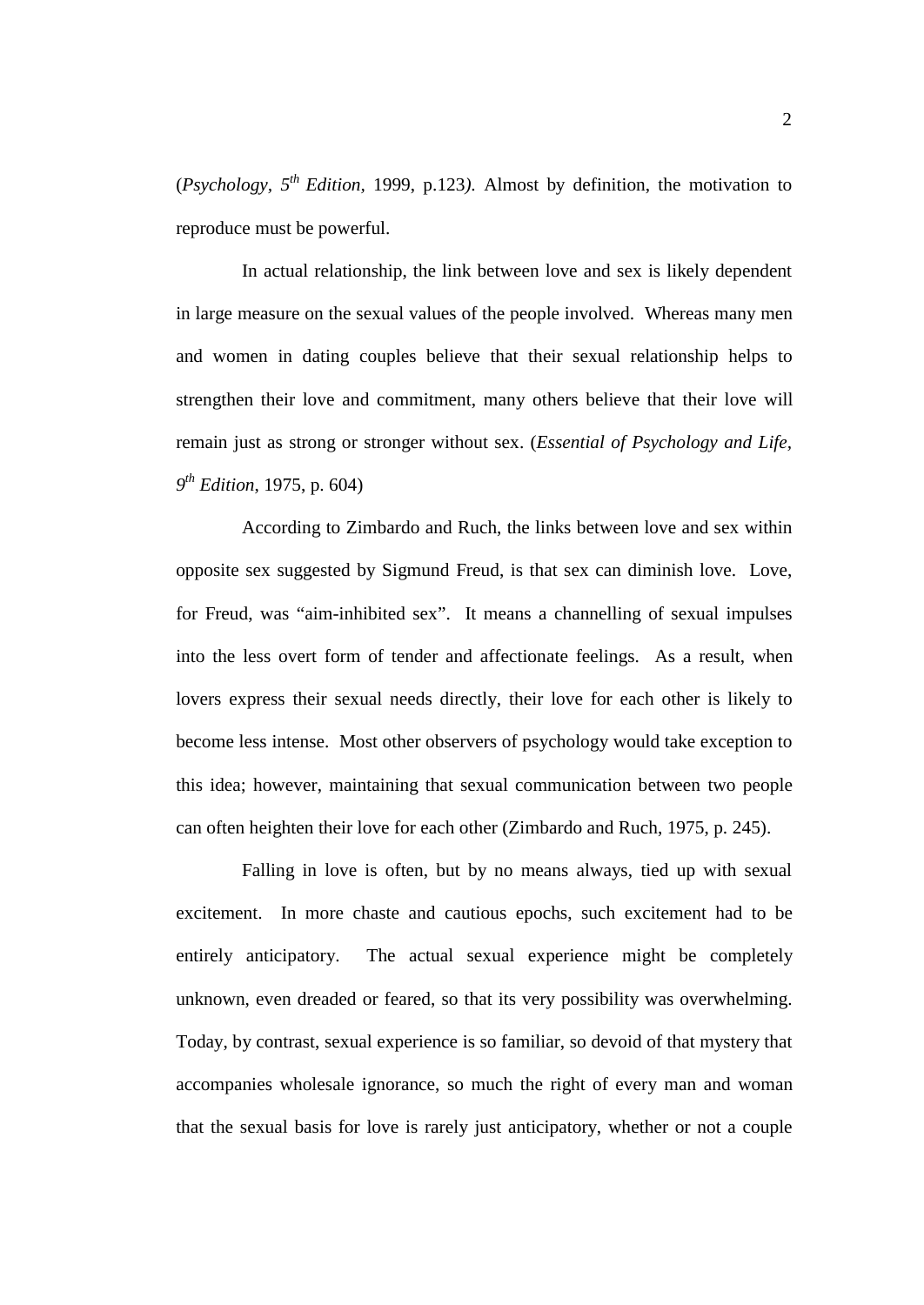decides to wait until later in the relationship or even marriage before "going all the way" (Solomon, 1988, p. 112).

Stanley and Kowalski conclude that there is something seriously lacking in love if strong sexual desire and adequate performance are not readily available and that obsessive sexual desire and perfect performance together are virtually tantamount to love. What has changed is that, whereas sexual intercourse used to be considered the "consummation" of love and came rather late in the emotional process. It is now frequently the foundation and the starting point of love (Stanley and Kowalski in Solomon, 1988, p. 114).

David Herbert Lawrence was destined to become a "controversial author", because he sought to deal directly and candidly with human sexual relationships. Like Ibsen and Hardy before him, he was accused by self-appointed spokesmen for the public of trafficking in filth and obscenity. And like them he was installed for a time as the object of a cult. Some of them were very remote in sentiment and outlook from what the writer really cared for, who felt that in acclaiming him they were showing their enlightened superiority to the vulgar hero of journalist who pandered to it. And, like his predecessors, he was in the end to be established as a famous author and academicals literary figure for a younger generation who found it difficult to understand what all the fuss had been about. (Henry, 1954, p. 65).

David Herbert Lawrence was born at Eastwood, England, on September 11, 1885, the fourth child of a collier father and a genteel mother. He was educated at Nottingham High School and University College of Nottingham.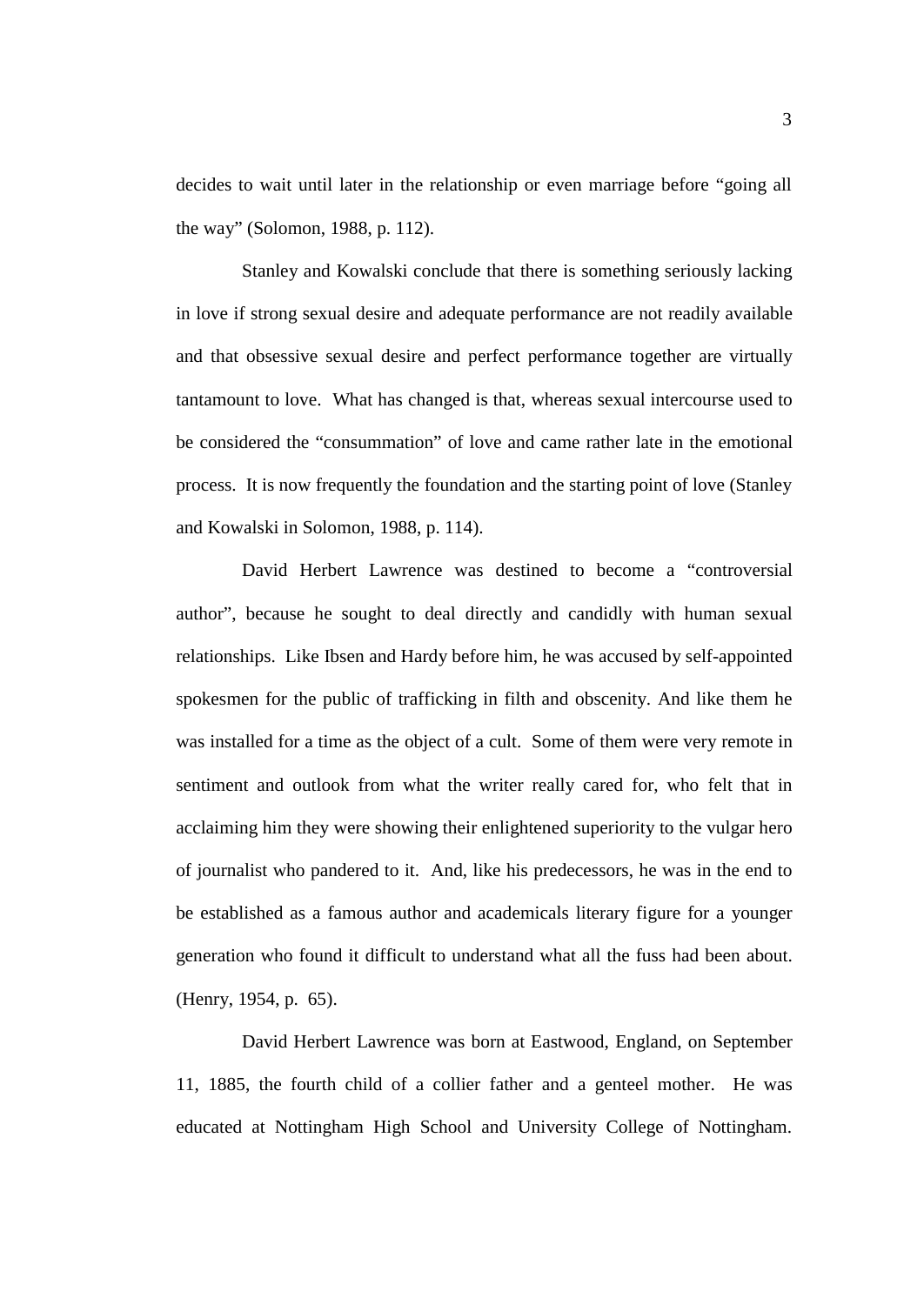From the age of seventeen to twenty one, he taught miners' children in elementary school in Croydon. In 1909, his poems were submitted and accepted by an important literary magazine, the *English Review.* Lawrence then was launched into the literary world during the twenties. He was recognized almost at once as a young writer of great force and originality.

There were times in Lawrence's career when the whole beautiful line of it, as it was finally drawn, threatened to blow up completely. After the purely autobiographical novel, *Sons and Lovers,* Lawrence wrote his two most complex works, *The Rainbow* and *Women in Love*. These were novels that attempted to seize directly on the psychic realities. They end with regenerate heroes who have experienced visions of human felicity for which they can find no place either in this world or in the realistic convention of the novel. And yet, in this period, where Lawrence tries to bring his characters into vital social relationships, we are at the centre of the most fascinating and alarming element in Lawrence, the artist. (Schorer, 1959, p. 11-12)

In addition to his many novels, Lawrence wrote articles, short stories and letters. *His letters of D.H.Lawrence (1932)* is considered a masterpiece in literature. Lawrence also wrote three plays, *the Widowing of Mrs. Holroyd (1914), Touch and Go (1920),* and *David (1926).* 

The novels of D.H. Lawrence are not shocking today; it is difficult to appreciate the violent controversy they caused on their original publication in the twenties. Lawrence's novels are much concerned with the relationship between man and woman, and he seems to regard this relationship as the great source of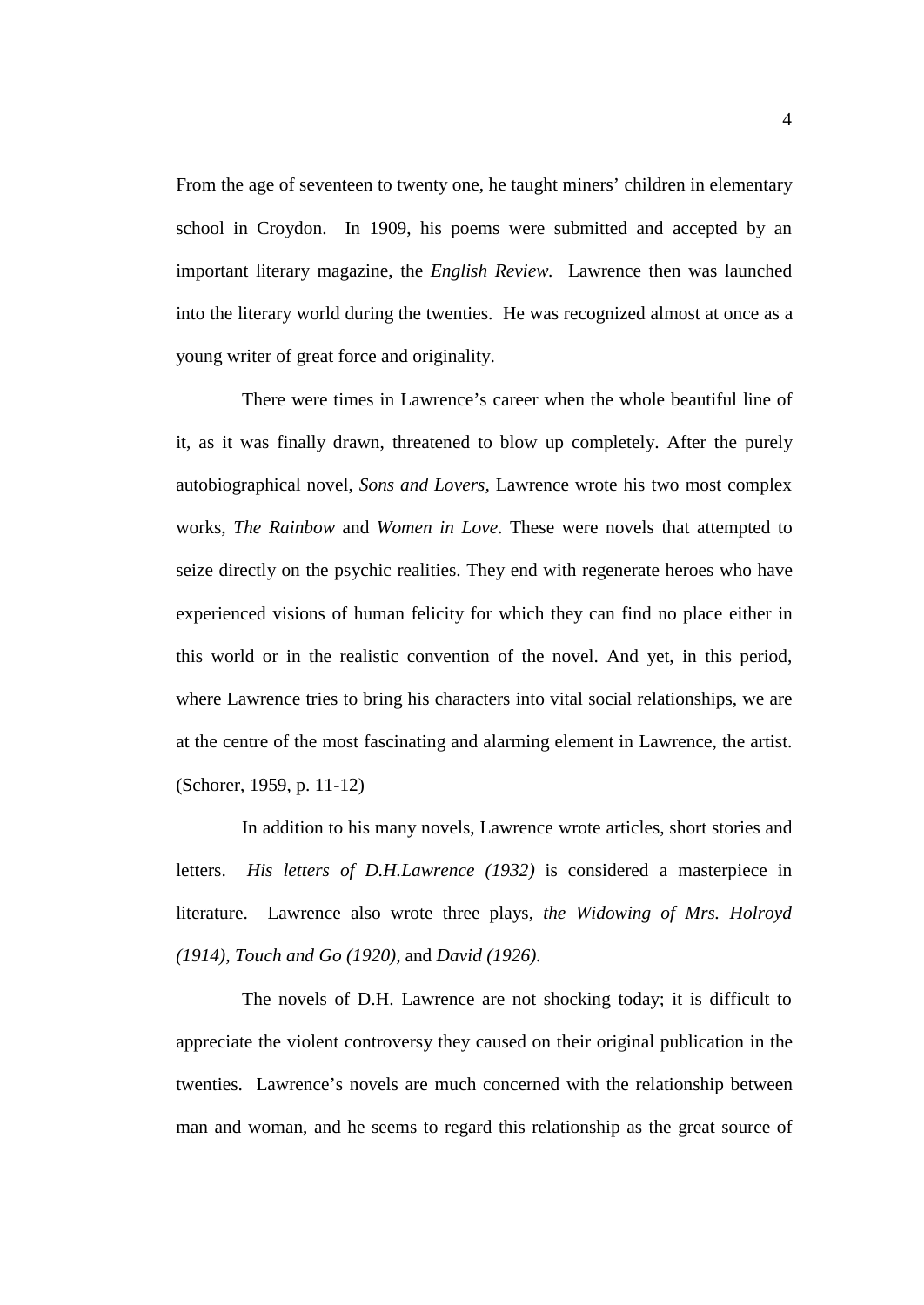vitality and integration. He did write a really new thing for his era, about the human flesh and its function on human life in a very radical way. More than any other single author, Lawrence has served to bring the subject of sexual relations into the open and admit it as a fit subject of conversation.

Lawrence is sometimes considered to be the novelist of Freudianism. It is true he shares many of Freud's concepts, especially the idea of the libido as a source of creative energy. To Lawrence, however, sexual satisfaction is only a part of wider struggle toward self-realization. The goal of human life should come into an understanding of one's personality and energies. Lawrence laboured, in his own words, "to make the sex relation valid and precious, instead of shameful" (Stanton, 1965, p. 34). He did not, however, consider himself primarily an author of sexual problems. Lawrence has been both pilloried as a pornographer and as the prophet of a new freedom. He was a conscientious reformer who deplored the Victorian hypocrisy about sex. (Ibid. p. 35)

Lawrence became a powerful influence in literature during the 1920's. During the last year of his life, there was great controversy regarding the merit of his writings, and even after his death, there was a literary "war" of the reviewers, in praise and abuse of Lawrence.

*Lady Chatterley's Lover* (1928), is one of his novels that caused controversy upon its publication. The main reason for the censorship of the novel in England was the unprecedented, unrestrained and explicit language used to describe the Mellors's affair. *Lady Chatterley's Lover* underwent various printings due to its sexual content. It was published privately in Florence in 1928,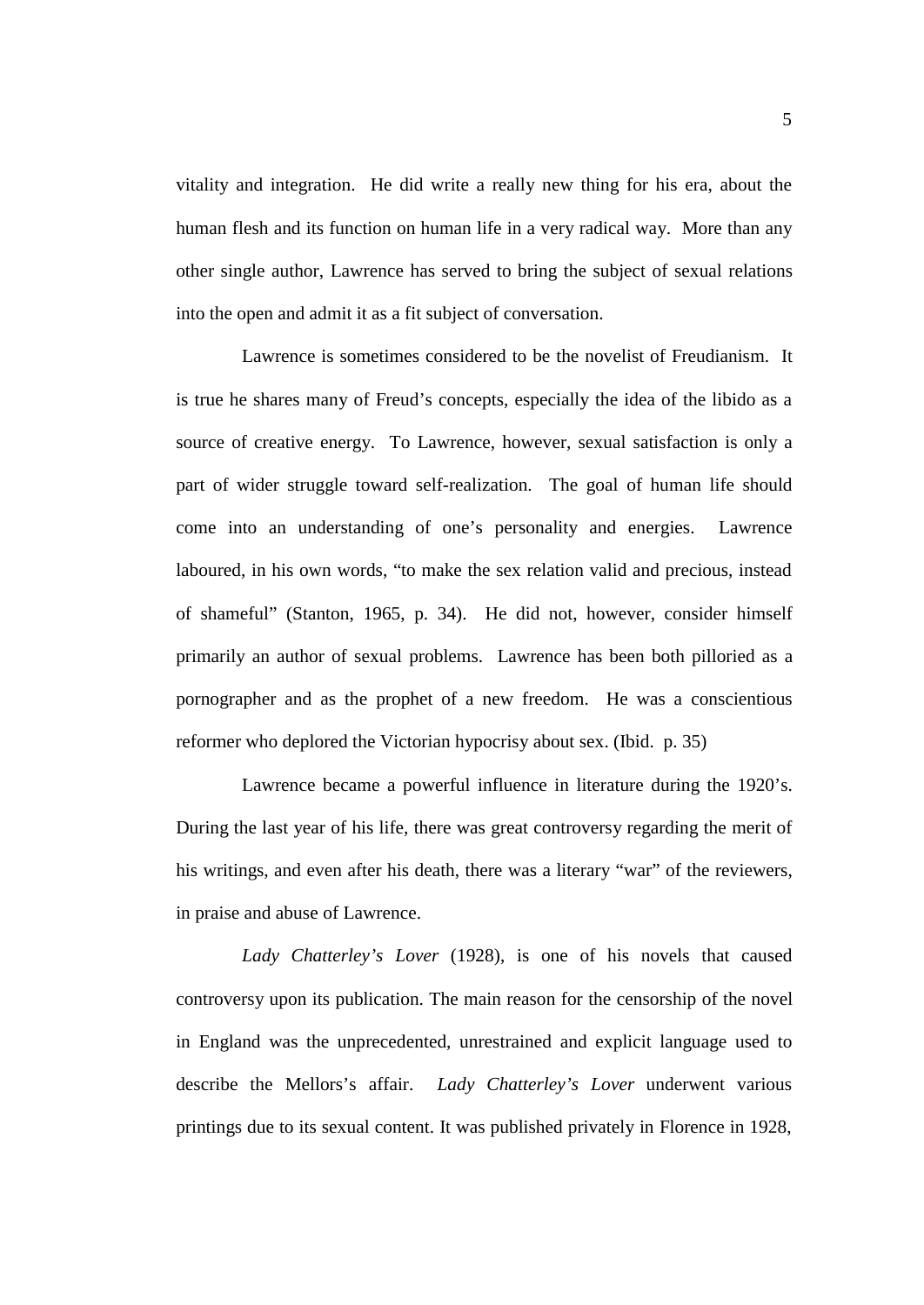in a bowdlerized version in London in 1932 and finally unexpurgated by Penguin books in 1959. It was also Lawrence's last novel.

*Lady Chatterley's Lover* is Lawrence's most famous novel and perhaps his best. It tells about Connie Constance Reid, a young girl with conventional romantic and intellectualised ideas of love, marries Sir Clifford Chatterley, an elegant young man who is paralysed from the waist down by a war injury. After the war, the couple live on Clifford's Midland Estate. Although their life lacks sexual passion, they imagine themselves happy at first. Soon, however, Connie becomes dissatisfied. She attempts a tentative affair with Michaelis, an Irish writer. But, Connie's affair with Michaelis is artificial and unsatisfactory. In her disappointment, she becomes friendly with Oliver Mellors, a declassed farmer, and former army officer and at present, the gamekeeper on the Chatterley estate. Mellors is a perfectly natural man. He belongs to no class, devoid of conventional artificiality and sexually uninhibited. He does not over emphasize the role of love as Michaelis does. Eventually Connie gets pregnant. However, their affair is endangered by the return of Mellors'estranged wife, who finds evidence of her husband "transgression" and succeeds in getting him dismissed from his position. Connie confesses all to Clifford and asks him for a divorce, but he, objecting to the social degradation of her relations with a gamekeeper, then angrily refuses. The novel ends with a sense of fulfilment for both, Lady Chatterley and Mellors, although the situation is never fully resolved.

The story and its sentiments suggest that the sexual relationship is the most profound of all and that it may be debased either by treating it lightly or by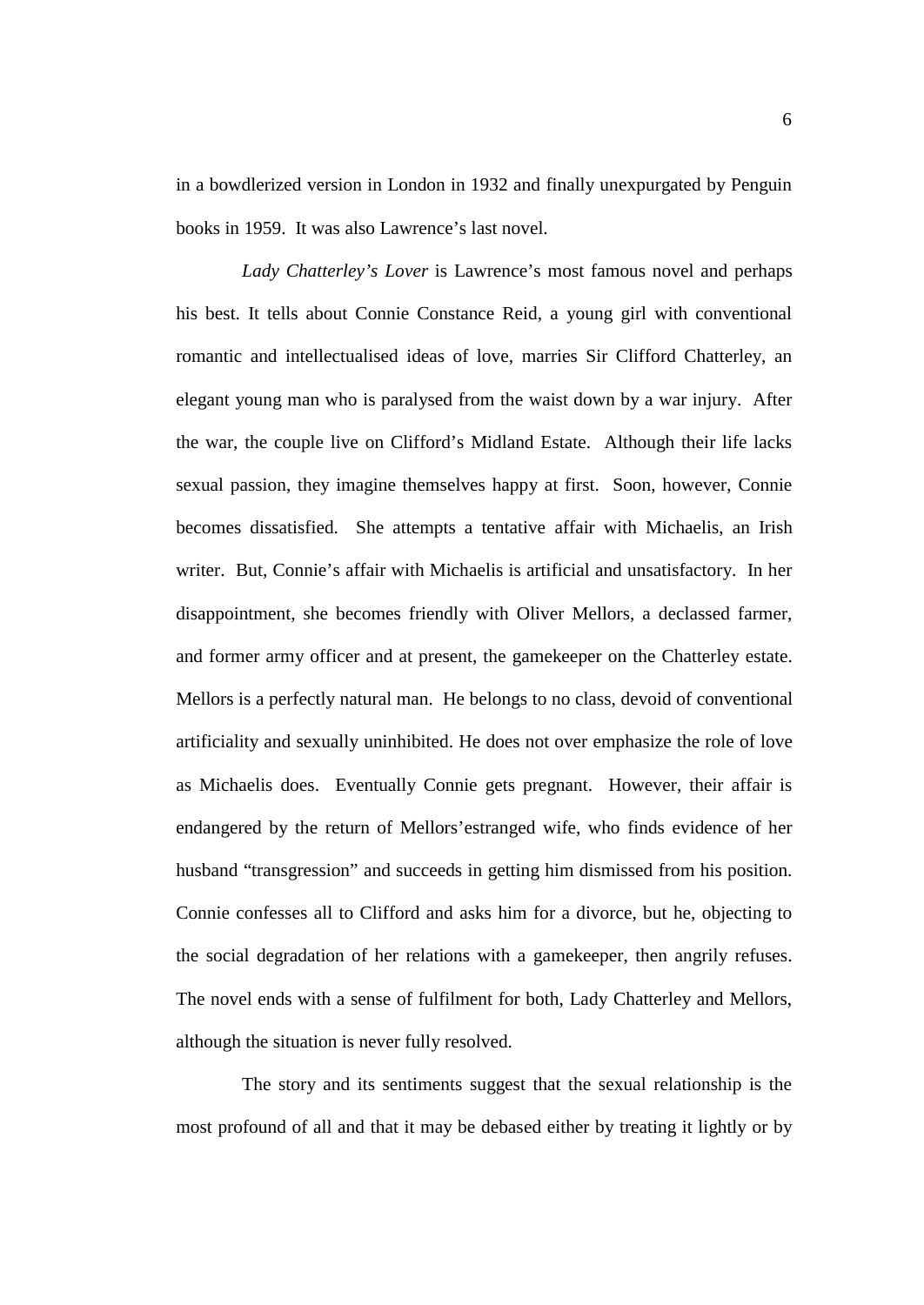viewing it with shame. Based on such consideration, the researcher chooses D.H. Lawrence's *Lady Chatterley's Lover* to be analysed. By analysing the intrinsic elements of the novel such as plot, characters, setting and theme, the researcher wants to find out the influence of Lady Chatterley's sexual experience on the development of her view about sexual needs. The women psychology and sex are applied as tools of the research to examine the influence of sexual experience on the development of a view about sexual needs.

#### **B. SCOPE OF STUDY**

To limit the study and to avoid deviation in this thesis, the researcher focuses this research on the influence of Lady Chatterley's sexual experience, especially which is influence the development of her view about sexual needs, and includes the improvement of her maturity as a woman.

# **C. PROBLEM STATEMENT**

The researcher formulates problem as follows:

"What is the influence of Lady Chatterley's sexual experience on the development of her view about sexual needs in D.H. Lawrence's *Lady Chatterley's Lover*?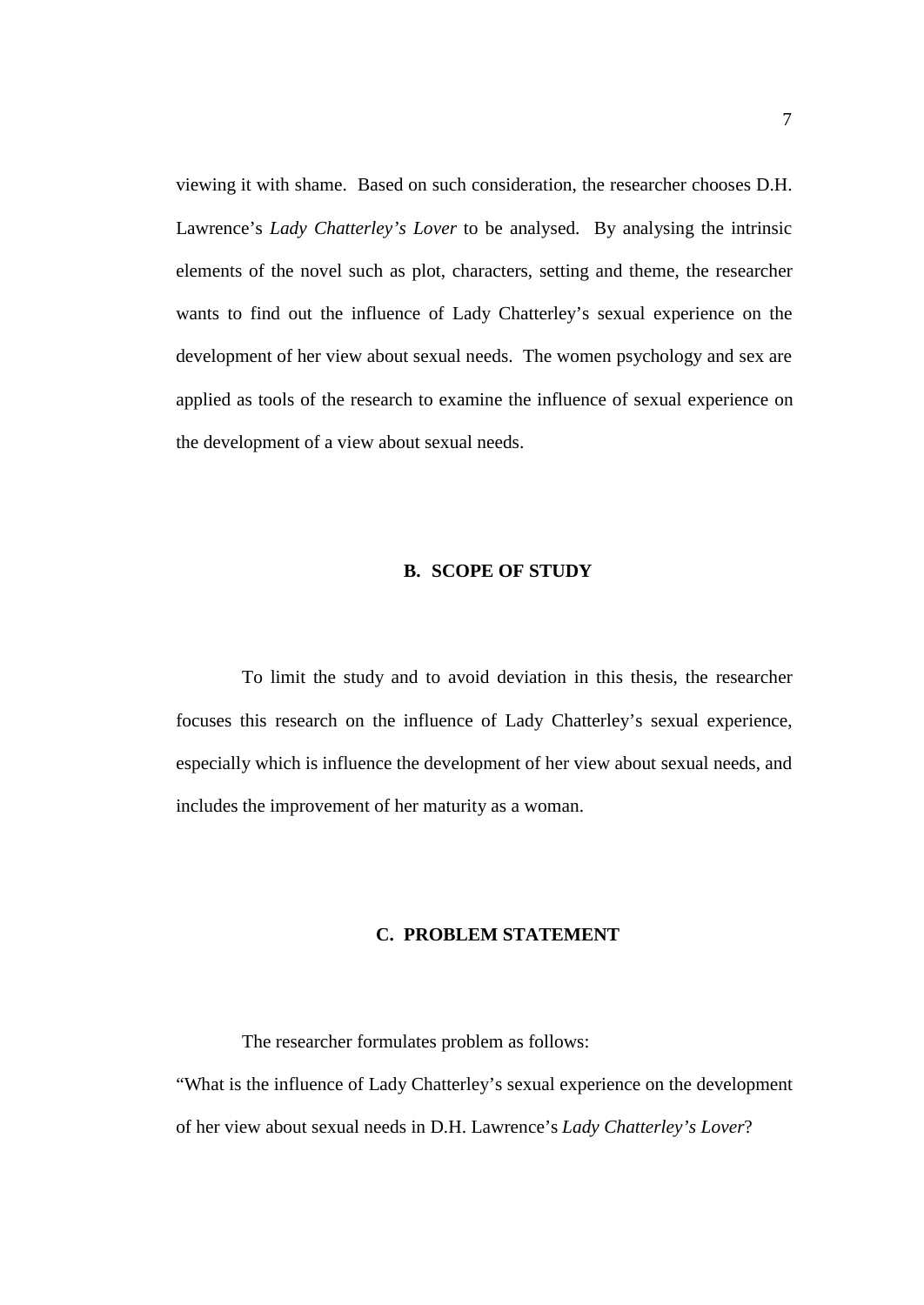# **D. OBJECTIVE**

Based on the problem statement above, the purpose of this research is to find out the influence of Lady Chatterley's sexual experience on the development of her view about sexual needs in D.H. Lawrence's *Lady Chatterley's Lover.*

# **E. BENEFIT**

The benefits expected from the research are:

- 1. To explain in term of psychology about Lady Chatterley's sexual experience and its development.
- 2. To give contribution to readers in apprehending *Lady Chatterley's Lover* viewed from psychological aspect.
- 3. To give further information to other researchers who are going to carry out researches on D.H. Lawrence's novel.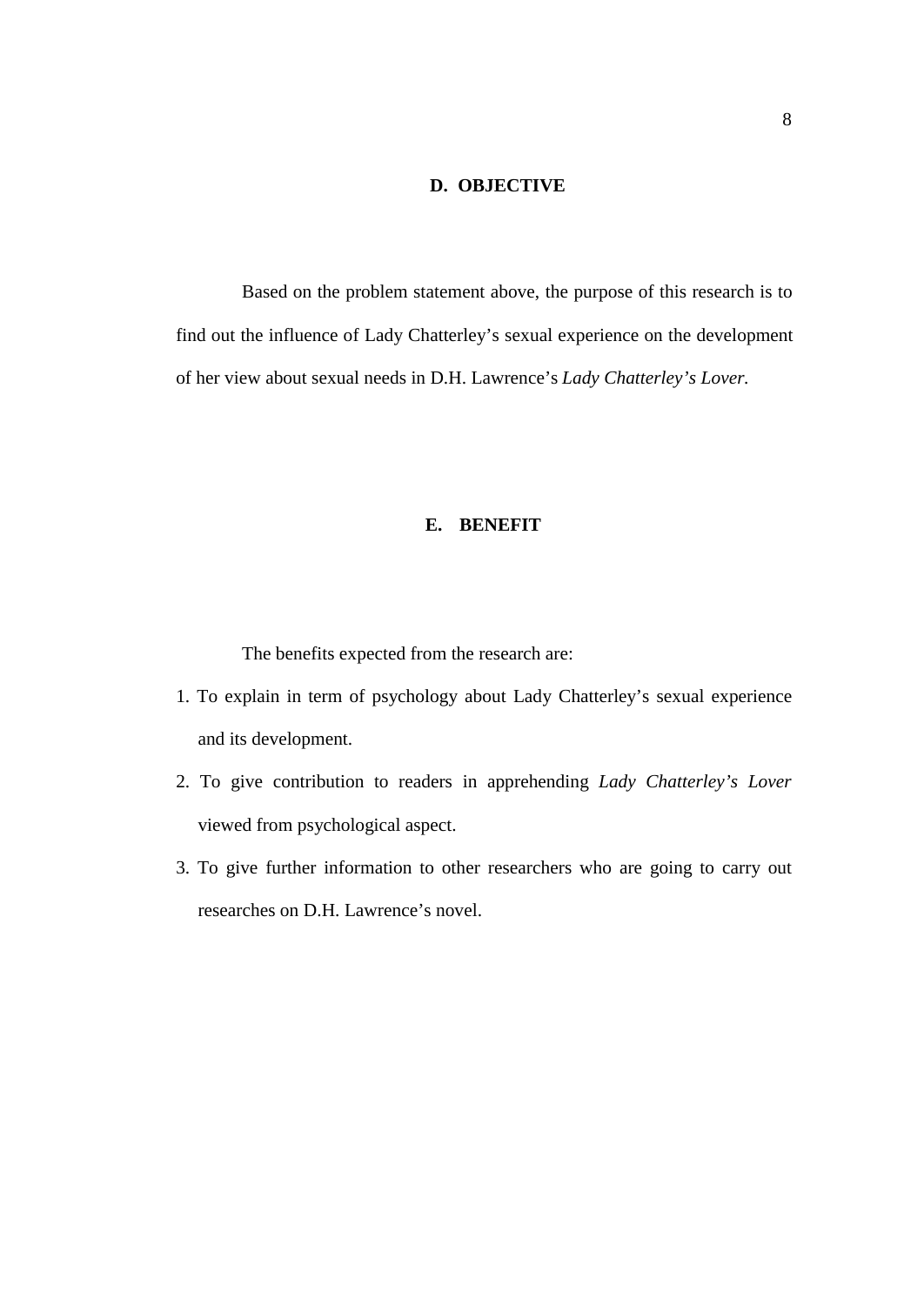### **F. RESEARCH METHODOLOGY**

#### **1. The form of research**

It is a library research in the form of descriptive qualitative one. It is descriptive as the researcher describes and interprets the data, for instance the attitudes, views, and situation experienced by the characters (Surakhmad, 1970, p.131). And the research is also qualitative one because it employs relevant words, phrases, and sentences in the work to be analysed as defined by Danandjaya, "Metode kualitatif yaitu penggunaan kata – kata atau kalimat dalam suatu struktur yang logik, untuk menjelaskan konsep – konsep dalam hubungan satu sama lainnya" (Danandjaya, 1990, p. 50). The researcher uses books and other writings, which support the subject matter of the research as materials.

#### **2. Theory and Approach**

In order to analyse the novel, the researcher applies psychological and structural approach as tools. Both psychological and structural approaches are used on the basis of some considerations as clarified below.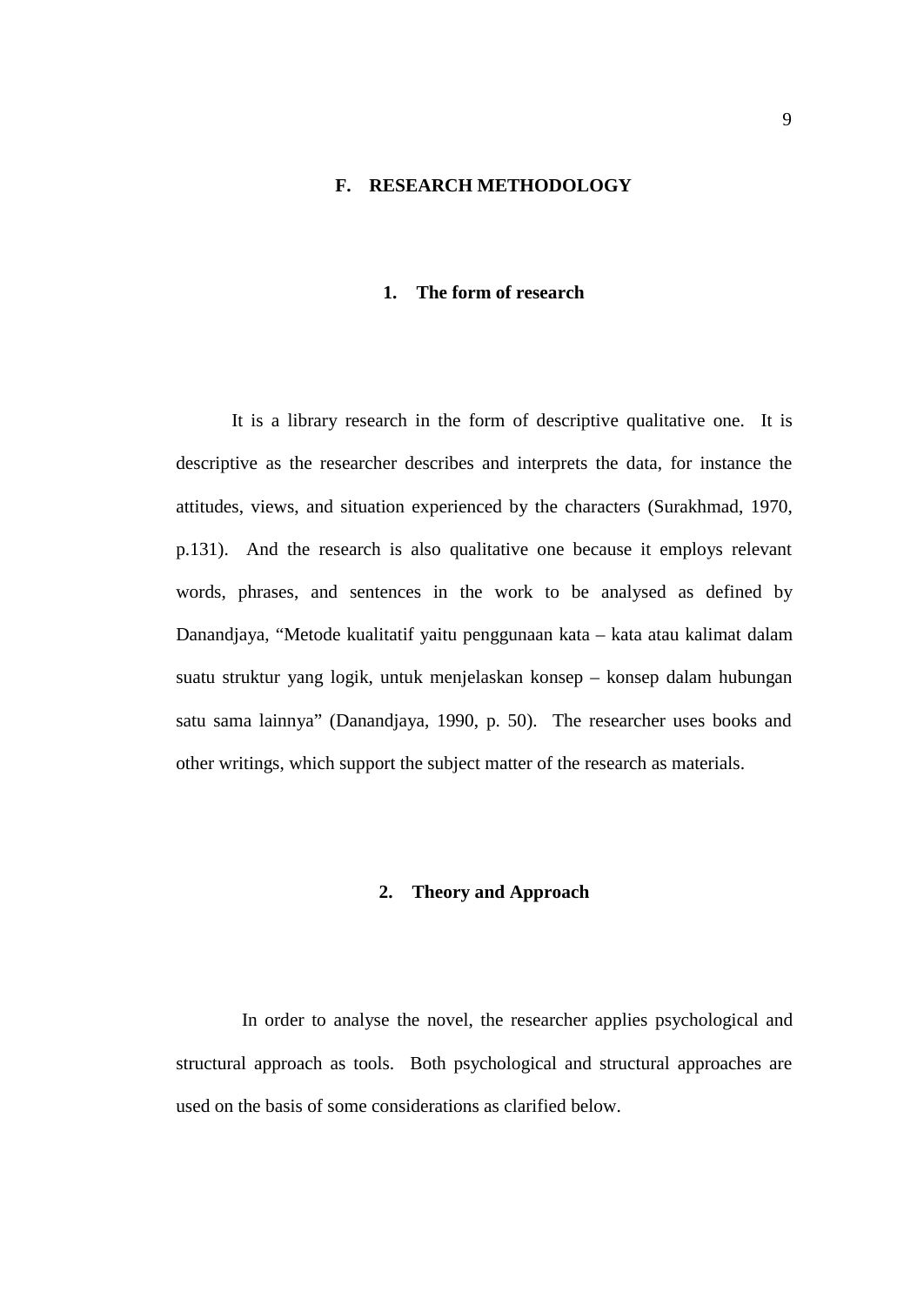The research concerns with psychological problem, namely the problem of the development of Lady Chatterley's view about sexual needs that influenced by her sexual experience, so the approach that is appropriate to use is psychological approach. Psychological approach belongs to the extrinsic approach. It is an approach, which emphasizes on the psychological aspects of a work. Theories of psychology are used to analyse the characters for example to their personalities, their developments, and so on. The application of theories of psychology to literature analysis according to Wellek and Warren (1956) covers: "By 'psychology of literature', we may mean the psychological study of the writer, as a type and as an individual, or the study of the creative process, or the study of the psychological types and laws present within work of literature, or, finally, the effects of literature upon its readers (audience psychology)" (Wellek and Warren, 1956, p. 81).

Psychology can be used as the eye for exploring and explaining phenomena of human life showed in works of literature. In this research, the researcher emphasizes on the aspect of the psychological content of work, especially through the character. In this case, it is intended to describe the influence of Lady Chatterley's sexual experience on the development of her view about sexual needs in *Lady Chatterley's Lover*.

According to Goldmann, a study of literary work must begin from the analysis of its internal structures (Goldmann in Burns, 1973, p. 110). Based on this opinion, the researcher finds out the relevance of using structure of the novel to be analysed. Wellek and Warren defined structure as "a concept including both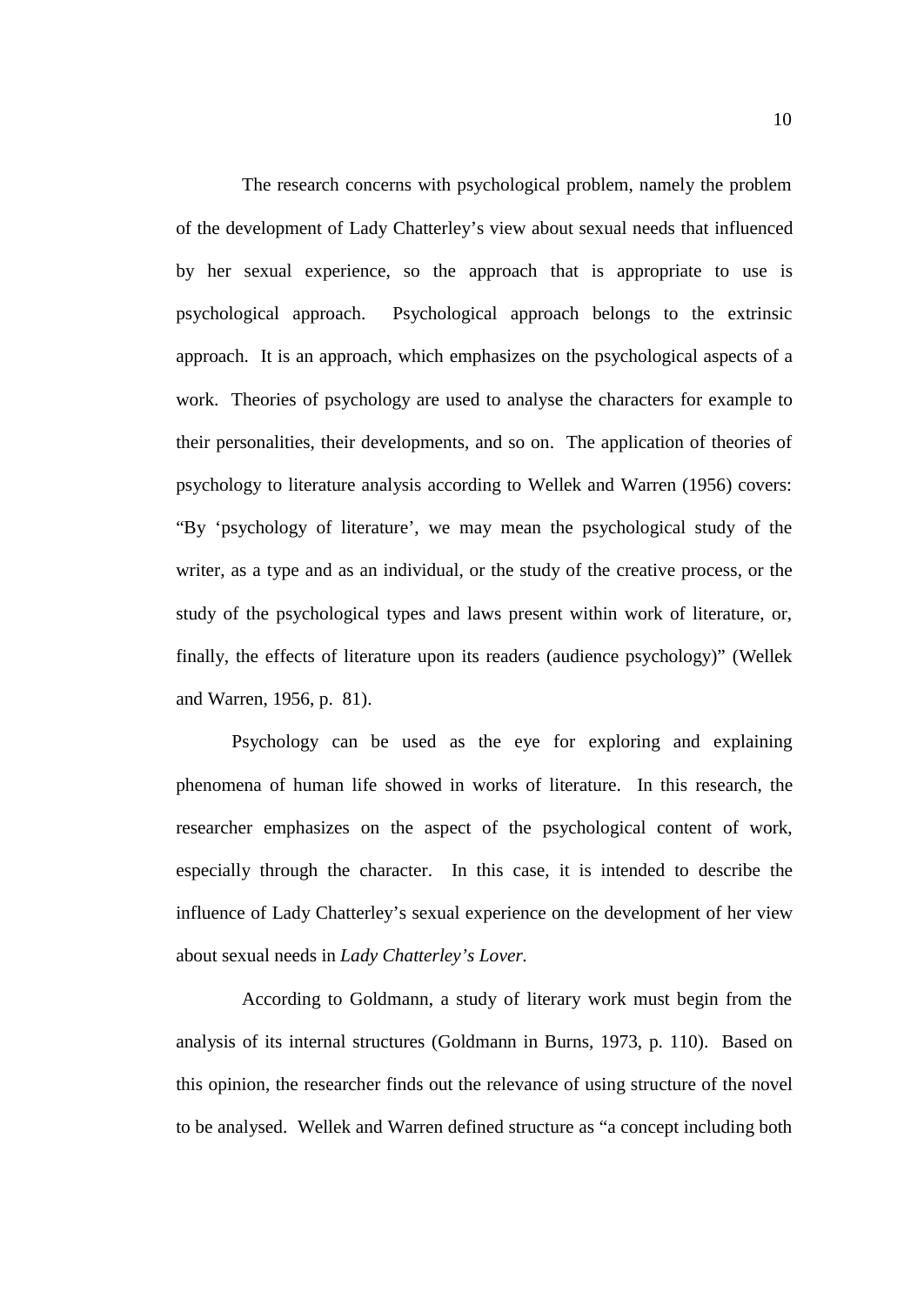content and form so far as they organized for aesthetic purposes. The work of art is, then, considered as a whole system of signs, or structure of signs, serving a specific aesthetic purpose "(Wellek and Warren, 1956, p. 141). In order to analyse the structure of the novel, structuralism is considered as the most appropriate approach to be used. The structures of the work support each other and cannot be separated. They shape the wholeness of the work itself and give a meaning to the work of art as its aesthetic aspect. Teeuw insisted that:"Pada prinsipnya analisis struktural bertujuan untuk membongkar dan memaparkan secermatnya, setelitinya, dan mendalam keterkaitan dan keterjalinan semua unsur dan aspek karya sastra yang sama – sama menghasilkan makna menyeluruh" (Teeuw, 1985, p. 135).

Structure in a literary work, in this case a novel, constitutes a unity of elements contained within it. Some elements may be emphasized more than other, but all are potentially present in any given work (Griffith, Jr., 1986, p. 43). In a broad line, the elements of fiction are plot, characters, setting and theme. Related to the subject matter, this research will emphasize on plot, character, setting and theme analysis.

# **3. Data and Data Source**

The data in this research are classified into two groups. The first is primary data and the second is secondary data.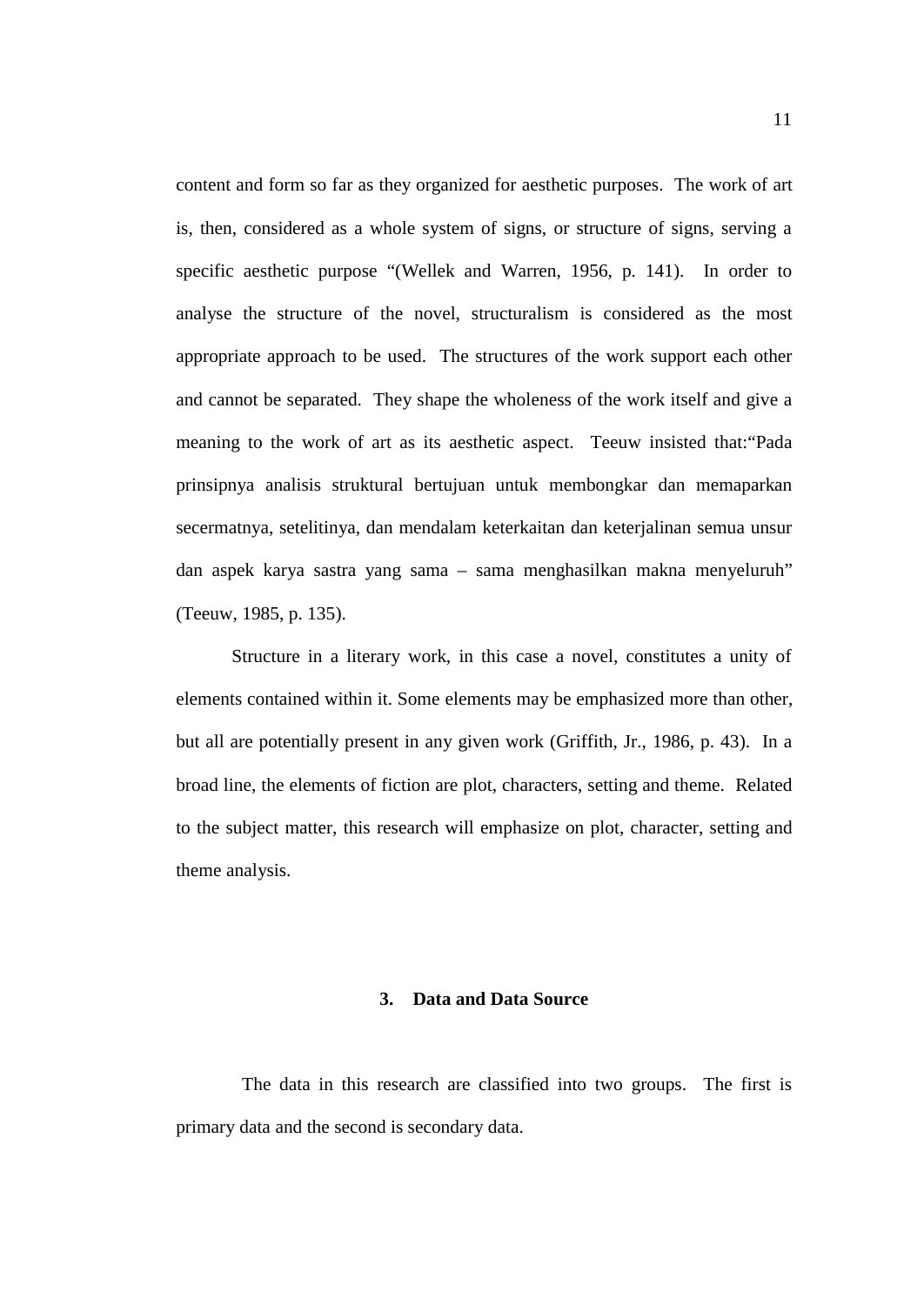- a. The source of primary data is the novel *Lady Chatterley's Lover* written by D.H. Lawrence published in 1957 by Groove Press. Inc, New York. Meanwhile, the primary data includes all the words, dialogues, phrases, and sentences occurring in the novel related to the problem.
- b. The source of secondary data includes all sources supporting the main data. The secondary data are some words, phrases, and sentences taken from articles, essays, author's biography, internet and so forth that support the research.

### **4. Data Collecting and Processing Technique**

In collecting and processing the data, the researcher makes it into several steps:

- a. The researcher collects the data by reading the source of primary and secondary data carefully and repeatedly.
- b. The researcher classifying the data in relation to the problem.
- c. The classified data are analysed based on the theory used in the research.
- d. The researcher draws conclusion from the analysis.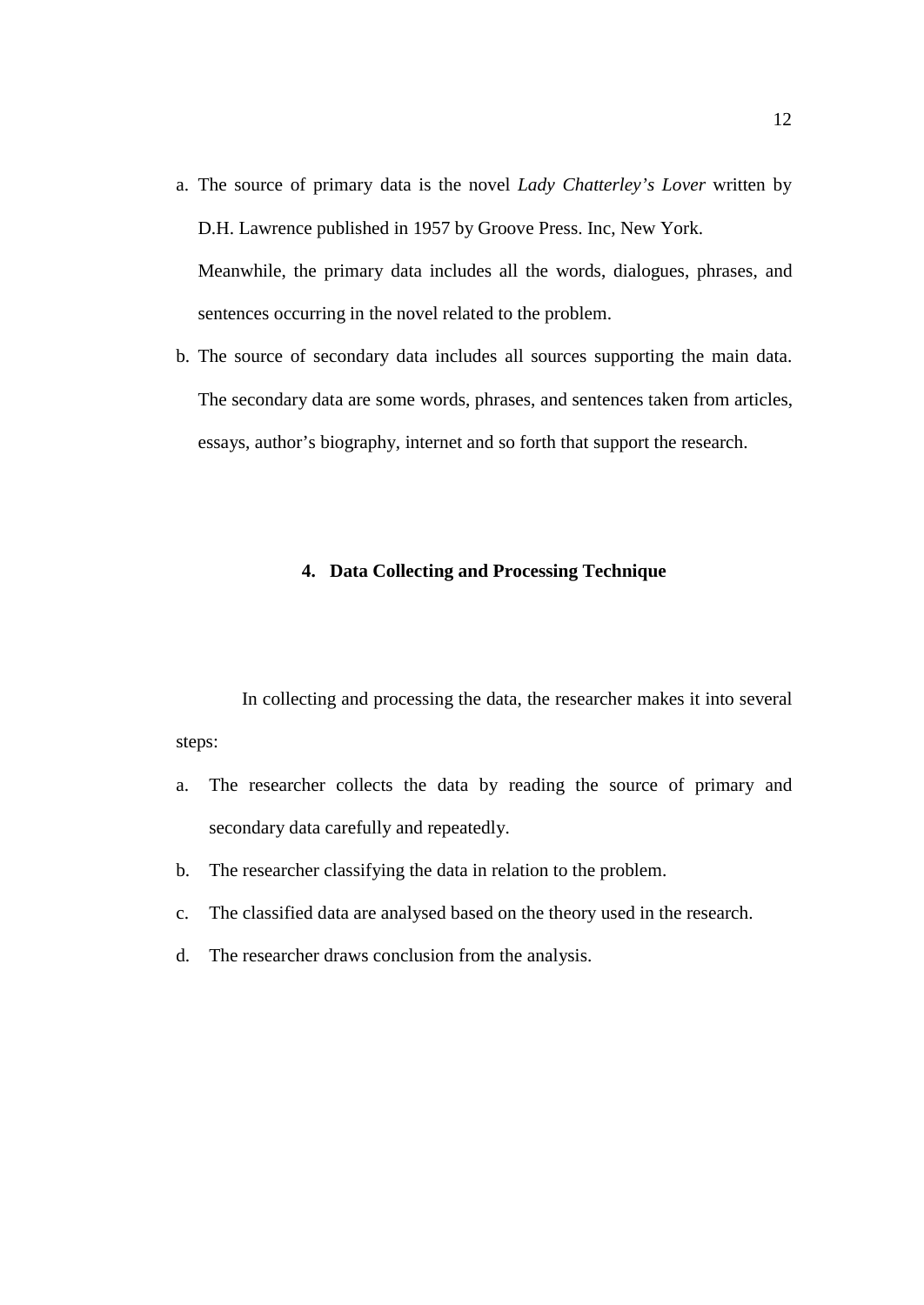# **G. THESIS ORGANIZATION**

This thesis is presented in four chapters. They are:

Chapter I presents Introduction. It consists of background, the scope of study, problem statement, objective, benefit, research methodology and thesis organization.

Chapter II presents Literature Review. It consists of structure of the novel, psychology and literature, women psychology, sex and review of related study.

Chapter III presents Analysis. It consists of analysis through plot, analysis through character, analysis through setting and analysis through theme.

Chapter IV presents Conclusion and Recommendation.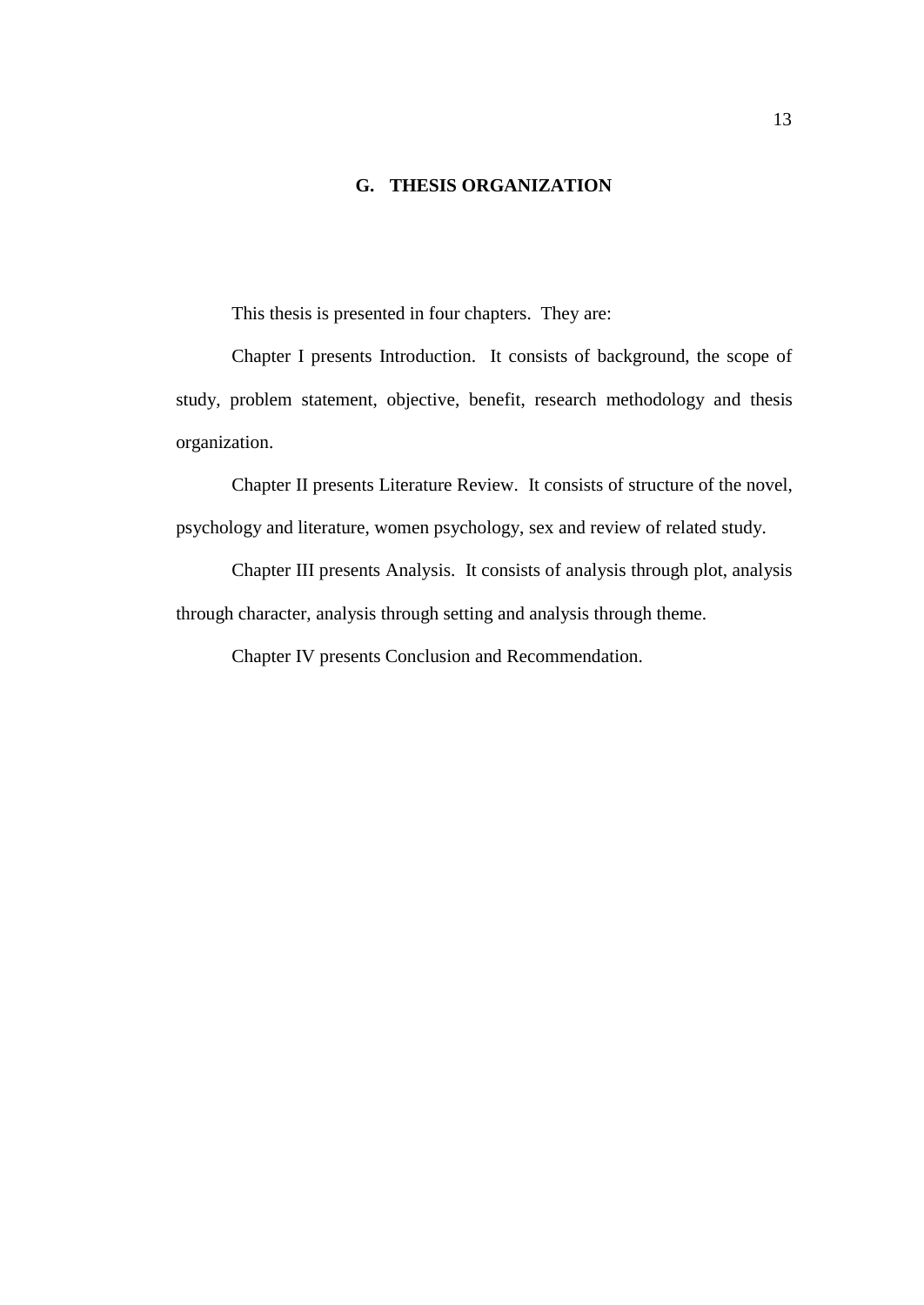### **CHAPTER II**

#### **LITERATURE REVIEW**

#### **A. STRUCTURE OF THE NOVEL**

Understanding a literary text is quite different from understanding any other text, because although literary text and scientific text are using the same language as a media, the reader should be aware of the meaning behind the literary text and use his imagination to comprehend the idea of the text. As Schorer said "Literary artefact is, first of all, an artful arrangement of the artist to make the reader actually experience the nature of imagination " (Schorer in Guerin, 1979, p. 19). Therefore, to have a better understanding of a literary work, in this case novel, one should find the elements of the novel and analyse them bit-by-bit so he may see more fully how it is put together and what the author had in mind. And that is why the researcher finds the relevance of employing structure of the novel in Literature Review.

Structure in a novel refers to the total organization of elements contained within it. Ordinarily the unity is called intrinsic aspects in the novel. Essentially, there are several elements in a novel, which play the important role in developing a novel as the totality form. Some elements may be emphasized more than other, but all are potentially present in any given work (Griffith, Jr., 1986, p. 43). In a broad line, the elements of fiction are plot, character, setting and theme.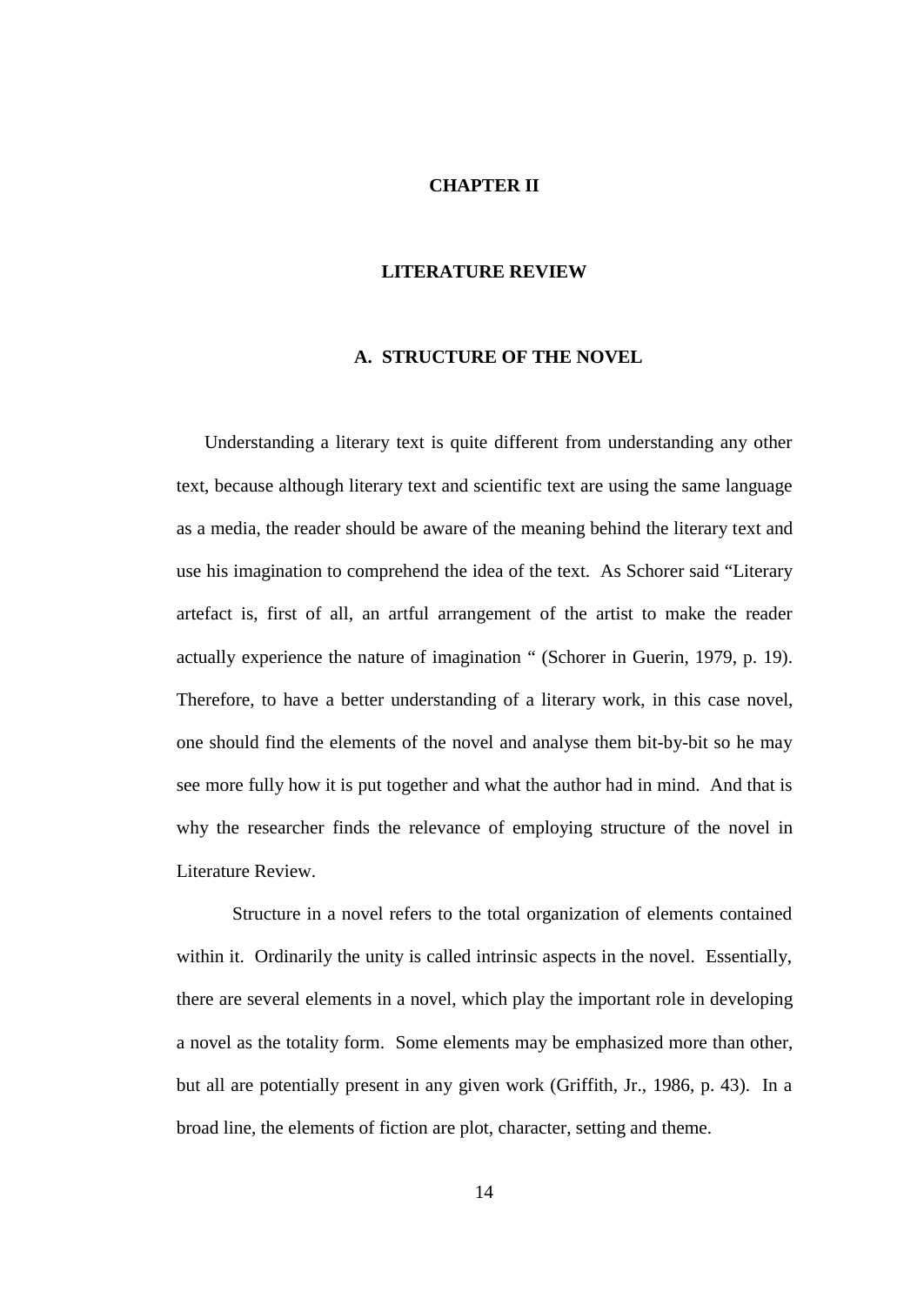# **1. Plot**

Writers of fiction arrange events into patterns, which differentiate the fictional events from real life events. Events, in real life, are not necessarily related by cause and effect. We do not know which events are important, which are less. But creators of fiction can give order to events a special form, which is able to establish causal relationship between events and conflicts. That is what we call *plot*. Furthermore, Griffith,Jr. gives a clear definition that plot is a pattern of carefully selected, causally related events that contains conflict (Griffith, Jr., 1986, p. 44). Plot tells us that events are not merely as elements in temporal series but also as a pattern of cause and effect. The happenings that reveal cause and effect relationship are not merely physical happenings such as speech and action, but also the changing of attitude and way of thinking of the characters. The plot itself is arranged in exposition, complication, climax, falling action and denouement (Tennyson, 1976, p. 20). The arrangement is clarified below:

- a. The exposition is the explaining about the nature of the conflict. It provides the readers with a certain amount of information. Through the exposition the readers are introduced to the characters, the setting and historical background. Exposition is a primary function of the beginning of any story, which must have a certain open, which will lead to some sort of development (Griffith, Jr., 1986, p. 43-44).
- b. Complication or sometimes called "rising action" is the part in which the forces creating conflict are delineated, enlarged, and prepared for some disaster by the appearance of a series of incidents (Rahardja, 1994, p. 15).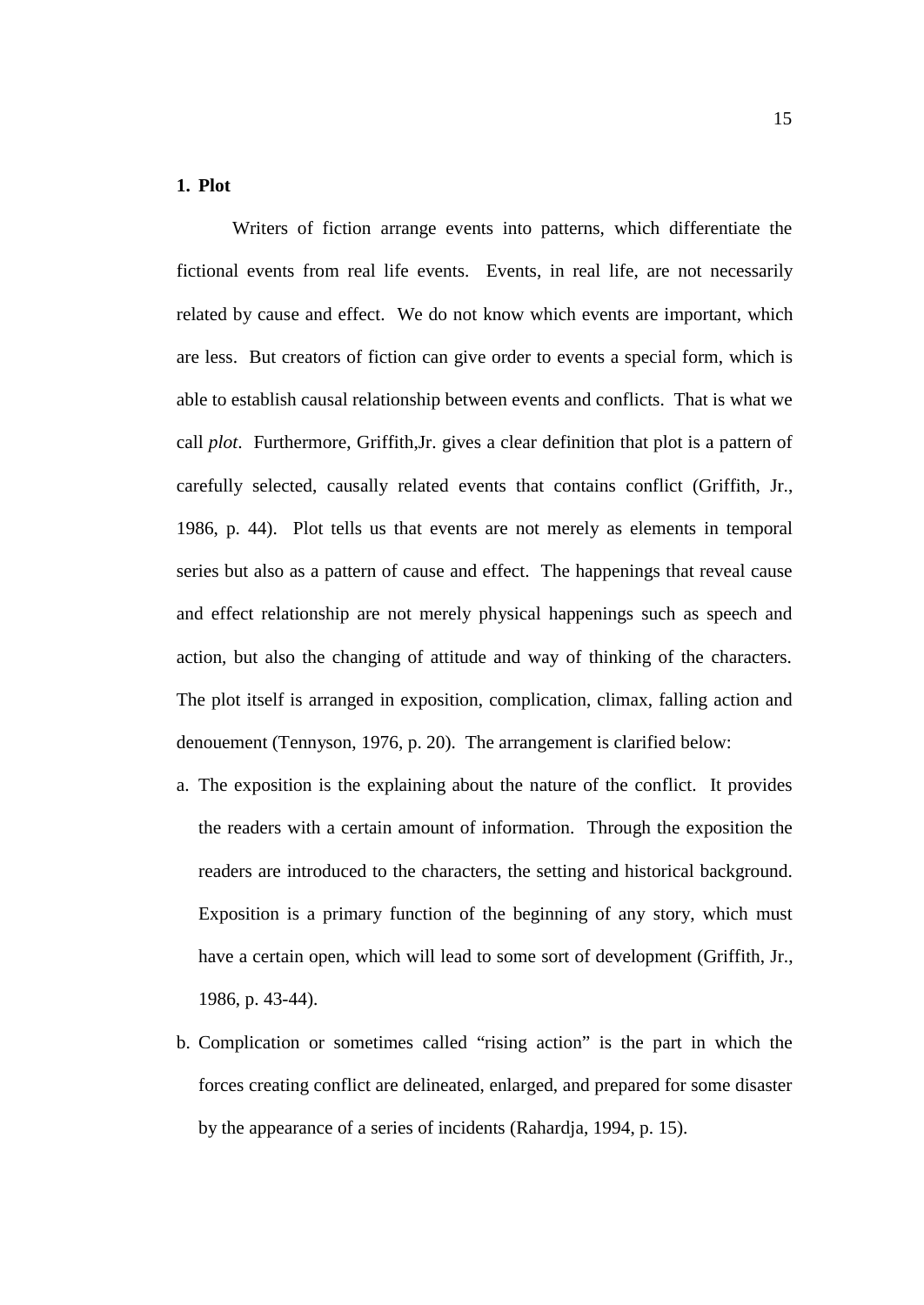- c. Climax is the most intense of all the incidents. It is the highest intensity in which the various causes, forces and counter forces have met and determined the flowing of action (Tennyson, 1976, p. 22). In climax, there is "crucial shift" in the main character's life, whether he will get success or suffer (Tarigan, 1991, p. 128).
- d. Falling action follows the climax and usually presents the ways in which the author begins to perform the resolution of conflicts, as Forster insisted that "after the climax the solution mast follow" (Forster, 1927, p. 31).
- **e.** Denouement is the outcome of the conflict or the resolution. It refers to the answer given the question raised in the exposition (Rahardja, 1994, p. 19).

# **2. Character**

Character can be defined as a person who shows human's life experience in the story of the novel. M. H Abrams said that "the characters are the persons presented in dramatic or narrative work, who are interpreted by the reader as being endowed with moral and dispositional qualities that are expressed in what they say – the dialogue, and what they do – the action." (Abrams, 1981, p. 20). E.M Forster in his *Aspect of the Novel* divided the characters of fiction into "flat" and "round" characters. A flat character is built around a single idea or quality and is presented without much in detail, and usually can be described in one sentence or two. A round character is more complex in temperament and motivation (Forster, 1927 : 26). He is obviously more lifelike than the simple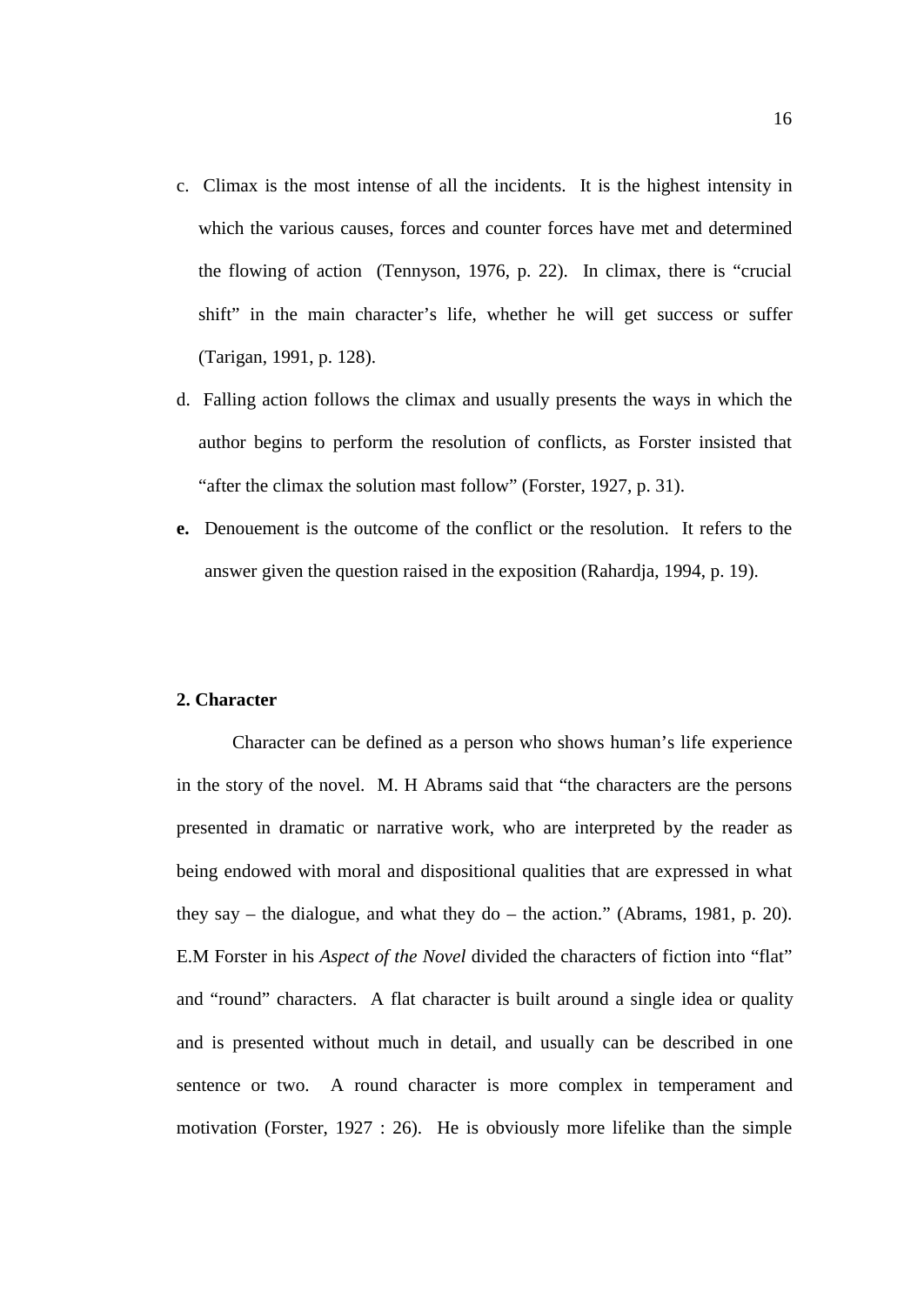character, because in life people are not simply embodiments of single attitude (Kenney, 1966, p. 29).

# **3. Setting**

According to Kenney, the term setting refers to the point in time and space at which the events of the plot occur (Kenney, 1966, p. 38). Everything happens somewhere and sometime which reveals the "where" and "when" of events. Consequently, there are two major categories of setting: setting of time and setting of place. The first one is the period in which the action occurs in many works of fiction on its highest importance that can be seen clearly especially in historical fiction. The second one refers to where the action takes place in the works of fiction.

Sometimes, the author's principal concern is plot or character; therefore he has no real interest in his setting. He sketches in only enough of setting which have relationship to the action. However, setting never exists by itself; it is always part of a unified artistic whole. Therefore, we must regard setting on what it contributes to the complex whole of fictional work.

# **4. Theme**

Theme can be simply said as the centre idea of a fiction. Therefore, theme deals with the meaning the story releases and the necessary implications of the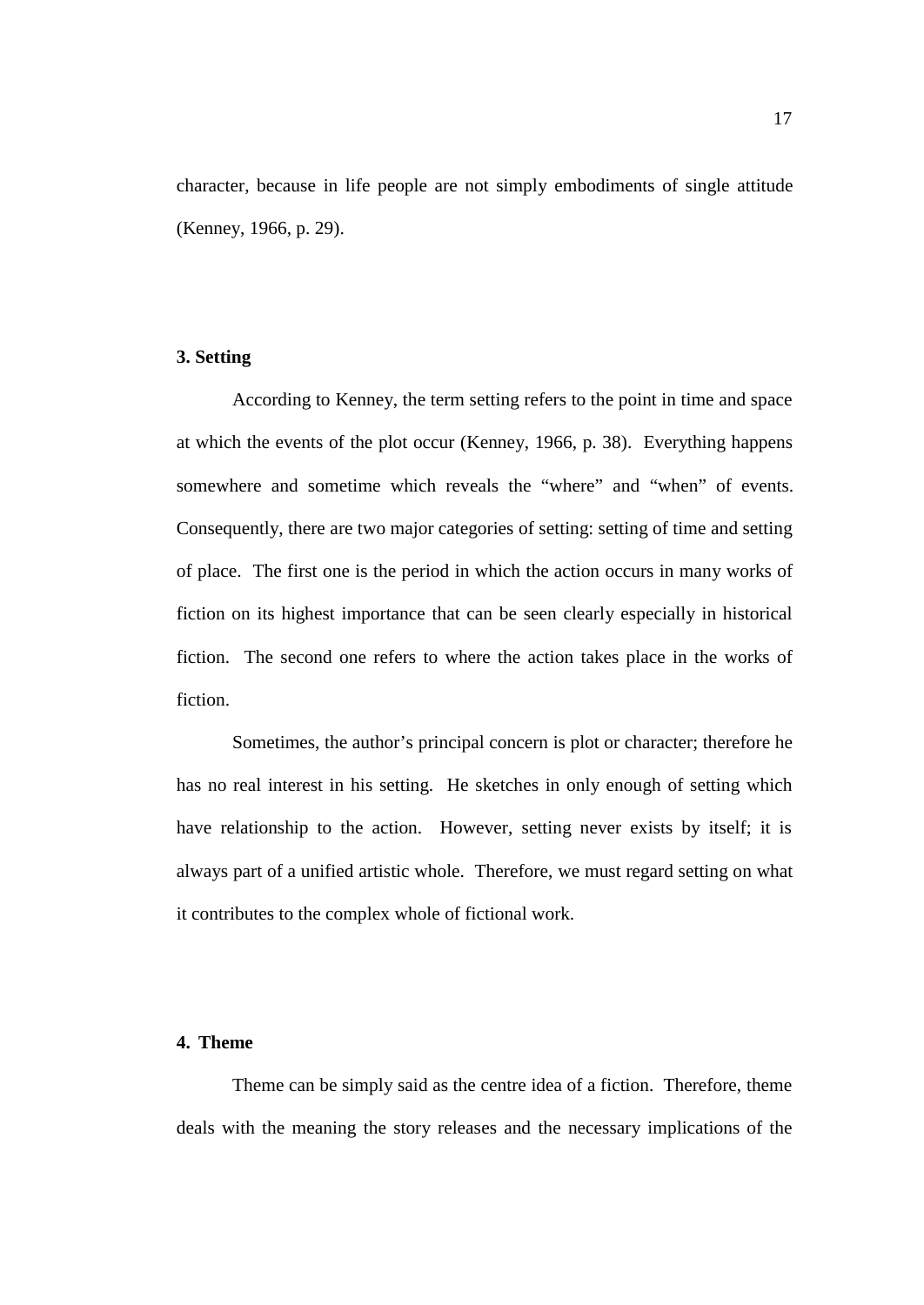whole story (Kenney, 1966, p. 91). The theme of a story is not identical with the subject of the story. The subject is what the work is about, while the theme is the idea that one work makes on the human condition. By theme we mean the necessary implications of the whole story, not a separable part of a story. Theme, then, is the total meaning discovered by the writer in the process of writing and by the reader in the process of reading (Kenney, 1966, p. 94).

Theme – as the reflection in fiction of the human desire to make sense of experience- is entirely incarnated in the concrete experience of fiction. By giving form to experience in fiction the writer clarifies the meaning of experience for himself. The writer then makes a climax of a story, when he considers that such incident is important (Kenney, 1966, p. 99). Through the pressure of theme the author shapes plot and bring character into being.

# **B. PSYCHOLOGY AND LITERATURE**

Literature, as a work of art, is a complex one since it communicates through many levels of meaning and by many methods. Consequently, literature presents intellectual challenges that do need thought, as it can be perceived variously. Giffith, Jr. in *Writing Essays About Literature* states an opinion as follows: "A single work may exist as a system of sound, of symbols, of ideas, of images, of analogies, of actions, of psychological portrayals, of moods, of grammatical structure – all of which are separate entities, yet all of which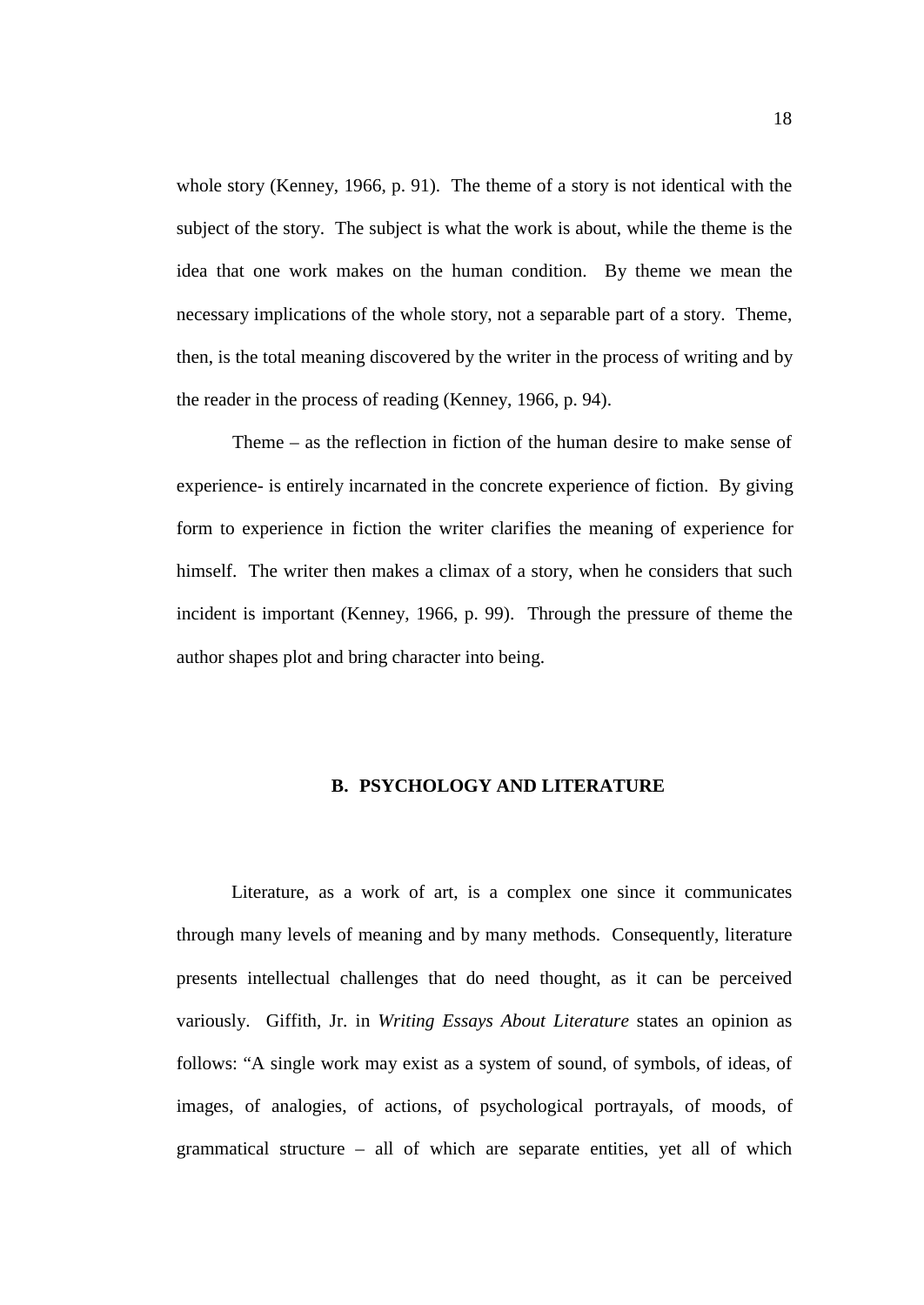interrelate" (Griffith, Jr., 1986, p. 2). The statement above shows that literary work can be perceived as having a psychological perception, which means to attempt the applying of certain psychological theories to authors and their works.

Psychology and literature can be connected to one another. Psychology can be used as the eye for exploring and explaining phenomena of human life showed in works of literature. Likewise, works of literature could give examples for the theory of psychology.

Psychology entered the literary criticism through applying the principles of psychology to the work of literature. Until then, theories of psychology are used to analyse the characters, for example to their personalities, their development, and so on. These applications of theories of psychology to work of literature analysis according to Wellek and Warren (1956) covers:"By "psychology of literature", we may mean the psychological study of the writer, as a type and as an individual, or the study of the creative process, or the study of the psychological types and laws present within works of literature or finally the effect of literature upon its reader (audience psychology)". (Wellek and Warren, 1956, p. 81)

Since this research emphasizes on the most popular genre of literature that is fiction, in this case a novel, it is important to know the relationship between elements of fiction and psychology. A new orientation to literary research in the light of psychological approach has led into a better understanding of creative writing: the choice of themes, the elaboration of plots, or the development of characters the authors create in their works. Psychological approach also looks on characters as having motivation, conflicts, desires, and inclinations similar to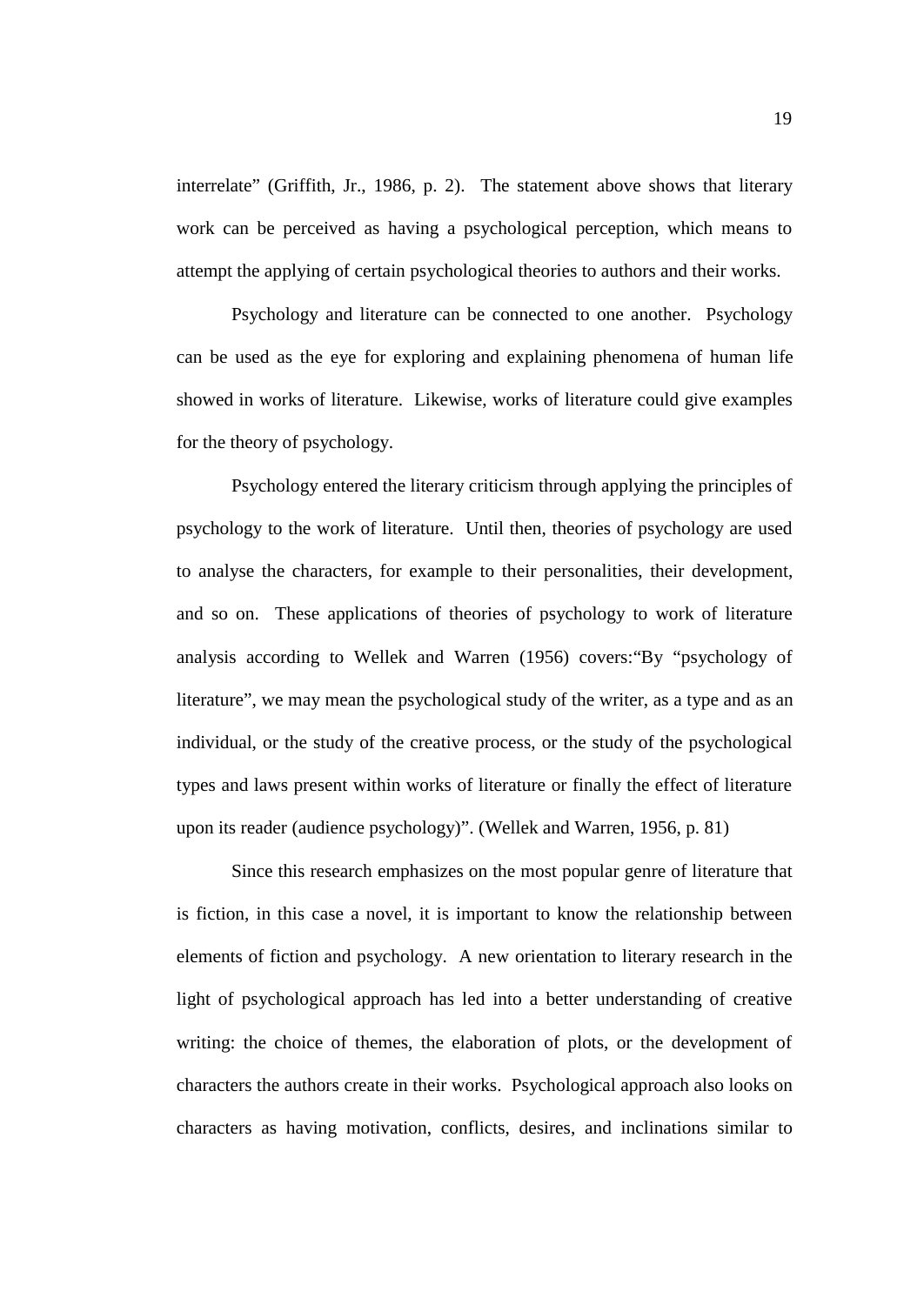those of real people (Griffith, Jr., 1986, p. 117). Those all can be illustrations on how psychological approach works within the elements of fiction. That is why; psychology is said as a new science of human behaviour, which gives a big contribution to the most significant developments in modern literature (Muller, 1937, p. 50). Without doubt, psychology is needed to gain the deepest aspects of a literary work.

# **C. WOMAN PSYCHOLOGY**

Psychology of women then emerged in the nineteenth century as a sub discipline of psychology which tries to discover how women understand themselves and realize their physique and mental in relation to others, and also how those matters, contribute certain values in their lives facing the opposite milieu, men's world.

Besides, the biological or sexual differences between men and women do not range so far. Forisha-Kovach put forward," Research has found, for example, no support for the contentions that women are biologically weak and less intelligent than men. There is also no evidence that women are more passive and dependent than men, or that they have sexual lower achievement drives. Finally women are not asexual but have sexual capacities that match or surpass those of men." (Corsini, ed., 1994, p. 581)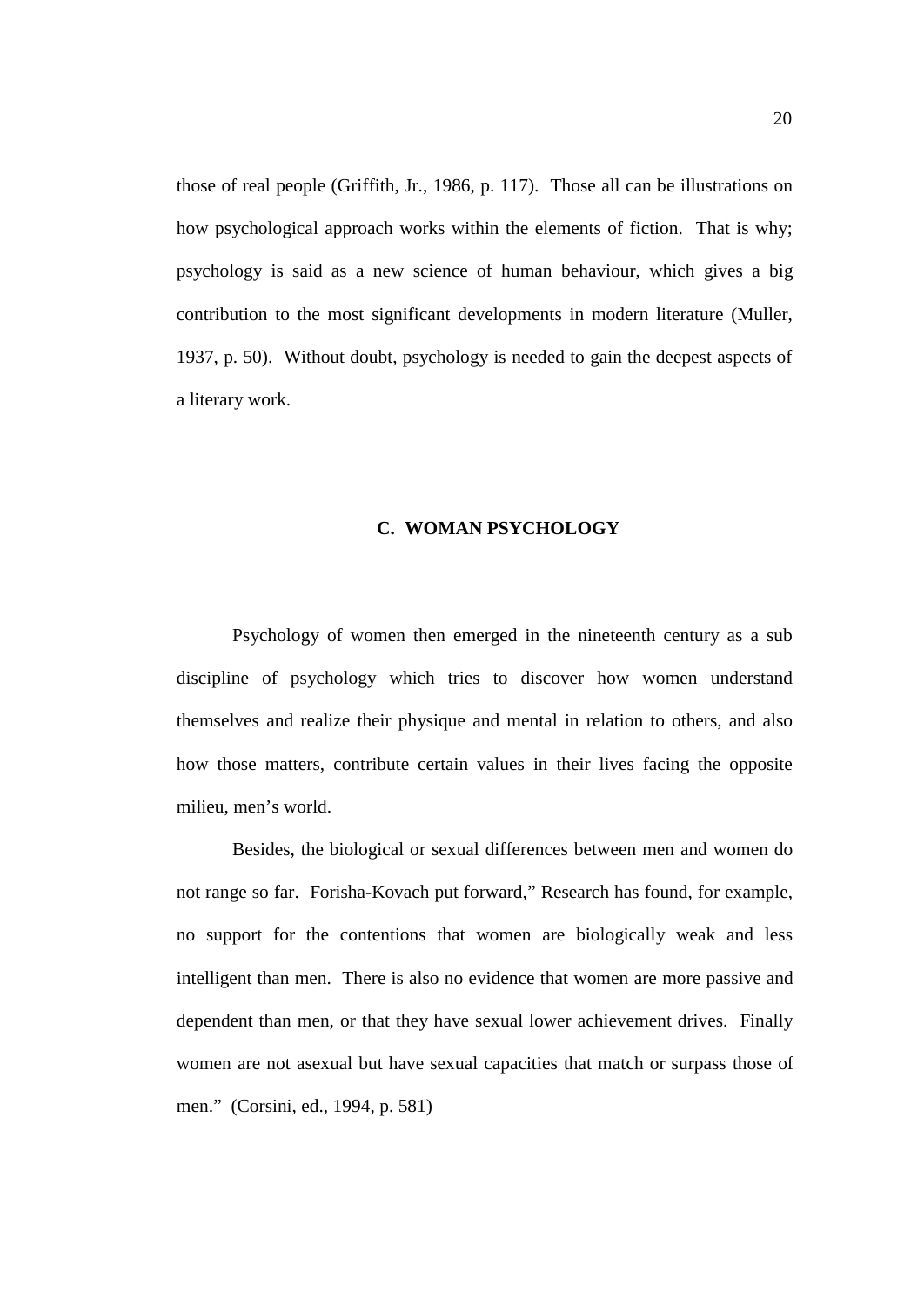Further studies, however, have explained that for most women, the attention for interpersonal relationship outweighs individual achievement. The studies by Bernard (1972) and Gove (1972) for example, show that even in modern marriage women are inevitably disappointed and suffer depression or physical illness because of lack of interpersonal relationship in it (Corsini, ed., 1994, p. 604).

Marriage is a valuable aspect for most women. It is a place where they could grow and cultivate an interpersonal relationship. To analyse the sexual experience and sexual needs of women in marriage and before marriage, which affects the satisfaction in interpersonal relationship, and might cause a divorce, it is important to explore the maturity of a woman and her nature that have great shares in her behaving toward her marriage.

# **1. Women in Adulthood**

One of the phases of experience in human life is adulthood. The adulthood development or maturity in one's life cannot be determined by age. Otherwise, the maturity develops by the experiences in overcoming or facing many obstacles of life because from those experiences women might take valuable lessons that could enrich one's mental capability (Kartini Kartono, 1977, p. 170).

Kartini Kartono clarifies that maturity is "satu pertanggungan jawab penuh terhadap diri sendiri dan atas pembentukan diri sendiri" (Kartini Kartono, 1977, p.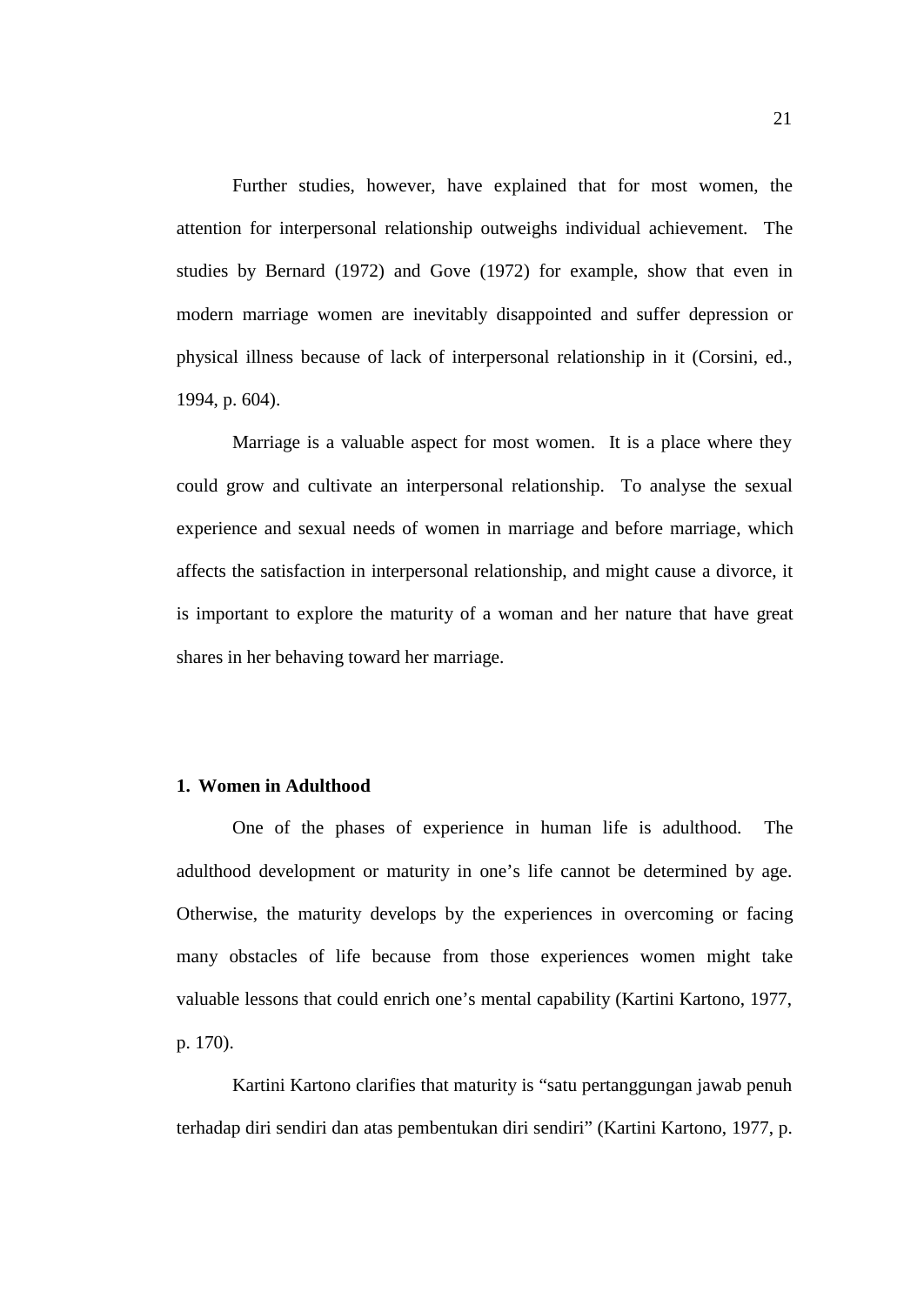175). Therein, it means a mature woman should have known exactly what to do in her life so that she would not abandon her life and herself. In other words, she must have had principles or a pattern of life.

Understanding her own condition, a mature woman would know what to be improved, maintained or achieved and avoided. In consequence, she must strive toward a certain ideal built from such condition.

The important keys in maturity are regularity, will and conscience (Kartini Kartono, 1977, p. 176). Regularity would take a woman systematically only to the destination that has been decided or under adopted ideal. This is what makes a woman take steps earnestly and bravely face any possible risk. Will has a share in driving and piloting every effort and inclination of action toward certain values required for realizing the ideal. Meanwhile, conscience takes control in mind and actions under some adhered norms (ibid. p. 177).

Such development in maturity construct a readiness for a mature woman to a marriage because by such development she knows very well about herself, what she wants in a marriage, and how to get such marriage, and how to prepare for any risk in the marriage. Marriage is not simple matter that every people must be mature and plan it securely.

# **2. The Nature of Woman**

It is believed that the nature of woman uniquely differs from man's because of some different functions in their body and because of the assignment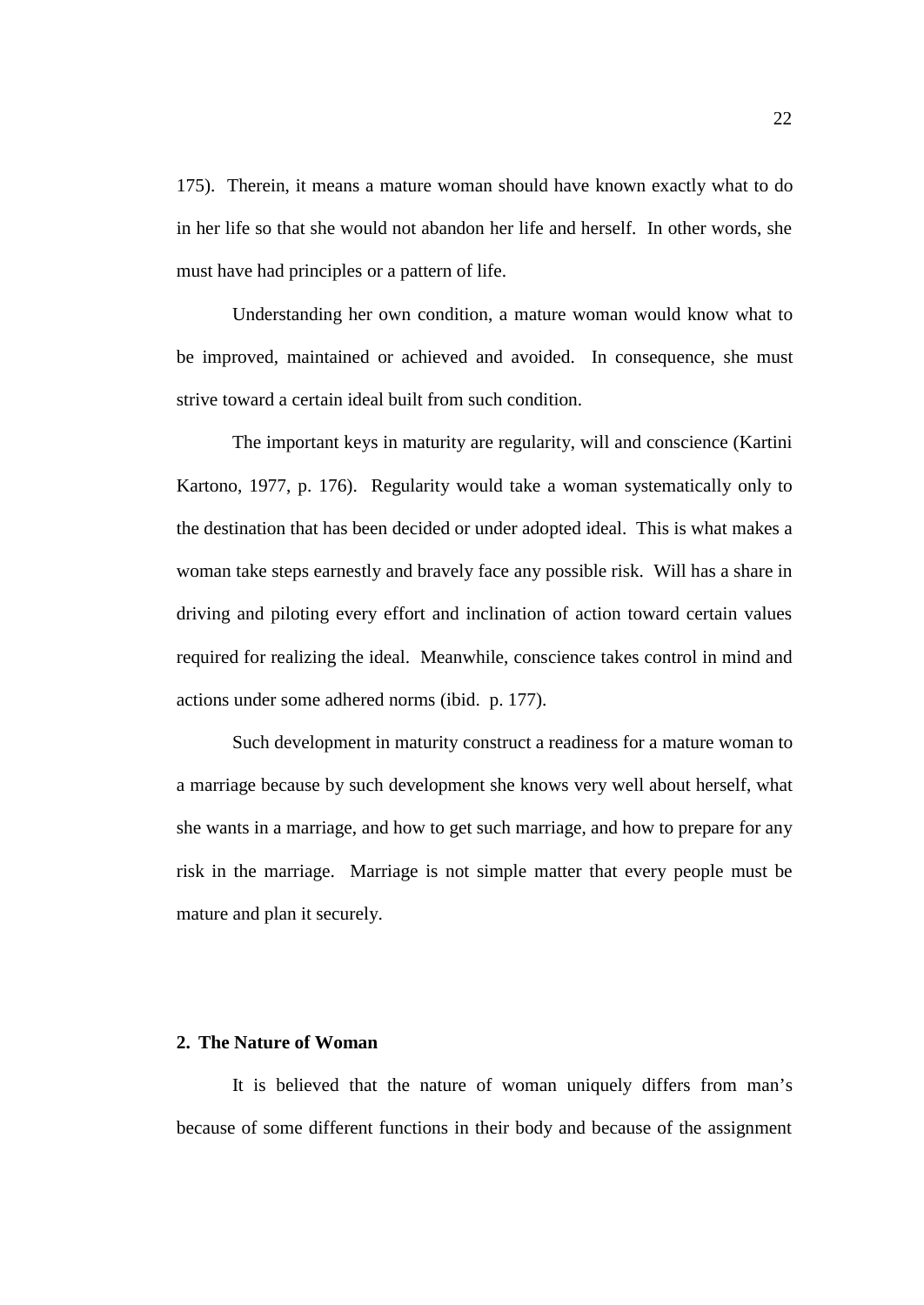charged by laws of culture to each sex specifying masculine and feminine behaviours. Accordingly, women have their own unique view and ways for coping with the tasks in their lives such as love and marriage. Some features in women's nature in accordance with this research are:

- Women are outward-minded, oriented to other subject, they always try to collect other's attention especially men.
- Women are social creatures. They care about other's life and endurance and are likely to open themselves to others.
- They are emotional. This state makes them easily become uneasy, discouraged, perplexed, annoyed, frightened and anxious as well.
- However, whenever peril and distress threaten their beloved persons they could become tough and resolute women.
- Women are likely to protect and to secure, to look after and to preserve, with their sense of motherhood and tenderness.
- They often considered men as their children who need their guidance along with their maternal drive; they could give up their lives totally.
- Women are so spontaneous that they turn out to be more enthusiastic to defend their standpoints. (Kartini Kartono, 1977, p. 180)

Women do not open themselves only to care others, but they also open themselves to flow out the self, the personality, for others's acknowledge and for gaining their attentions. In addition, women are social for they need to interact with others. These facts explain the scheme of their searching for satisfying interpersonal relationship.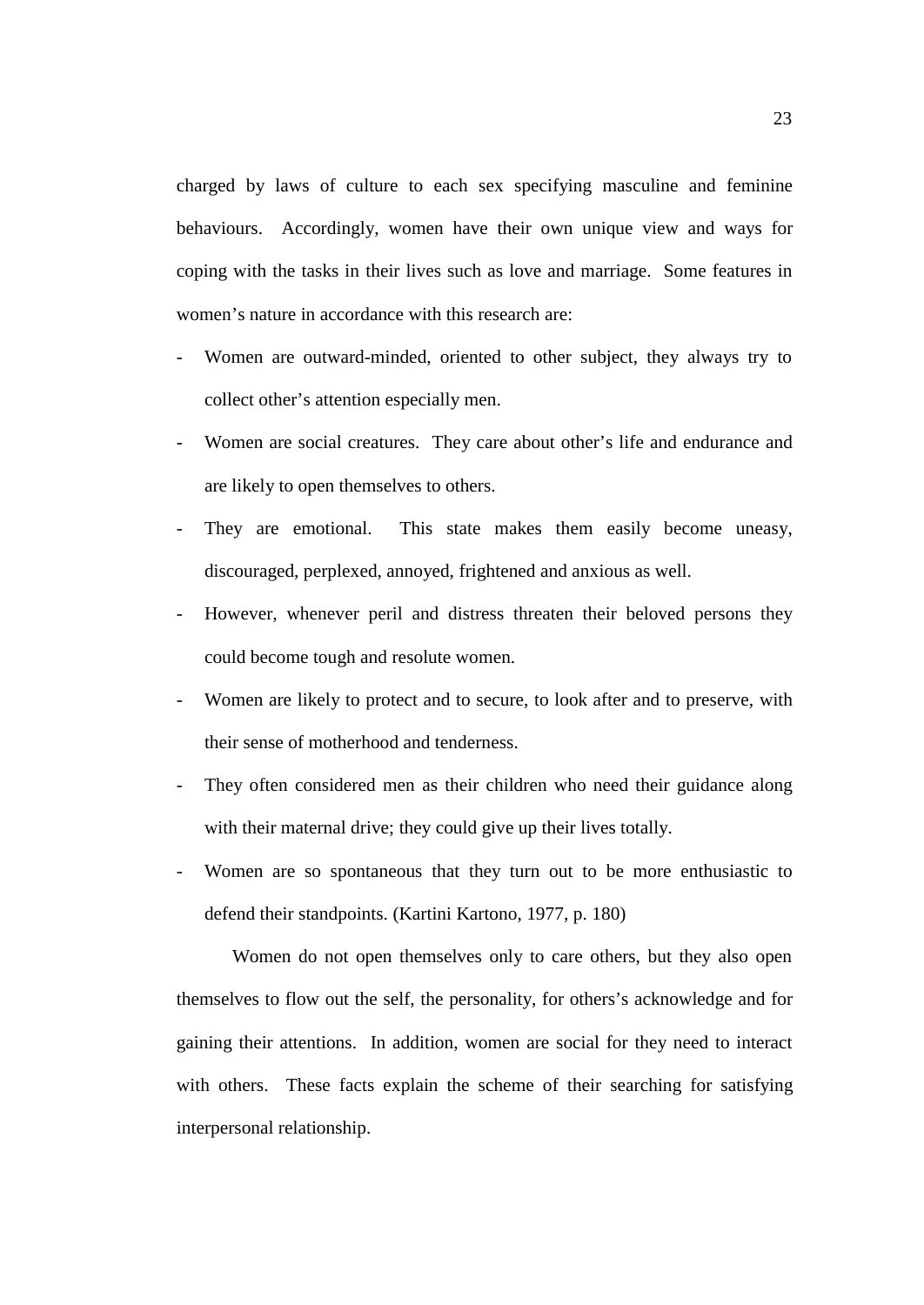More to the point, women seem weak and dependent, but they are willing to sacrifice and could make themselves determined when their beloved or closerelated persons are in troubles. Thus, in a marriage, a woman often neglects herself and her need for others' interest and the positive is that it can be the key to keeping a marriage intact.

# **D. SEX**

## **1. The Sexual Drive**

The sexual drive is second only to the hunger drive in its implications for social living. While our society as a whole does not place many elaborate restrictions upon the food taking behaviour of its members, sexual expression is very closely governed both by law and by firmly rooted social conventions. Because the social structure limits an individual's sexual behaviour, awareness of the sex urge is more persistent and more insistent than that of other drives which are not so likely to go unsatisfied. This conflict between the sexual drive and the cultural restriction on its expression makes sex one of the powerful forces influencing human behaviour. Although sexual activity is necessary to the survival of the race, it is not essential to keeping an individual alive. Satisfactory sexual adjustment, however, is important to mental health and effective living (Ruch, 1963, p. 156).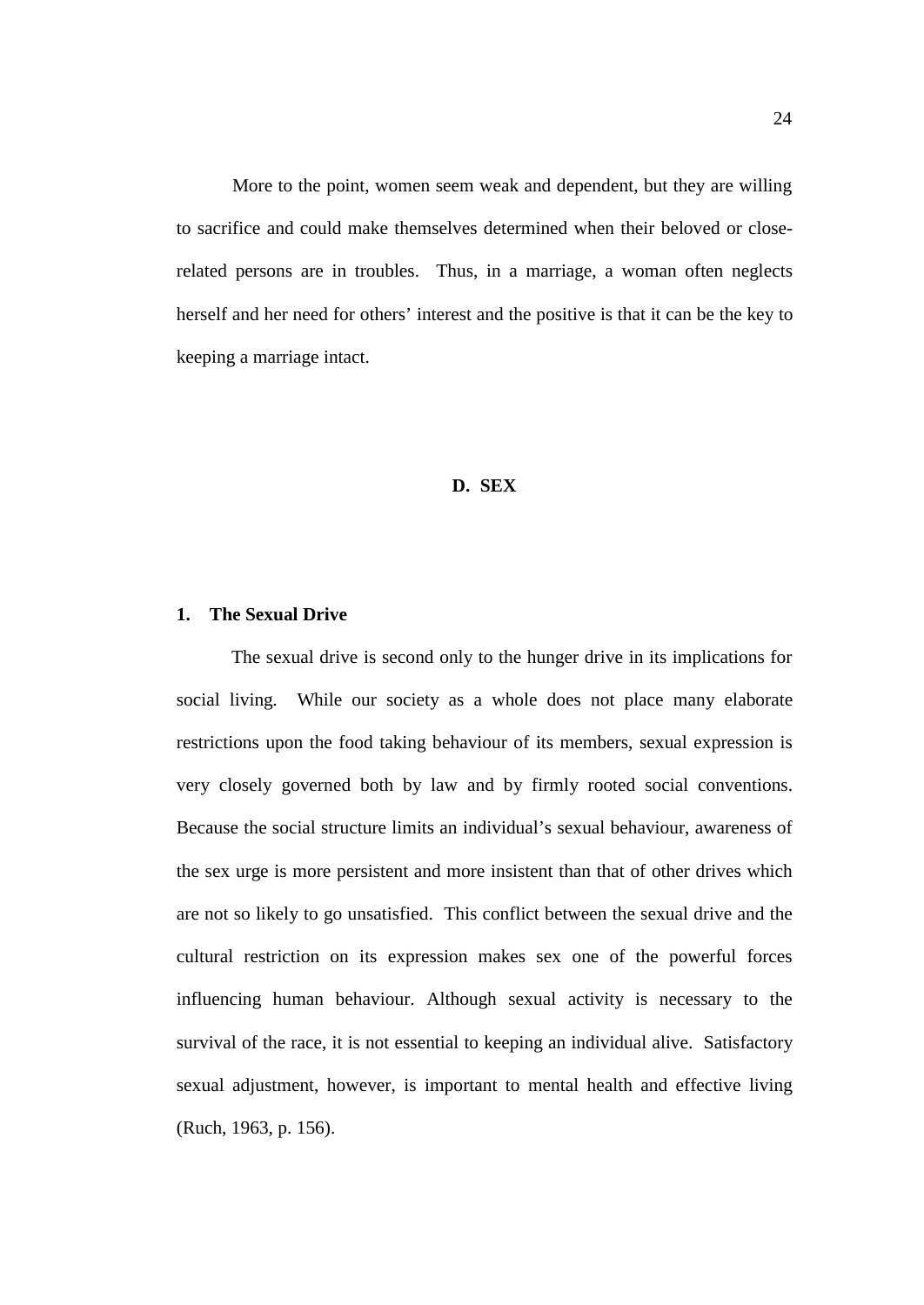The most common cause of sexual maladjustment seems to be inadequate –or inaccurate- sex education. Girls especially are taught prudish attitudes toward sex and often come to feel that they should always deny any sexual feelings. Because their prejudice against sex has become so ingrained, many women find it difficult to participate freely in sexual relations after marriage and so appear to their husbands as frigid and uninterested. This situation is often aggravated by lack of understanding or lack of consideration on the part of their husband, who may approach the sexual act in an abrupt manner that is frightening or distasteful to his partner. Either unpleasant sexual experience or fear of sex can make a woman psychologically frigid, even though she is perfectly healthy biologically (Ibid. p. 157).

To analyse the sexual experience that influence the development of her view about sexual needs, it is necessary to understand sex as a need based on human biological drives.

#### **2. The Joys of Sex**

Sexuality is something of a Rorschach test in that the same activity can be viewed in so many different ways, and each perspective dictates its own mode of expression (Solomon, 1988, p. 178). Sex does not only provide a medium for intimacy, it also breeds intimacy, for the echo of that tightly shared self remains and, unless it is blocked, encourages the exchange of ideas and images just as readily as the bodies encouraged the exchange of sensations and pleasure. Sex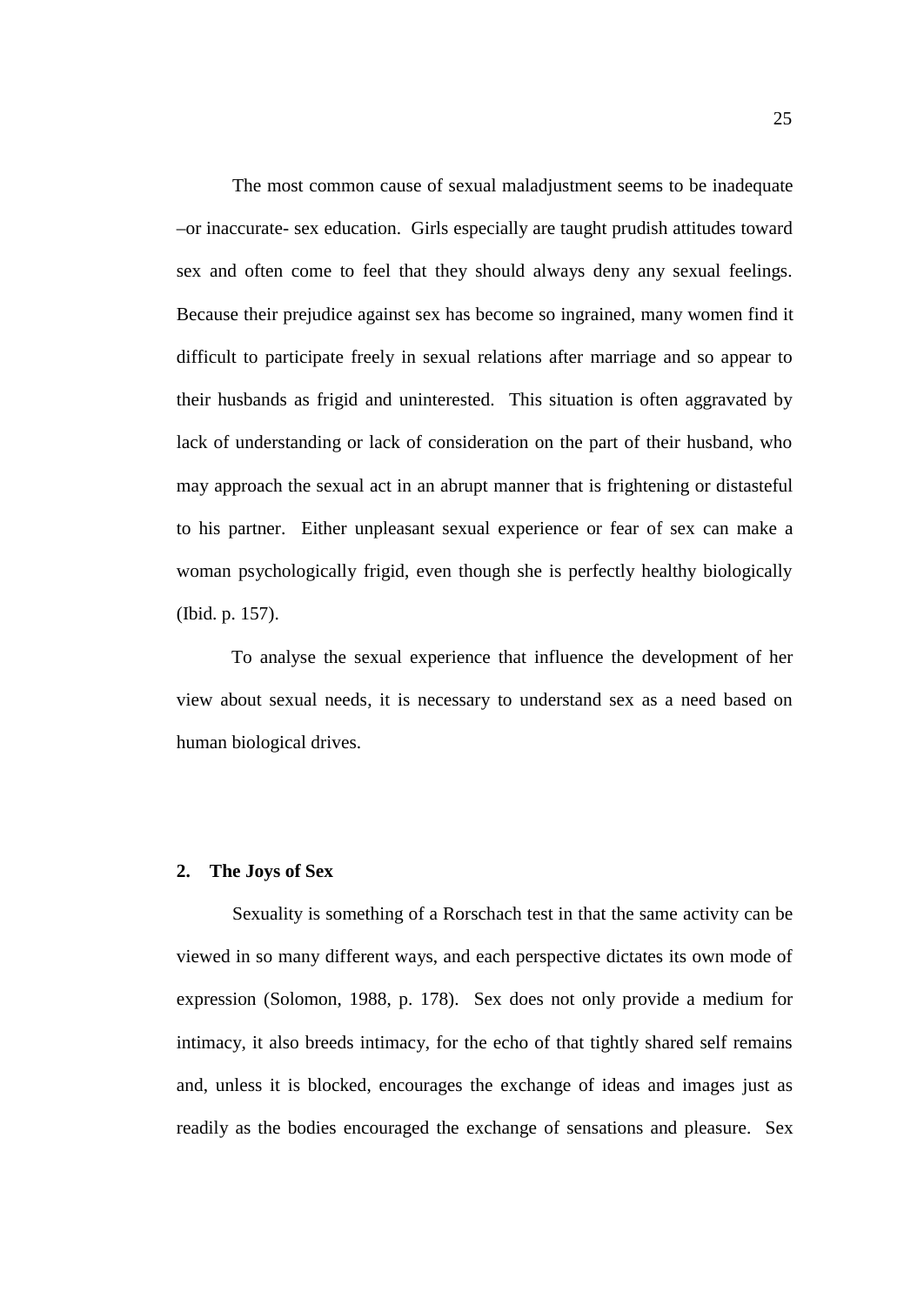itself may be momentary, but it is a deep philosophical mistake to think that therefore the significance of sexual intercourse is momentary too. In even the most transient sexual social encounter, two selves become more than physically intertwined and it is always a wrenching act to pull them apart. The reason sex is so satisfying in love is not because the sex itself is necessarily any better but because its symbolic consequences are so welcome. Good sex makes love last, but more important; it is love that gives good sex its significance (ibid. p. 180).

According to Solomon, there are three ways to get sexual satisfaction in joys of sex that will be explained later. It will be used to analyse the development of the view about sexual needs that are influenced by sexual experience.

#### **a. Sexual excitement**

Sexual excitement is in itself exhilarating, inspiring, and engendering a keen sense of one's embodiment and our essential interconnectedness, especially in love. The sex is compensation for communication that is otherwise lacking, or the sensuous grasping for connections that are otherwise not there. Sex maybe the only situation where two such people have anything to "say" to one another, and it is then usually not a message of love that gets expressed. The excitement of sex maybe a function of the distance and not the intimacy between two people, like the exhilaration one enjoys while flying at great speed over enormous distance. It maybe the product of the novelty or the difficulty of two people who otherwise do not know one another getting together in what can be the most intimate of all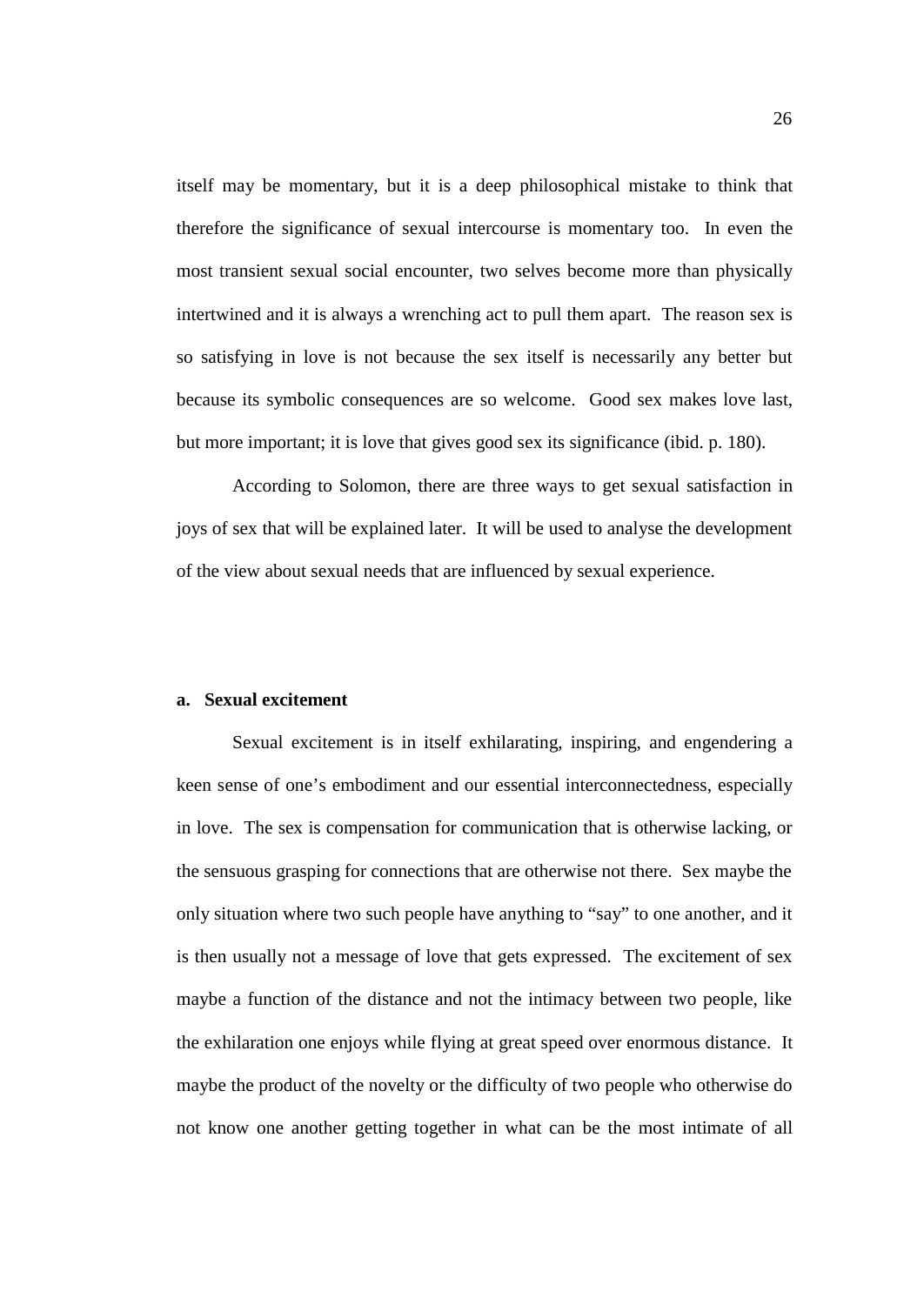circumstances. Thus the thrill and anxiety of first sexual encounters and the addictiveness of sex for two people who never get close.

Sex and friendship, by way of contrast, mix with tenderness and quiet joy, not explosiveness. The fact that sex can be so comfortable does not preclude its also being exciting and exhilarating, even an ecstatic religious experience, but it never leaves the solidity of love and does not provide that reckless, thoroughly intoxicating experience of being "swept away". The excitement of some sexual relationship maybe more a product of anxiety and the fear of being abandoned than affection and what is "missing" in some established love affairs may be nothing more than that sense of danger (Solomon, 1988, p. 114).

## **b. Sexual Desire**

It is obvious that there can be sexual attraction and satiation without love and that there can be love without the possibility of sexual fulfilment. But, on a much deeper level, love can not be just sexual desire because what Aristophanes called the "infinite yearning" of love is never satisfied by sex, no matter how passionate or satisfying or often repeated (Aristophanes in Solomon, 1988, p. 115). To understand falling in love is to understand the powerfully dynamic of a set of underlying ideas, particularly those ideas concerning the desirability of a "fusion" of identities, the reformulation of one's personal self-identity so that it is indistinguishable, what in one's own eyes and in the eyes of the world, from the identity of that special other person. Sexual desire, so understood, need not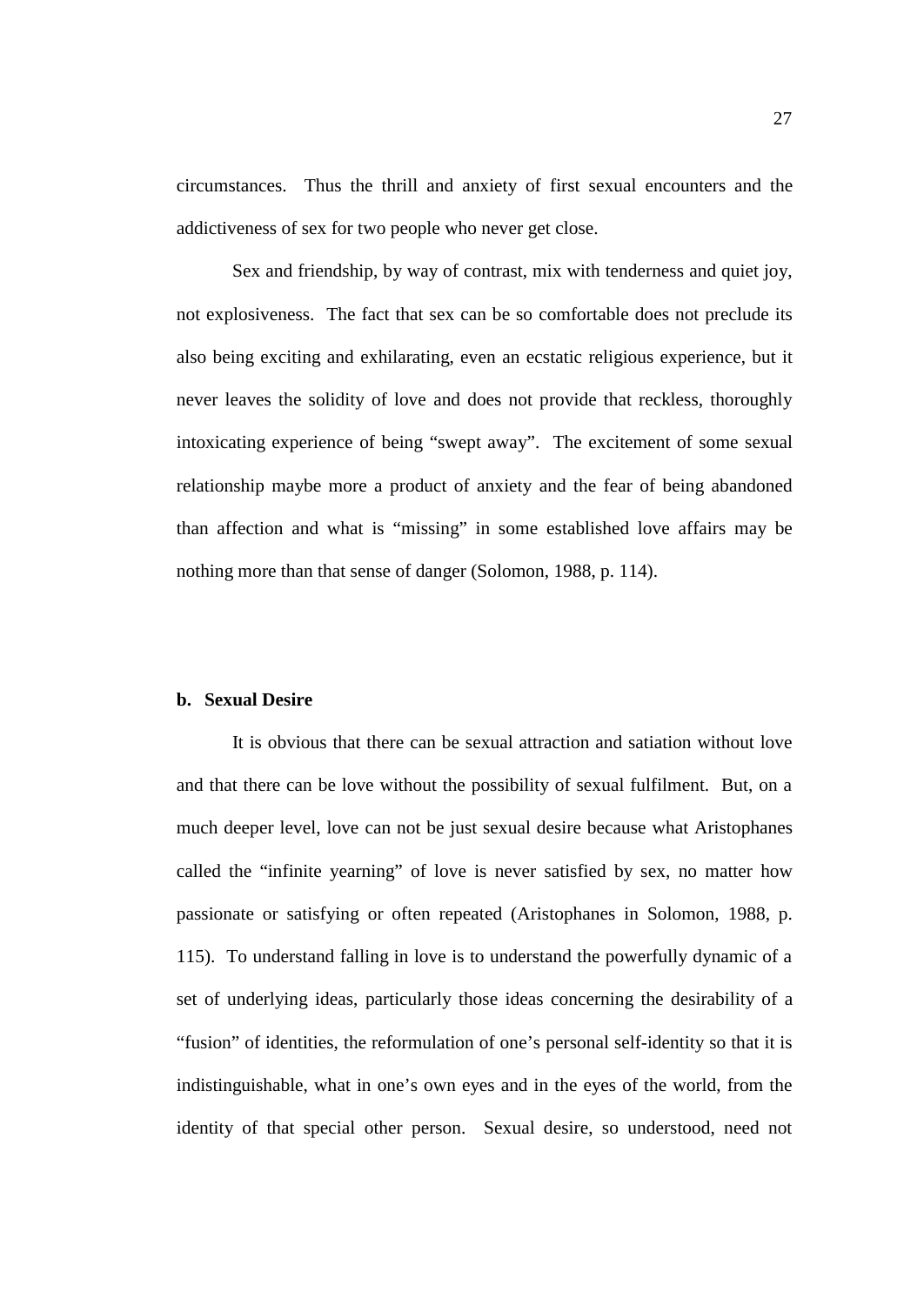diminish in substance or intensity but only in novelty, which in the eyes of "infinite yearning" is no great loss.

Experiencing love most deeply, sex just is not enough. Aristophanes predicted, people have "infinite longing" that can be satisfied by anything less than a total and permanent union (Aristophanes in Solomon, 1988, p. 115). But nevertheless, people experience sex as the closest that they can come to that union, at least for a while.

It is a powerful desire that expresses a total and permanent union, through love and as love, not only in the desire for sexual intercourse, but in the many small desires to touch, to care, to gently kiss or stroke a cheek. It would be wrong to say that romantic love is sex, and it would be dishonest to insist that love requires sex, but nevertheless the tie between love and sex is powerful and undeniable. It is not just that sex expresses love, but that sexual desire is what fuels as well as defines romantic love. Sexual desire in love is bound up with the entire body, a delight in the other person rather than an impulse to do anything in particular.

## **c. Sex in Love**

Sex in love is about contact not a biological achievement, and that contact can be just well (or better) expressed through the touch of two fingertips or the protracted exchange of a look or a glance. Sex in love carries with it the expectation of continuity and trust. Sex in love has something delightful to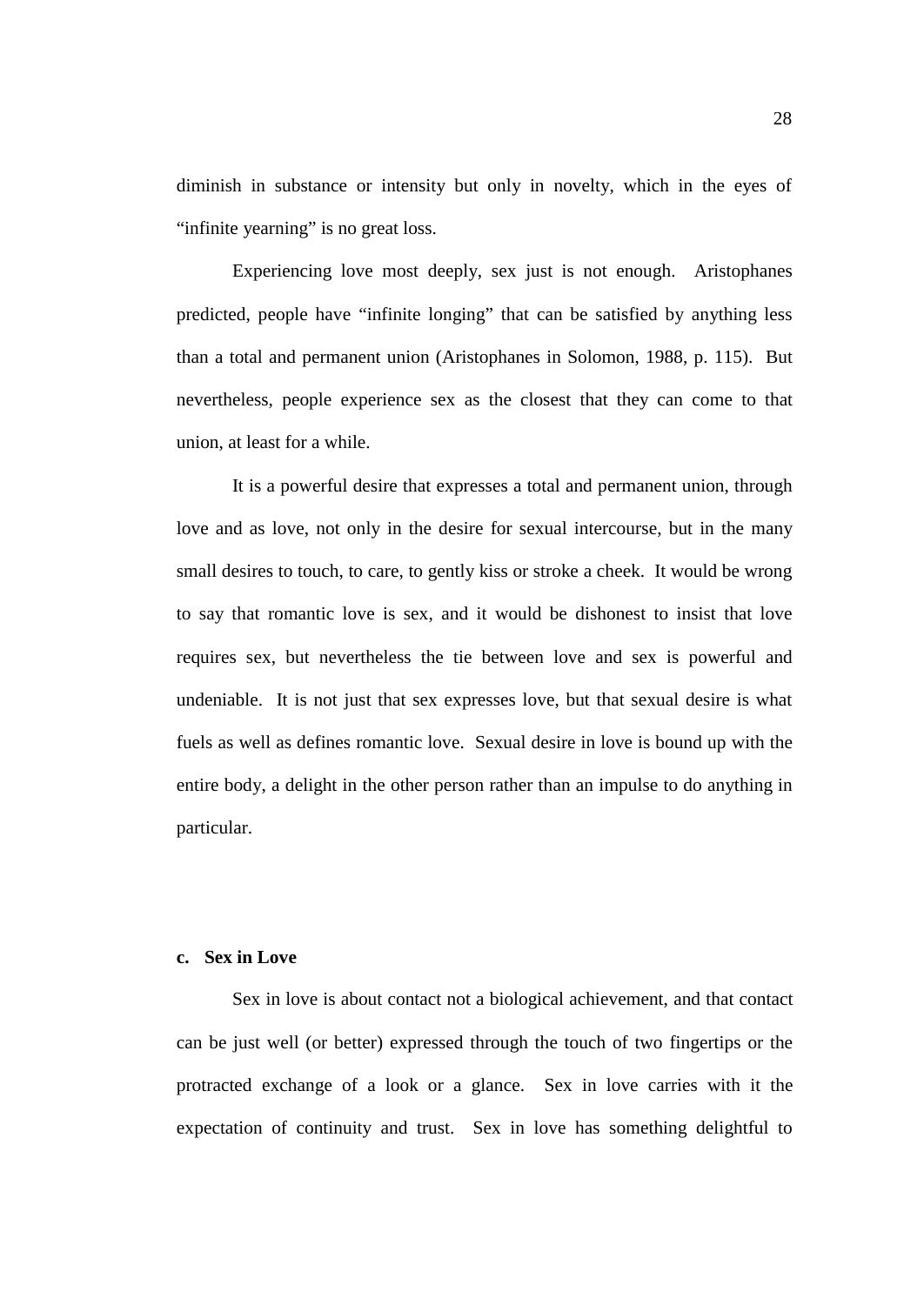express –namely love – while sex outside of love is often an expression of much less delightful passions and impulses-conquest, vanity, revenge, fear or hatred of the opposite sex, domination or submission, proving oneself or overcoming timidity or insecurity.

Sex in love is very special sex, whether or not one wants to insist that it is the only proper or desirable context for sex. Sex in love is not only the desire for, and the enjoyment of another person's body; it is the reflection of and acceptance of one's own body, of oneself as a body. One of the most delightful virtues of love is the sexual expression and fulfilment of the self. But, most of all, what makes sex meaningful is the sense that it ties into one's essential self as a bodily shared self, that it is not just for the moment but looks far into the future. Falling in love is so sexually exciting not because sex itself is somehow more exciting but because it is pregnant with promises and possibilities. Falling in love is exhilaration about the future. Sex in love is ecstasy of the moment made possible by the promise of unending ecstasy to come (Solomon, 1988, p. 116).

## **E. REVIEW OF RELATED STUDY**

In this sub chapter, the researcher includes some related studies on D.H. Lawrence's work. By this, the researcher considers them as counterpart's resource of insight to this research. Those related studies are as follows: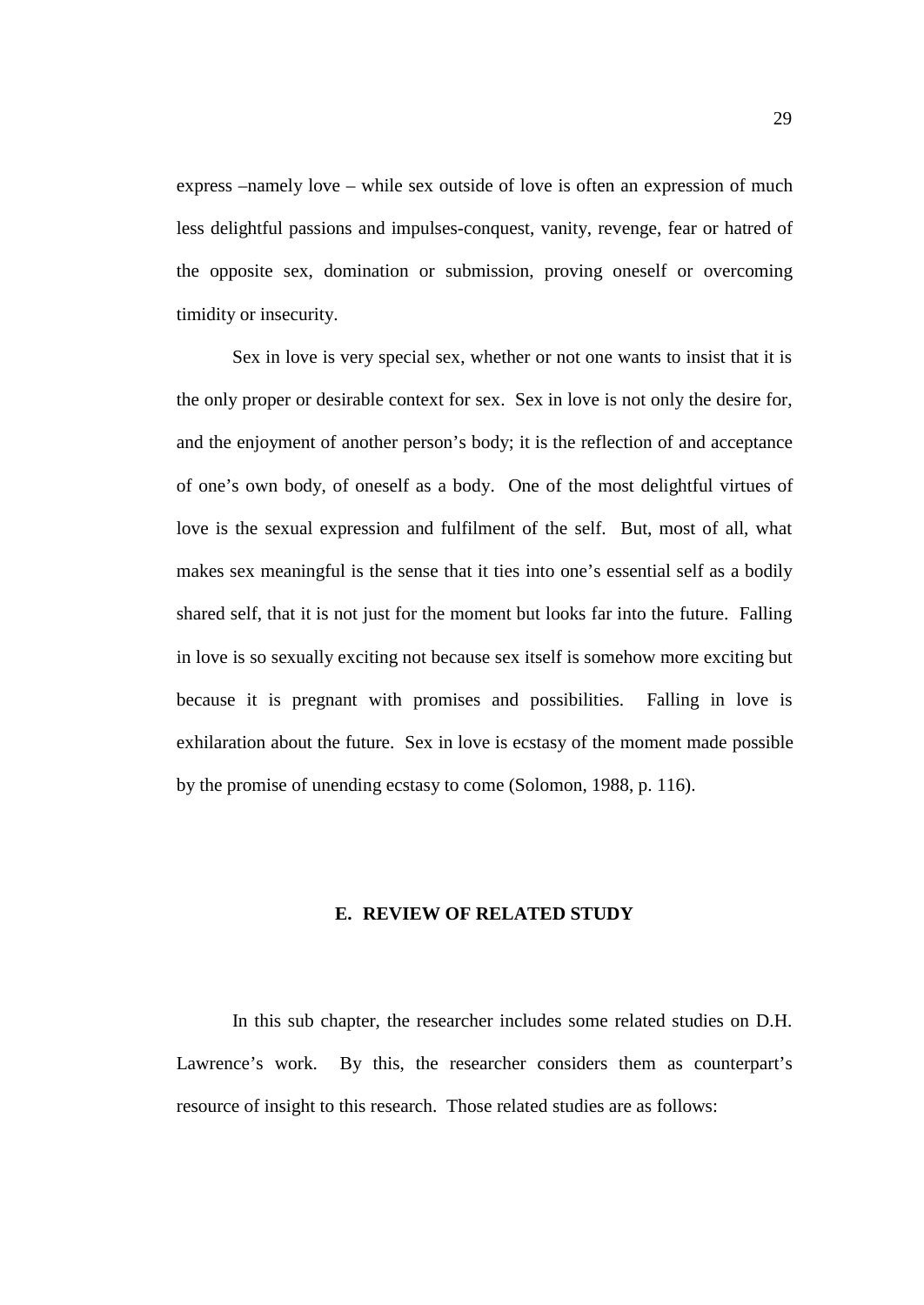1. Anna Yanti, 1993. "Maternal Drives" Pada Diri Tokoh Lady Chatterley dalam Novel *Lady Chatterley's Lover* Karya D.H. Lawrence.

The main problem of this research is the existence of Lady Chatterley's "Maternal Drives". The purposes of this research are to analyse Lady Chatterley's "Maternal Drives" and its effect to her life. The researcher uses Psychological approach especially about "Maternal Drives".

The researcher concludes that Lady Chatterley has "Maternal Drives", namely: softness, will to have children, service and giving love to children, including its substitute. Her ideal for being real women that can born a child, comes true, although she gets it with sacrifices of her physique and mental.

2. Mercurian Hermawati, 1991. Sikap dan Pandangan Connie, Tokoh Utama dalam Novel *Lady Chatterley's Lover* Karya D. H. Lawrence, Terhadap Masalah Seks.

The aim of this research is to depict the main character's attitude and point of views about sex and also the factors connected with it. For analysing the main character, previous researcher used the Freud's psychoanalysis theory. The researcher analyse the id, ego and superego of the main character.

In this research, it is proved that the main character, Lady Chatterley, represent the critic from the author to the society at that time. They gave priority to the rasio and forgot the instinct as the significant factor in human life. Connie, the main character, firstly adore the rasio, but then she realize the significant of her instinct. The balance between rasio and instinct will perform better personality and can be satisfy her environment.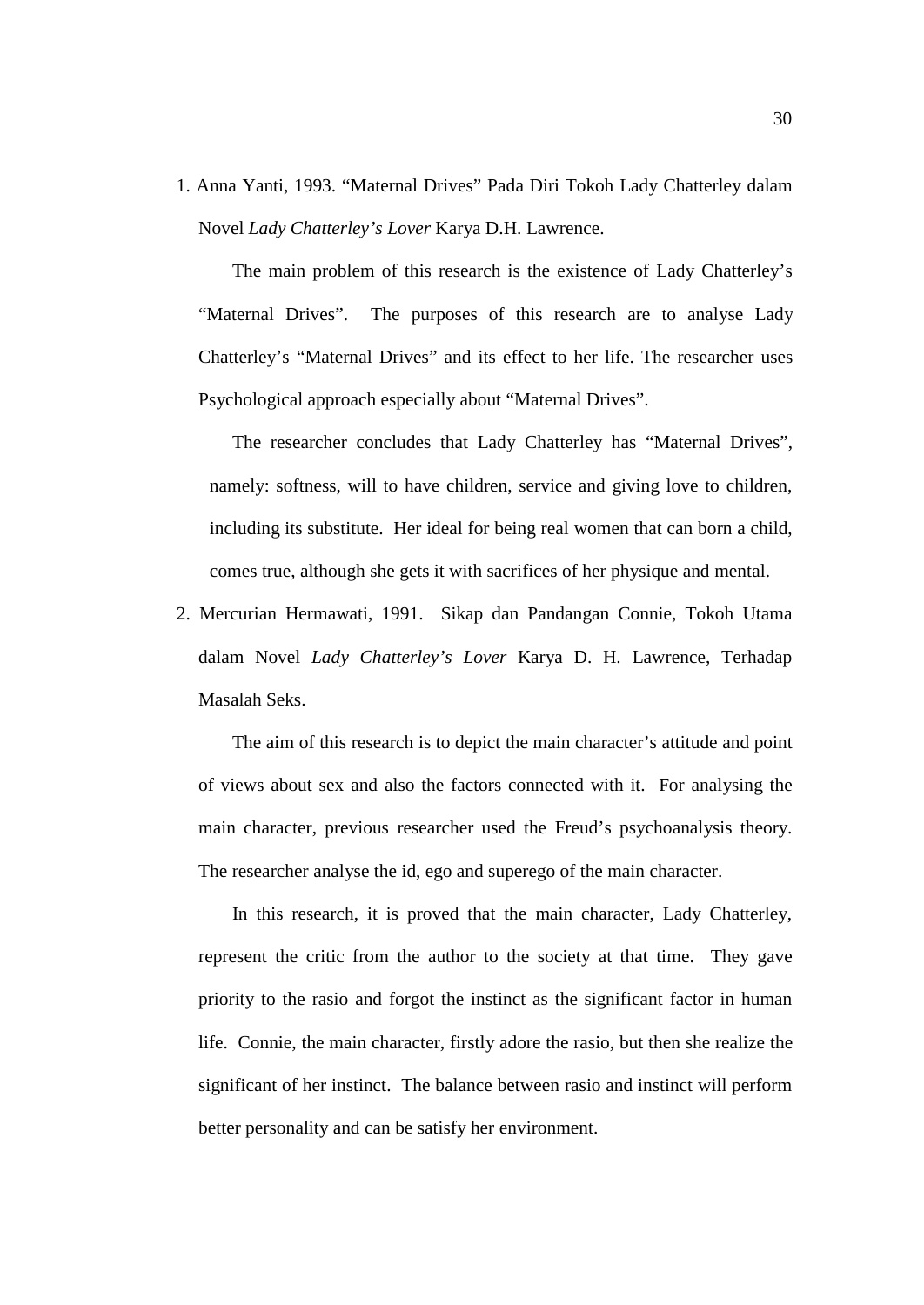## **CHAPTER III**

# **ANALYSIS**

# **THE INFLUENCE OF LADY CHATTERLEY'S SEXUAL EXPERIENCE ON THE DEVELOPMENT OF HER VIEW ABOUT SEXUAL NEEDS**

According to Griffith, Jr. an analysis means, breaking something down into its components and discovering the relationship among them that give unity and coherence to the whole (Griffith, Jr., 1986, p. 30). As has been provided in the previous chapter, in a broad line, the elements that make a novel up are plot, character, setting, and theme. Through those elements therefore *Lady Chatterley's Lover* will be analysed.

This research employs psychological approach. Since psychology is a science of human mind and behaviour, of course, it has a great deal with the characters. That is why, the analysis through characters will be emphasized. But, of course, other elements cannot be ignored because they all have a great contribution to the whole story. This is in accordance with Griffith, Jr.'s opinion: An element may be emphasized more than others, but all are potentially present in any given work (Griffith, Jr., 1986, p. 43).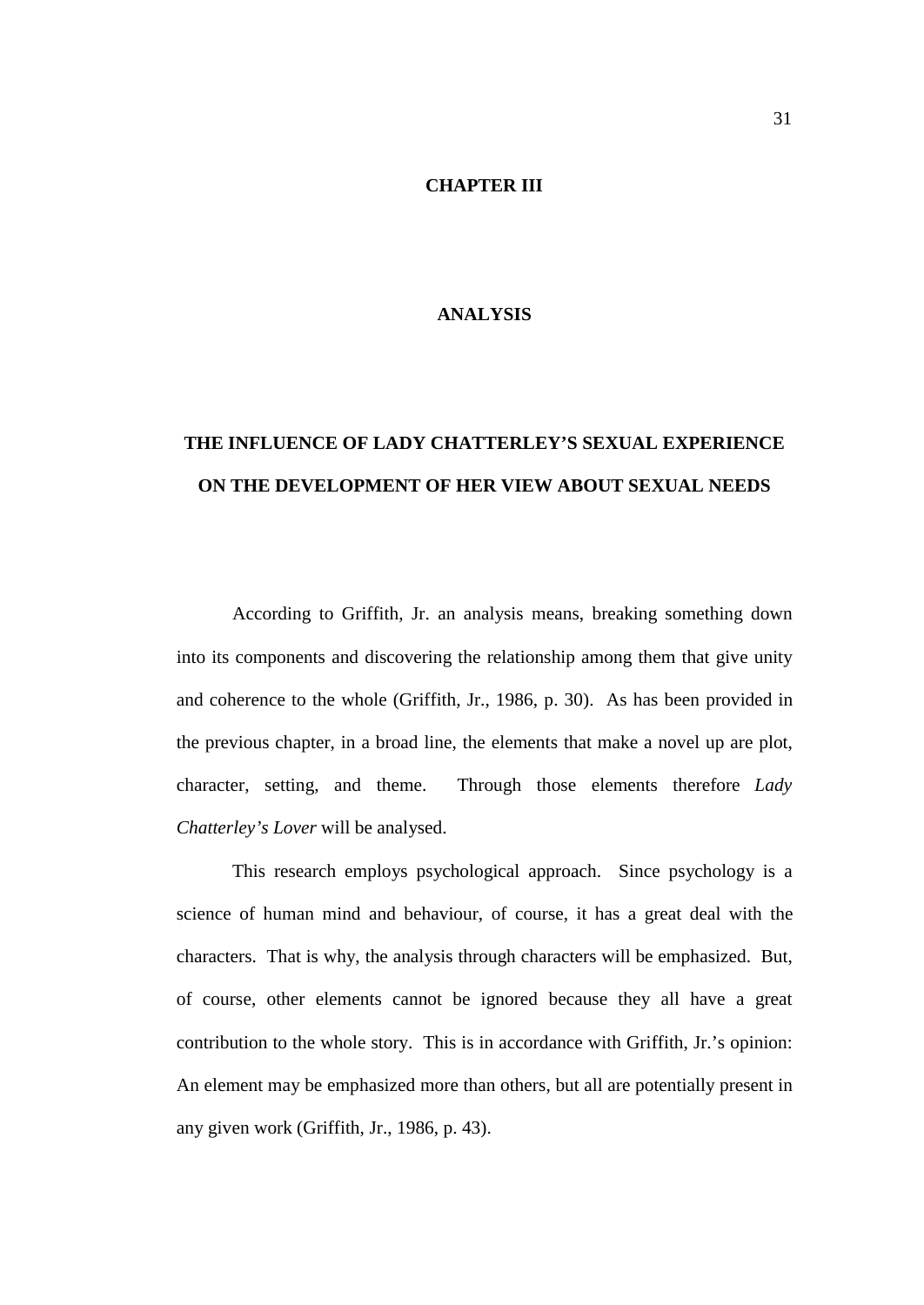The analysis discusses the influence of Lady Chatterley's sexual experience on the development of her view about sexual needs. Analysis is done through the elements, which make up the structure of the novel: plot, character, setting and theme.

#### **A. ANALYSIS THROUGH PLOT**

Talking about the plot itself, **exposition** comes first. Through the exposition the readers are introduced to the characters, the setting, or historical background. In the novel of *Lady Chatterley's Lover*, the story begins with the marriage of Clifford Chatterley, a young baronet, with Constance Reid. Clifford is the heir to an estate, Wragby, in the English Midlands. Constance Reid—or Connie, as she is usually called in this novel—is a daughter of a Scottish painter, Sir Malcolm. The marriage takes place during the First World War, a shattering experience for England and all of Europe, and quite literally for Clifford, who is badly injured in combat, paralysed from the waist down and rendered impotent.

In her youth, Connie was raised in a socially permissive atmosphere. She and her sister, Hilda, had love affairs in their teenage years, eighteen years old. They live freely among students. In an impassioned interchange of talk that mattered supremely, love is only a minor accompaniment. For them, the beautiful, pure freedom of a woman is infinitely more wonderful than any sexual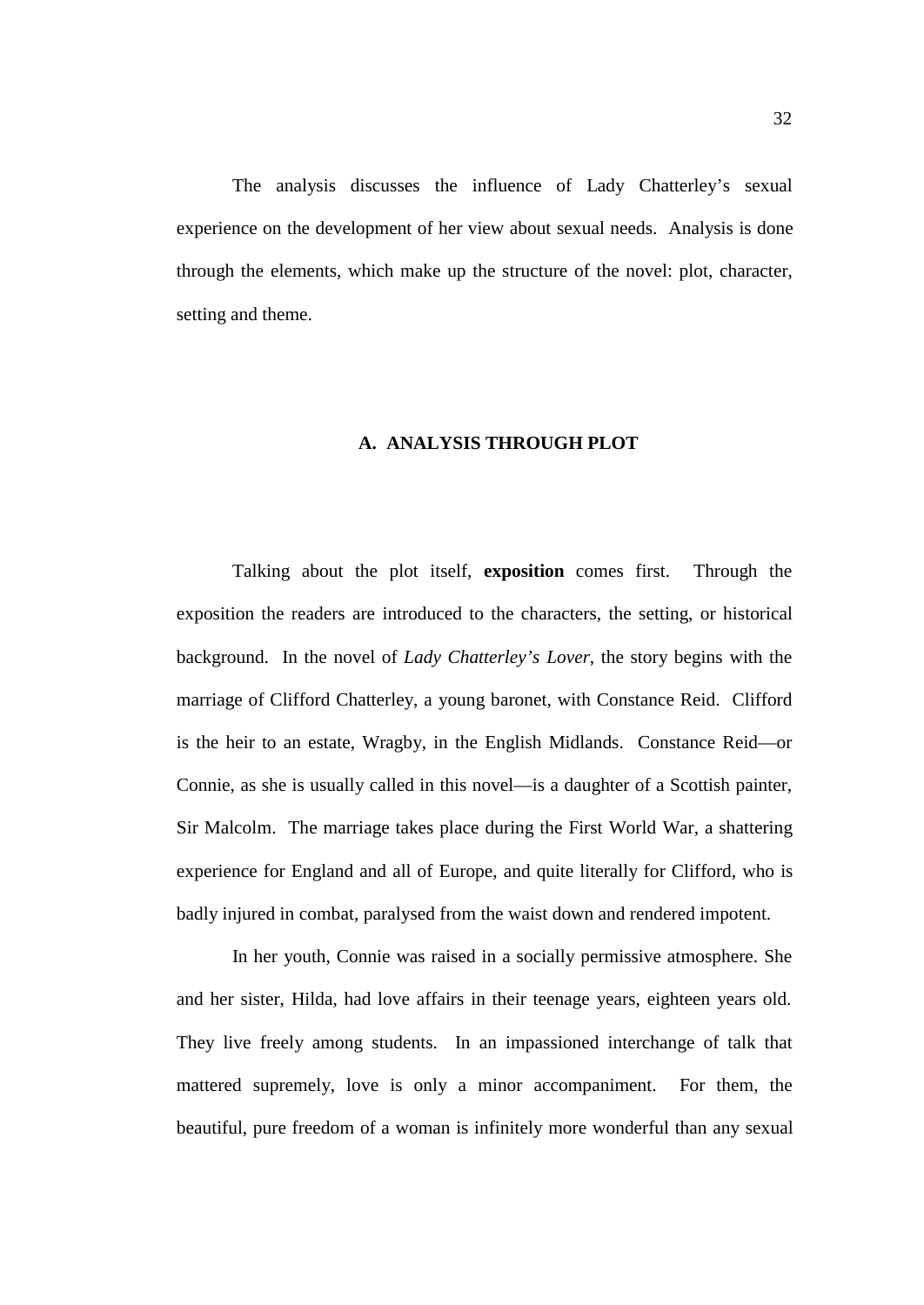love (*Lawrence*, 1957, p. 40). From her sexual experience in her youth, her view about sexual needs will develop, mostly in her marriage with Clifford.

At the war's end, Clifford and Connie live at Wragby, near the grim, soulless coal-mining village of Tevershall. The handicapped Clifford has become totally dependent on Connie, and Connie tends to him diligently and sympathetically. What Connie's done to Clifford, shows her nature as a woman. In her book *Psikologi Wanita: Gadis Remaja dan Wanita Dewasa*, Kartini Kartono said that some features in women's nature are: women are likely to protect, to secure, to look and to preserve, with their sense of motherhood and tenderness, and they often considered men as their children who need their guidance along with their maternal drive, they could give up their lives totally (Kartini Kartono, 1977, p. 180)

Through the exposition, Lady Chatterley's sexual experience in her youth—based on joys of sex—belongs to sexual excitement. Sex maybe the only situation where two such people have anything to "say" to one another and it is then usually not a message of love that gets expressed. The excitement of sex maybe a function of the distance and the intimacy between two people. It maybe the product of the novelty or the difficulty of two people who otherwise do not know one another getting together in what can be the most intimate of all circumstances (Solomon, 1988, p. 113). Connie's sexual experience is just physical experience. Her sexual life is based on intellectual life. She gives the gift of herself to the youth with whom she had the most subtle and intimate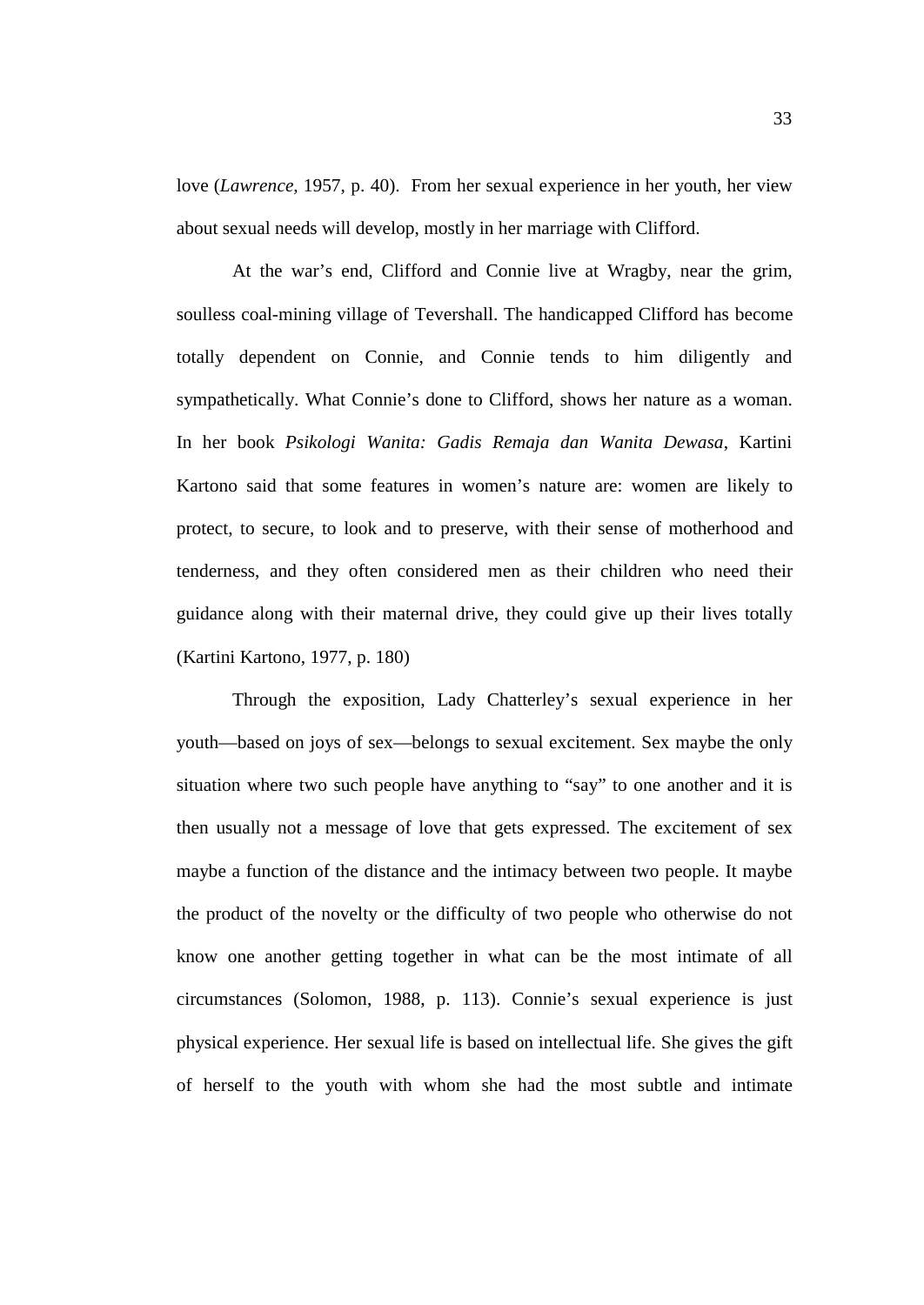arguments. The arguments, the discussions, were the great things than the lovemaking. Love had gone through them (*Lawrence*, 1957, p. 42)

Lady Chatterley's sexual life in her youth that is based on intellectual life and her marriage with Clifford Chatterley, who is badly injured, paralysed from the waist down and rendered impotent become the opening of exposition and will develop into rising action or complication.

Clifford becomes a successful author, absorbed in writing short stories and Wragby becomes a sort of salon for young intellectuals. Connie is, at least for a while, entranced by this intellectual life, her world structured by literature and ideas. But her father, Sir Malcolm, feels that there is a danger in living as Connie does with Clifford. Here, begins the **rising action**. When Connie begins to realize the truth of her father's warning, to see that her life is filled with empty words and not the vitality of the sensual and her bouts of restlessness coincide with the visit of a young playwright, Michaelis, to Wragby.

She begins an affair with him, which is not fully satisfying. Connie gets sexual satisfaction from him, but only on her own initiative, after he has arrived at orgasm. By the way, her affair with Michaelis makes her terrifically cheerful at Wragby and she uses it to stimulate Clifford, so that he writes his best at this time. Connie's attachment to Clifford does not satisfy her (*Lawrencer,* 1957, p. 57)

 Satisfactory sexual adjustment, however, is important to mental health and effective living (Ruch, 1963, p. 156). This happens to Connie, when her mad restlessness changes after her affair with Michaelis.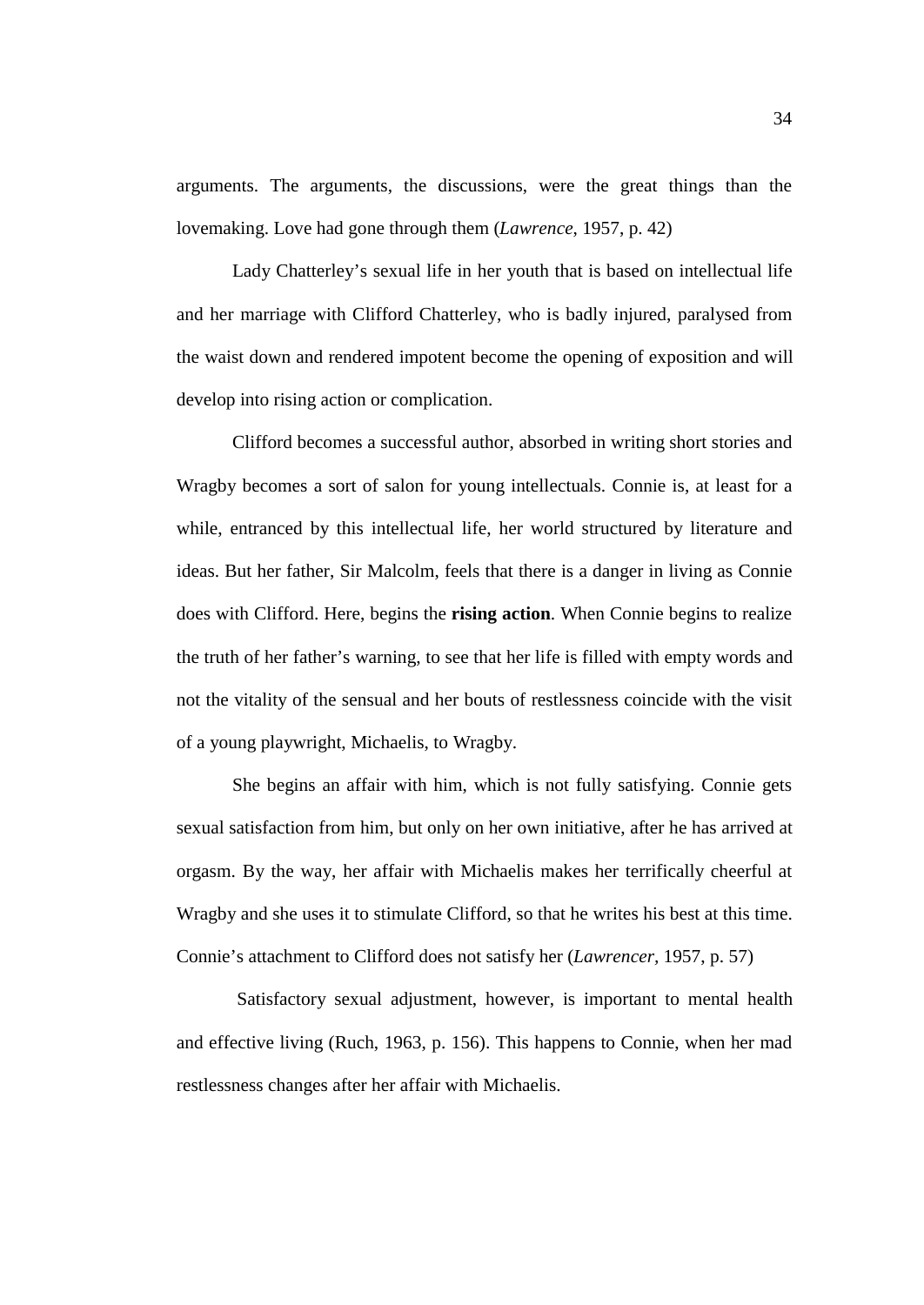Clifford concerned with preserving the Chatterley line and the aristocracy as guardians of tradition. He urges Connie to have a child with another man, a child who could be brought up as heir to the Chatterley estate "It would almost be a good thing if you had a child by another man", he said (*Lawrence*, 1957, p. 81). Connie's having sex with another man, Clifford believes would not be important, a momentary contact incomparable to the long marriage, the intertwining of lives. For Clifford, the importance of marriage: "Little by little, living together, two people fall into a sort of unison, they vibrate so intricately to one another. That's the real secret of marriage, not sex; at least not the simple function of sex. You and I are interwoven in a marriage" (*Lawrence*, 1957, p. 82).

Connie doesn't know if he is right or not with his beliefs about marriage, she feels a sort of wonder and a sort of fear. She loves Michaelis, but her love was somehow only an excursion from her marriage with Clifford, the long, slow habit of intimacy, formed through years of suffering and patience.

Clifford's emotional vacuum spreads to his wife and Connie begins to fear that her life will slip away into emptiness and indifference. One of the features in women's nature is, that women are emotional. This state makes them easily become uneasy, discouraged, perplexed, annoyed, frightened and anxious as well (Kartini Kartono, 1977, p. 180). Her marriage life with Clifford that lacks of sexual activity and Clifford's emotional vacuum makes her think that she will become uncomfortably bound into a life long marriage.

In the summer, Michaelis comes to visit again and he offers to marry her if she divorces Clifford, and she, vulnerable, almost agrees. But, that night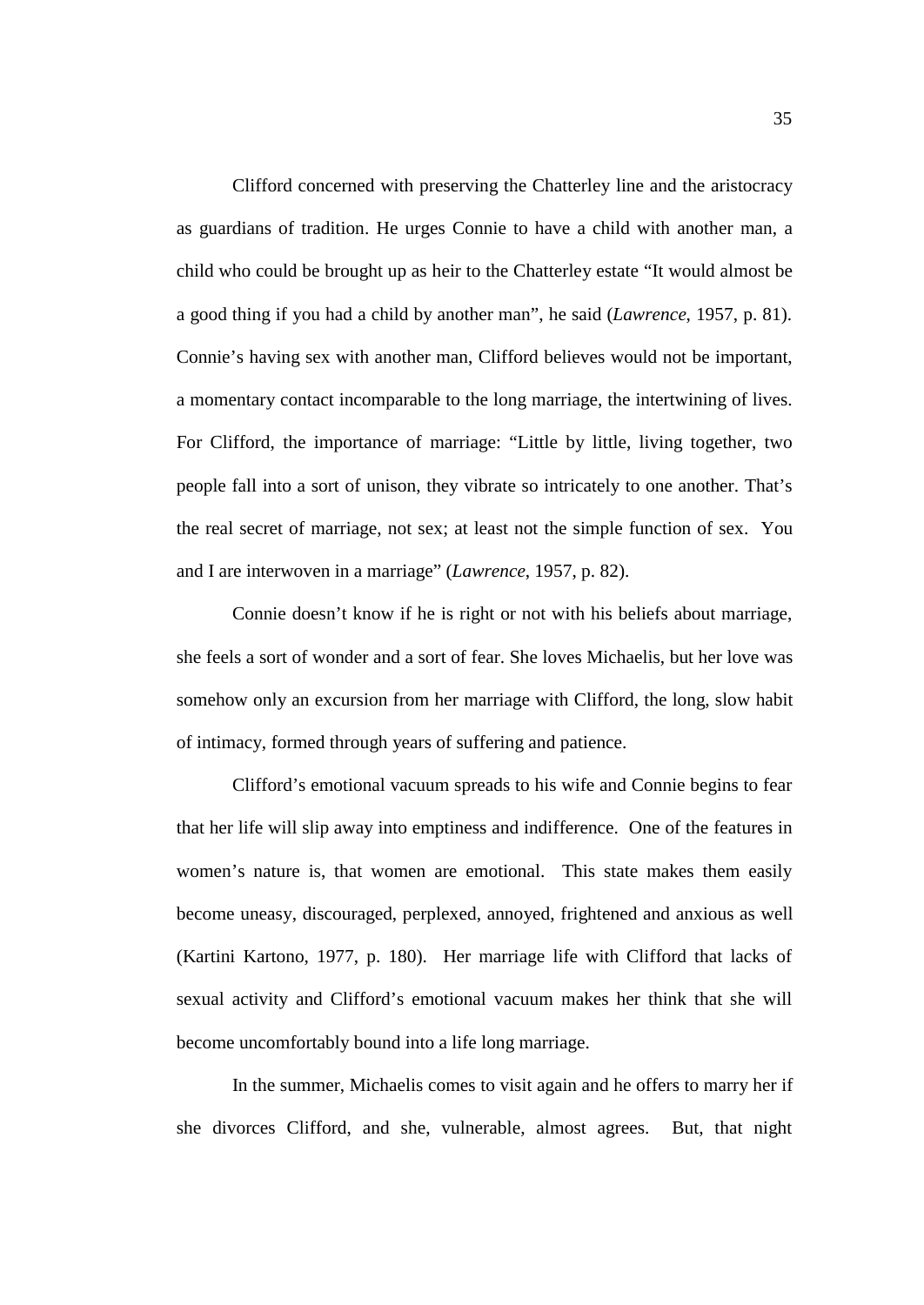Michaelis becomes resentful and angry by their inability to achieve simultaneous orgasms. She is traumatized by his selfish anger, and their relationship falters. She feels that her sexual urge towards all men has been destroyed (*Lawrence*, 1957, p. 94).

In her confusion about love, sex and the relationship between men and women, Connie discusses it with Tommy Dukes, one of the young intellectuals that often comes to Wragby. She laments the fact that men and women seem fundamentally incompatible. Dukes says that physical love and intellectual connection seems never go hand-in-hand, and that men and women have lost their mystery, their attraction, their "glamour" to each other (*Lawrence*, 1957, p. 96). Duke's statement causes Connie to fall deeper into depression and further away from Clifford. She feels that love and happiness are unavailable to her generation. The only solace she takes is in the possibility of having a child (*Lawrence,* 1957, p. 97).

To improve Connie's depression, she often walks through the woods. Walking through the woods, Connie has a chance of encountering with the gamekeeper, Mellors. Later, she volunteers to bring a message from Clifford to Mellors and sees him shirtless in his backyard, washing himself. She is struck by his warmth and vitality. When she speaks to him and delivers the message, she is again impressed by the warmth and kindness of his eyes.

Meanwhile, however, her body is fading. At 27, isolated so long from physical passion, Connie has lost the bloom of youth. Her body is slackening and withering. She begins to feel a sense of injustice, as if she has been wronged and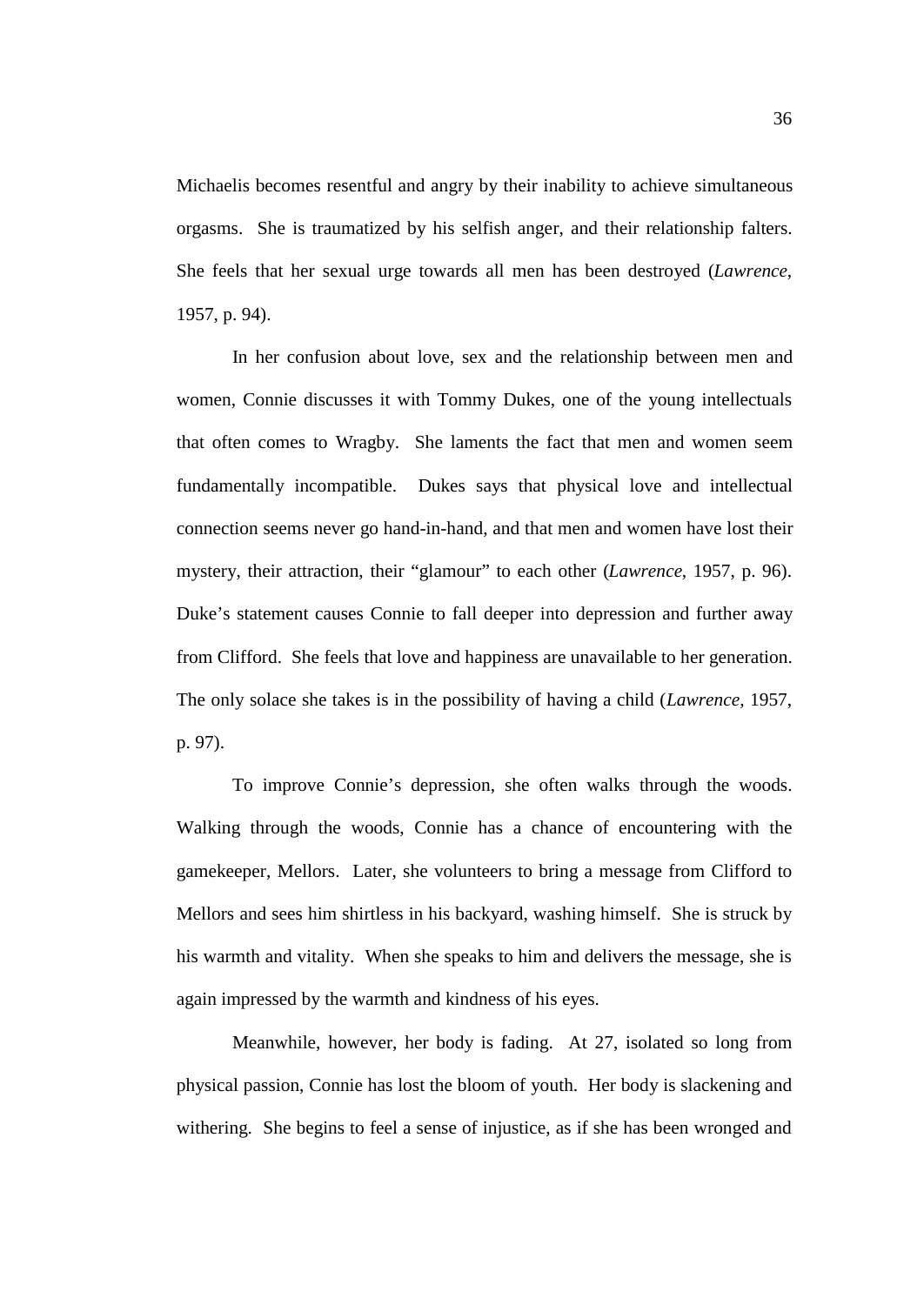the blame falls on Clifford, with his cold, aristocratic reserve (*Lawrence*, 1957, p. 113). The conflict between her sexual experience and other view about sex itself, makes sex one of the powerful forces influencing her behaviour. This happens to Connie's life through her depression.

Connie's depression continues unabated, and her sister, Hilda, comes to comfort her. They decide that Connie can no longer be shackled to Clifford as his sole caretaker. Instead they hire Mrs. Bolton, a local nurse, as Clifford's caretaker and companion.

Freed from the responsibility of caring for Clifford, Connie's physical and psychological health, begins to improve. Indeed, Connie is developing a deep distaste for Clifford (*Lawrence*, 1957, p. 137). Connie's misery seems all the harsher. She goes more and more to the hut in the woods where Mellors, the gamekeeper, is breeding pheasants to hunt.

One day, in a spasm of hopeless tenderness for the young chicks, she has a breakdown at the hut. Mellors is there to comfort her. As he does so, his physical desire for her grows. She is mute and unresisting as he takes her into the hut and sleeps with her, but she stays separate from him in her mind, receiving no pleasure from the sex. Connie is confused, she knows that she does not love Mellors, but is happy that he has been kind not to her personality, to her mind and intellect, which she is coming to believe are meaningless, but to the female in her: "It really wasn't personal. She was only really a female to him" (*Lawrence*, 1957, p. 169).

Mellors is kind to the female in her, which no man had ever been. Men are very kind to the person she is, but rather cruel to the female, despising her or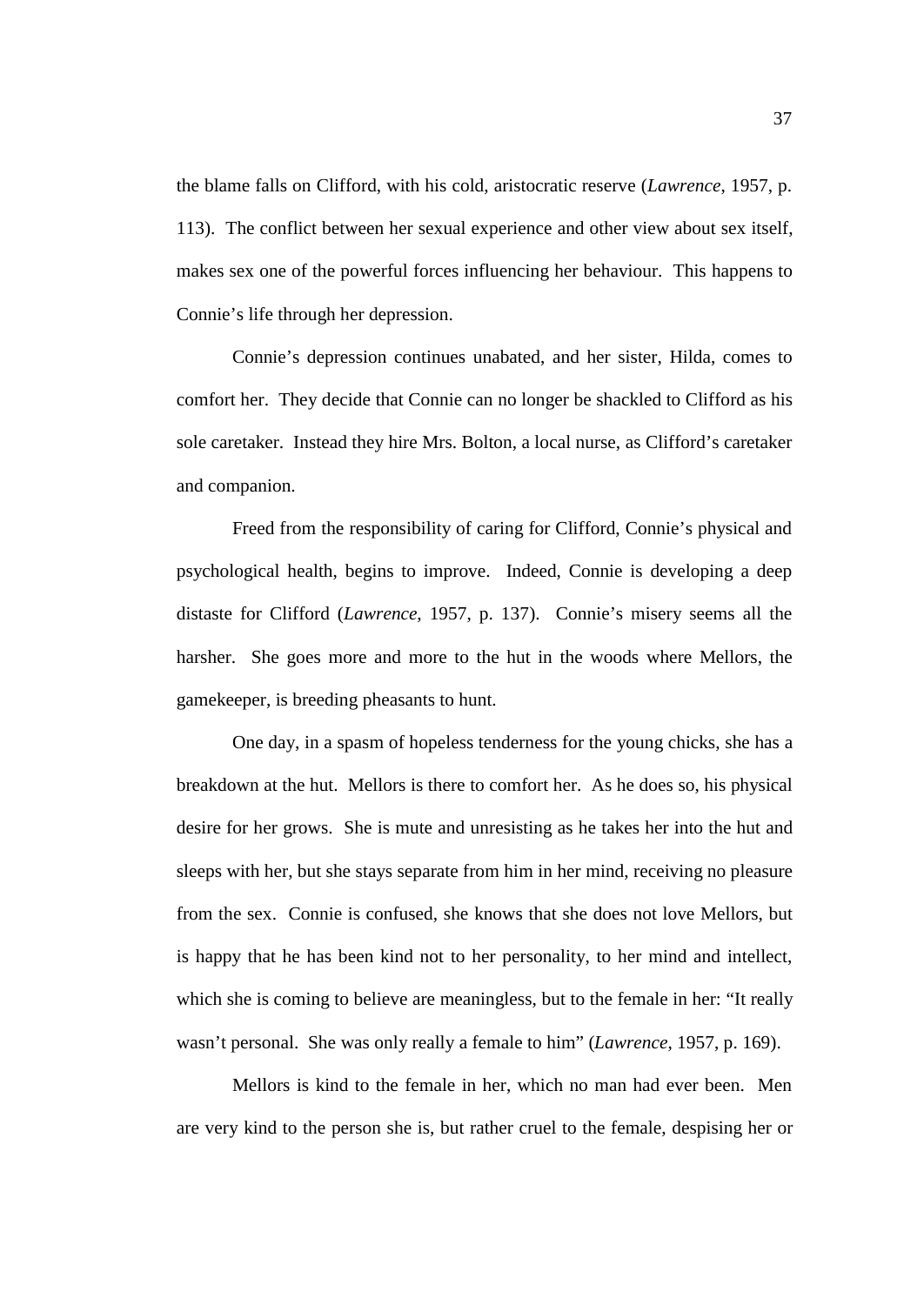ignoring her altogether. Men are awfully kind to Constance Reid or to Lady Chatterley, but not to her womb. And he takes no notice of Constance or of Lady Chatterley. He just softly stroked her loins or her breast.

From that matter, the way she gets sexual satisfaction—based on joys of sex—includes in sexual desire. It is obvious that there can be sexual attraction and satiation without love and that there can be love without the possibility of sexual fulfilment (Solomon, 1988, p. 115). In her confusion after her sexual intercourse with Mellors, she thinks:

"The man lay in a mysterious stillness. What was he feeling? What was he thinking? She did not know. She must only wait, for she did not dare to break his mysterious stillness. He lay there with his arms round her, his body on hers, his wet body touching hers, so close and completely unknown. Yet not unpeaceful. His very silence was peaceful (*Lawrence*, 1957, p. 164).

Here, the complication ends and the climax is provided. Through the complication the readers are able to see what is the influence of Lady Chatterley's sexual experience on the development of her view about sexual needs. Her sexual experience with Michaelis, at the first time, makes her terrifically cheerful, after her bouts of mad restlessness because of her realization of her father's warning about her marriage life with Clifford. But, then, Michaelis becomes resentful and angry by their inability to achieve simultaneous orgasms, something that Connie tries to accept from the beginning of their affair. She becomes traumatized and feels that her sexual urge towards all men has been destroyed.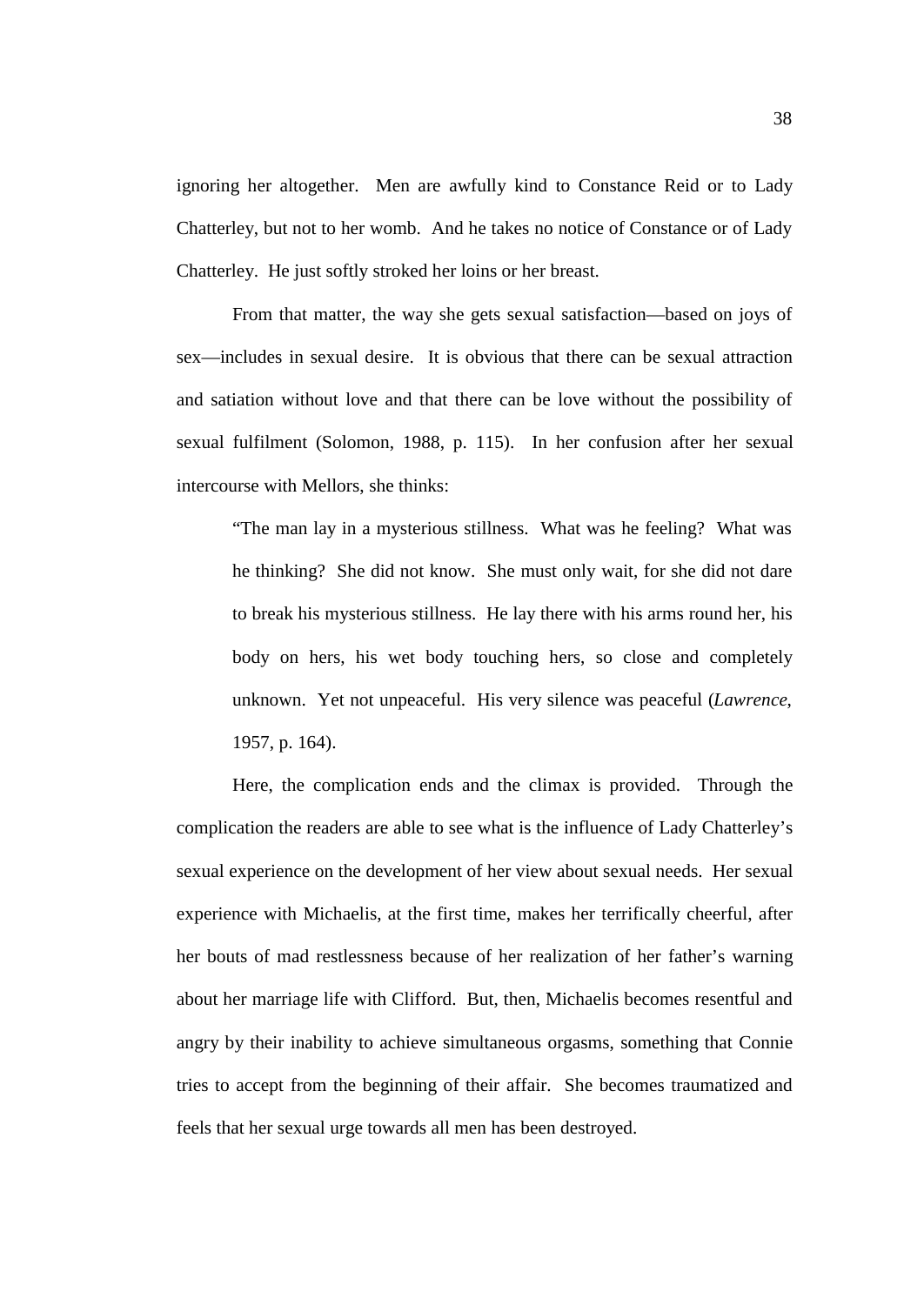It develops when Connie discusses about her confusion with Tommy Dukes—one of the young intellectuals that often comes to Wragby—that makes her fall deeper into depression. And she becomes further away from Clifford because of his statements that allowed Connie to have sex with another man to get a child and about disintegrated life that shows his emotional vacuum, which spreads to her. Connie begins to fear that her life will slip away into emptiness and indifference. Clifford believes that would not be important if Connie has sex with another man, a momentary contact incomparable to the long marriage, the intertwining of lives, that is the real secret of marriage, not sex. Connie agrees, although inwardly she foresees a time when she will become uncomfortably bound into a life long marriage. Then, her sexual experience with Mellors, the gamekeeper, who is a stranger person for her, brings back the female in her. These are in accordance with Kenney's opinion that through the control of complication that the writer gradually increases the intensity of his narrative, thus preparing us to receive the full impact of the climax (Kenney, 1966, p. 18).

The most intense events or the **climax** is reached after Connie's having sex with Mellors on the forest floor and has an orgasm simultaneously with his second orgasms and the impact on her is profound. She feels that her body has awakened him, that she adores him with all of her physical being (*Lawrence*, 1957, p. 185). It is here that Connie's sexual awakening begins, catalysed by her powerful and revelatory orgasm on the forest floor. It is worth spending some time discussing the nature of her revelation and the way in which this becomes the basis of the relationship between her and Mellors.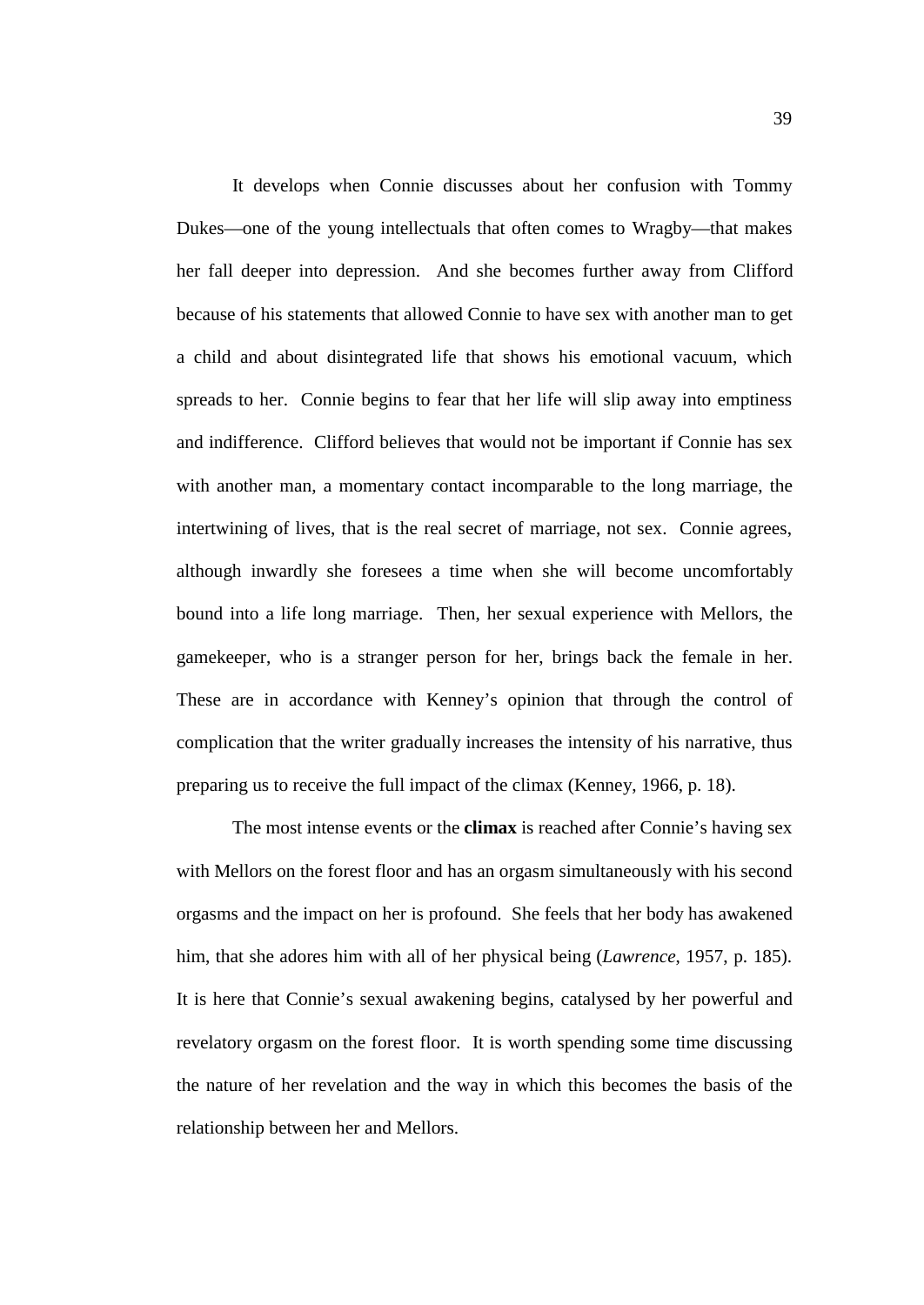In this phase, based on joys of sex, the way she gets sexual satisfaction, belongs to sex in love. Sex in love is very special sex, whether or not, one wants to insist that it is the only proper or desirable context for sex. Sex in love is not only the desire for an enjoyment of another person's body; it is the reflection of and acceptance of one's own body, of oneself as a body (Solomon, 1988, p. 116). Mellors brings Connie to orgasm simultaneously with his orgasm, and the result is the deepest of human connection. She begins to adore Mellors. Her increased passion even seems to guarantee her pregnancy. The physical stimulus of orgasms triggers a reaction of such psychological importance that it, in turns, stimulates her physically to pregnancy. The sex, in the beginning of their relationship develops, from an emotional distance seemed ridiculous, now it seems warm and wonderful.

The story gradually decreases into the **falling action** that begins when Connie plans her final escape from Clifford by leaving Wragby and goes to Venice and Mellors agrees to stay with her and even to love their child. Connie discusses her situation with her father who, despite his happiness for her sexual satisfaction, is outraged that her lover is a commoner. Between Hilda, Connie, Sir Malcolm and Mellors, they develop a plan. Mellors will lay low and pursue his divorce with his wife, Bertha Coutts. Connie will pretend that she is having an affair with Duncan Forbes, who will be named as the father of the child and the co-respondent in the divorce. If Mellors is named as father, his admission of adultery will complicate his own divorce. Clifford is more likely to accept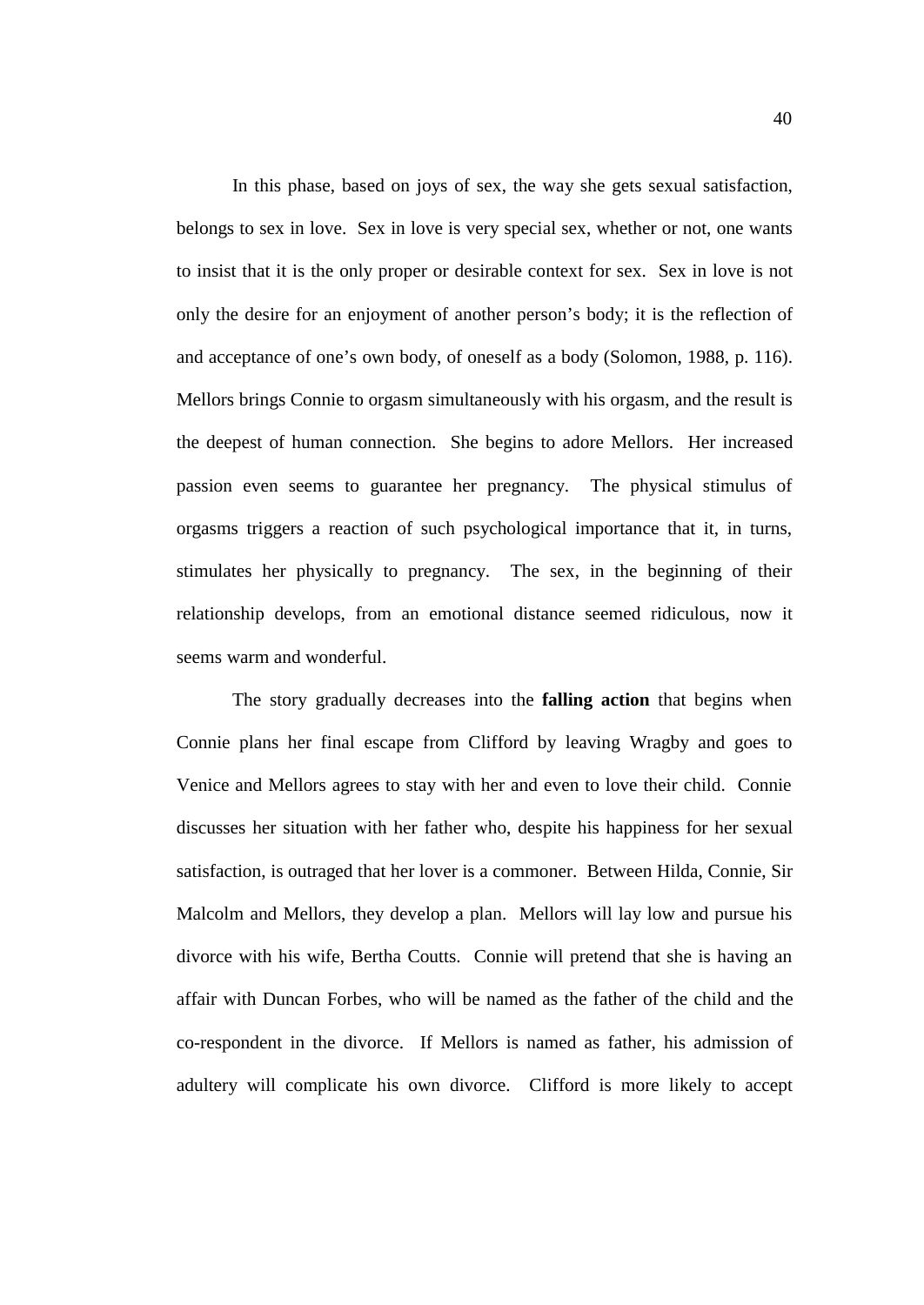Connie's having an affair with Duncan, a member of the leisured class, than with Mellors, a gamekeeper. Duncan agrees to pose as the father.

Connie sends a letter, telling him that she loves Duncan and asking for a divorce. Clifford refuses to divorce Connie, demanding that she comes to Wragby. She does come, and in a confrontation is forced to admit that her paramour is not Duncan, but Mellors.

"Because it isn't Duncan that I do love," she said, looking up at him. "We only said that it was Duncan, to spare your feelings."

"To spare my feelings?"

"Yes! Because who I really love, and it'll make you hate me, is Mr. Mellors, who was our gamekeeper here" (*Lawrence*, 1957, p. 367).

Clifford is outraged and furious, accuses her of depravity. He continues to refuse to divorce her.

Based on the nature of woman, women seem weak and dependent, but they are willing to sacrifice and could make themselves determined when their beloved or close related persons are in troubles (Kartini Kartono, 1977, p. 180). Because of her love for Mellors she has courage to tell Clifford that Mellors is the man whom she really loves.

Connie decides to leave Wragby and goes with Hilda to Scotland. Mellors, meanwhile, works on a farm, making money and waiting out the sixmonth divorce proceedings. This becomes the **resolution**, and the novel ends with a letter sent from Mellors to Connie. Mellors comforts himself with thoughts of Connie and the passion that exists between them.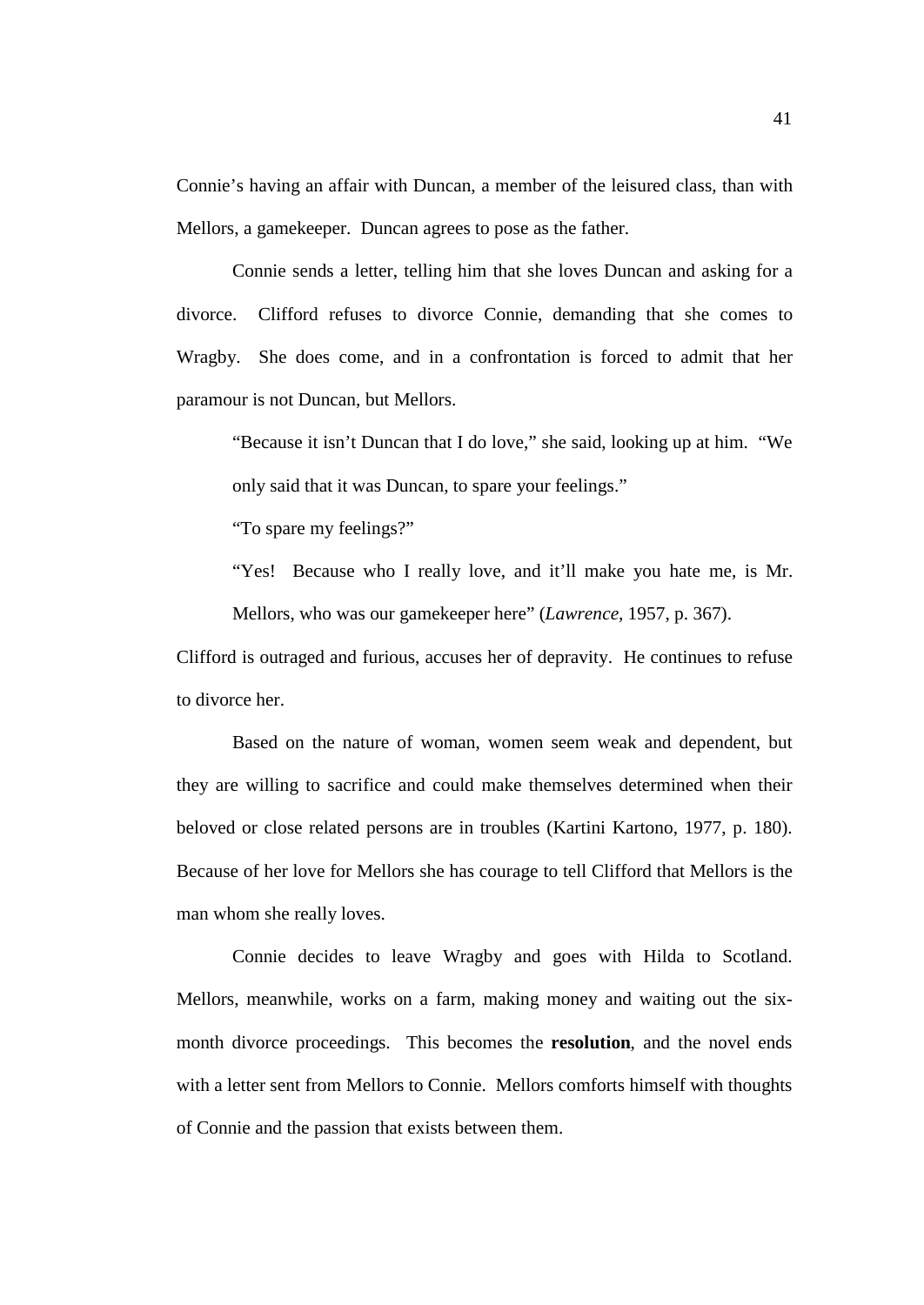Connie's sexual experience with Mellors makes her realize about sexual needs. His tenderness to her and how he awakened her sexually, brings her to the importance of sex. It is not only physical, but also love, tenderness, understanding and spirit to fight for whom she loves. In the end, her maturity as a woman improves. She sends a note of support to Mellors. She urges him to trust the tenderness between them and to disregard the worldly differences. Their sexual activities makes her open herself to him and when Mellors takes her to simultaneous orgasm with his second orgasm. Connie realizes that what makes sex meaningful is the sense that it ties into one's essential self as a bodily shared self, that it is not just for the moment but looks far into the future.

# **B. ANALYSIS THROUGH CHARACTERS**

It has been stated by Griffith, Jr. that an element may be emphasized more than others, but all are potentially present in any given work (Griffith, Jr., 1986, p. 43). All of the elements of plot, characters, setting, and theme are significant in this analysis, but since psychological approach is employed, the characters have the closest relation to psychological aspects. Durrel in his writing about *Lady Chatterley's Lover* states that, rather than mere sexual radicalism, this novel's chief concern is with what Lawrence understands to be the inability of the modern self to unite the mind and the body (Durrell on website http://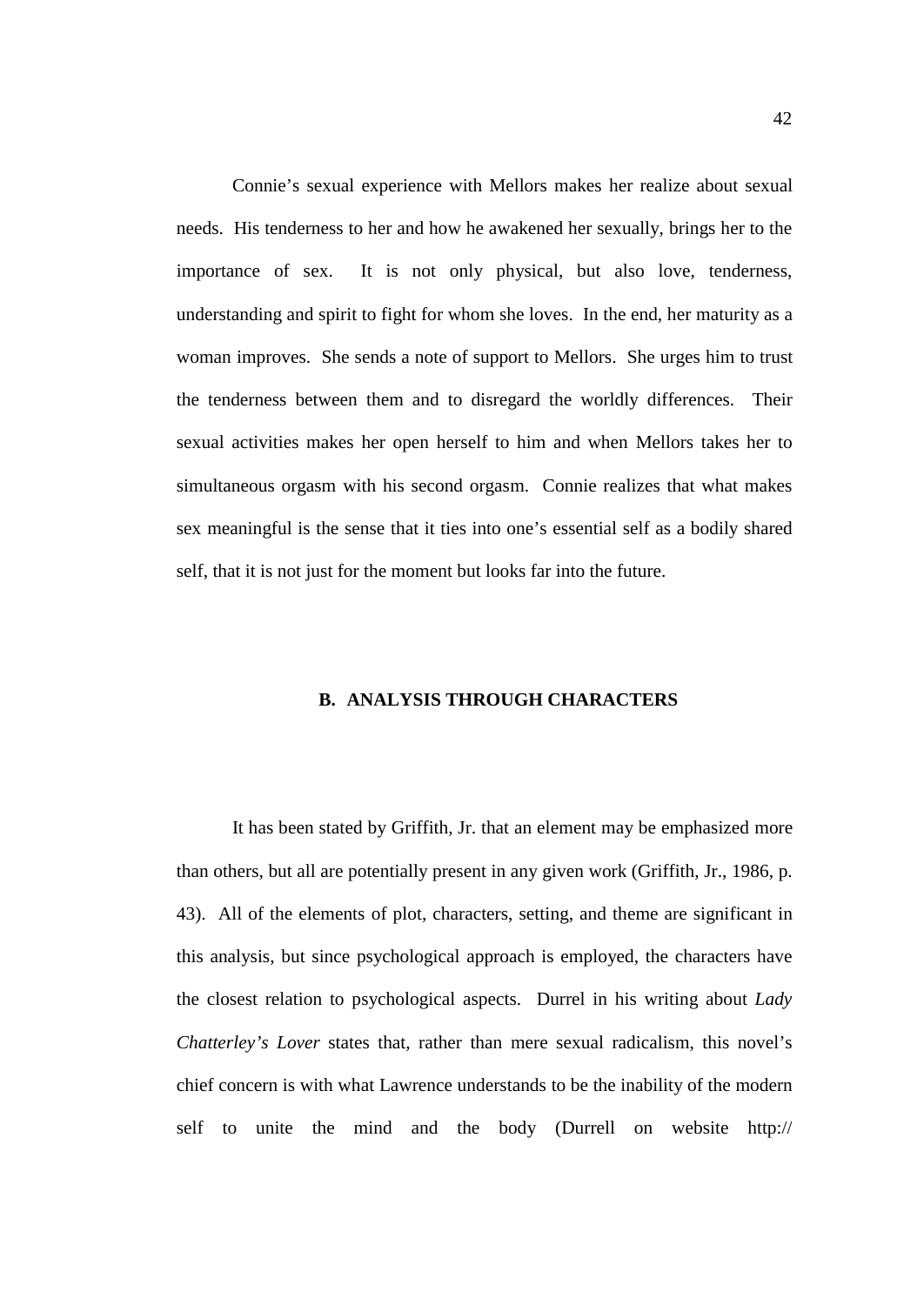[www.sparknotes.com/lit/LC/analysis.html\)](http://www.sparknotes.com/lit/LC/analysis.html). Therefore, the characters will be emphasized in this analysis. The influential characters in this novel are Tommy Dukes, Sir Malcolm and Hilda, Mrs. Bolton, Michaelis, Clifford Chatterley, Oliver Mellors and Lady Chatterley.

#### 1. Tommy Dukes

In this novel, the young intellectual Tommy Dukes does not exist very long. He really appears in Chapter IV, when he attends discussion in Wragby and they discuss about love that is based on intellectual life. In Chapter VI, he describes more about his view on love, sex and the relationship between men and women that influence Connie.

Tommy Dukes, one of the young intellectuals who often comes to Wragby, can be categorized into a flat character. He is intelligent, funny and engaging. He has a sympathetic character. He had remained in the army and was a Brigadier-General.

He believes strongly in the importance of the sensual, and in sex as a vital means of communication between men and women:

"Sex might be a sort of normal, physical conversation between a man and a woman. You don't talk to a woman unless you have ideas in common: that is you don't talk with any interest. And in the same way, unless you had some emotion or sympathy in common with a woman you wouldn't sleep with her. But if you had…"(*Lawrence*, 1957, p. 70).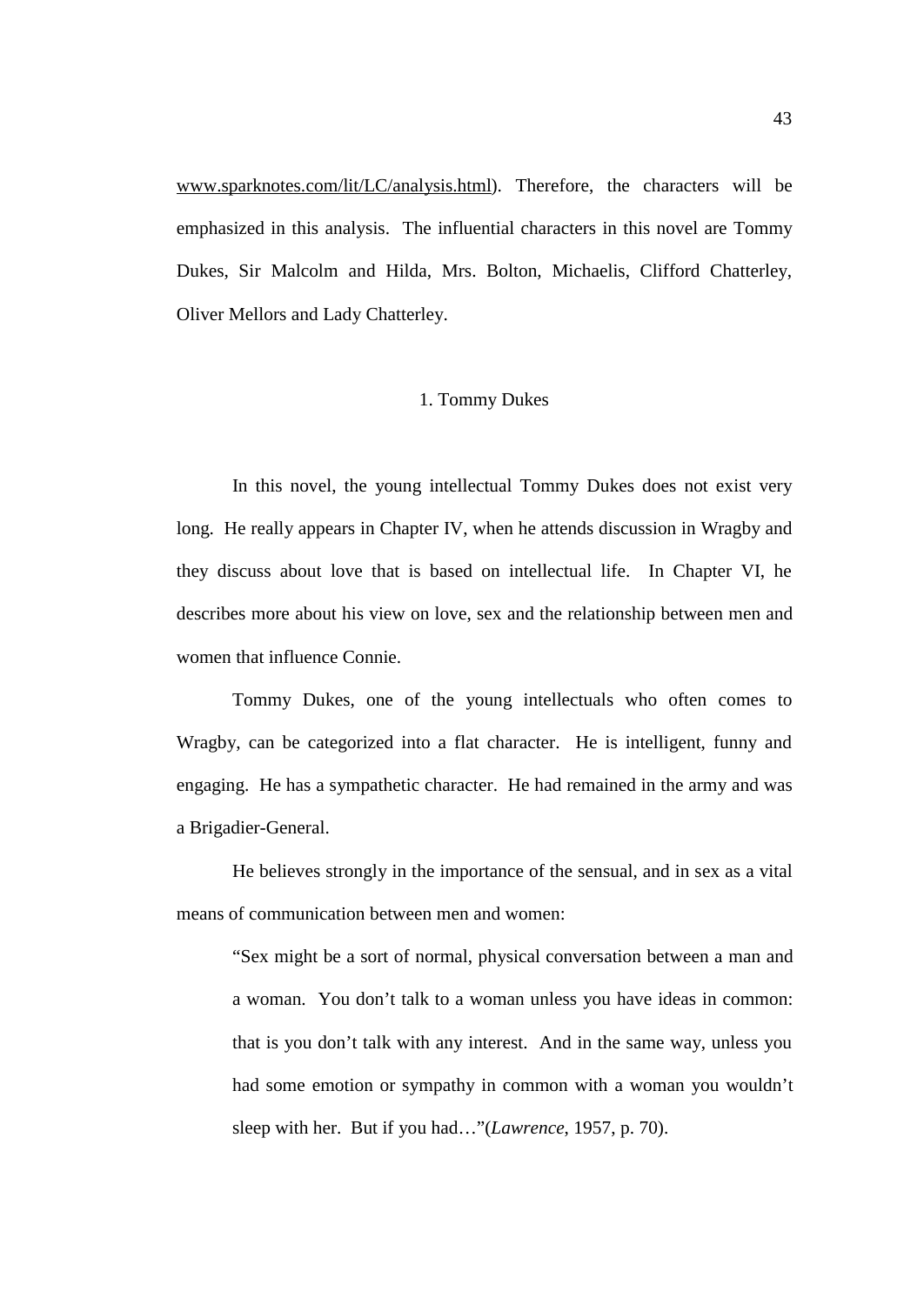Dukes does not believe in love, but he believes in the importance of the intelligence coexisting with warmth of heart, sexual activity and the courage to speak profanely. But he admits that he himself is incapable of this warmth and this open approach to sex and profanity: "Intellectually, he believes in having a good heart, a chirpy penis, a lively intelligence and the courage to say "shit" in front of a lady" (*Lawrence*, 1957, p. 77).

Dukes is a little inspired by Connie's presence. Connie likes to hear what the young intellectuals and Clifford discuss, especially when Dukes is there. She agrees with Dukes that the salvation of civilization is in "the resurrection of the body" and "the democracy of touch" (*Lawrence*, 1957, p. 73-74). And this brings Connie to choose Dukes as the person to discuss her confusion. She laments the fact that men and women seem fundamentally incompatible. Dukes says that physical love and intellectual connection seems never go hand in hand, and that men and women have lost their mystery, their attraction, their "glamour" to each other (*Lawrence*, 1957, p. 96). Dukes's statement causes her to fall deeper into depression and further away from her husband, Clifford.

She is impressed by his honesty and his objectiveness. His statements influence Connie's view about love, sex and the relationship between men and women. Especially, his last statement to Connie: "Then let's leave it alone, and just be decent and simple, like proper human beings with one another. Be damned to the artificial sex-compulsion! I refuse it! (*Lawrence*, 1957, p. 97). She feels that love and happiness are unavailable to her generation.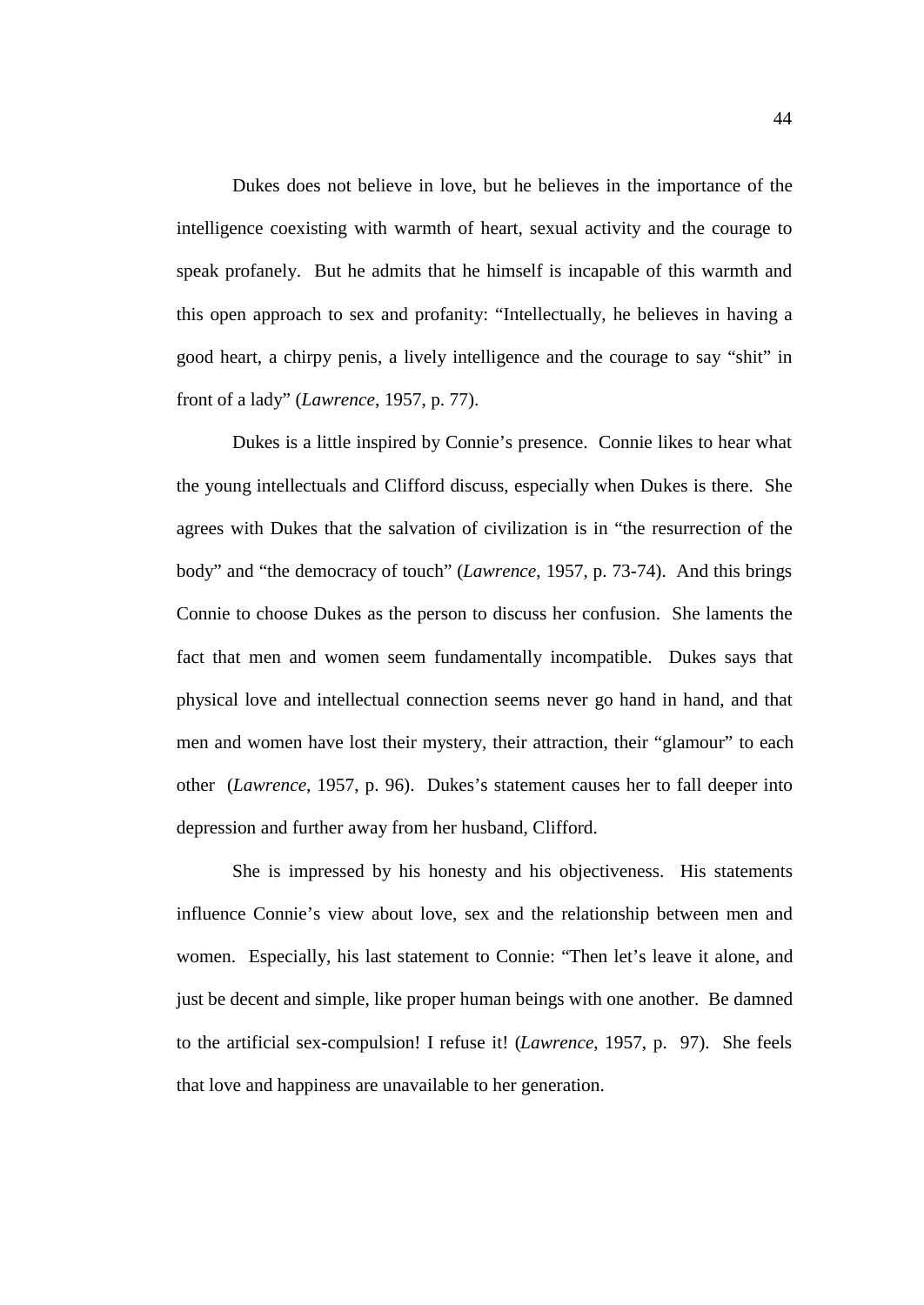He does not agree that sex is a need, he does not believe in love, he does not love women but hate them who want to have sex with him. His sexual view is based on intellectual life. All of his conversations are without real substance, because they are without practice.

 Connected with sex, it is one of human needs. The sexual drive is second only to the hunger drive in its implications for social living. Because the social structure limits an individual's sexual behaviour, awareness of the sex urge is more persistent and more insistent than that of other drives which are not so likely to go unsatisfied (Ruch, 1963, p. 156). For Dukes, sex is just physical activity. It is without any feeling and consequences that should exist in that activity. The way Dukes gets sexual satisfaction, based on joys of sex, belongs to sexual excitement. It means that sex is compensation for communication that is otherwise lacking, or the sensuous grasping for connections that are otherwise, not there. Sex maybe the only situation where two such people have anything to "say" to one another. The excitement of sex maybe a function of the distance and not the intimacy between two people. It maybe the product of the novelty or the difficulty of two people who otherwise do not know one another getting together in what can be the most intimate of all circumstances (Solomon, 1988, p. 113). Sex and friendship from Dukes's view, by way of contrast, mix with tenderness and quiet joy, not explosiveness.

Actually, Connie's discussion with Dukes does not help her to solve her problems, because both of them see it from the same side: that is based on intellectual life, which ignores sex as the crucial element.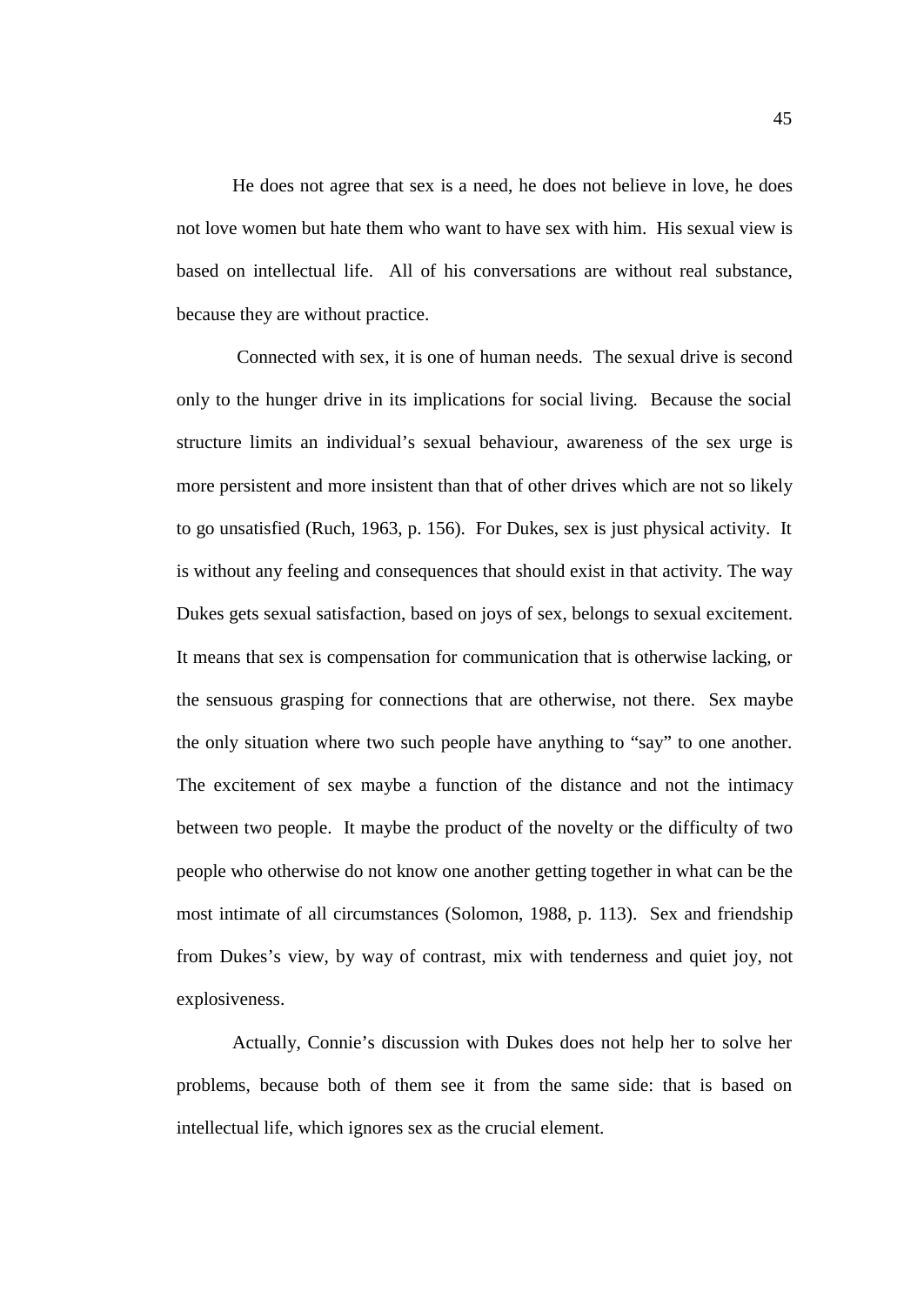#### 2. Sir Malcolm and Hilda

Sir Malcolm is Connie's father. He is a painter of the old school: a member of the Royal Academy. He paints traditional, figural Scottish landscapes, in contrast to the non-representational art that dominated avant-garde European painting after the war.

He really concerns with his daughters. When they came home for the summer holidays of 1913, when Hilda was twenty and Connie was eighteen, their father could see plainly that they had had the love experience. But he was a man of experience himself and let life take its course (*Lawrence*, 1957, p. 41). He lets them take the risk that they should take because of what they do in their life. But he still keeps an eye on his daughters.

Sir Malcolm is the first person who warns Connie of the dangers of eschewing the physical:

"In Connie's second winter at Wragby, her father said to her: 'I hope, you won't let circumstances force you into being a *demi-vierge*'

'A *demi-vierge*!' replied Connie vaguely, 'Why? Why not?'

'Unless you like it, of course!' said her father hastily"

(*Lawrence*, 1957, p. 52).

Then, he also warns Clifford about it when the two men are alone. He says that being a *demi-vierge* or a half virgin does not suit her, because she is getting thin, angular and that is not her style. He describes that she is not the pilchard sort of little slip of a girl; she is a bonny Scotch trout (*Lawrence*, 1957, p. 52). Sir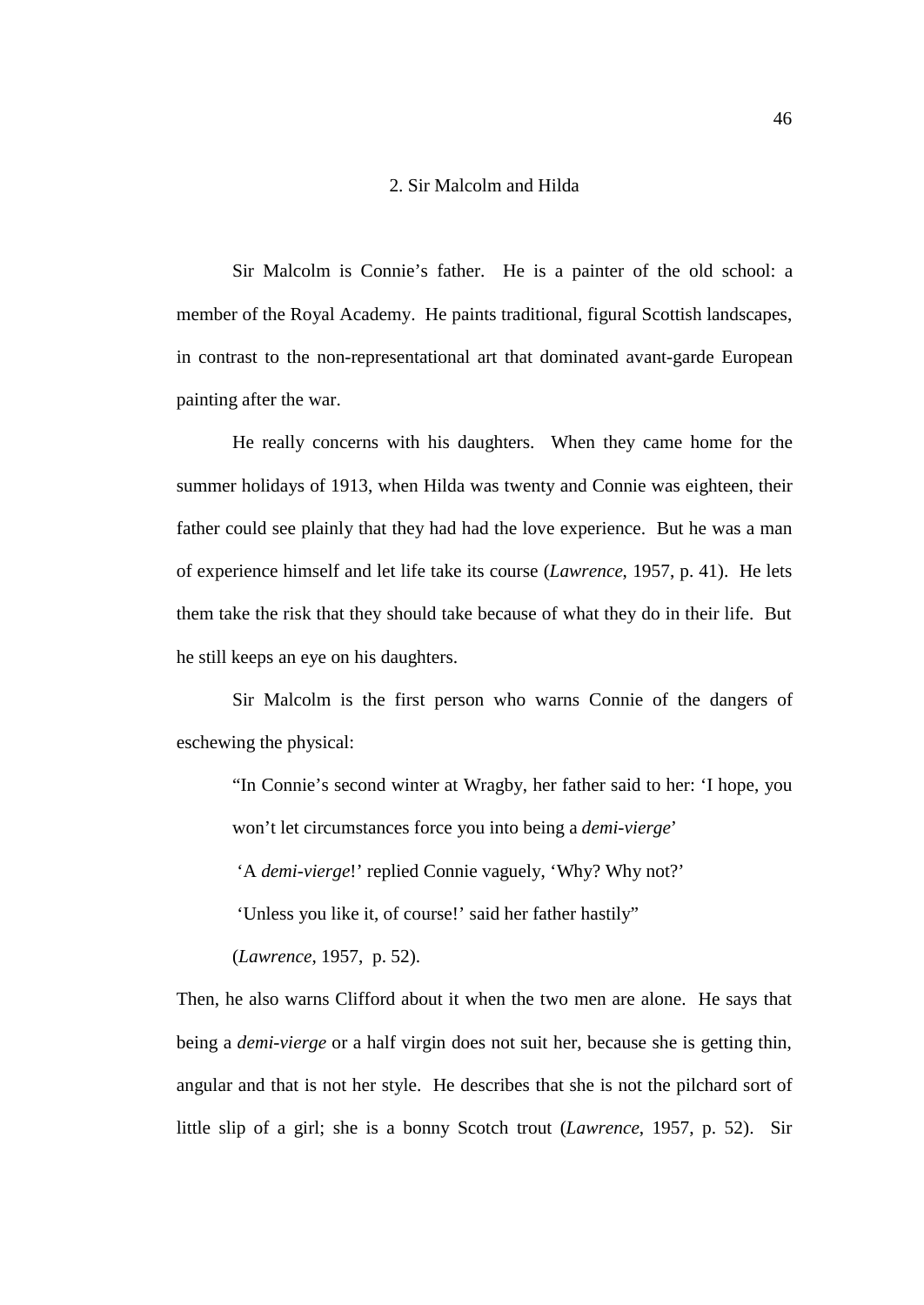Malcolm gives attention to Connie's marriage. He does not only think about his daughter's happiness but also the success of her marriage with Clifford.

 Sir Malcolm is the wild Scotsman in touch with both, his artistic and sensual sides. He believes in love and the importance of sex in marriage as the realization of the vitality of the sensual, although his own marriage is not really successful. Connie's mother is a busy woman who has her own income and rules her own way in her marriage. She only wants her girls to be "free" and to "fulfil themselves", but never accompany them. She blames her husband because of his incapability of getting responsible for household budget. And Sir Malcolm lets his wife rule her own business in household, while he goes his own way. After she died, he gets married again: "He was still handsome and robust, though just a little afraid of the new world that had sprung up around him. He had got a second wife in Scotland, younger than himself and richer. But he had as many holidays away from her as possible: just as with his first wife." (*Lawrence*, 1957, p. 340). This shows that his second marriage is not successful at all.

For Sir Malcolm, Connie is his favourite daughter; he always likes the female in her. Not so much of her mother in her as in Hilda and he always dislikes Clifford. So, when he knows Connie's pregnancy with Mellors, he is pleased and very tender with his daughter, as if the unborn child is his child (*Lawrence,* 1957, p. 340). He does not mind the intrigue; he minds the scandal. He is outraged that her lover is a commoner, despite his happiness for her sexual satisfaction.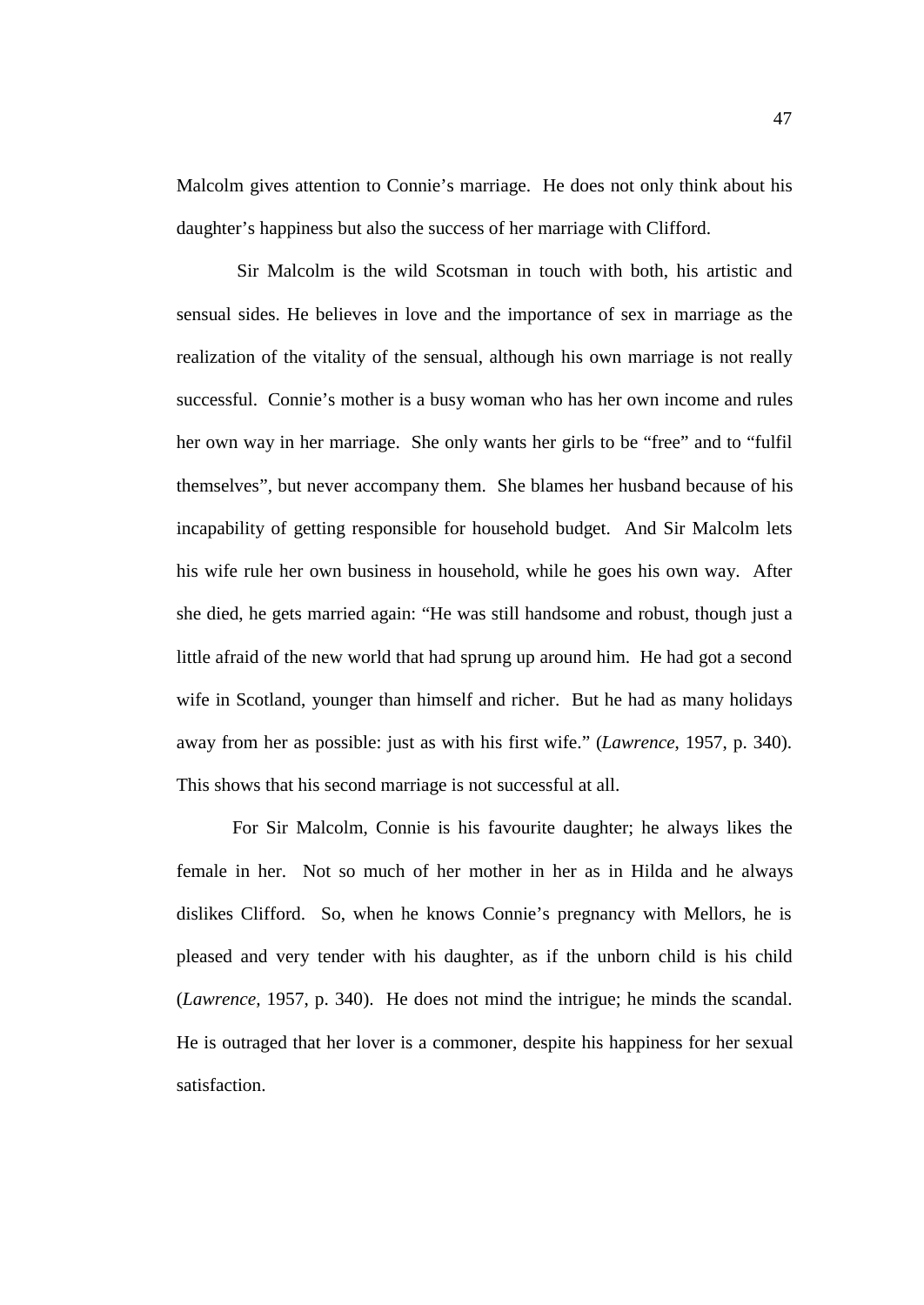Sir Malcolm understands with the condition of his daughter whose body and appearance change, and it makes him worried. It makes him influence Connie easily through his warning. Connie becomes restless, beginning to realize the truth of her father's warning, to see that her life is filled with empty words and not the vitality of the sensual. He is also unabashed proponent of sensual living, urging Connie to have an affair. Indirectly, he supports her for having affair with Michaelis, then with Mellors. Sir Malcolm's warning becomes the key to the development of her view about sexual needs.

Hilda, Connie's sister, and Connie grew up together. Both sisters had the same rather golden, glowing skin, and soft brown hair, and naturally strong, warm physique. But, Hilda is two years older than Connie. Hilda suddenly married a man ten years older than herself, an elder member of the same Cambridge group, a man with a fair amount of money, and a comfortable family job in the government; he also wrote philosophical essays.

Hilda comes to Wragby after the letter from Connie that asks her to come. She sees something which happens to Connie. Hilda is a stubborn woman who is difficult to handle, especially by man, but she loves her sister: "The light of battle glowed in Hilda's face: she was a woman, soft and she still seemed, of the old amazon sort, not made to fit with man" (*Lawrence*, 1957, p. 118). When Connie does not tell her directly about her problem, she feels sure that something happens to Connie. And she is certain, it is the place that makes her sister look thin and earthy looking, then she goes quietly to Clifford.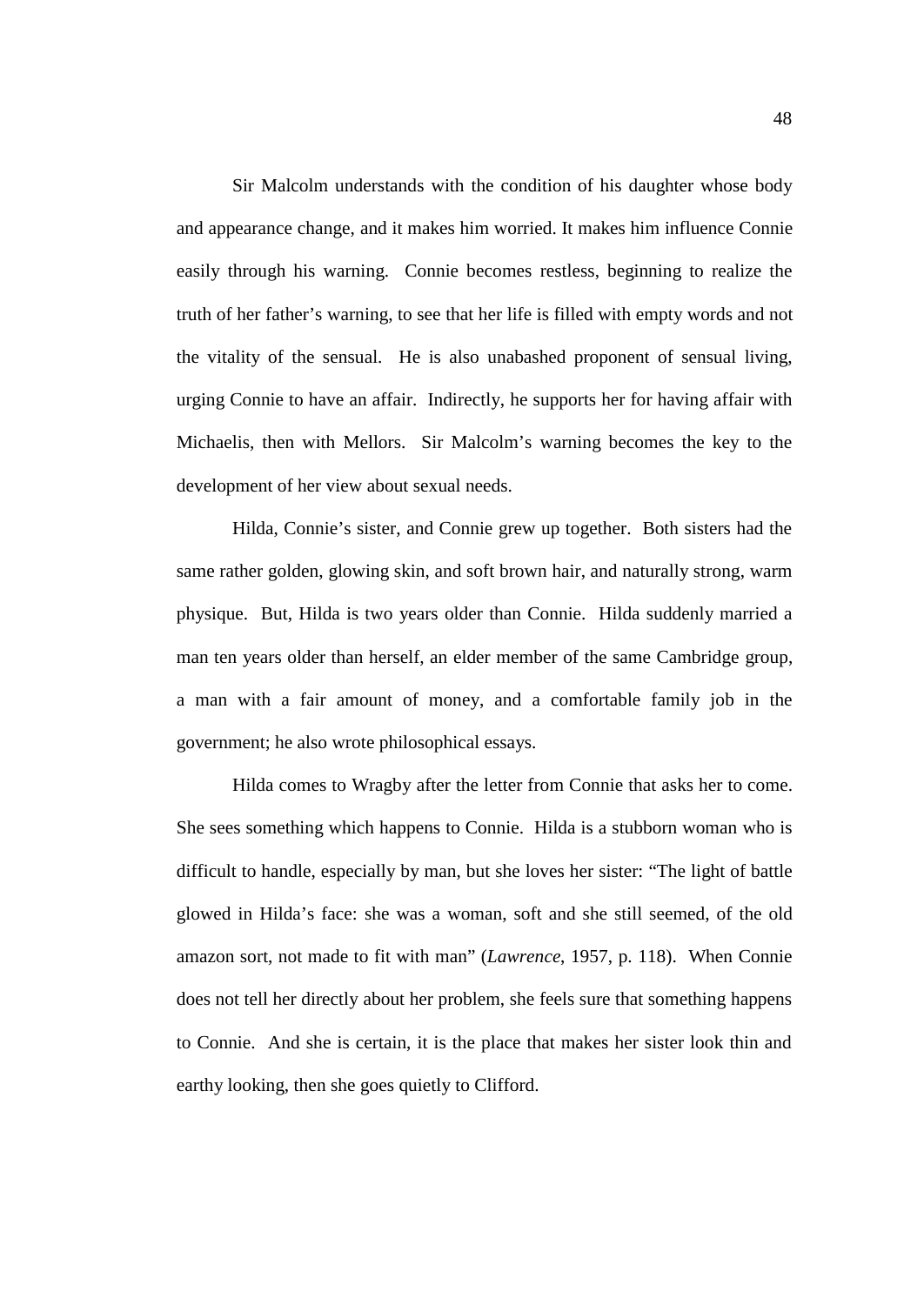Her experience with man in her youth that is based on intellectual life, causes her to feel superior to man. Psychologically, because of the nature of woman, women are so spontaneous that they turn out to be more enthusiastic to defend their standpoints (Kartini Kartono, 1977, p. 180). Hilda is more enthusiastic and undependable than Connie to handle Clifford.

Because of her standpoint that is followed by her stubbornness, she is difficult to accept her needs of sex:

 "For mercy's sake, don't brag about your experiences!" said Hilda. "I've never met the man yet who was capable of intimacy with a woman, giving himself up to her. That was what I wanted. I'm not keen on their selfsatisfied tenderness, and their sensuality. I'm not content to be any man's little petsywetsy, nor his *chair a plaisir* either. I wanted a complete intimacy, and I didn't get it. That's enough for me." (*Lawrence*, 1957, p. 318).

She does not open herself completely in having sex with man, because she thinks that sex makes woman become slave under man's power: "At least I'm not a slave to somebody else's idea of me: and the somebody else a servant of my husband's," (*Lawrence*, 1957, p. 319). So, she never feels complete intimacy with man.

Kartini Kartono clarifies that maturity is "satu pertanggungan jawab penuh terhadap diri sendiri dan atas pembentukan diri sendiri" (Kartini Kartono, 1977, p. 175). Therein, it means a mature woman should have known exactly what to do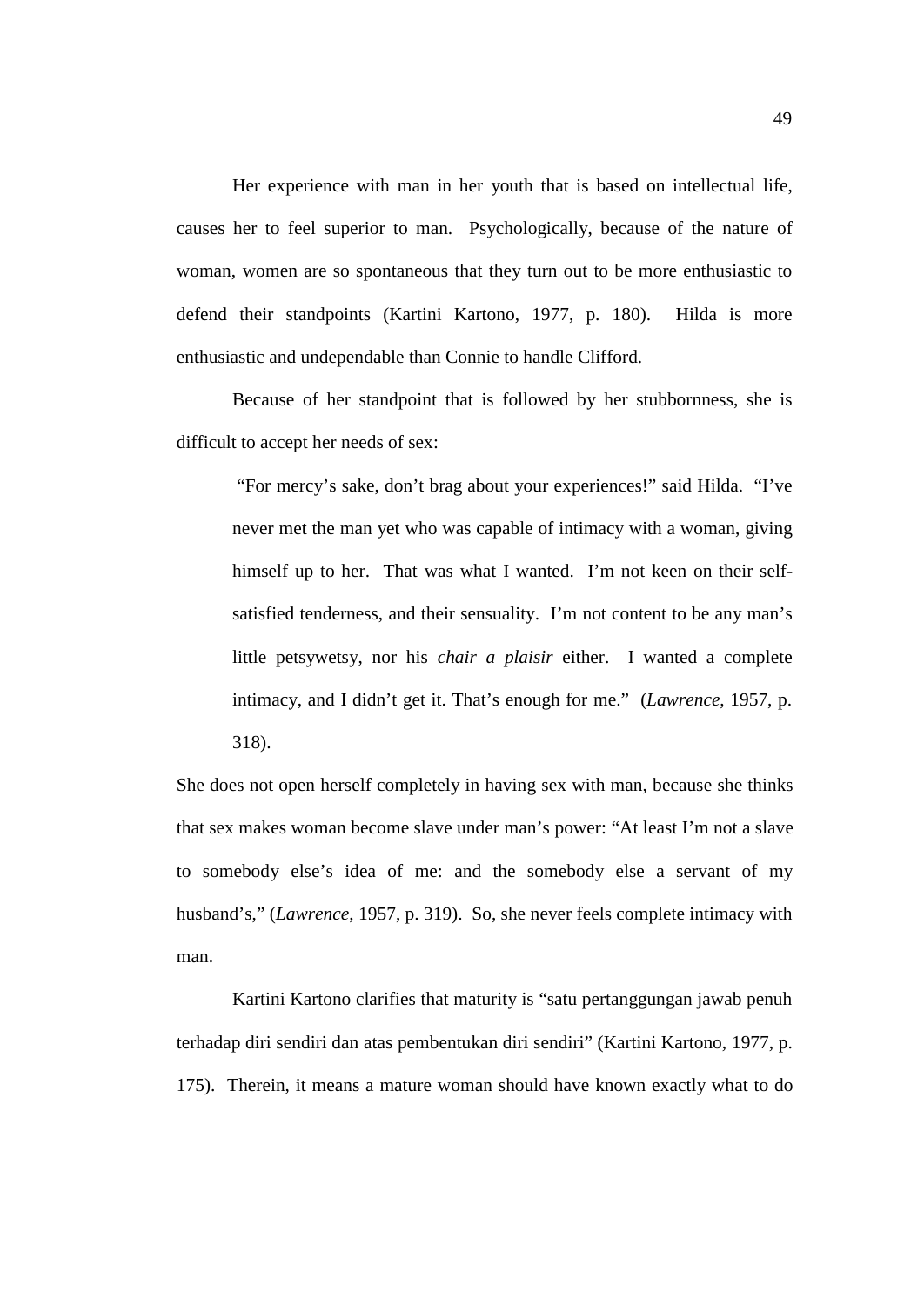in her life so that she would not abandon her life and herself. In other words, she must have had principles or a pattern of life. Hilda already chosen her life:

"She had the very hell of a will of her own, as her husband had found out. But her husband was now divorcing her. Yes, she even made it easy for him to do that, though she had no lover. For the time being, she was "off" men. She was very well content to be quite her own mistress: and mistress of her two children, whom she was going to bring up "properly", whatever that may mean" (*Lawrence*, 1957, p. 301).

She gets married but never wants to be under control by man.

Hilda influences Connie to have courage to do anything in her life and to choose her own way to get happiness in her life. Hilda's view about sex causes Connie to realize about her sexual activity with Mellors that becomes different because of either real tenderness or real sensuality between them, that cannot be accepted by Hilda.

Sir Malcolm and Hilda, give good influence to her maturity as a woman. According to Kartini Kartono, understanding her own condition, a mature woman would know what to be improved, maintained or achieved and avoided. In consequence, she must strive toward a certain ideal built from such condition (Kartini Kartono, 1977, p. 175). Sir Malcolm and Hilda support Connie to strive toward her condition in her marriage with Clifford and her affair with Mellors.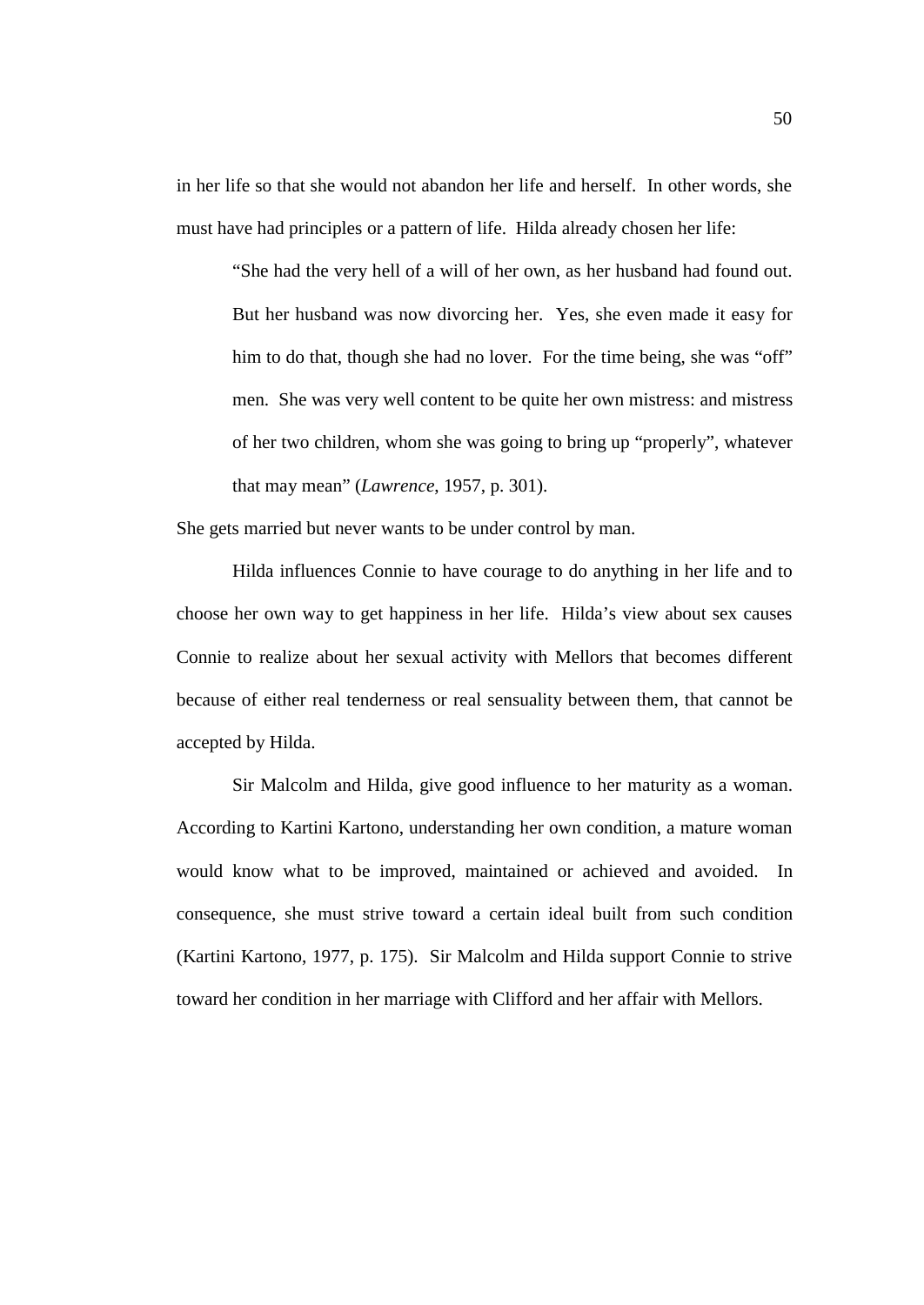#### 3. Mrs. Bolton

Mrs. Bolton is a local nurse who has been hired by Hilda and Connie as Clifford's caretaker and companion. She ever works with Clifford's father and had once nursed him through scarlet fever; that is why Clifford chooses her. Her existence causes Connie to get far away from Clifford and give her chance to have affair with Mellors. Her adoration to the life of upper class makes her not mind with Clifford's attitude as her master, but she learns much about upper class from Clifford that she calls a gentleman.

She becomes an interesting character because she knows everything inside Wragby, the marriage and the affair of her mistress. She becomes the witness of everything that happens in Wragby. She does not only nurse Clifford, but she also gets enjoyment. Later, Mrs. Bolton and Clifford enter into a perverse relationship, both: sexual and parental. She cares for him, and even loves him, but also despises him for his weakness. She also helps Connie to leave Clifford and even supports her for having affair with Mellors.

Mrs. Bolton character is described as follows:

"Mrs. Bolton was most attentive and polite, seemed quite nice, spoke with bit of a broad a slur, but in heavily correct English, and from having bossed the sick colliers for a good many years, had a very good opinion of herself, and a fair amount of assurance. In short, in her tiny way, one of the governing class in the village, very much respected."

(*Lawrence*, 1957, p. 122).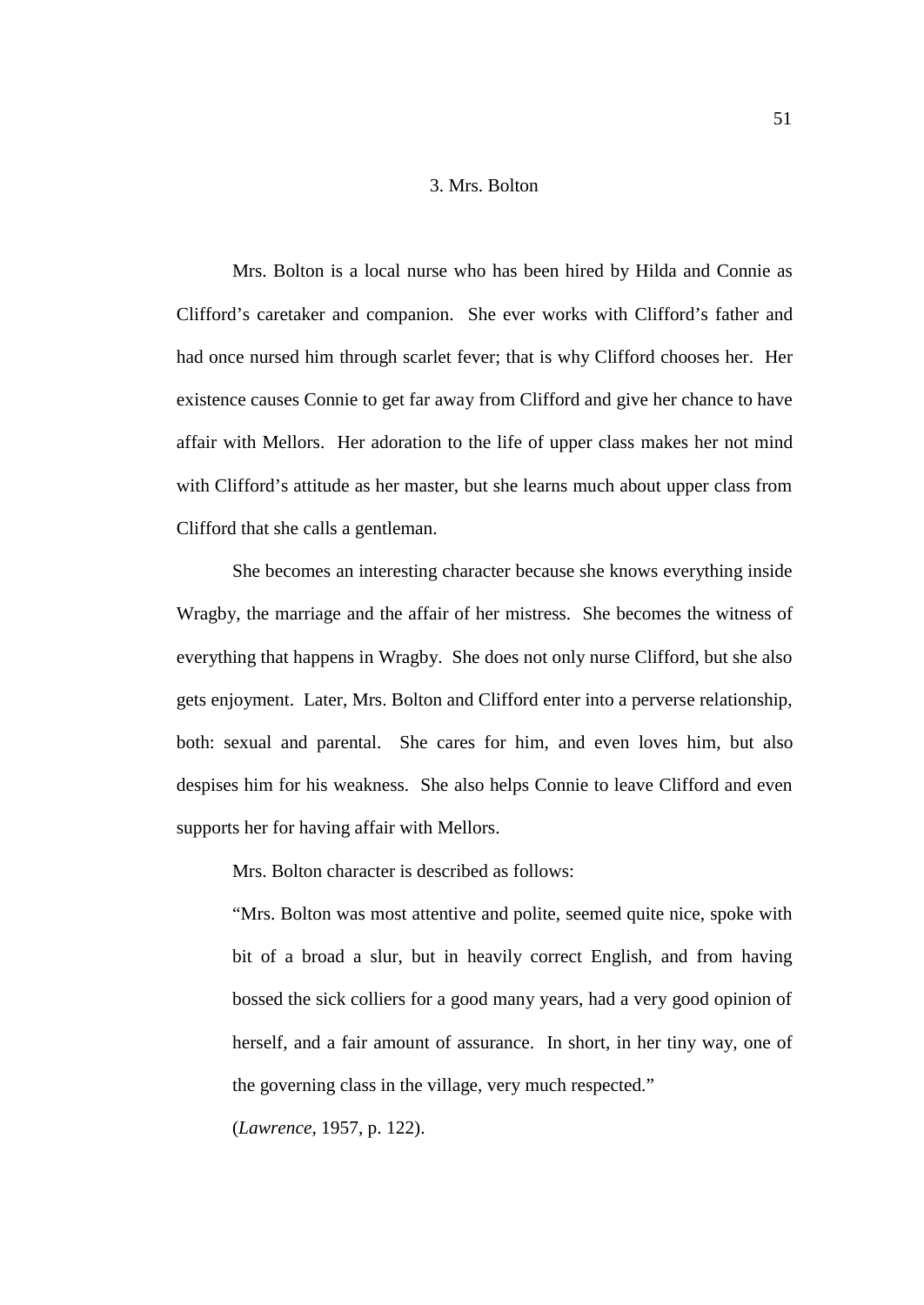She is forty-seven, her husband, Ted Bolton had been killed in the pit, twenty two years ago, leaving her with two children, one a baby in arms. She has passed through the hardest life after her husband's death. Until then, she took a nursing course and got qualified. She is determined to be independent and keeps her children. So, she was assistant at Uthwaite hospital, but then the Tevershall Collier Company, really Sir Geoffrey, Clifford's father, asked her to work with him (*Lawrence*, 1957, p. 122-123). The company where her husband was killed ignores his insurance for her, because the company decided that her husband was killed because of his own fault.

Mrs. Bolton feels that she really knows about man. She seems as an expert of male psychology. She ever says to Connie: "All men are babies, when you come to the bottom of them. Why, I've handled some of the toughest customers as ever went down Tevershall pit. But let anything all them so that you have to do for them, and they're babies, just big babies. Oh, there's not much difference in men!" (*Lawrence*, 1957, p. 143). She learns more about man in her nursing job. She knows how to treat man. It is proven in Clifford. And she likes to use man's weaknesses to control them.

Mrs. Bolton has a very good opinion of herself; she serves as Connie's expert on male psychology. She comes from working class that is obsessed with the life of upper class. She uses her ability in nursing job to enter the upper class; in this case becomes Clifford's caretaker. Clifford becomes her experiment for her ability to influence him and brings him under her control. And she is really proud because she can take Clifford under her control and she thinks that as a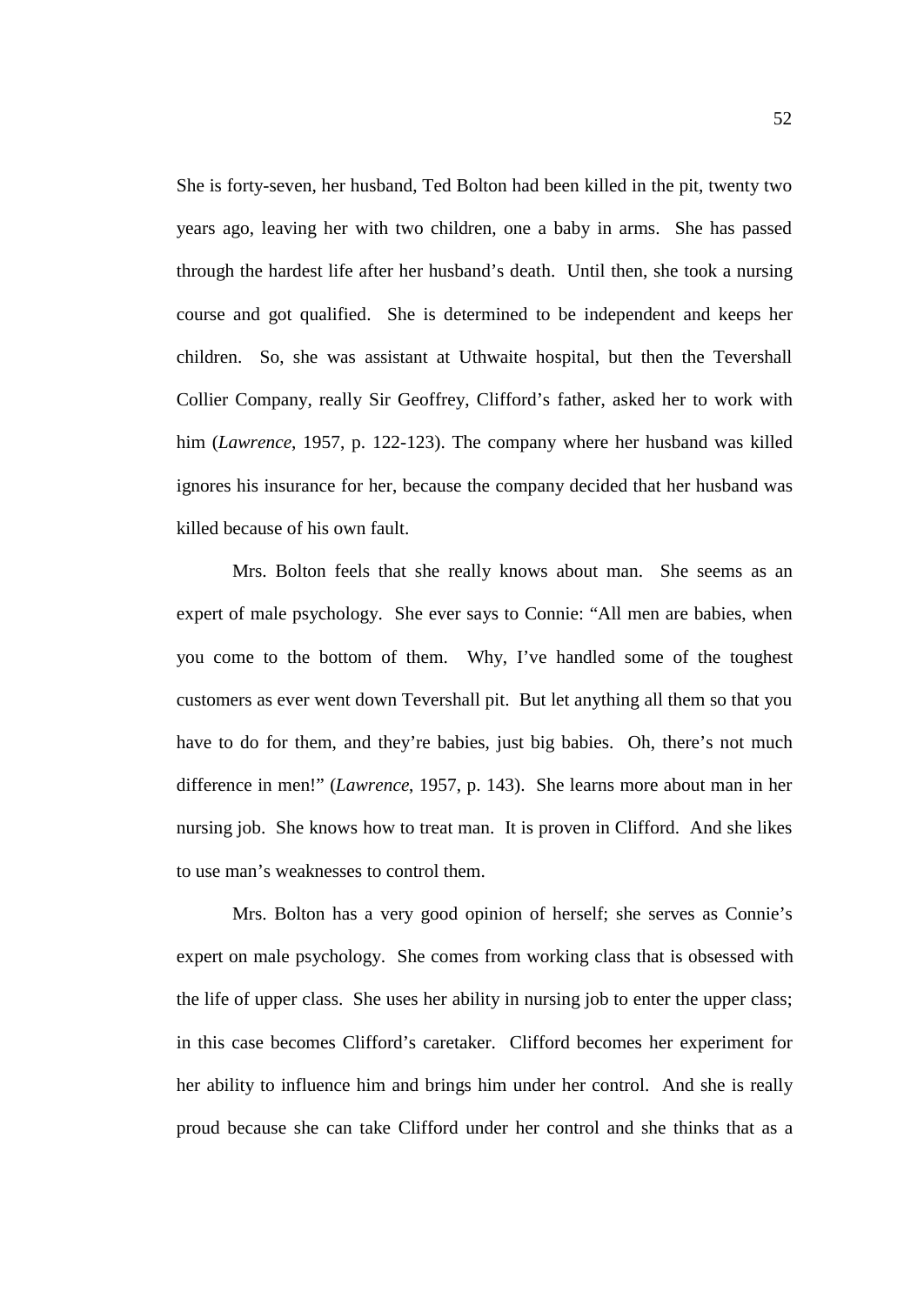woman from the working class, she can beat Connie as a Lady Chatterley, a woman from upper class. She becomes more proud of herself.

She tries to influence Connie's view about man and care, but the result is not like what she has expected. Her explanation about man and care causes Connie to be more mature to face men. Through Mrs. Bolton's explanation she gets better understanding about Mellors and also Clifford. It causes her to hate Clifford more and gets far away from him. On the contrary her cares and loves to Mellors becomes stronger.

Mrs. Bolton's explanation about her sexual life with her husband, gives good influence to Connie's view about her sexual needs. Becoming new thing for Connie when Mrs. Bolton speaks movingly of the memory of her husband's touch, the way that his physical love has stayed with her for the years since his death: "That's it, my Lady, the touch of him! I've never got over it to this day, and never shall. And if there's a heaven above, he'll be there, and warm up against me so I can sleep." (*Lawrence*, 1957, p. 218). In this case Mrs. Bolton impressed her, because she never believes in man's touch before and she has never been touched intimately by Clifford as her husband. Connie wants to get what Mrs. Bolton has got from her husband that still alive in her heart.

In the end of the novel, Connie decides to trust her for not saying about the scandal and she tells her that the man is Mellors and if one day Clifford is willing to divorce her, she wants Mrs. Bolton to tell her (*Lawrence*, 1957, p. 363). Mrs. Bolton gets her obsession to join the upper class through her nursing job to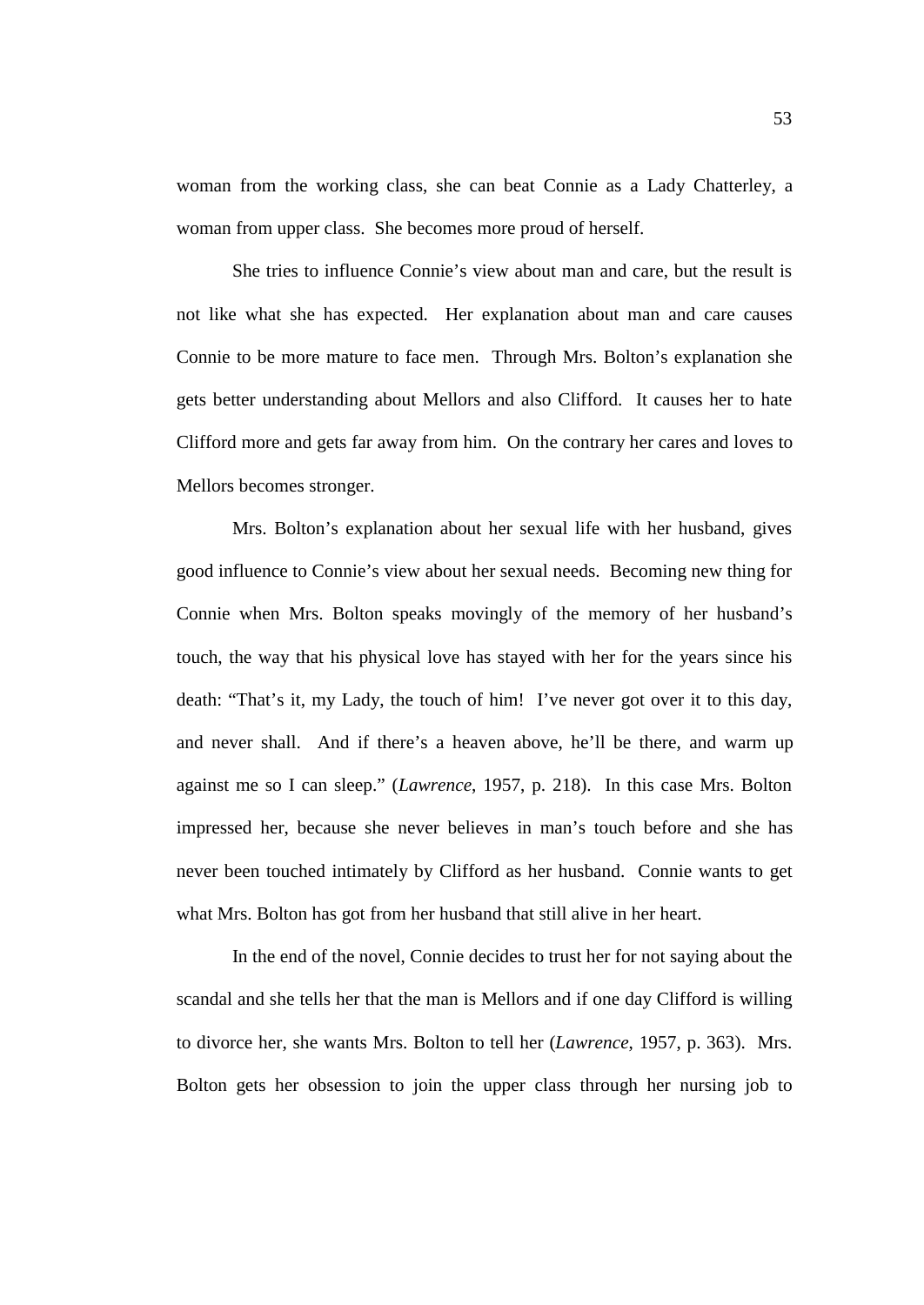Clifford and she also gets sexual satisfaction with him. Her support to Connie's affair is just to make her obsession come true.

# 4. Michaelis

Michaelis is a young playwright who comes to Wragby because of Clifford's invitation. People usually call him Mick. He is thirty years old, a young Irishman who makes a large fortune by his plays in America. Clifford invites him in his unlucky moment of his career. He has been used for Clifford's popularity and he realized it. He had been taken up quite enthusiastically for a time by smart society in London, for he wrote smart society plays. Then gradually smart society realized that it had been made ridiculous at the hand of the poor man, Michaelis. He becomes anti-English and treated by the British aristocratic intelligentsia as an outsider (*Lawrence*, 1957, p. 55).

Michaelis is described as follows,

"Michaelis obviously wasn't an Englishman, in spite of all the tailors, hatters, barbers, booters of the very best quarter of London. No, no, he obviously wasn't an Englishman: the wrong sort of flattish, pale face and bearing; and the wrong sort of grievance. He had a grudge and a grievance: that was obvious to any true-born English gentleman, who would scorn to let such a thing appear blatant in his own demeanor" (*Lawrence*, 1957, p. 56-57).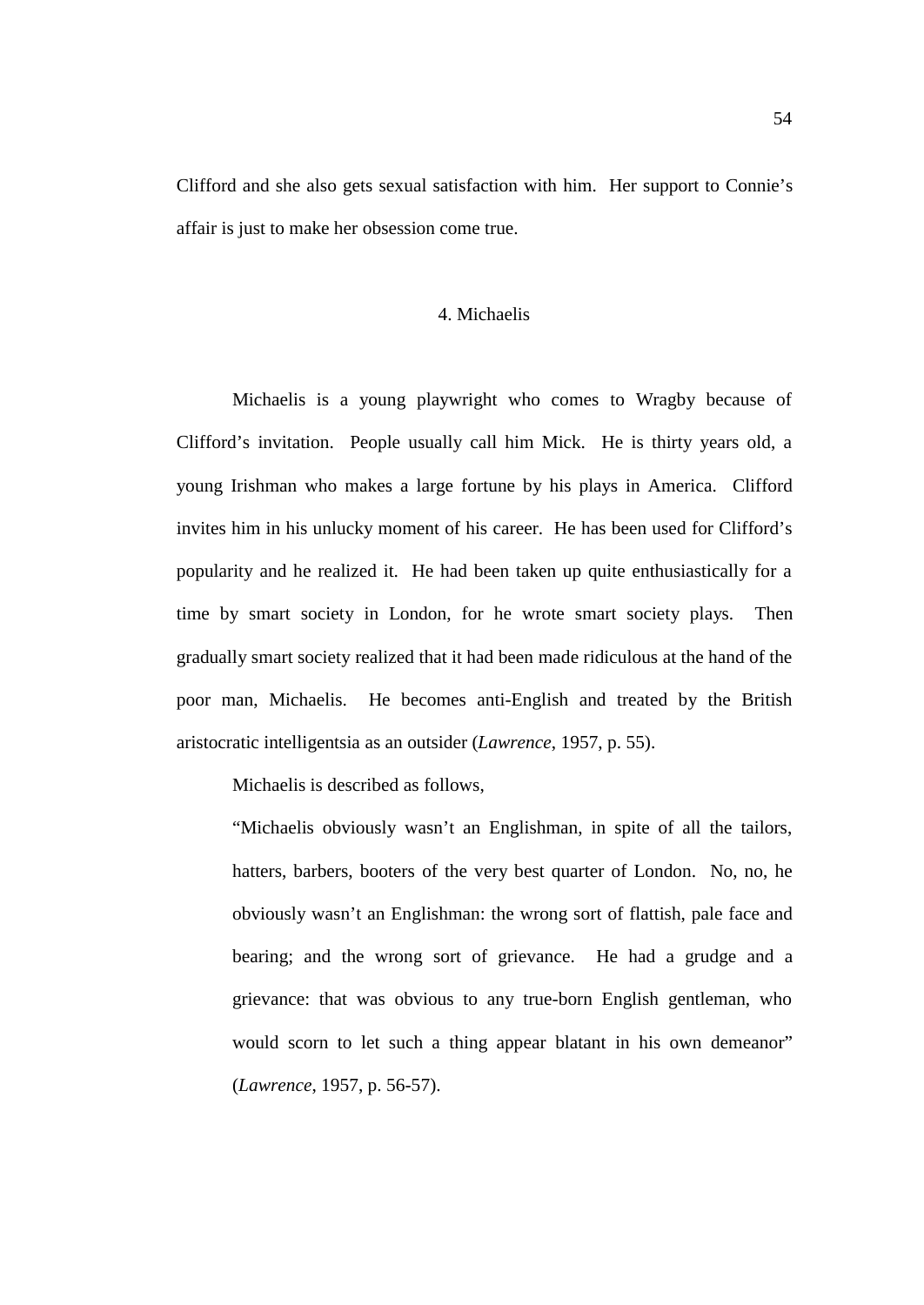He uses his nickname from the people—the outsider—to get what he wants in his life: popularity, money, even women. He uses the sympathy from other people. He is an expert to attract people's sympathy to him. He is just making a display of nothingness, the passion for making a display and success is what he wants (*Lawrence*, 1957, p. 90).

Michaelis's opinion about love is also based on his standpoints as an outsider with his hopelessness: "But occasional love, as a comfort and soothing, was also a good thing, and he was not ungrateful. On the contrary, he was burningly, poignantly grateful for a piece of natural, spontaneous kindness: almost to tears. Beneath his pale, immobile, disillusioned face, his child's soul was sobbing with gratitude to the woman, and burning to come to her again; just as his outcast soul was knowing he would keep really clear of her" (*Lawrence*, 1957, p. 64).

He meets Connie when he accepts Clifford's invitation to Wragby. Michaelis knows that he has made an impression on her with his outsider's aloofness and he is estimating her. It causes Connie to fall for him. His attitude in Connie's room makes Connie want to treat him with tenderness and compassion, then he influences her with his hopelessness: "Then he looked up at her with that awful appeal in his full, glowing eyes. She was utterly incapable of resisting it. From her breast flowed the answering, immense yearning over him; she must give him anything, anything" (*Lawrence*, 1957, p. 61). He comes in the right time in Connie's life in Wragby. Connie has become restless, beginning to realize the truth of her father's warning, to see that her life is filled with empty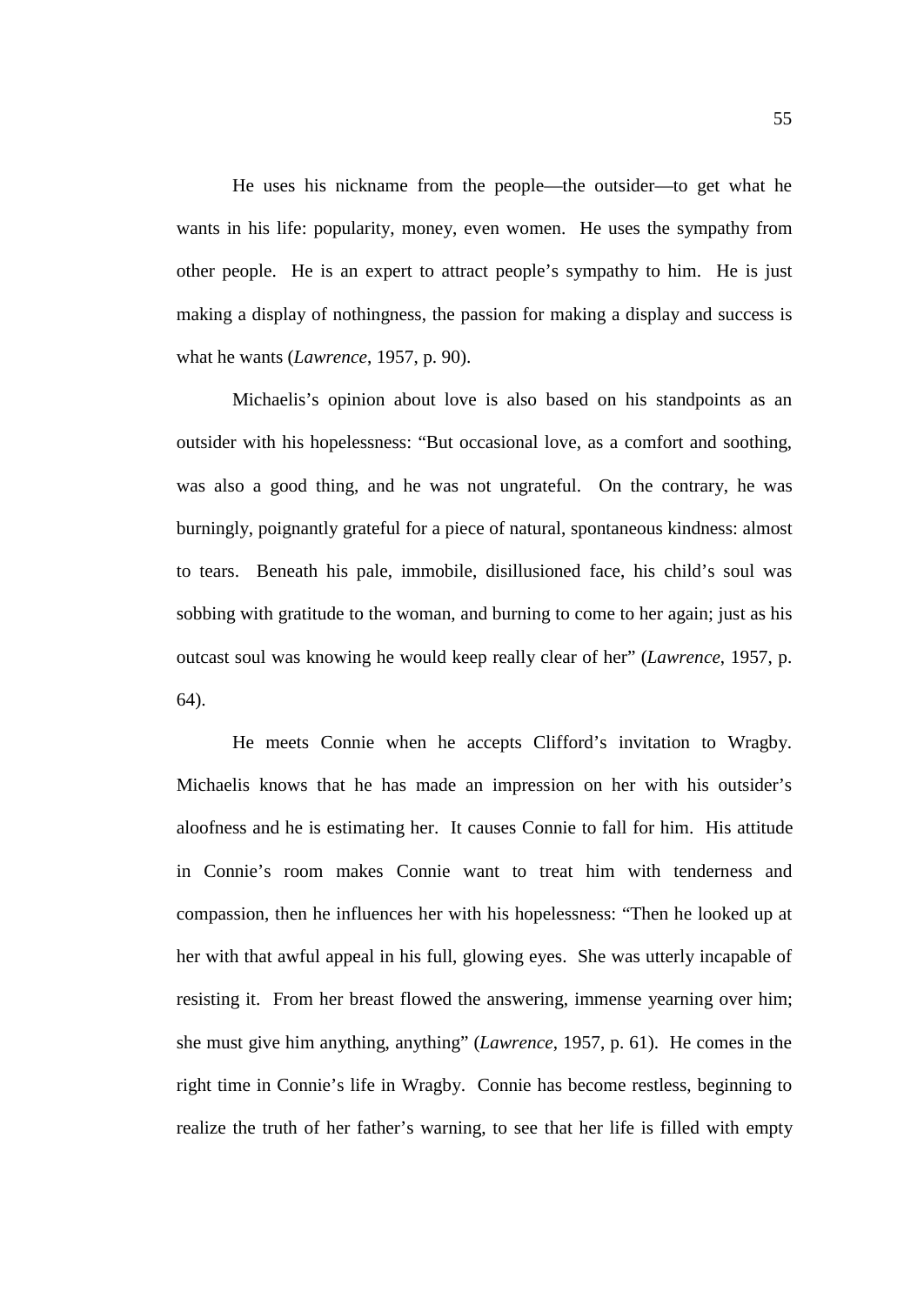words and not the vitality of the sensual. Her bouts of mad restlessness coincide with Michaelis's visit to Wragby.

At the beginning, Michaelis is a good lover, with his outsider's aloofness that can attract Connie's sympathy. But, actually, Michaelis can not open himself to Connie:

"The final fact being that at the very bottom of his soul he was an outsider, and anti-social, and he accepted the fact inwardly, no matter how Bond-Streety he was on the outside. His isolation was a necessity to him; just as the appearance of conformity and mixing-in with the smart people was also a necessity" (*Lawrence*, 1957, p. 64).

He hides the real of him, what he feels and what he does is to get success. According to Lawrence sex is not something that people get to play with, sex is ourselves. It is the flow of our life, it is our moving self and we are to be true to the nature of it (Lawrence in Solomon, 1988, p. 111).

Their first sexual intercourse is not really good for both of them. Especially for Connie, who begins to realize the vitality of the sensual. He is come and finish so quickly and it is hard for Connie to get sexual satisfaction with him. His sense of sexual activity is also connected with his hopelessness. He is proud with his erect passivity that causes her to be active to get her orgasmic satisfaction: "And as he felt the frenzy of her achieving her own orgasmic satisfaction from his hard, erect passivity, he had a curious sense of pride and satisfaction" (*Lawrence*, 1957, p. 65).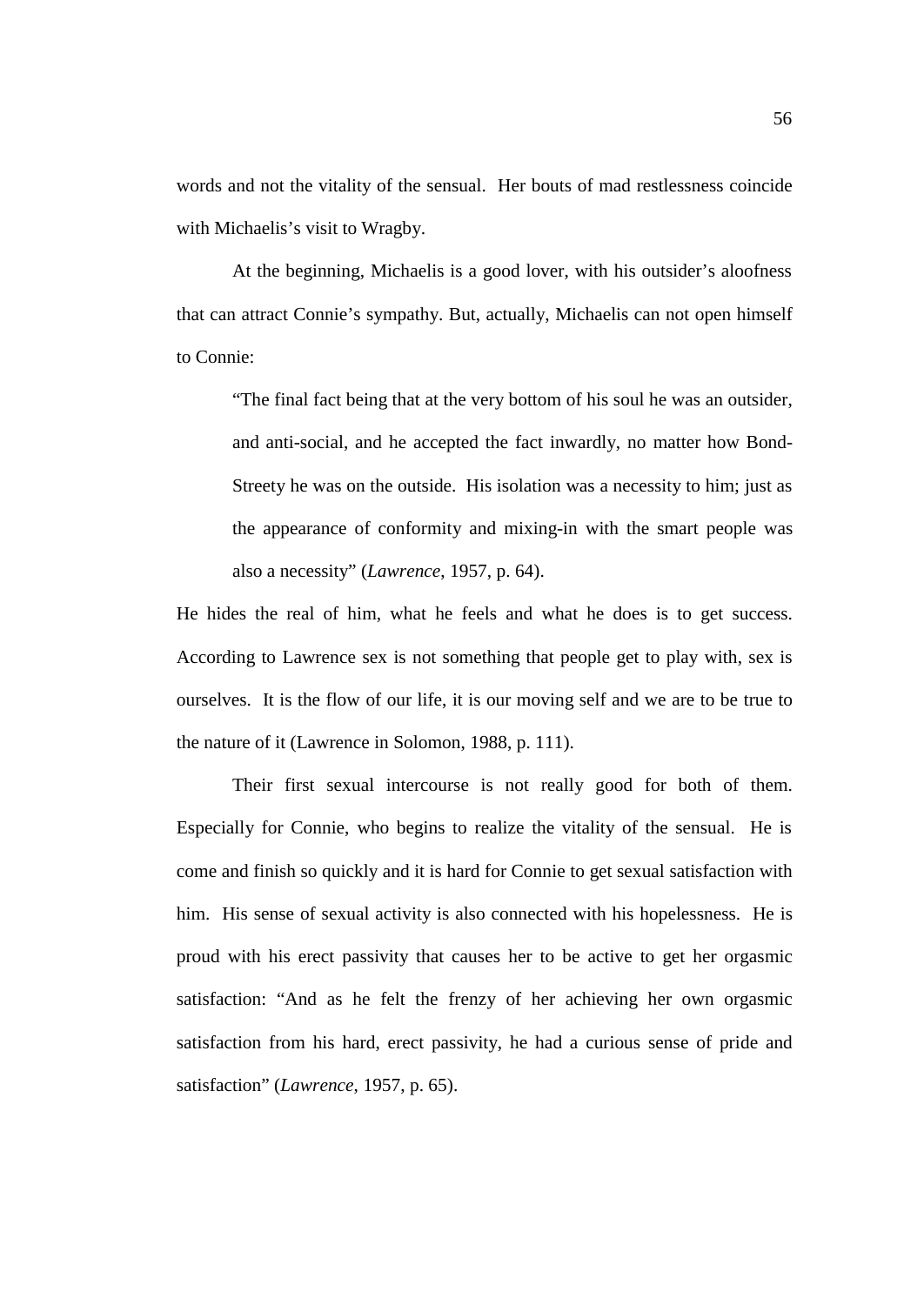Sex becomes their way to keep them connected: "So they went on for a quiet time, writing, and meeting occasionally in London. She still wanted the physical, sexual thrill she could get with him by her own activity, his little orgasm being over. And he still wanted to give it to her. Which was enough to keep them connected" (*Lawrence*, 1957, p. 66).

In the summer, Michaelis comes to visit again and they resume their affair. He offers to marry her if she divorces Clifford and she vulnerably almost agrees. He forces Connie to accept his proposal because he only wants "yes" as the answer. But, later that night Michaelis becomes resentful and angry by their inability to achieve simultaneous orgasms.

The sexual satisfaction that they get is not based on love, but just the way to ease their lonely life. The reason why sex is so satisfying in love is not because the sex itself is necessarily any better but because its symbolic consequences are so welcome. Good sex makes love last, but more important it is love that gives good sex its significance (Solomon, 1988, p. 180). The way they get sexual satisfaction, based on joys of sex, belongs to sexual excitement. Sexual excitement is in itself exhilarating, inspiring, engendering a keen sense of one's embodiment and our essential interconnectedness. The excitement of sex may be a function of the distance and not the intimacy between two people, like the exhilaration one enjoys while flying at great speed over enormous distance (Solomon, 1988, p. 113). The sexual satisfaction that they get is just from physical activity, not the intimacy.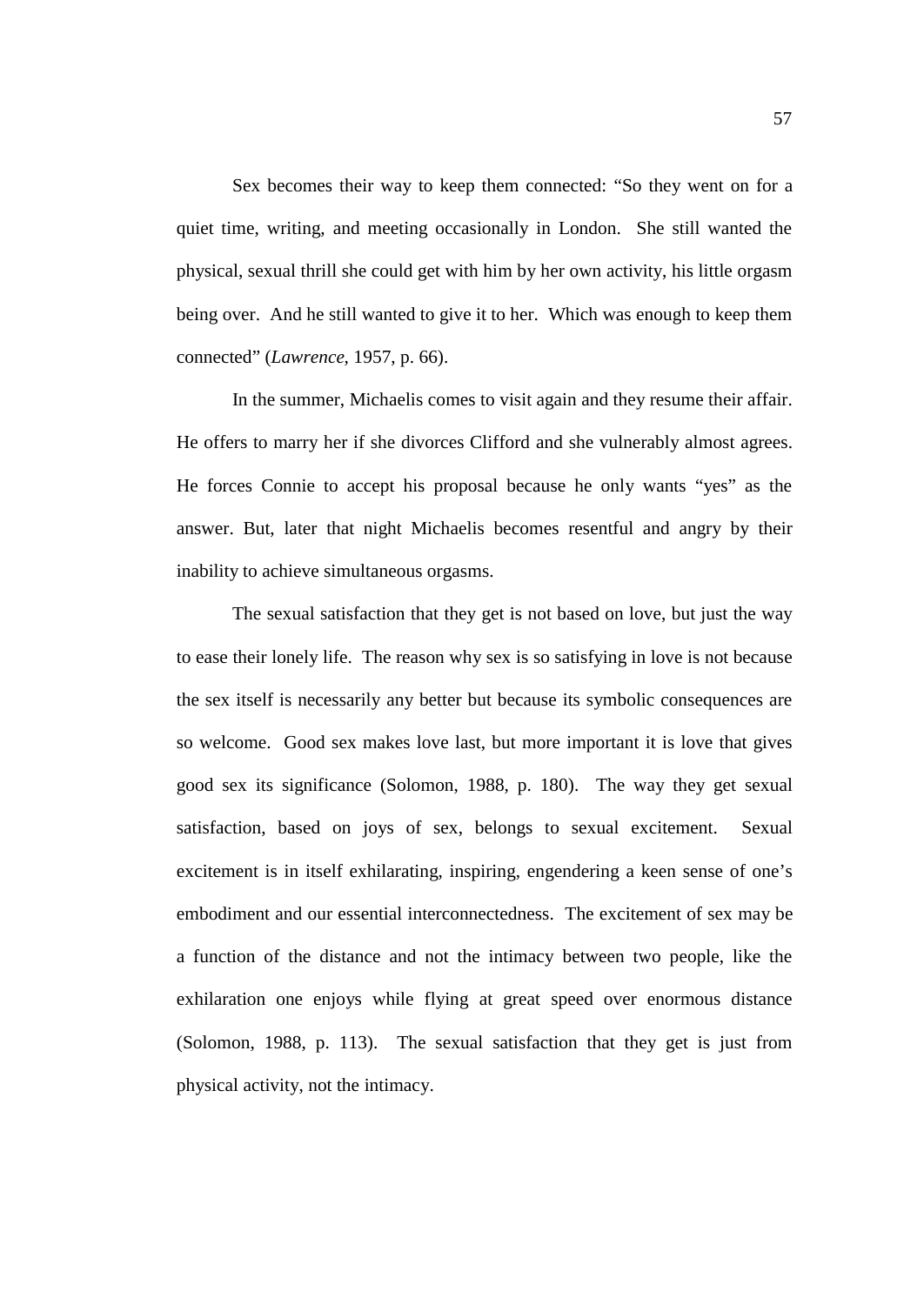Michaelis's obsession to Connie and Clifford is: that he wants to carry them away as the realization of his success. His great success comes because of his plays with Clifford and his success to get Connie's love becomes his way to carry them away. That becomes the supreme moments of his life (*Lawrence*, 1957, p. 91). In humans, psychological and social motives play a large role in regulating sexual behaviour. Sex may be engaged as an expression of love or even as an economic transaction (Zimbardo and Ruch, 1975, p. 235). For Michaelis, sex is engaged as the way to get success by putting Connie under his control.

Connie's affair with Michaelis which is not fully satisfying sexually, temporarily rouses her from her doldrums: "She was terrifically cheerful at Wragby. And she used all her aroused cheerfulness and satisfaction to stimulate Clifford, so that he wrote his best at this time, and was almost happy in his strange blind way" (*Lawrence*, 1957, p. 66). Connie gets sexual satisfaction from him, but only on her own initiative, after he has arrived at orgasm. Psychologically, satisfactory sexual adjustment, however, is important to mental health and effective living (Ruch, 1963, p. 156). This becomes the evidence of Michaelis's influences to Connie's view about sexual needs.

But, when Michaelis becomes resentful and angry by their inability to achieve simultaneous orgasm, it makes her shock and kill something in her. Michaelis' biggest influence on Connie is: he causes Connie to feel that her sexual urge towards all men has been destroyed. Michaelis's influence on Connie finish after that incident.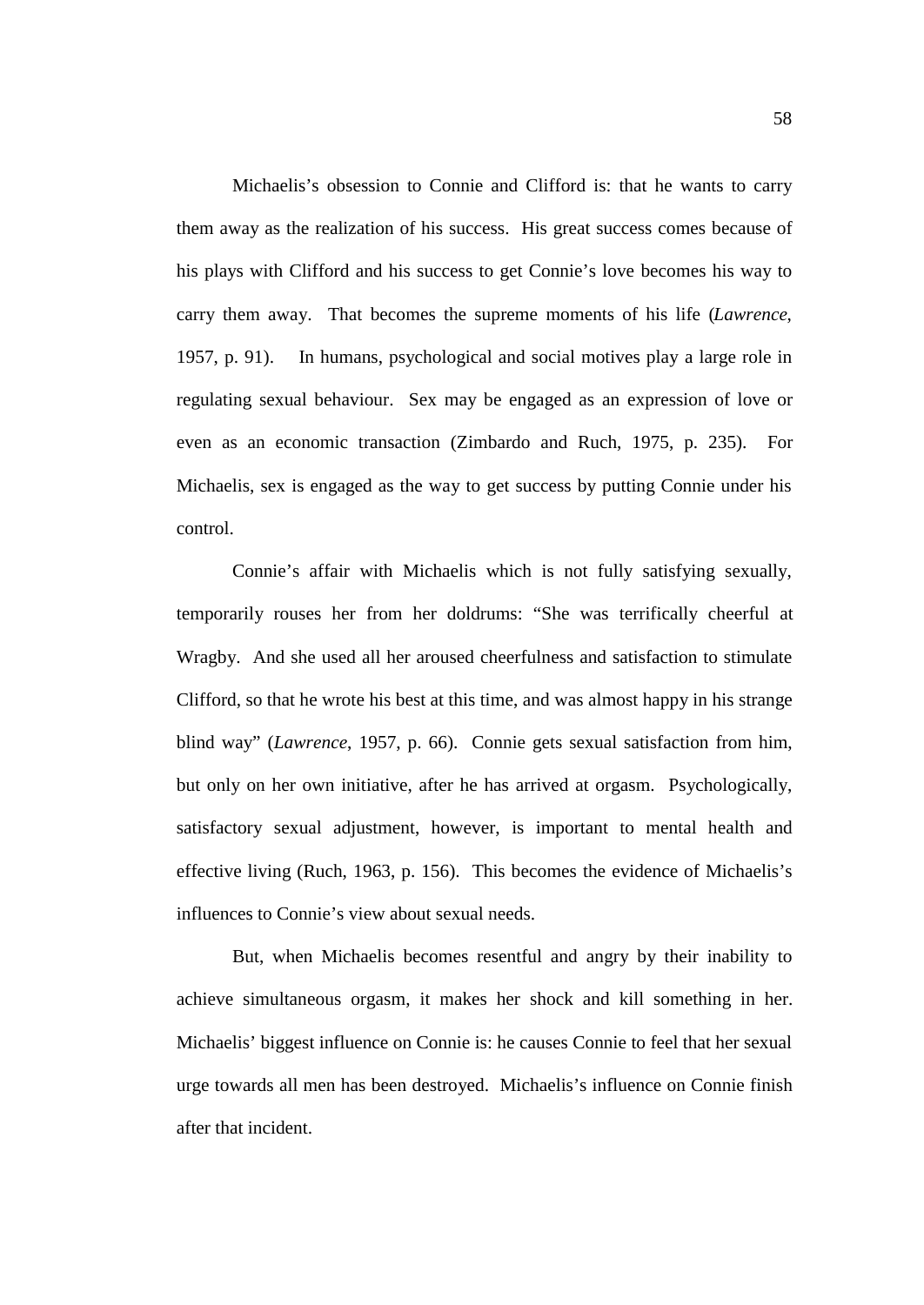## 4. Clifford Chatterley

Clifford Chatterley is the heir to an estate, Wragby, in the English midlands. He is Connie's husband. He is twenty-nine when he gets married with Connie. The marriage takes place during the First World War. It is a shattering experience for England and all of Europe and quite literally for Clifford who is badly injured in combat, paralysed from the waist down and rendered impotent. He has become totally dependent on Connie, and she tends to him diligently and sympathetically.

He is described as follows,

"Having suffered so much, the capacity for suffering had to some extent left him. He remained strange and bright and cheerful, almost, one might say, chirpy, with his ruddy, healthy-looking face, and his pale-blue, challenging bright eyes. His shoulders were broad and strong, his hands were very strong. He was expensively dressed, and wore handsome neckties from Bond Street. Yet still in his face one saw the watchful look, the slight vacancy of a cripple" (*Lawrence*, 1957, p. 38).

Clifford Chatterley is higher socially than Connie. Connie is well-to-do intelligentsia, but he is aristocratic. His father was a baronet and his mother had been a viscount's daughter. He is a little bit frightened of middle and lower classes, and foreigners. In some paralysing way, he is conscious of his own defencelessness, though he has all the defences of privilege (*Lawrence*, 1957, p. 43). Therefore the peculiar soft assurance of a girl like Constance Reid fascinated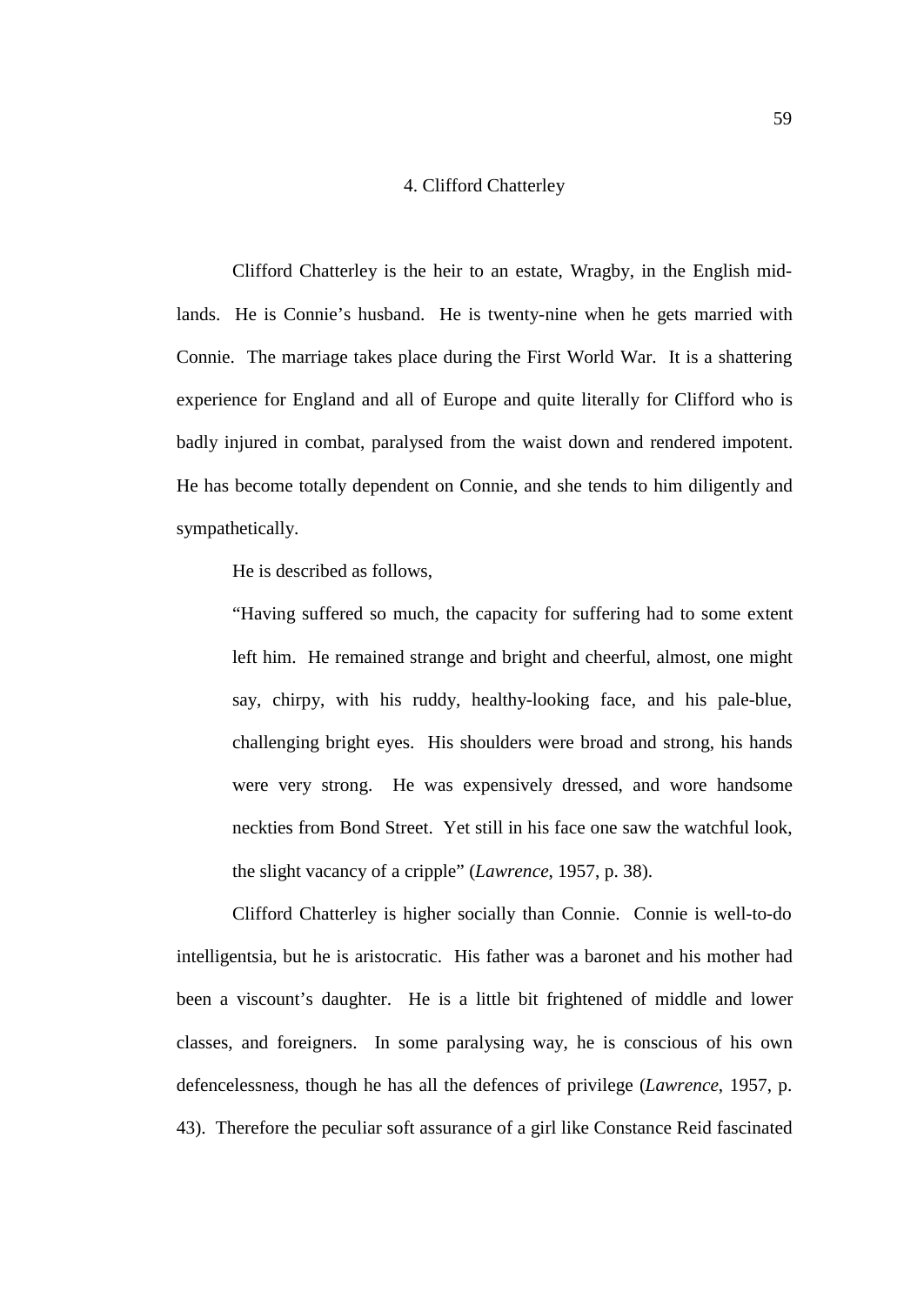him. She is so much more mistress of herself in that outer world of chaos than he is a master of himself.

His manner is often offensively supercilious, and then again modest and self-effacing, almost tremulous. He is not in touch. He is not in actual touch with anybody, even with his wife, Connie. Yet, he is absolutely dependent on her. He needs her every moment and to assure him he exists. Still he is ambitious. He writes stories about people he had known. Clever, rather spiteful, and yet, in some mysterious way, meaningless but for that time, the stories are curiously true to modern life, to the modern psychology. He is almost morbidly sensitive about these stories. He wants everyone to think them good, of the best. It is as if the whole of his being were in his stories. Of physical life, he and his wife live very little (*Lawrence*, 1957, p. 49-51).

From the beginning of their marriage, their sexual life is in trouble, because of the different opinion and faith of the importance of sex. Additionally, in 1918 Clifford was shipped home, smashed and there was no child. His physical emasculation reflects an internal weakness and emptiness. He becomes incapable of breeding his own heir. Clifford becomes a successful author, but his art proves devoid of meaning, incapable of forging a real connection between him and his wife. And Wragby becomes a sort of salon for young intellectuals.

He is concerned with preserving the Chatterley line and the aristocracy as guardians of tradition. He urges Connie to have a child with another man, a child who can be brought up as heir to the Chatterley's estate. Connie's having sex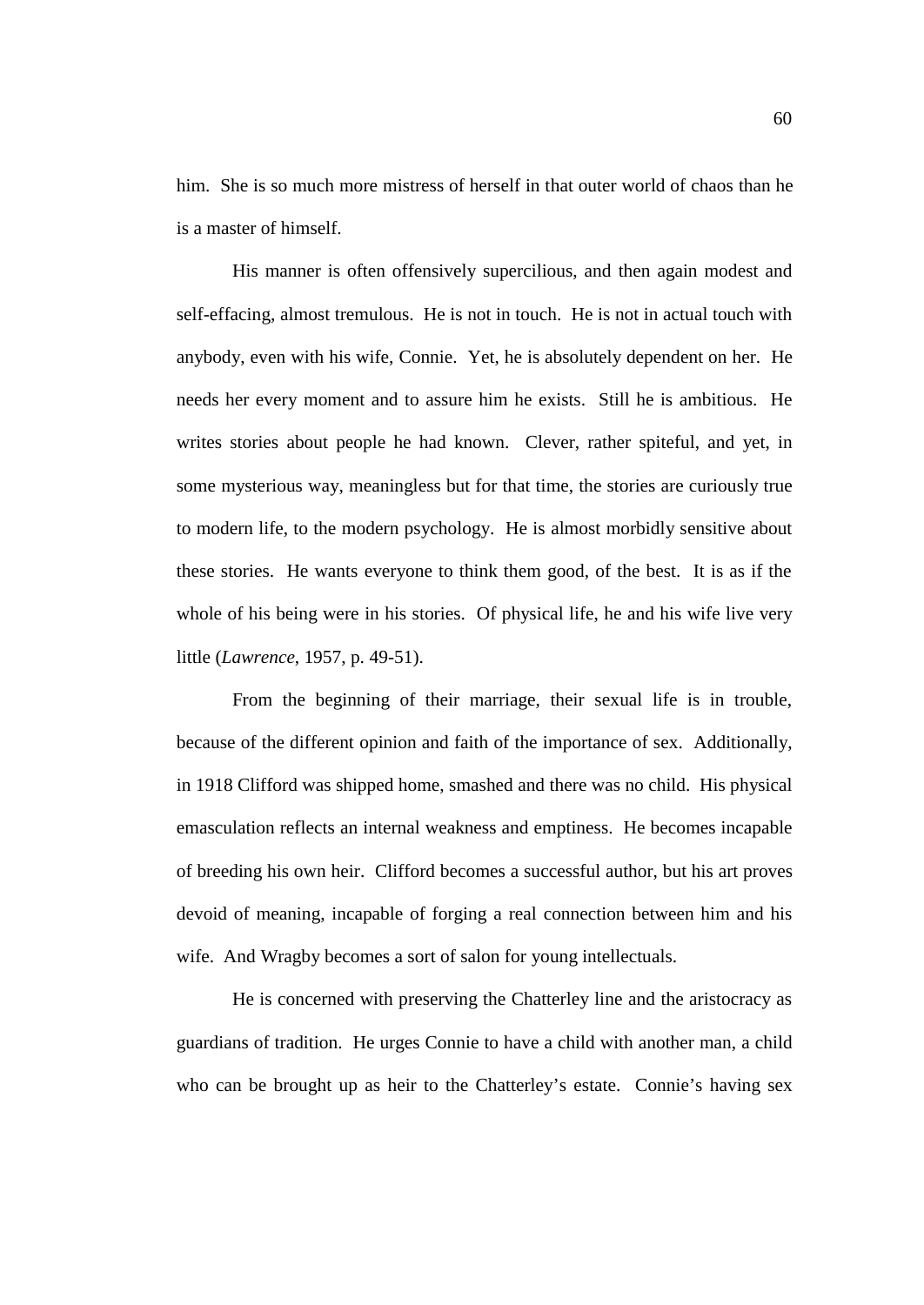with another man, Clifford believes would not be important, a momentary contact incomparable to the long marriage, the intertwining of lives:

"It's the life long companionship that matters. It's the living together from day to day, not the sleeping together once or twice. Little by little, living together, two people fall into a sort of unison, they vibrate so intricately to one another. That's the real secret of marriage, not sex; at least not the simple function of sex. You and I are interwoven in a marriage" (*Lawrence*, 1957, p. 82).

For Clifford, habit of each other in marriage is more vital than any occasional excitement, especially sexual connection.

Mrs. Bolton's presence causes Clifford to transfer his attention from his attachments with Connie. Even as he treats her with aristocratic contempt, he is like a small child in her care: "Only when he was alone with Mrs. Bolton did he really feel a lord and a master, and his voice ran on with her almost as easily and garrulously as her own could run. And he let her shave him or sponge all his body as if he were a child, really as if he were a child" (*Lawrence*, 1957, p. 155).

In one way, Mrs. Bolton makes a man of him, as Connie never does. Connie keeps him apart, and makes him sensitive and conscious of himself and his own states. Mrs. Bolton makes him aware only of outside things. Inwardly he begins to become soft, but outwardly he begins to be effective (*Lawrence*, 1957, p. 153). Connie never gives what Mrs. Bolton gives to Clifford, along their marriage.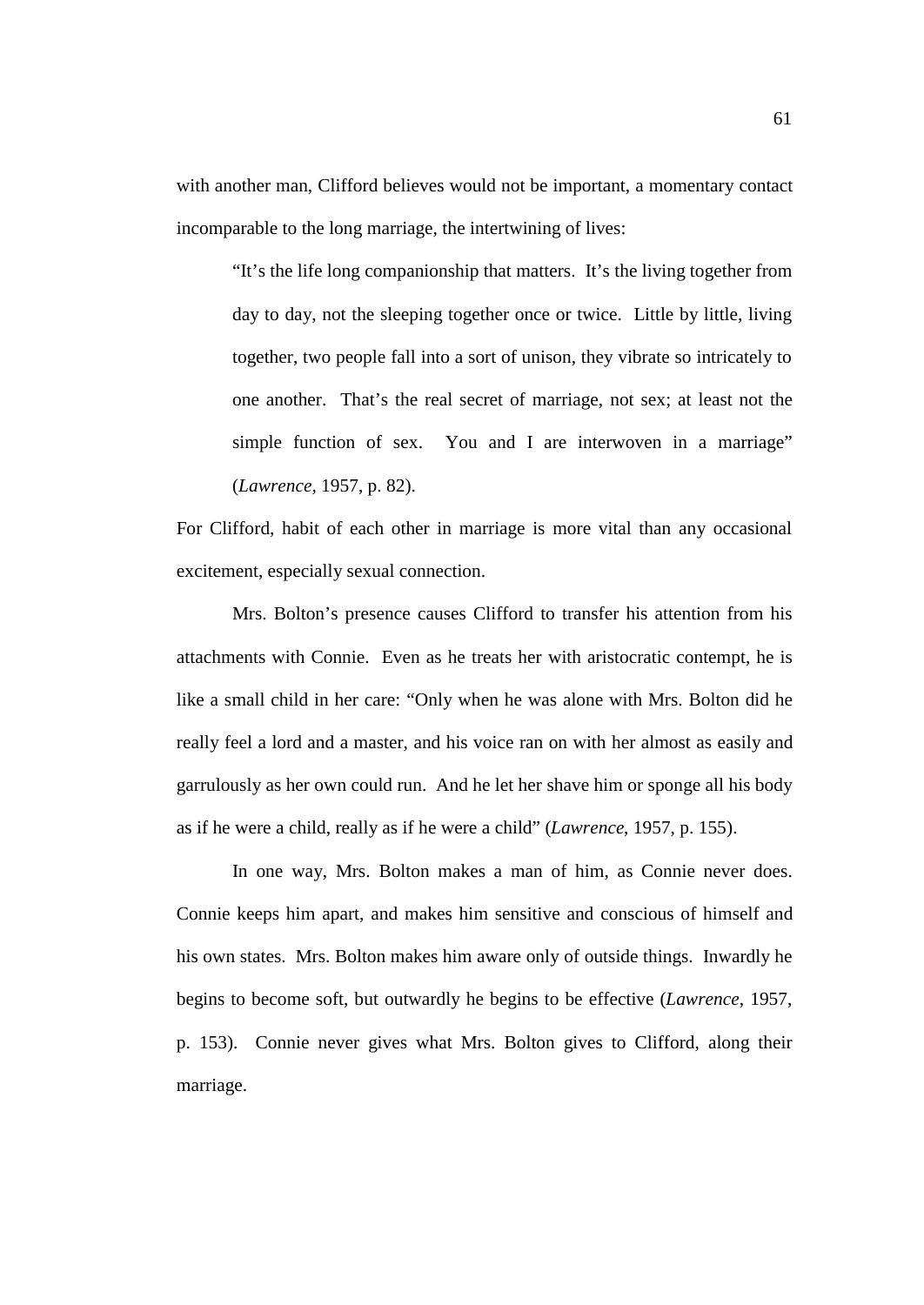Clifford's intimacy with Mrs. Bolton is more compatible for him than with Connie. The meaning of relationship between man and woman for Clifford is: he wants a woman who can make him feel a lord and a master. He gets it from Mrs. Bolton who serves him but indirectly controls him. With Connie, he regards her so much more mistress of herself in that outer world of chaos than he is master of himself. It causes him difficult to get intimacy with her.

Clifford never knows about Connie's affair with his friend, Michaelis. He is not sensitive with the changes of his wife's condition, he thinks what the eye does not see and the mind does not know, does not exist (*Lawrence*, 1957, p. 53). This is the intellectual life conception. But after Connie's affair with Mellors his gamekeeper—that can give her sexual satisfaction, Clifford begins to feel the difference in her. He maintains a sort of fearful worship of Connie, who increasingly despises him. Clifford feels empty inside, beginning to resent the distance between them. And at that time Mrs. Bolton has been already beside her. When Clifford finally knows that Mellors is the man whom Connie loves, he is outraged and furious, accuses her of depravity and he continues to refuse to divorce her.

Clifford gives many influences on Connie's sexual experience since he is her husband who should become the part of her life. As a wife, Connie helps him as much as she can. At first she is thrilled. Clifford talks everything over with her monotonously, insistently, persistently, and she has to respond with all her might. It is as if her whole soul and body and sex have to rise up and pass into his stories. That thrills her and absorbs her. Then, his conception about marriage life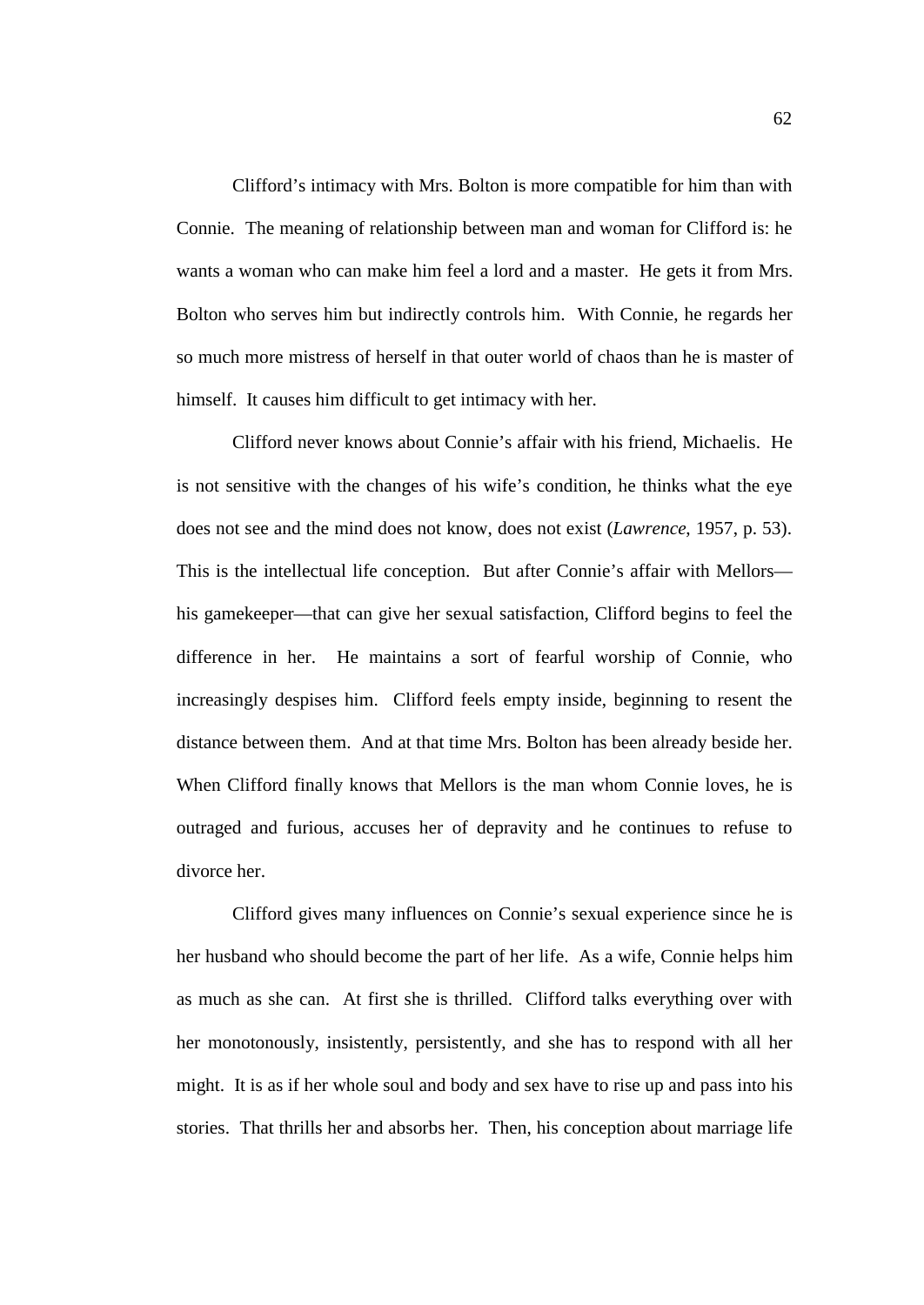influences Connie, that causes her to feel a sort of wonder and a sort of fear, but does not know if he is right or not. Finally, she agrees with him, although inwardly she foresees a time when she will become uncomfortably bound into a lifelong marriage. Clifford tries again to influence Connie with his opinion about disintegrated life. Firstly she feels doubtless with his explanation. But again, she agrees with him.

Clifford's emotional vacuum spreads to his wife and it causes her to begin to fear that her life will slip away into emptiness and indifference:

"Poor Connie! As the years drew on it was the fear of nothingness in her life that affected her. Clifford's mental life and hers gradually began to feel like nothingness. Their marriage, their integrated life is based on a habit of intimacy, that he talked about: there were days when it all became utterly blank and nothing. It was words, just so many words. The only reality was nothingness, and over it a hypocrisy of words" (*Lawrence*, 1957, p. 89).

Sexuality is something of a Rorschach test in that the same activity can be viewed in so many different ways, and each perspective dictates its own mode of expression (Solomon, 1988, p. 178). Sex itself may be momentary, but it is a deep philosophical mistake to think that therefore the significance of sexual intercourse is momentary too (ibid. p. 180). Clifford does not think that sex is one of the important things in marriage. He regards sex as organic processes, which persisted in its own clumsiness, but was not really necessary (*Lawrence*, 1957, p. 46). He cannot accept sex as a need and becomes one of the important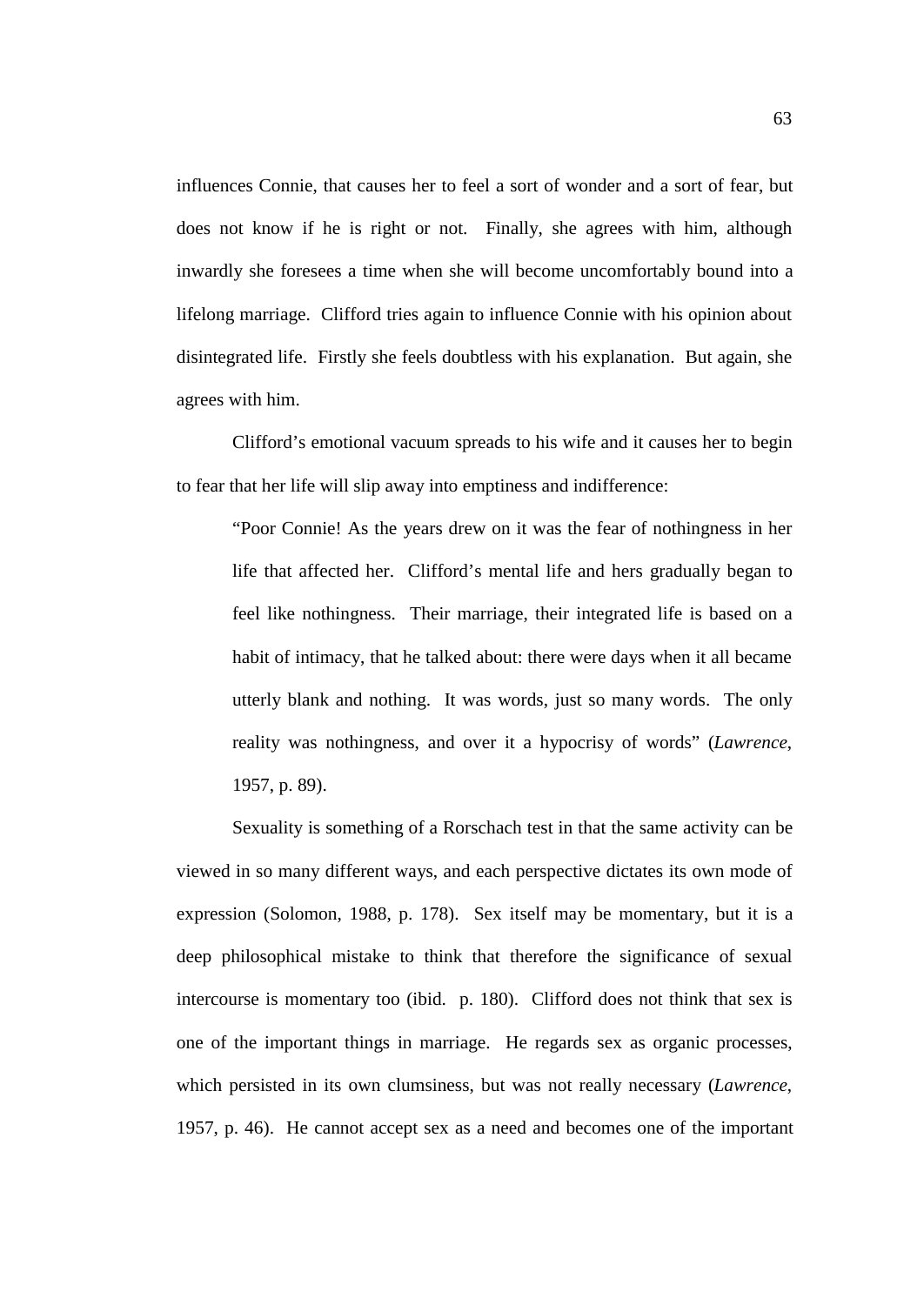things in marriage. His opinion is also supported by his impotent condition. He wants his wife, Connie, to have the same opinion with him and he almost succeeds in influencing her. But, unfortunately, Connie's physical and psychological life cannot accept that opinion. Her body is fading and she becomes depressed. She begins to feel a sense of injustice, as if she had been wronged and the blame falls on Clifford, with his cold, aristocratic reserve. Clifford's concept about sex, marriage and the relationship between men and women causes Connie to develop a deep distaste to him.

Clifford's influences over her is finished, when she meets Mellors and gets sexual satisfaction, as the realization of the vitality of the sensual, from him that causes her to want divorce from Clifford.

## 6. Oliver Mellors

Oliver Mellors is the gamekeeper of Wragby. He is about thirty-seven or thirty-eight years old. In this novel, he becomes the ideal sensual man. He seems to be neither aristocrat nor working class. Certainly, he was born into a working class family and worked for years as a blacksmith. Mellors seems to have innate nobility that makes him the equal of any aristocrat. And Mellors earned a lieutenant's commission in the army, usually the preserve of noblemen. Mellors is capable of shifting between the high-English accent used by Connie and the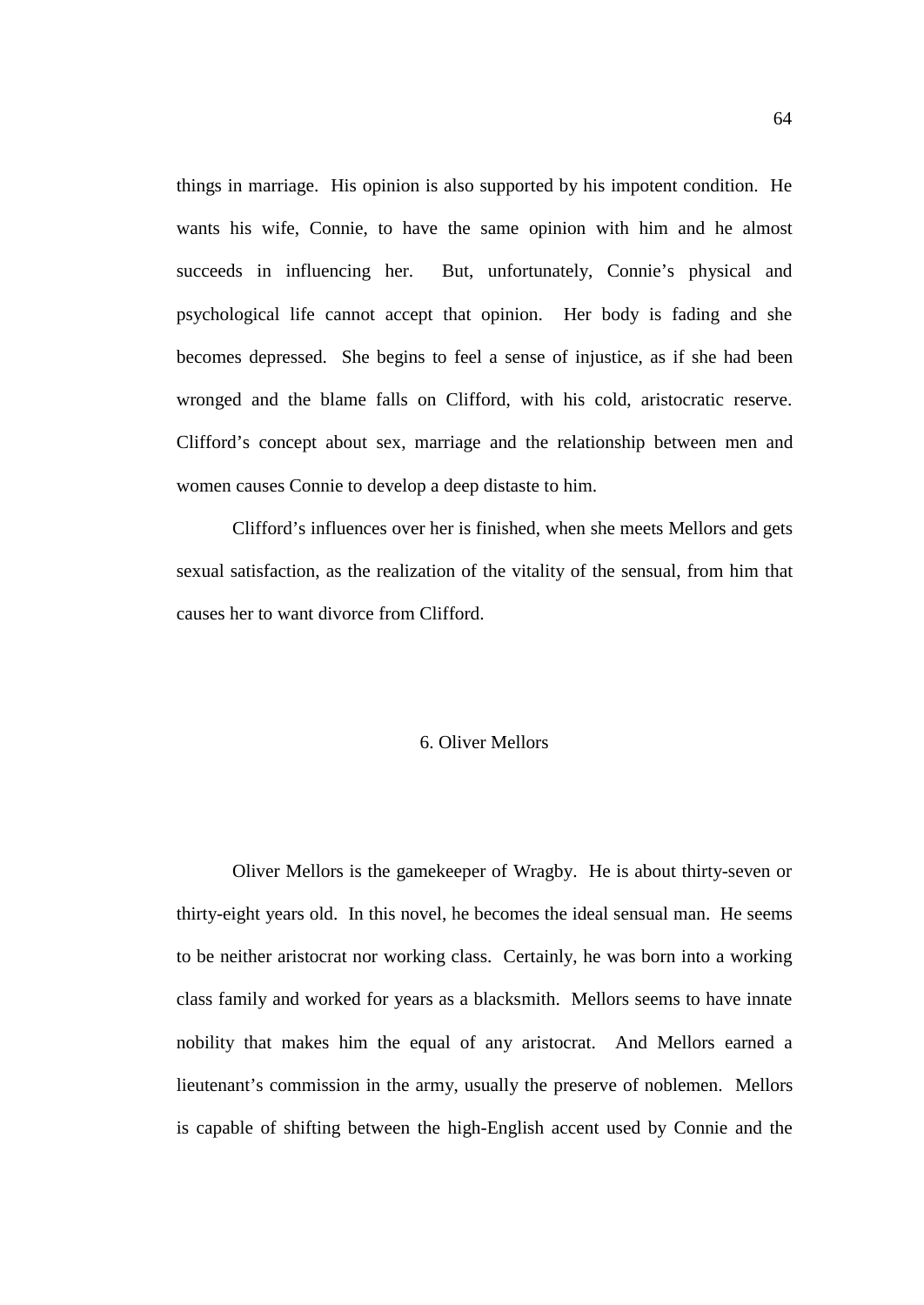broad, coarse, Derbyshire accent used by the coal miners. He uses this Derbyshire accent; it seems, to mock Connie when she acts too condescendingly towards him, resorting to it whenever he is forced to recall his social inferiority.

Mellors is a complex character. He is a difficult person; he picks fights (his treatment of Connie's sister, Hilda, is particularly brutal); he is disdainful and condescending, even to Connie. He pleases nobody unless it is in his own interest. He has a curious lack of initiative, needing Connie to tell him to divorce his wife and burn her picture.

Mellors meets Connie in the woods, when she tries to ease her depression. Then, he meets her again when she brings a message from Clifford. They often meet after she has the key of the hut with Clifford's permission. Connie describes his appearance as follows: "In his shirt, without the clumsy velveteen coat, she saw again how slender he was, thin, stooping a little. Yet, as she passed him, there was something young and bright in his fair hair, and his quick eyes. He would be a man about thirty-seven or eight" (*Lawrence*, 1957, p. 109).

Actually Mellors is attracted to her, but he resents her presence. Again, when they meet, he tries to keep her at arm's length in his desire for solitude. He feels bothered with Connie's presence because she is a woman:

"He was oppressed. Here was a trespass on his privacy, and a dangerous one! A woman! He had reached the point where all he wanted on earth was to be alone. And yet he was powerless to preserve his privacy; he was a hired man, and these people were his masters.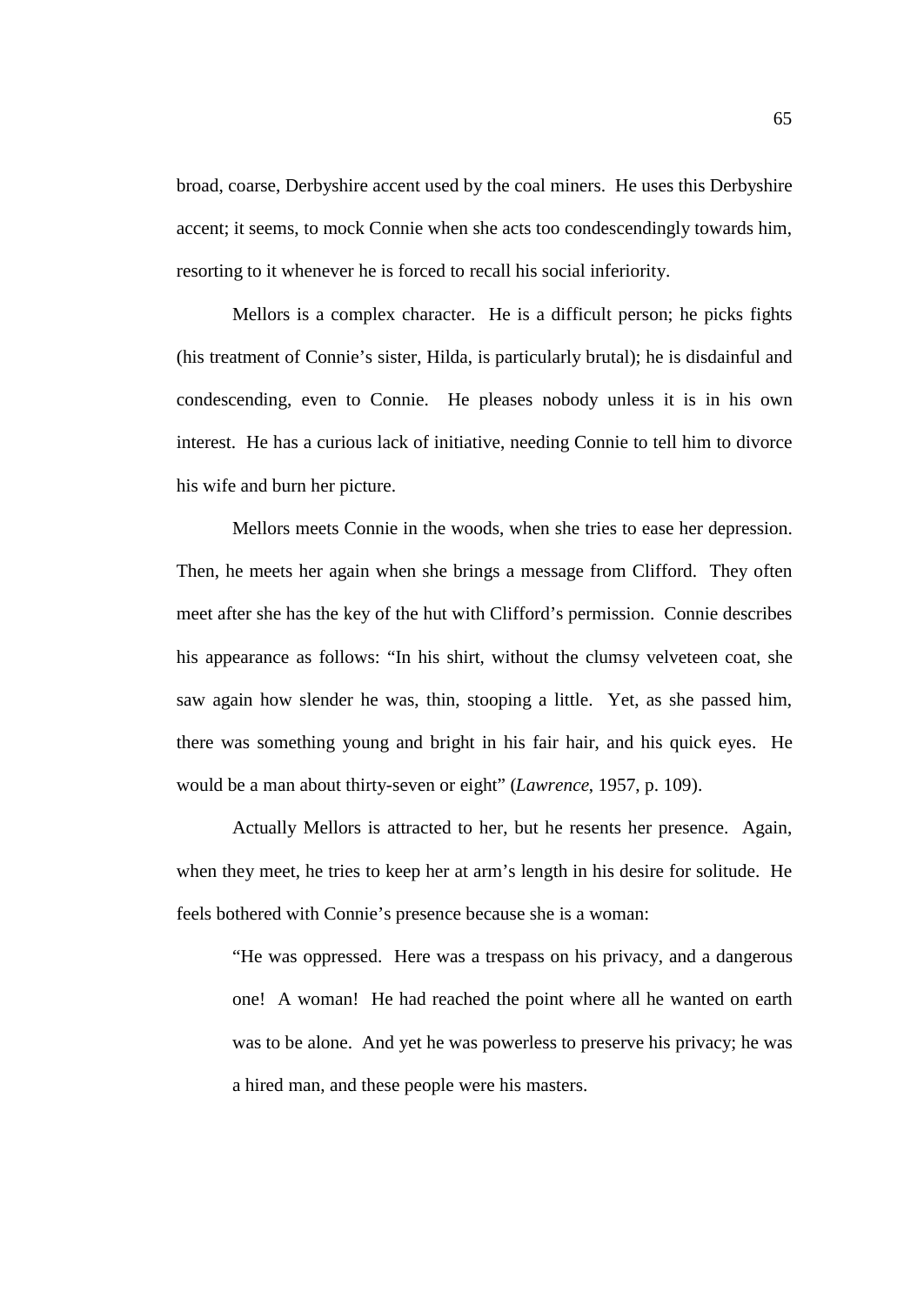Especially he did not want to come into contact with a woman again. He feared it; for he had a big wound from old contacts. He felt if he could not be alone, and if he could not be left alone, he would die. His recoil away from the outer world was complete; his last refuge was this wood; to hide himself there!" (*Lawrence*, 1957, p. 131).

He does not want to contact again with the outer world, especially when it is connected with woman. He chooses the wood as his place of refuge. He wants to be alone and hide himself from the outer world. He does not want to accept Connie's presence, moreover he realizes that he is attracted to her: "She's nice, she's real! She's nicer than she knows" (*Lawrence*, 1957, p. 109). Because of her infinite tenderness of the woman, he wants to protect her from the insentient of mechanical era.

Mellors's influence on Connie happens when she comes to the wood because of her depression. In that place, she also can find the hens as the only things in the world that warmed her heart. The hens touch her woman's heart and causes her to cry. And Mellors is there, tries to comfort her and takes her to the hut. As he does so, his physical desire for her grows and causes him to have sex with her. This incident becomes the beginning of Mellors' influence on Connie. She thinks again about the necessary of sex in her life and about herself.

Their second sex activity, happen after Mellors asks her whether she is not worried that people will find out about her affair with a commoner, but she throws caution to the wind (*Lawrence*, 1957, p. 174). Mellors deeply and sensually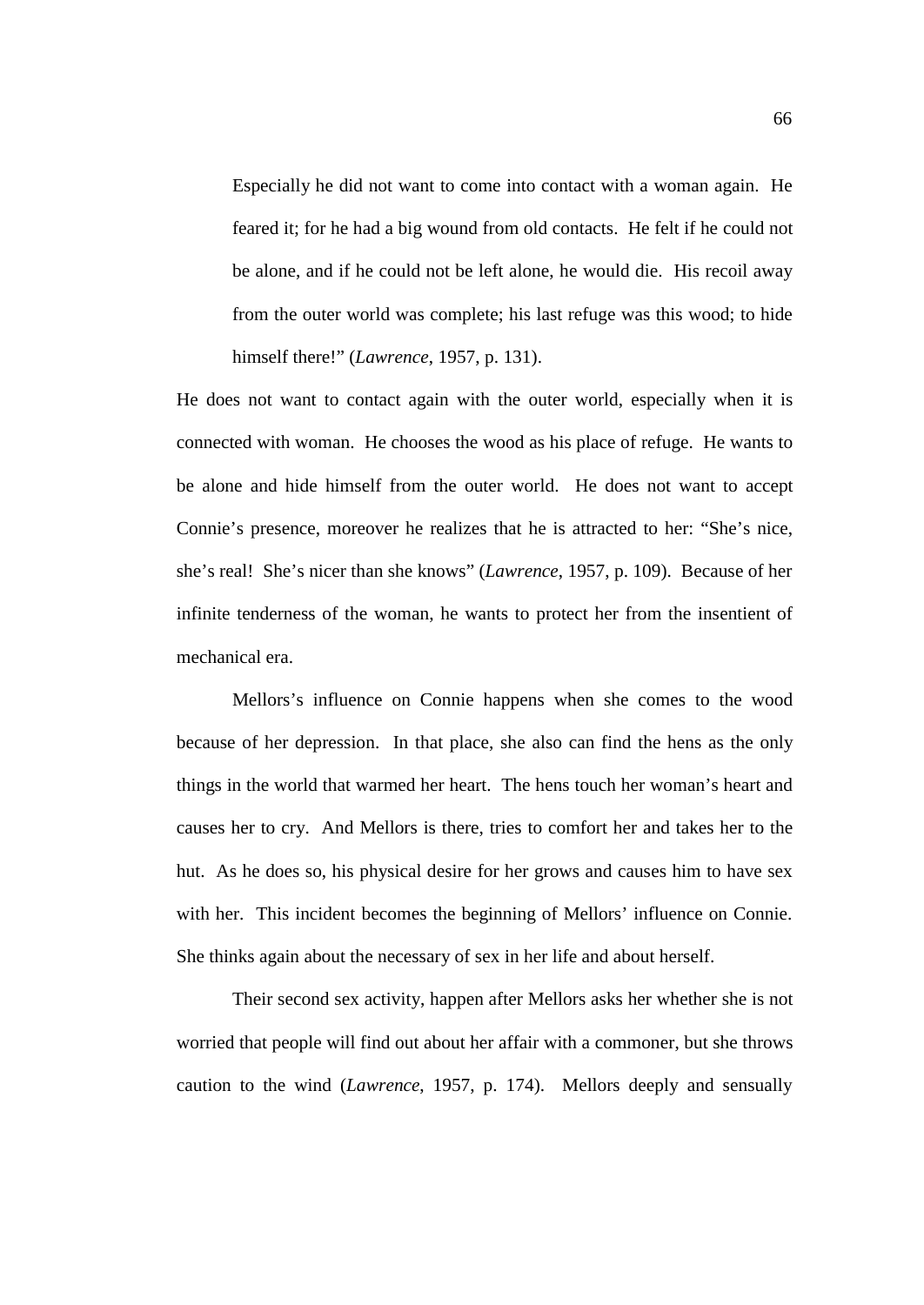appreciates her body, but again she remains distant; during sexual intercourse, she notices only how ridiculous his thrusting buttocks look.

Their sexual intercourse still seems ridiculous because their sexual activities are only physicality. Mellors begins to care about her, but because of Connie's difficulties to open herself, their sexual intercourse seems ridiculous, that is all about physical.

At last, their third sex occurs again, after several days Connie does not go to meet him in the hut. Although she says she does not want to have sex, he lays her down on the forest floor: "He led her through the wall of prickly trees, that were difficult to come through, to a place where was a little space and a pile of dead boughs. He threw one or two dry ones down, put his coat and waistcoat over them, and she had to lie down there under the boughs of the tree…"(*Lawrence*, 1957, p. 183). This becomes the climax of their sexual intercourse because she has an orgasm simultaneously with his second orgasm. Mellors brings Connie to orgasm simultaneously with his orgasm, and the result is the deepest of human connections and this also becomes the basis of the relationship between Mellors and Connie.

After their intercourse climax, Mellors begins to think about many things in his life. He also predicts many troubles that will come because of their affair. He feels doubt and bothered with all the incidents that already happen in his life. But he cannot deny all the feeling that becomes stronger than before:

"But why care, why bother? And he had not cared nor bothered till now, when the woman had come into his life. He was nearly ten years older in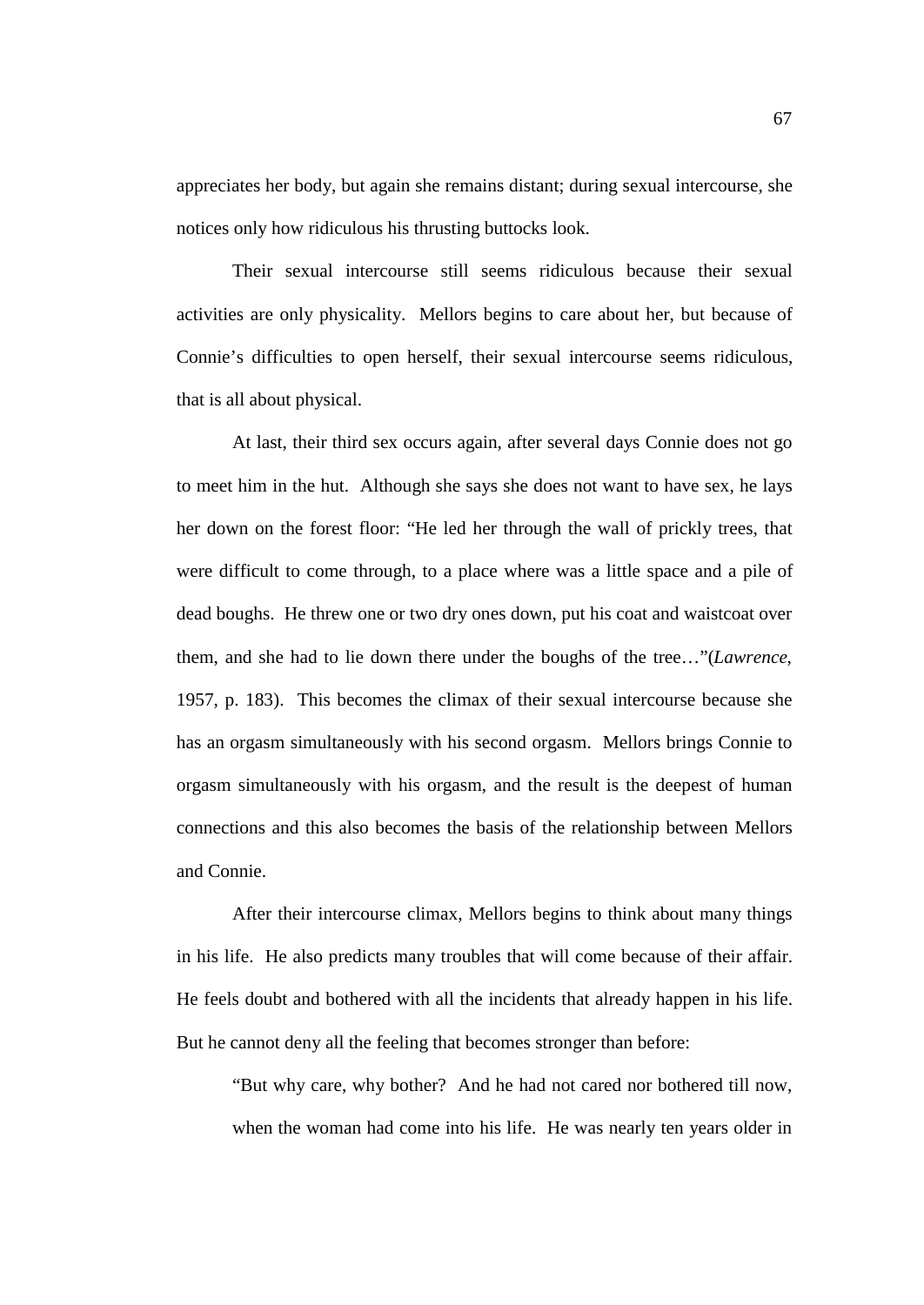experience, starting from the bottom. The connection between them was growing closer. He could see the day when it would clinch up and they would have to make a life together. "For the bonds of love are ill to loose!"

Misery! Lots of misery! And he was no longer young and merely buoyant. Neither was he the insouciant sort. Every bitterness and every ugliness would hurt him: and the woman!" (*Lawrence*, 1957, p. 193).

He realizes that he should be responsible. He begins to think about making a living with her, he does not want to depend on her money and his very small pension. He thinks it is insoluble. He can only think of going to America (*Lawrence*, 1957, p. 194).

Their simultaneous orgasm causes him not to be able to stop wanting her and needing her to be by his side. Not just for sex but also to ease his lonely life:

"He wanted her, to touch her, to hold her fast against him in one moment of completeness and rest.

He wanted to be near her. It was not desire, not that. It was the cruel sense of unfinished aloneness, that needed a silent woman folded in his arms. Perhaps he could find her. Perhaps he could even call her out to him: or find some way in to her. For the need was imperious" (*Lawrence*, 1957, p. 195).

The conflict between the sexual drive and the cultural restriction on its expression makes sex one of the powerful forces influencing human behaviour (Ruch, 1963, p. 156). Mellors realizes about the society's condition around him.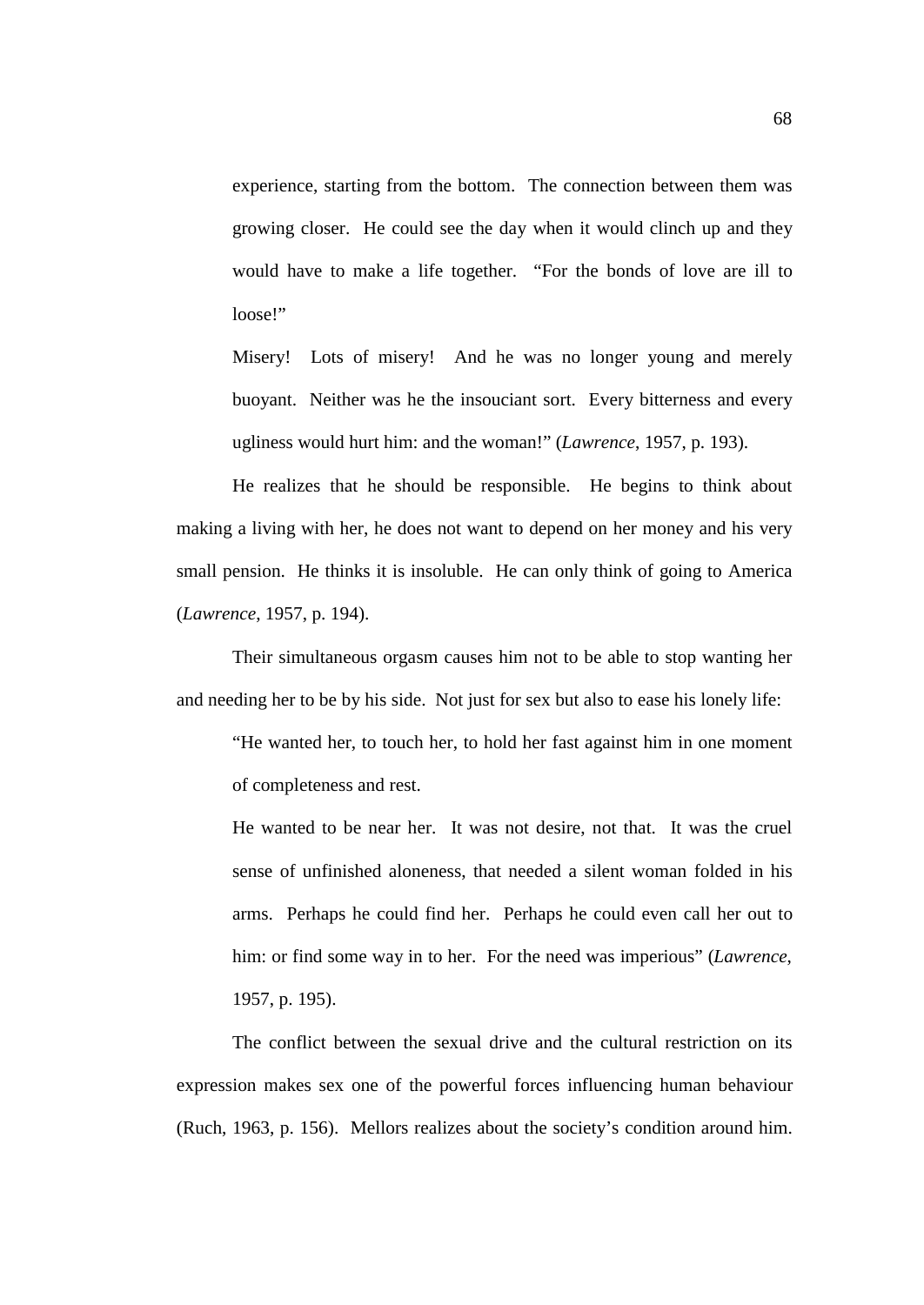He understands the possibilities that can occur if they know his affair with a lady, she also will get the effect. Firstly, he can control his sexual drive in his lonely living in the wood, but after he meets Connie, everything in his life changes, including his sexual desire. She makes his desire raise again and begins to want her.

When Connie goes to visit Mellors at his house, he seems uncomfortable, remember the class-difference between them. She tells him that she would like to bear his child and he acts as if she had been using him for her needs: "If you've made use of me," he said, "it's not the first time I've been made use of; and I don't suppose it's ever been as pleasant as this time; though, of course, one can't feel tremendously dignified about it." (*Lawrence*, 1957, p. 224). Mellors tries to accept that bitter reality and try to leave her. But Connie still wants to love him and does not want him to leave. He goes back to her again. He cannot leave her. They once again have sex and this time she comes to orgasm. The sex that causes an emotional distance seemed ridiculous. Now it seems warm and wonderful. Afterwards, she asks if he loves her, and he says that he loves her in that she opens herself to him.

To understand falling in love is to understand the powerfully dynamic of a set of underlying ideas, particularly those idea concerning the desirability of a "fusion" of identities, the reformulation of one's personal self-identity so that it is indistinguishable, what in one's own eyes and in the eyes of the world, from the identity of that special other person (Solomon, 1988, p. 115). In this sexual activity, Connie begins to open herself to Mellors. This time the "fusion" of their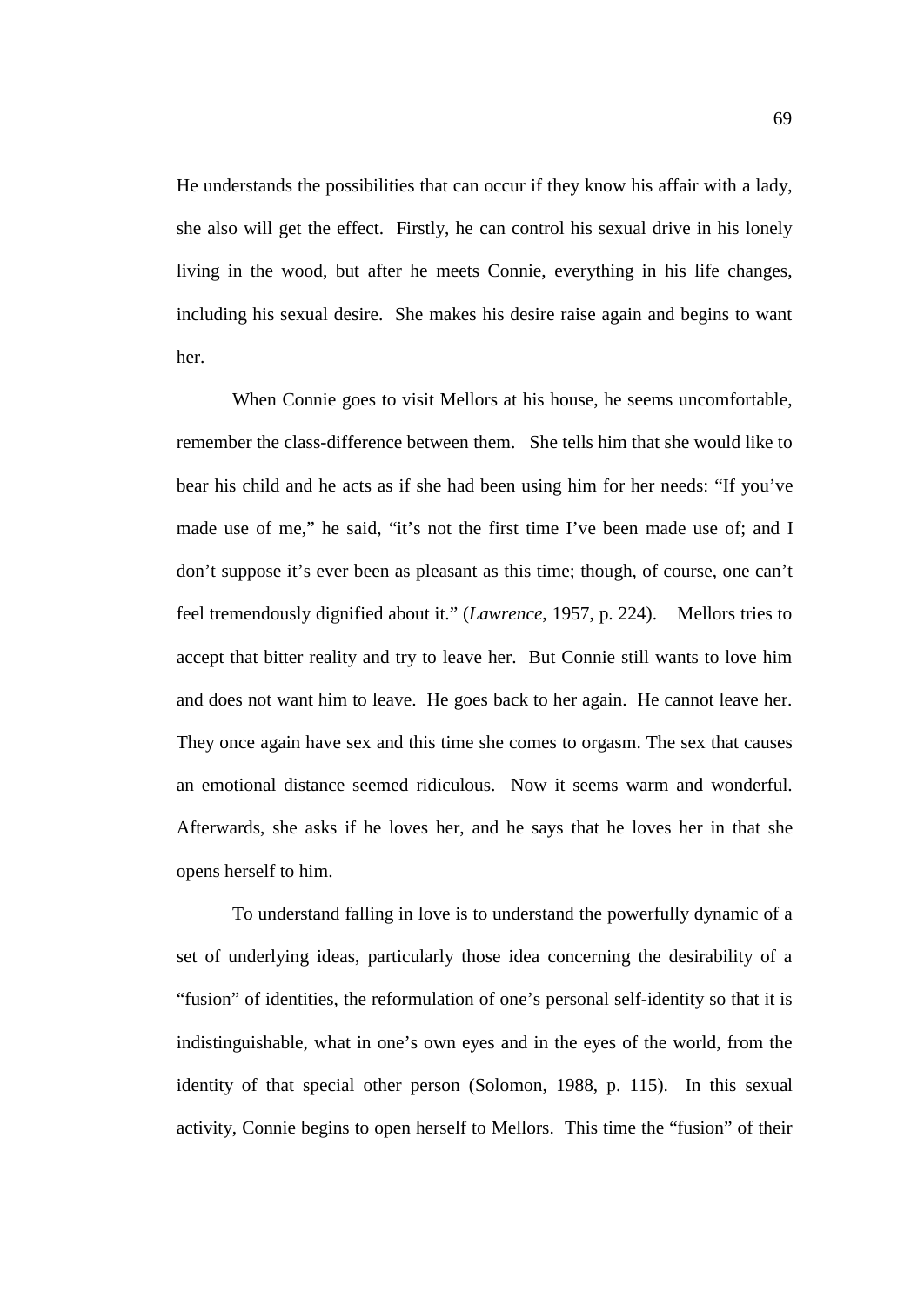identity happens, there is nothing between them, all the difference between them disappears. It brings about powerful desire that expresses a total and permanent union, through love and as love, not only in the desire for sexual intercourse, but in the many small desires to touch, to cares, to gently kiss or stroke a cheek (Solomon, 1988, p. 116). Mellors's sexual desire to Connie becomes powerful desire that makes him want her and needs her not just for sex, but also to be with him and ease his lonely life. The sexual activities that firstly just to fulfil their desire for sex physicality, develops into meaningful activities. The tie between love and sex is powerful and undeniable. Their love grows from the sexual intercourse that raises their desire again and makes them want to fight to live together.

When Mellors feels doubt about the continuity of their relationship, Connie urges him to trust the tenderness between them and to disregard the worldly differences. Then, he agrees to stay with her, and even to love their child, despite his fears about the future of society:

"I stand for the touch of bodily awareness between human beings," he said to himself, "and the touch of tenderness. And she is my mate. And it is the battle against the money, and the machine, and the insentient ideal monkeyishness of the world. And she will stand behind me there. Thank God I've got a woman! Thank God I've got a woman who is with me, and tender and aware of me. Thank God she's not bully, nor a fool. Thank God she's a tender, aware woman" (*Lawrence*, 1957, p. 348).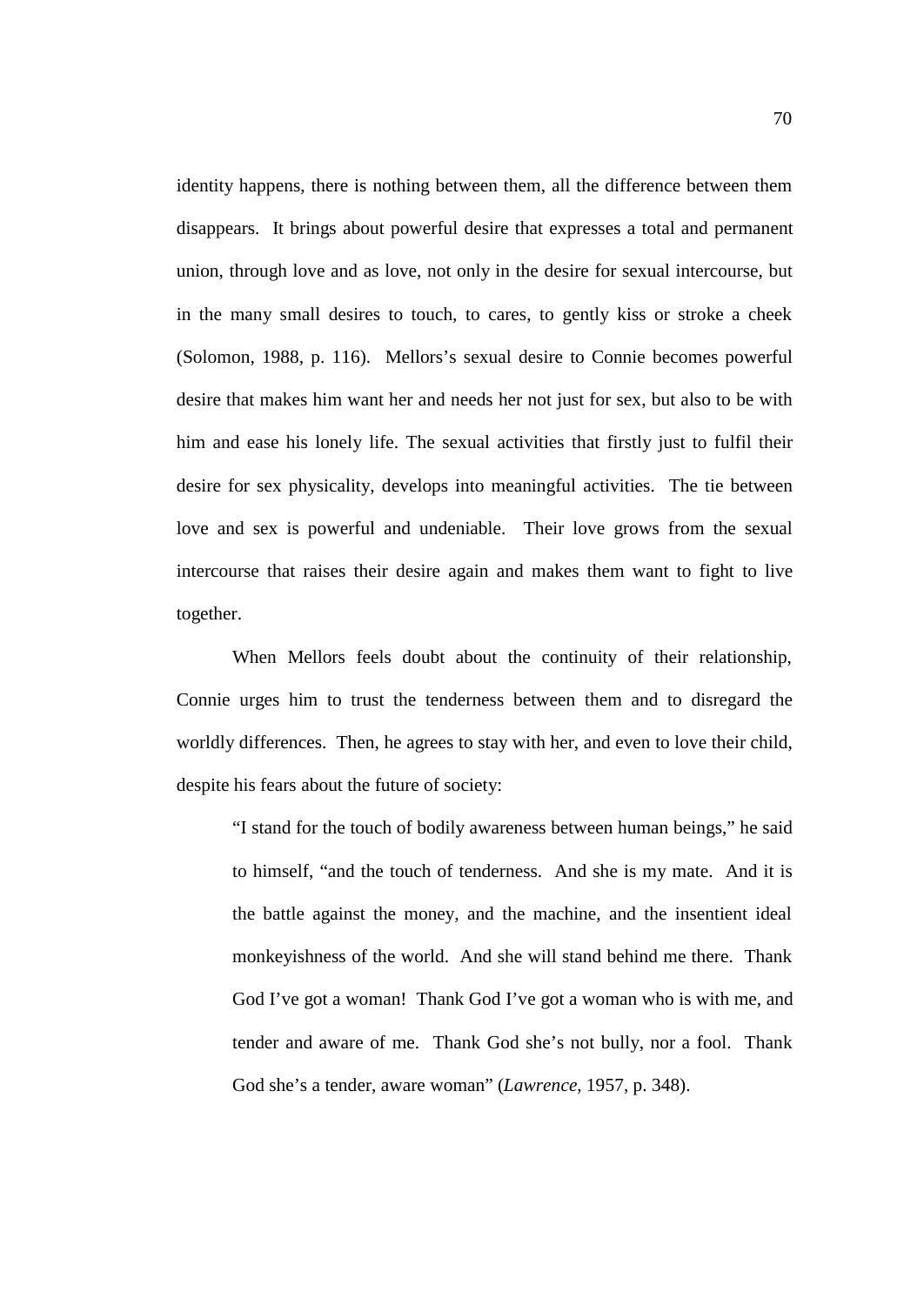Mellors's ultimate goal is mutuality of love and tenderness through the bonding experience of simultaneous orgasm. What Mellors conveys, more than anything, is an attitude towards sensuality and towards the body, an appreciation of the physical.

Mellors begins to talk about his life, including his sexual life with his wife and his two lovers before his wife. He begins a heated discussion of the purpose of sex and the nature of sexual satisfaction. It becomes the way he opens his self to Connie. For his future with Connie and his child, he decides to work on a farm, making money and waiting out the six months divorce proceedings. He comforts himself with thoughts of Connie and the passion that exists between them.

The maturity develops along with the experiences in overcoming or facing the obstacles of life, because from those experiences women might take valuable lessons that could enrich one's mental capability (Kartini Kartono, 1977, p. 170). Mellors causes her to be more mature as a woman. Connie's affair with Mellors brings about many obstacles in her life and she decides to strive toward it. She becomes a tough and resolute woman with Mellors beside her. Mellors makes her a complete woman with her mind, her body and the child that will be born. The sex that Mellors has played with her, causes her to love him and fight to live together with him and getting divorced from Clifford.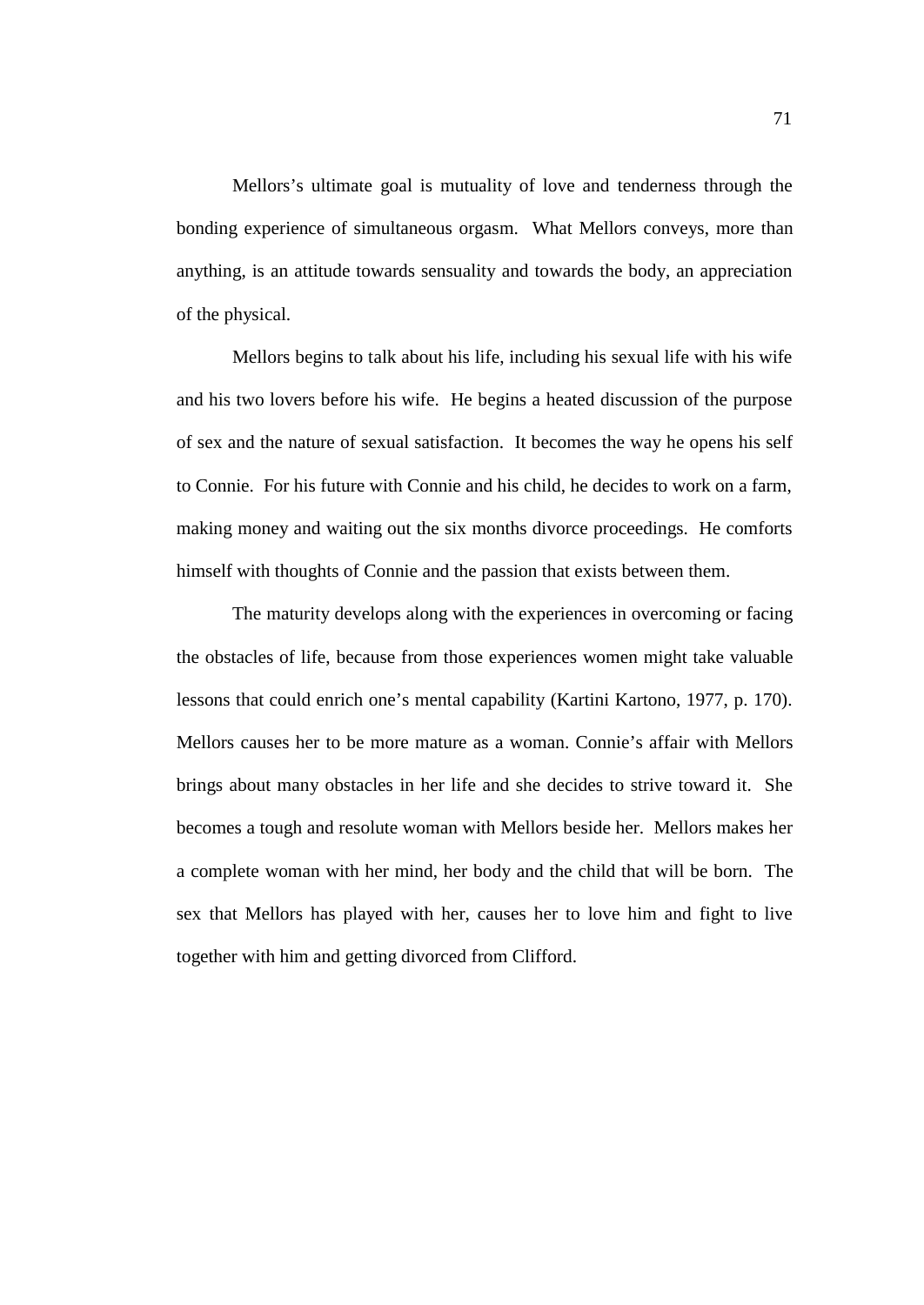## 7. Lady Chatterley

Lady Chatterley as the main character in this novel is a dynamic person, especially on her psychological side. Therefore, the development of her view about her sexual experience, involves perception and interpretation of Lady Chatterley about sexual needs that occur because of other characters' influences.

Constance Reid—or Connie, as she is usually called in this novel married Clifford Chatterley, a young baronet, the heir to an estate, Wragby, in the English midlands. Because of the marriage, she becomes Lady Chatterley. She was twenty-three years old when she got married with Clifford. Her father is the once well-known R.A., old Sir Malcolm Reid. He is a Scottish painter. Connie is a favourite daughter of her father; he always likes the female in her. She is also proud of her father who can be warm to her, with the warmth of a man. As for the mother, a nervous invalid in the last few months of her life, she only wants her girls to be "free" and to "fulfil themselves". Her mother had been one of the cultivated Fabians in the palmy, rather pre-Raphaelite days. Connie's mother had never been able to be altogether herself: it had been denied her for she was a woman who had her own income and her own way. So, the girls were free. Connie's sister, Hilda, is really caring with her although they have different manners.

Connie has feminine performance and attractiveness with the female in her: "Constance, his wife, was a ruddy, country-looking girl with soft brown hair and sturdy body, and slow movements, full of unusual energy. She had big,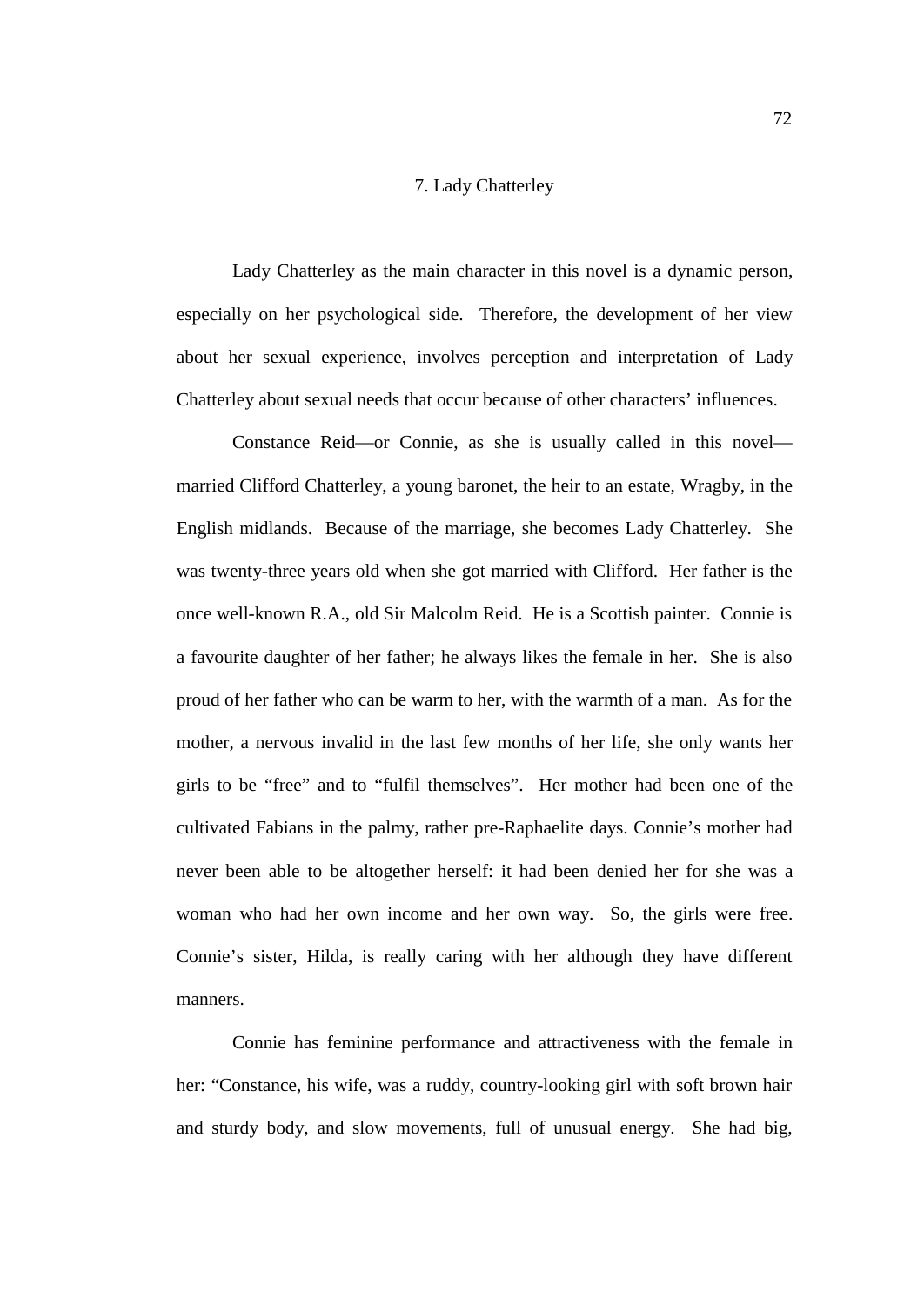wondering eyes, and a soft mild voice, and seemed just to have come from her native village. It was not so at all." (*Lawrence*, 1957, p. 38).

In her youth, Connie was raised in a socially permissive atmosphere. She and her sister, Hilda, had love affairs in their teenage years, eighteen and twenty years old. They lived freely among students. In an impassioned interchange of talk that mattered supremely, love was only a minor accompaniment. For them, the beautiful pure freedom of a woman is infinitely more wonderful than any sexual love (*Lawrence*, 1957, p. 40).

At the end of the war, Connie and Clifford live at Wragby, near the grim, soulless coal-mining village of Tevershall. Clifford, her husband, is badly injured in combat, paralysed from the waist down and rendered impotent. The handicapped Clifford has become totally dependent on Connie, and she tends to him diligently and sympathetically. Clifford becomes a successful author, absorbed in writing short stories and Wragby becomes a sort of salon for young intellectuals.

Sir Malcolm, warns her that there is a danger in living an intellectual life devoid of sensuality, in living as Connie does with Clifford. His warning becomes the key to Connie's developing view. Connie's view about sexual needs starts to develop when she becomes restless. She realizes the truth of her father's warning, to see that her life is filled with empty words, and ignore sex as the realization of the vitality of the sensual.

The sexual drive is second only to the hunger drive in its implications for social living. The vitality of the sensual is connected with the fulfilment of the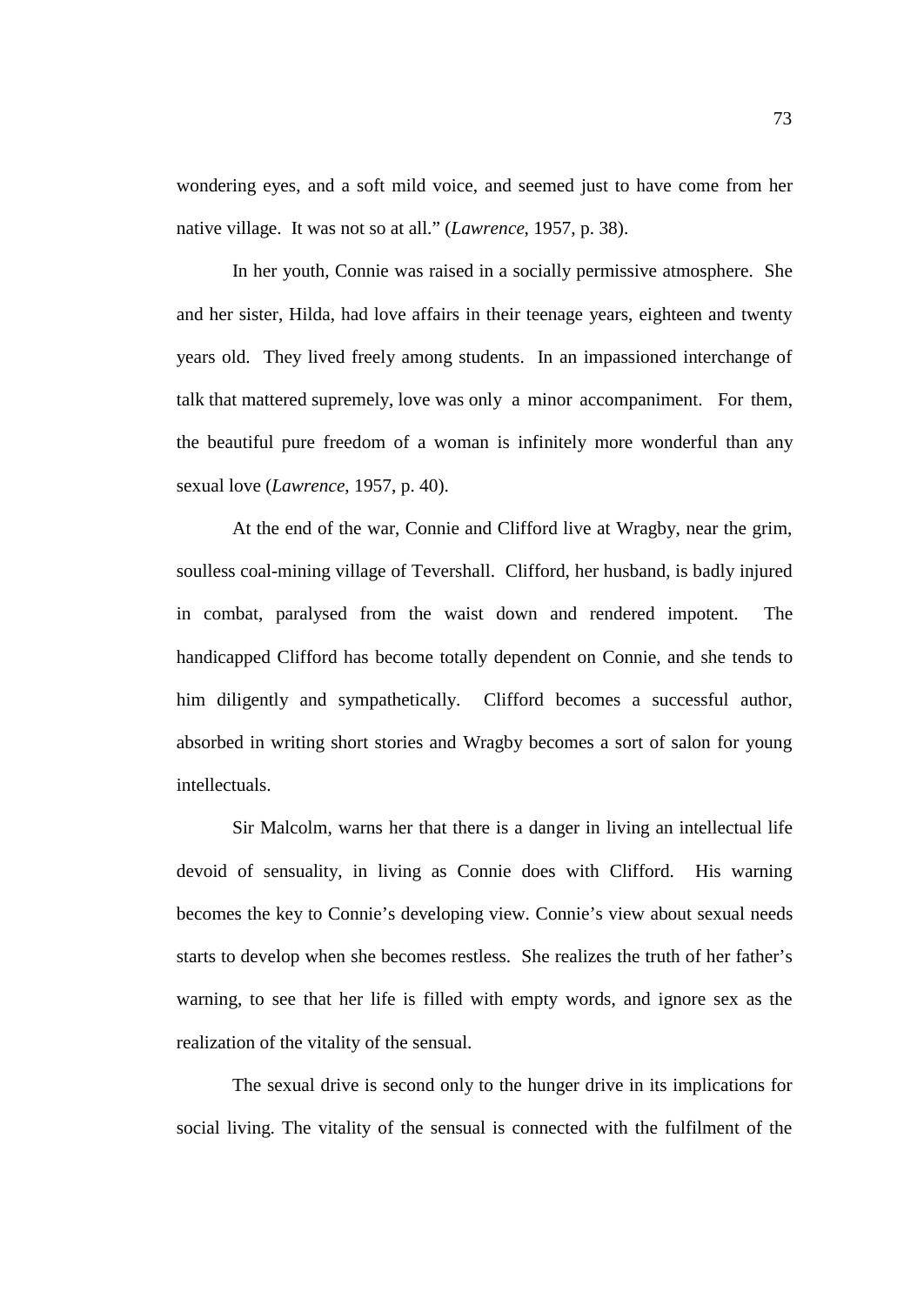sexual drive. Connie begins to realize about it, that is why she becomes restless, and she should strive against the conflict to express her vitality of the sensual.

Her bouts of mad restlessness coincide with the visit to Wragby of a young playwright, Michaelis. She begins an affair with him, which is not fully satisfying. Connie gets sexual satisfaction from him, but only on her own initiative, after he has arrived at orgasm. She loves Michaelis, but her love is somehow only an excursion from her marriage with Clifford. The long, slow habit of intimacy, formed through years of suffering and patience. By the way, her affair with Michaelis makes her terrifically cheerful at Wragby and she uses it to stimulate Clifford, so that he writes his best at this time: "She was terrifically cheerful at Wragby. And she used all her aroused cheerfulness and satisfaction to stimulate Clifford, so that he wrote his best at this time, and was almost happy in his strange way" (*Lawrence*, 1957, p. 66).

Satisfactory sexual adjustment, however, is important to mental health and effective living (Ruch, 1963, p. 156). This happens to Connie, when her mad restlessness changes after her affair with Michaelis, which is not fully satisfying because of his erect passivity. She becomes terrifically cheerful at Wragby.

Marriage is a valuable aspect for most women. It is a place where they could grow and cultivate an interpersonal relationship (Corsini, ed., 1994, p. 604). Connie uses her cheerfulness that she gets from her affair with Michaelis to stimulate Clifford, her husband. She regards marriage as the valuable aspect for her that she can improve her interpersonal relationship with her husband. According to Kartini Kartono, some features in women's nature are: women are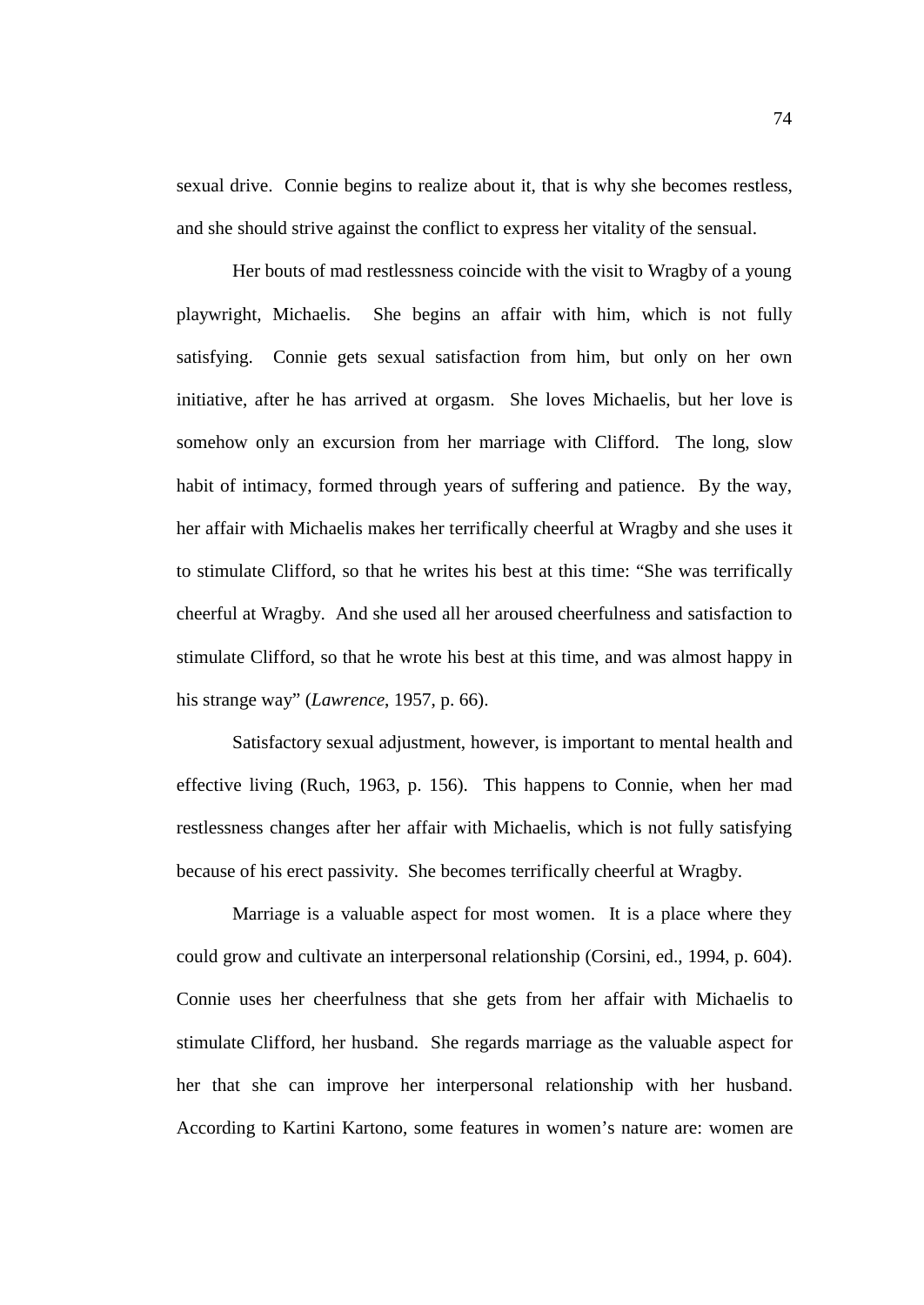likely to protect, to secure, to look after and to preserve, with their sense of motherhood and tenderness, and they often considered men as their children who need their guidance along with their maternal drive, they could give up their lives totally (Kartini Kartono, 1977, p. 180). Connie's nature of woman causes her to tend to Clifford sympathetically and diligently.

For Clifford, habit of each other in marriage is more vital than any occasional excitement, especially sexual connections. Clifford's opinion about marriage life influences Connie. She feels a sort of wonder and a sort of fear, but does not know if he is right or not. Finally, she agrees with him, although inwardly she foresees a time when she will become uncomfortably bound into a lifelong marriage. Clifford tries again to influence Connie with his opinion about disintegrated life. Firstly she feels doubtless with his explanation. She knows he is right theoretically, but when she actually touched her regular way of life with him, she hesitates. But again, she agrees with him: "I think you're right, Clifford. And as far as I can see I agree with you. Only life may turn quite a new face on it all" (*Lawrence*, 1957, p. 84).

From the beginning of their marriage, their sexual life is in trouble, because of the difference in opinion and faith of the importance of sex. The relationship between Connie and Clifford is intimate as two people who stand together on a sinking ship. They were so close, but apart from sex. And, firstly, Connie can accept this intimacy, which was beyond sex, and beyond a man's "satisfaction". In their marriage, the intimacy was deeper, more personal than that. And sex was merely an accident, or an adjunct. It was not really necessary.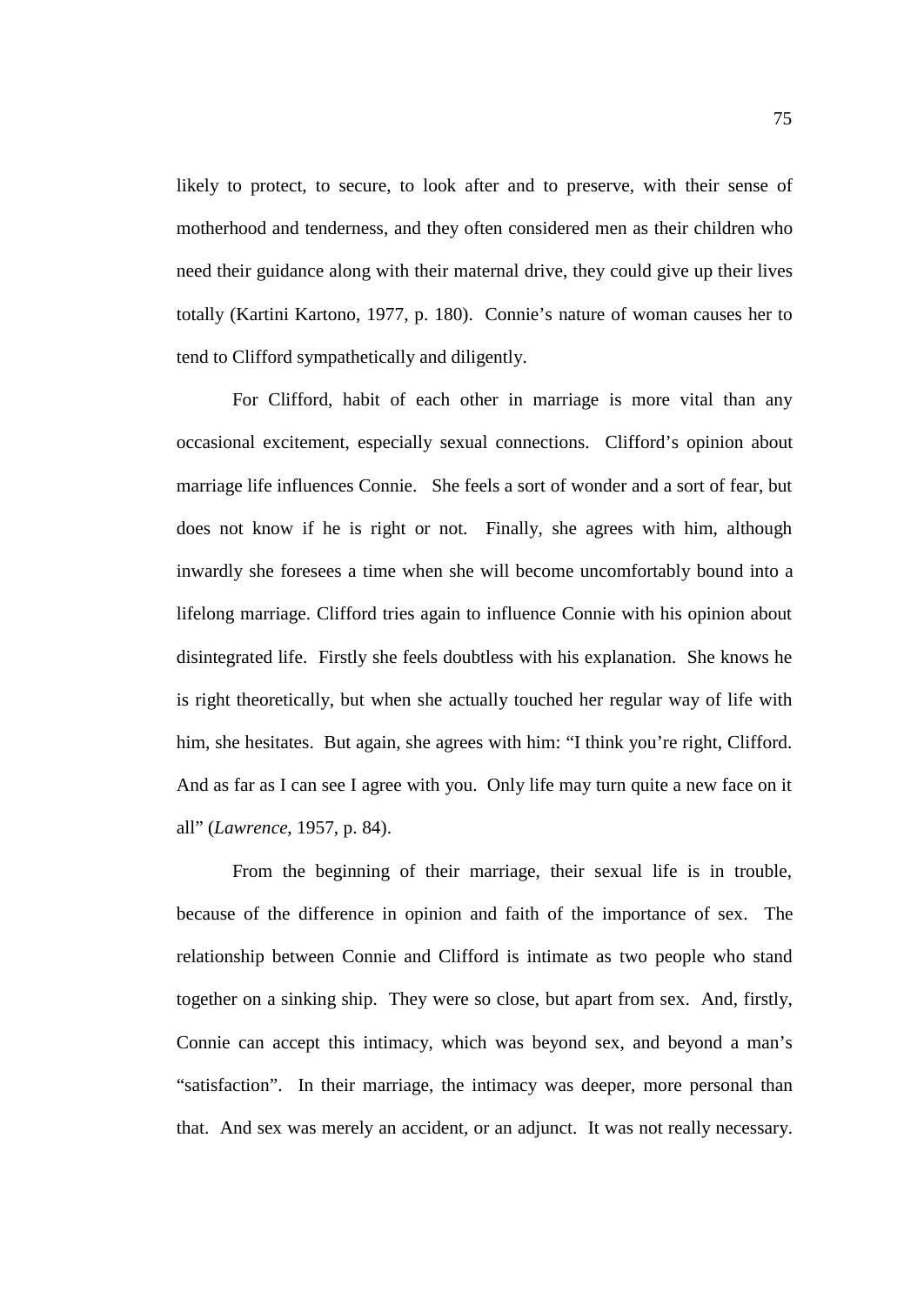His manner is often offensively supercilious, and then again modest and selfeffacing, almost tremulous. He is not in actual touch with anybody, even with his wife, Connie. The lack of interpersonal relationship causes Connie to become restless. Further studies, however, have explained that for most women, the attention for interpersonal relationships outweigh individual achievement. In modern marriage women are inevitably disappointed and suffer depression or physical illness because of lack of interpersonal relationship in it (Corsini, ed., 1994, p. 604). All of that matters become the evidence of lack of interpersonal relationship in their marriage.

Clifford's manners influence Connie much. As a wife, Connie helps him as much as she can. At first she is thrilled. Clifford talks everything over with her monotonously, insistently, persistently, and she has to respond with all her might. It is as if her whole soul and body and sex have to rise up and pass into his stories. That thrills her and absorbs her. Her marriage life with Clifford that lacks from sexual activity and his emotional vacuum make her think that she will become uncomfortably bound into a life-long marriage. It makes her restless. One of the features in women nature is, that women are emotional. This state makes them easily become uneasy, discouraged, perplexed, annoyed, frightened and anxious as well (Kartini Kartono, 1977, p. 180).

Beside that, Connie's maturity as a woman does not improve. Understanding her own condition, a mature woman would know what to be improved, maintained or achieved and avoided. In consequence, she must strive toward a certain ideal built from such condition (Kartini Kartono, 1977, p. 175).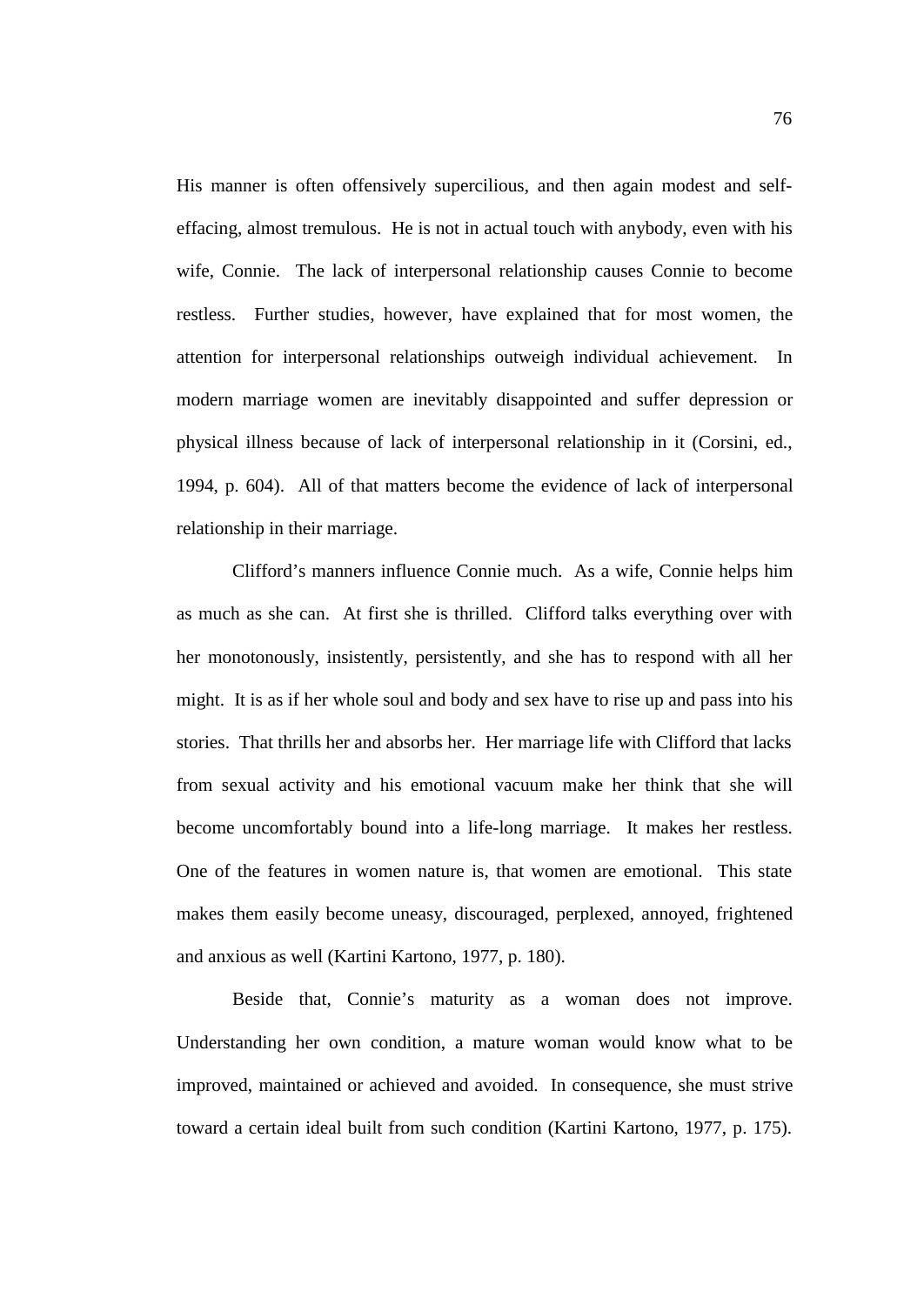She realizes about the truth of her father's warning, but she does not understand her own condition, especially something connected with her marriage. She decides to have an affair with Michaelis as the solution of her father's warning about the realization of the vitality of the sensual. Having sex becomes her solution to avoid a danger in living an intellectual life. In consequence, she is not ready to strive for the life of the vitality of the sensual. Clifford's manners and the lack of the interpersonal relationship make her become restless.

When Michaelis comes to visit her again and offers to marry her if she divorces Clifford, she vulnerably, almost agrees although she feels uncertain about him: "Connie looked at him amazed: and yet she felt nothing. These men, they were all alike, they left everything out. They just went off from the top of their heads as if they were squibs, and expected you to be carried heavenwards along with their own thin sticks" (*Lawrence*, 1957, p. 91). Michaelis tries to convince Connie that living with Clifford does not give any use to her. Connie agrees with Michaelis's thinking about Clifford, but she also feels that Michaelis is hardly making a display of selflessness. She just gets no feeling with all of the things that he offers her: "Hardly even the surface of her mind was tickled at the glowing prospects he offered her. Hardly even her most outside self responded, that at any other time would have been thrilled. She just got no feeling from it all, she couldn't "go off" (*Lawrence*, 1957, p. 92). Success is the purpose of Michaelis's life. He promises Connie with jewels, travelling, any night-club that she likes, know anybody she wants to know (*Lawrence*, 1957, p. 92). Connie becomes more uncertain with him, but she wants to love him because he can give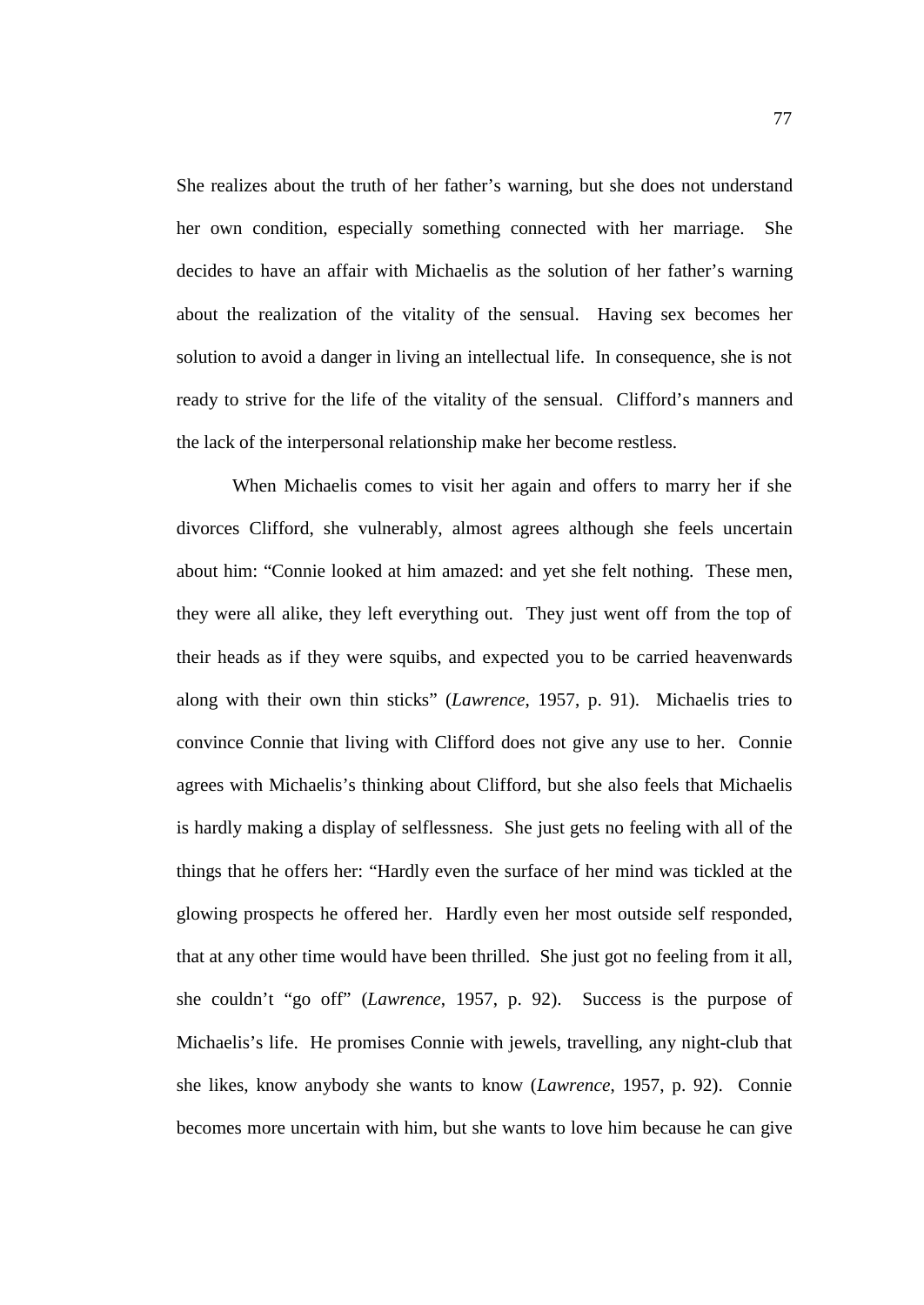her sex, which is not fully satisfying her. And she tries to accept him with all the matters that in fact do not satisfy her.

That night, they have sex. Unusually, Michaelis becomes resentful and angry by their inability to achieve simultaneous orgasms. It makes her shocked, because that passive sort of giving himself is obviously his only real mode of intercourse. When she asks her right to get her sexual satisfaction, he answers: "Oh all right! I'm quite willing. But I'm darned if hanging on waiting for a woman to go off is much of a game for a man…."(*Lawrence*, 1957, p. 94). This speech is one of the crucial blows of Connie's life and it kills something in her. Unpleasant sexual experience or fear of sex can make a woman psychologically frigid, even though she is perfectly healthy biologically (Ruch, 1963, p. 157). Their sexual activity that firstly makes her terrifically cheerful, changes. Her sexual experience with Michaelis that becomes unpleasant sexual experience causes her to feel that her sexual urge towards men has been destroyed. This results in her being frigid. She is traumatized by his selfish anger and their relationship falters. This becomes the biggest influence of Michaelis on Connie's sexual experience.

The sexual satisfaction that they get is just physical activity to get satisfaction, not the intimacy. Sex becomes their way to keep them connected. The sexual satisfaction that they get is not based on love, but just the way to ease their lonely life. That sex is so satisfying in love is not because the sex itself is necessarily any better but because its symbolic consequences are so welcome. Good sex makes love last, but more important, it is love that gives good sex its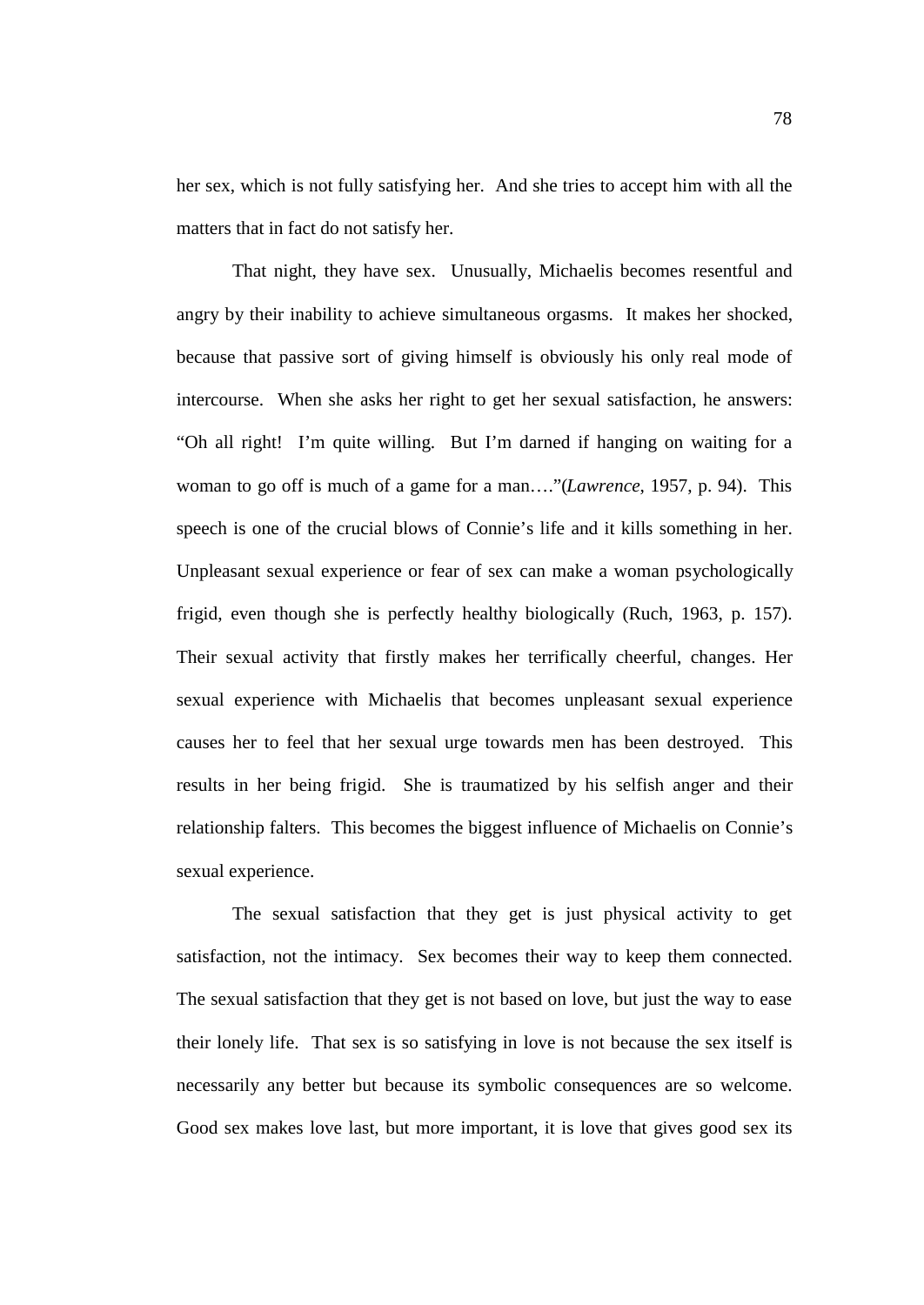significance (Solomon, 1988, p. 180). Sex becomes their way to keep them connected without love, because both of them, do not understand each other.

Psychologically, one of the features of the nature of woman, mentions that women are social creatures. They care about other's life and endurance and are likely to open themselves to others (Kartini Kartono, 1977, p. 180). This is what Connie's trying to do with Michaelis. She cares with his outsider's aloofness that can attract Connie's sympathy although she cannot really understand him (*Lawrence*, 1957, p. 62). She feels hard to really love him because of his hopelessness in his life. Michaelis also does not really understand her. Michaelis cannot open himself to Connie (*Lawrence*, 1957, p. 64). He hides the real of him, what he feels and what he does is to get his success.

She tries to discuss her problem with Tommy Dukes, one of the young intellectuals who often comes to Wragby. Dukes is a little inspired by Connie's presence. Connie likes to hear what the young intellectuals and Clifford discuss, especially when Dukes is there. She agrees with Dukes that the salvation of civilization is in "the resurrection of the body" and "the democracy of touch" (*Lawrence*, 1957, p. 73-74). And this brings Connie to choose Dukes as the person to discuss her confusion. She is impressed with his honesty and his objectiveness.

She laments the fact that men and women seem fundamentally incompatible. Dukes says that physical love and intellectual connection seems never go hand in hand, and that men and women have lost their mystery, their attraction, their "glamour" to each other (*Lawrence*, 1957, p. 96). She agrees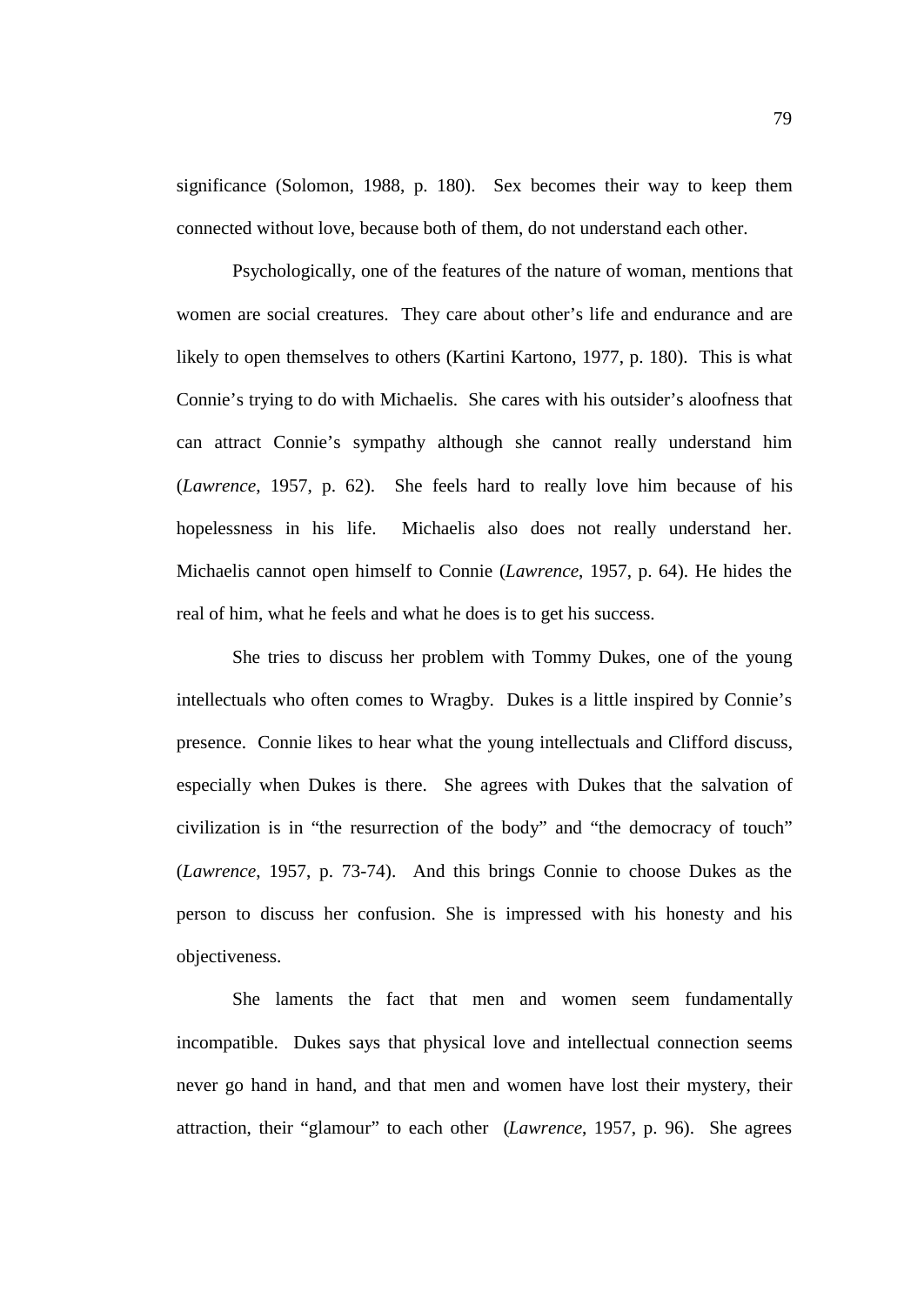with his explanation: "Yes, I feel something is wrong between men and women. A woman has no glamour for a man anymore" (*Lawrence*, 1957, p. 97).

Dukes's last statement to Connie is: "Then let's leave it alone, and just be decent and simple, like proper human beings with one another. Be damned to the artificial sex-compulsion! I refuse it! (*Lawrence*, 1957, p. 97). This statement causes Connie to fall deeper into depression. Dukes' view about sex, love and the relationship between men and women influence Connie's view about sexual needs: "Connie knew he was right, really. Yet it left her feeling so forlorn, so forlorn and stray. Like a chip on a dreary pond, she felt. What was the point, of her or anything?" (*Lawrence*, 1957, p. 97).

Connie is still looking for the way to improve the vitality of the sensual that she wants in her life. Her sexual experience with Michaelis, Clifford's manners and his believes about marriage, and Dukes' opinion about love, sex and the relationship between man and woman are conflicting inside her. She wants the vitality of the sensual, but people around her does not seem to support her, because all of their living is based on intellectual life, with their mind and intellectuality. Connie does not find the pattern of her life; it is proof that her maturity does not improve. Psychologically, a mature woman should have known exactly what to do in her life so that she would not abandon her life and herself. In other words, she must have had principles or a pattern of life (Kartini Kartono, 1977, p. 175).

Connie begins to feel injustice, as if she had been wronged and the blame falls on Clifford, with his cold and aristocratic reserve: "And yet was he not in a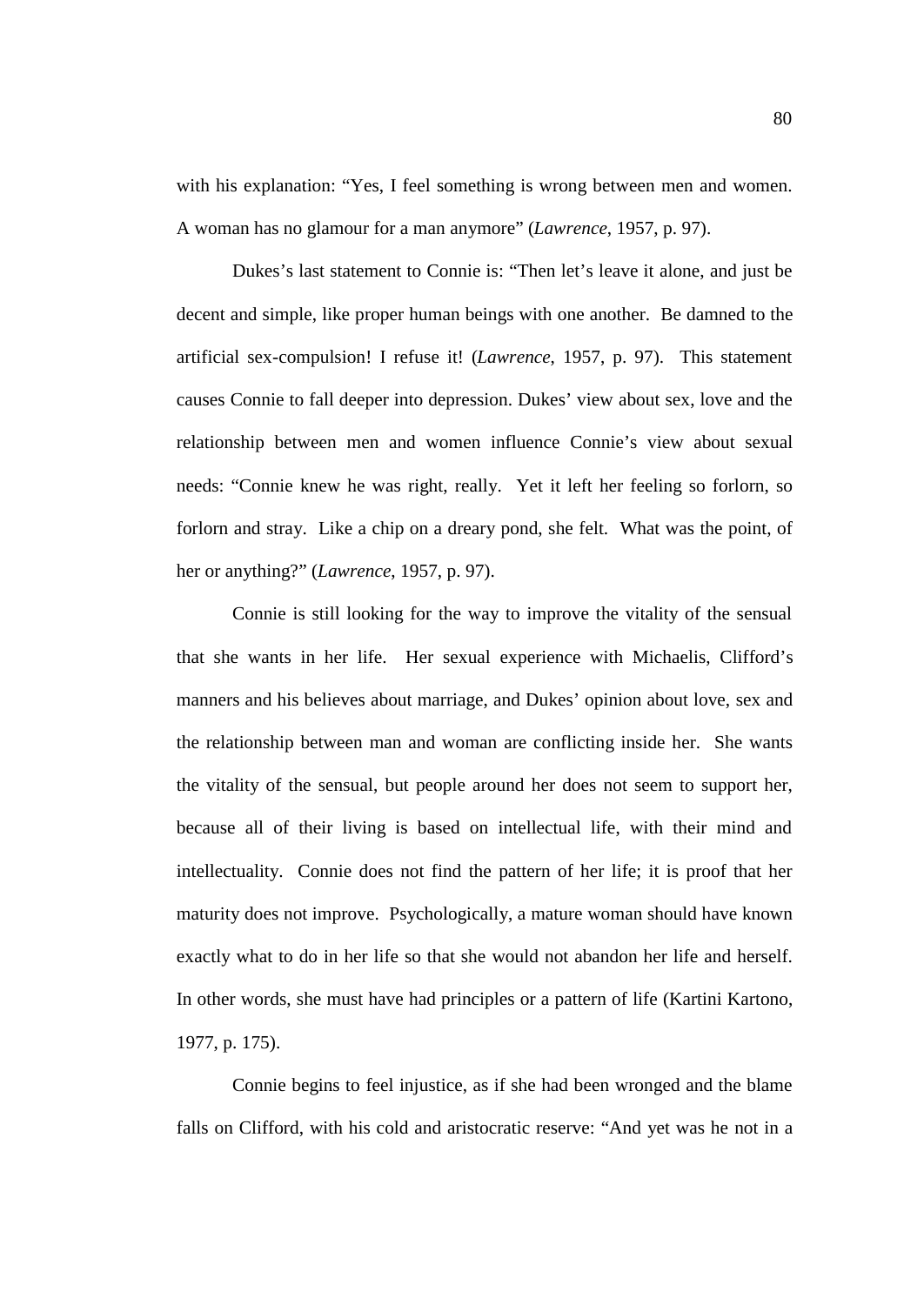way to blame? The lack of the simple, warm, physical contact, was he not to blame for that? He was never really warm, nor even kind, only thoughtful, considerate, in a well-bred, cold sort of way!" (*Lawrence*, 1957, p. 113). But she still does her duty as a wife willingly and helps him in all the intimate things. She thinks that the physical sense of injustice is a dangerous feeling, once it is awakened. She begins to ask her life with Clifford: "A sense of rebellion smoldered in Connie. What was the good of it all? What was the good of her sacrifice, her devoting her life to Clifford? What was she serving, after all?" (*Lawrence*, 1957, p. 113). Meanwhile, Connie's body is fading. At twenty-seven years old, isolated so long from physical passion, Connie has lost the bloom of youth. Her body is slackening and withering.

Satisfactory sexual adjustment, however, is important to mental health and effective living (Ruch, 1963, p. 156). That is why Connie's body is fading and her depression continues unabated. She cannot find the way to get sexual fulfilment that becomes the vitality of the sensual life. In a marriage, a woman often neglects herself and her need for others' interest and the positive is that it can be the key to keeping a marriage intact (Kartini Kartono, 1977, p. 180). At the beginning of their marriage, she tends to Clifford sympathetically and diligently, but then because of her unjust feeling, she begins to ask about all she has done to him. And Clifford is not sensitive with his wife condition. Her inability to solve her problems causes her to blame Clifford. It causes her to get far away from Clifford.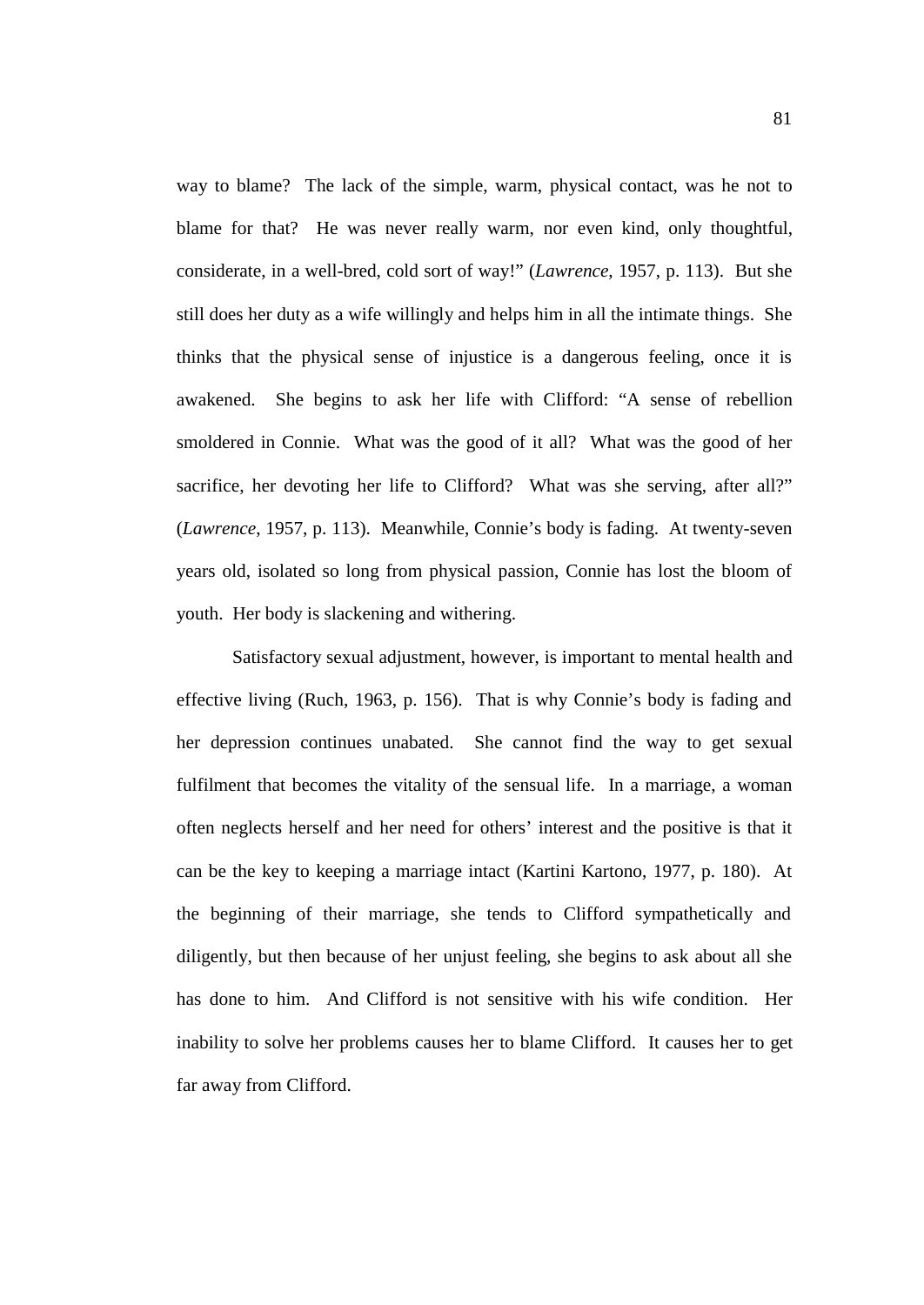When Connie's depression continues unabated, she writes to Hilda and she comes to comfort her. Together, they decide that Connie can no longer be shackled to Clifford as his sole caretaker. Instead they hire Mrs. Bolton, a local nurse, as Clifford's caretaker and companion. Mostly, all of it becomes Hilda's decision. And she is certain that it is the place that makes her sister look thin and earthy, then she goes quietly to Clifford. Hilda's influence on Connie happens when she gives Connie's courage to take a trip to Venice, leave Clifford and poor Wragby to cheer up her life.

After Connie's having an affair with Mellors, the gamekeeper, whom she dislikes because of his status as a commoner, Hilda still supports Connie. Actually, they do not have the same opinion anymore about sex and the relationship between men and women. But they still love each other. Indirectly, Hilda influences Connie to have courage to do anything in her life and to choose her own way to get happiness. Hilda's influence makes her a mature woman, since she already has principles or a pattern of life. Connie begins to show it to Hilda: "She had always let herself be dominated by her elder sister. Now, though somewhere inside herself she was weeping, she was free of the dominion of other women" (*Lawrence*, 1957, p. 319). Understanding her own condition, according to Kartini Kartono, a mature woman would know what to be improved, maintained or achieved and avoided. In consequence, she must strive for a certain ideal built from such condition (Kartini Kartono, 1977, p. 175). Hilda supports Connie to strive for her condition in her marriage with Clifford and her affair with Mellors.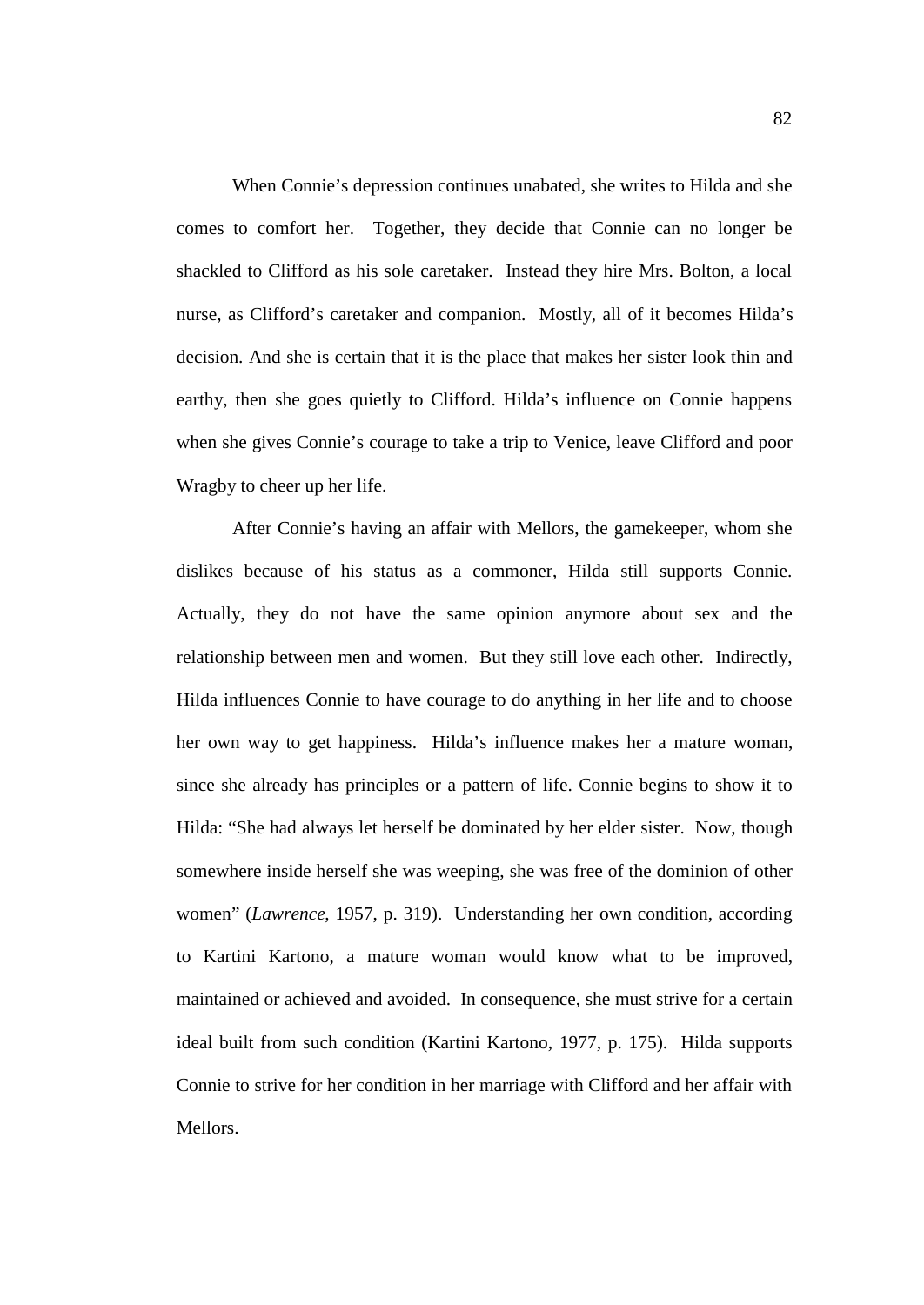Hilda's view about sex causes Connie to realize about her sexual activity with Mellors that becomes different because of the real sensuality between them, that cannot be accepted by Hilda: "You see Hilda," said Connie after lunch, when they were nearing London, "you have never known either real tenderness or real sensuality: and if you do know them, with the same person, it makes a great difference." (*Lawrence*, 1957, p. 318).

Mrs. Bolton causes Connie to get far away from Clifford. Connie feels that after Mrs. Bolton's presence, a new phase was going to begin in her life: "Yet still, Connie breathed freer, a new phase was going to begin in her life" (*Lawrence*, 1957, p. 127). And next it is proven, when Connie realizes about the compatibility between Mrs. Bolton and Clifford:

"Yes, he was educating her. And he enjoyed it. It gave him a sense of power. And she was thrilled. She was coming bit by bit into possession of all that the gentry knew, all that made them upper class: apart from the money. That thrilled her. And at the same time, she was making him want to have her there with him. It was a subtle deep flattery to him, her genuine thrill" (*Lawrence*, 1957, p. 144).

In one way, Mrs. Bolton makes Clifford a man, as Connie never does. Connie keeps him apart, and makes him sensitive and conscious of himself and his own state. Mrs. Bolton makes him aware only of outside things. Inwardly he begins to become soft, but outwardly he begins to be effective (*Lawrence*, 1957, p. 153). Connie never gives what Mrs. Bolton gives to Clifford, along their marriage. That is why Mrs. Bolton can attract his attention and influences him.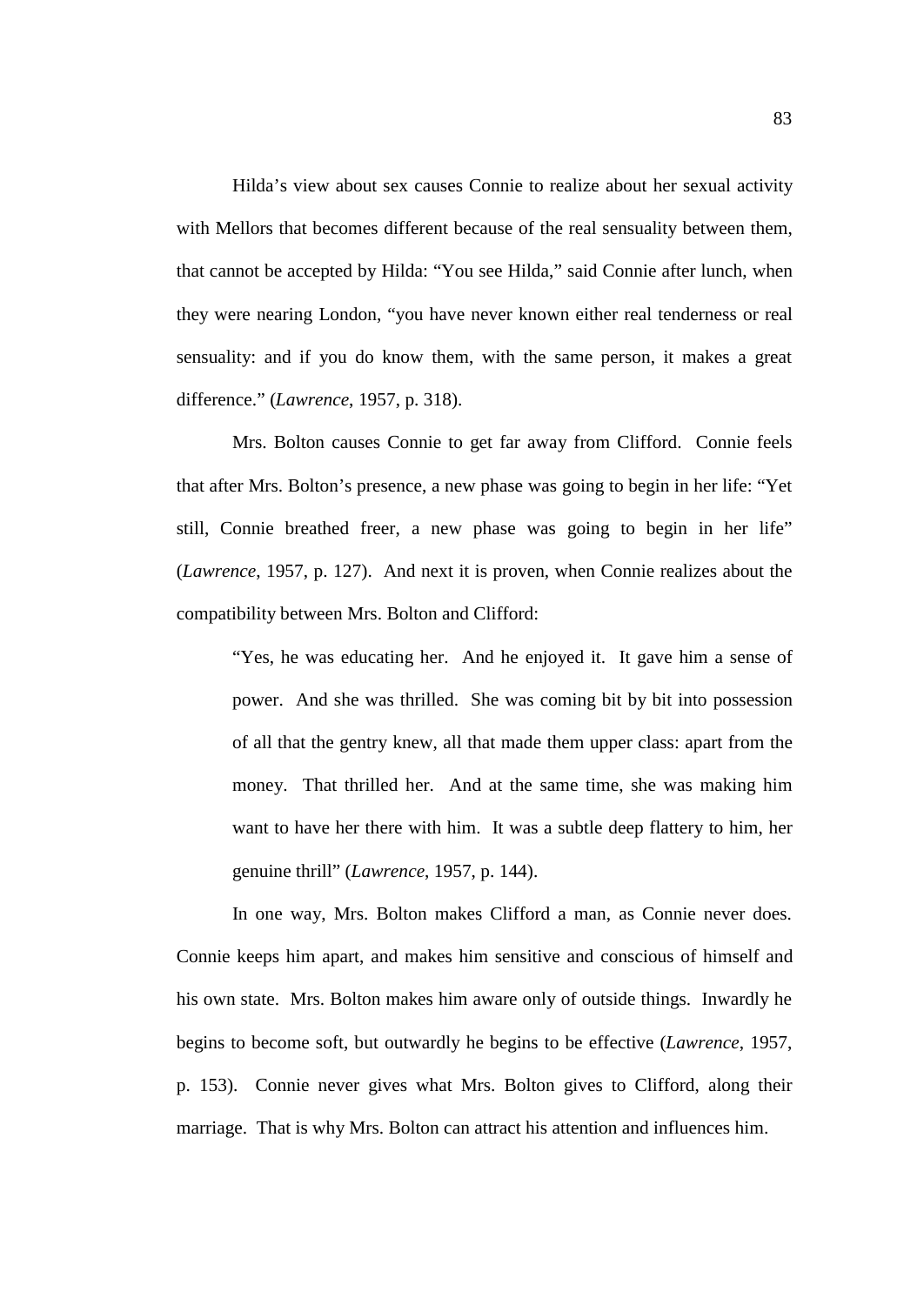Mrs. Bolton who seems an expert of male psychology, explains about man and care that causes Connie to be more mature to face men. Through Mrs. Bolton's explanation she gets better understanding about Mellors and also Clifford. It causes her to hate Clifford more and gets far away from him. On the contrary her cares and loves for Mellors become stronger.

Mrs. Bolton speaks movingly of the memory of her husband's touch. The way that her husband's physical love has stayed with her for the years since his death, becoming new thing for Connie. In this case Mrs. Bolton impressed her, because she never believes in man's touch before and she has never been touched intimately by Clifford as her husband. And she begins to think about Mellors's touch on her. Connie wants to get what Mrs. Bolton has got from her husband that is still alive in her heart. Mrs. Bolton's influence causes Connie to become more mature to solve her mad restlessness, support her to get divorce and feeling certain with her loves for Mellors.

Connie begins to understand her own condition and the people around her. She feels sure with Clifford's cold and aristocratic reserve towards Mrs. Bolton, and she knows woman like Mrs. Bolton is what he wants. She can choose which one is appropriate in her life and which is not, when she asks and hears Mrs. Bolton's explanation about man. It means that her maturity is improved.

 Connie's misery seems all the harsher. She often comes to the wood and stays at the hut where she can find the hens as the only things in the world that warmed her heart. The hens touch her woman's heart and causes her to cry. And Mellors is there, tries to comfort her and takes her to the hut. As he does so, his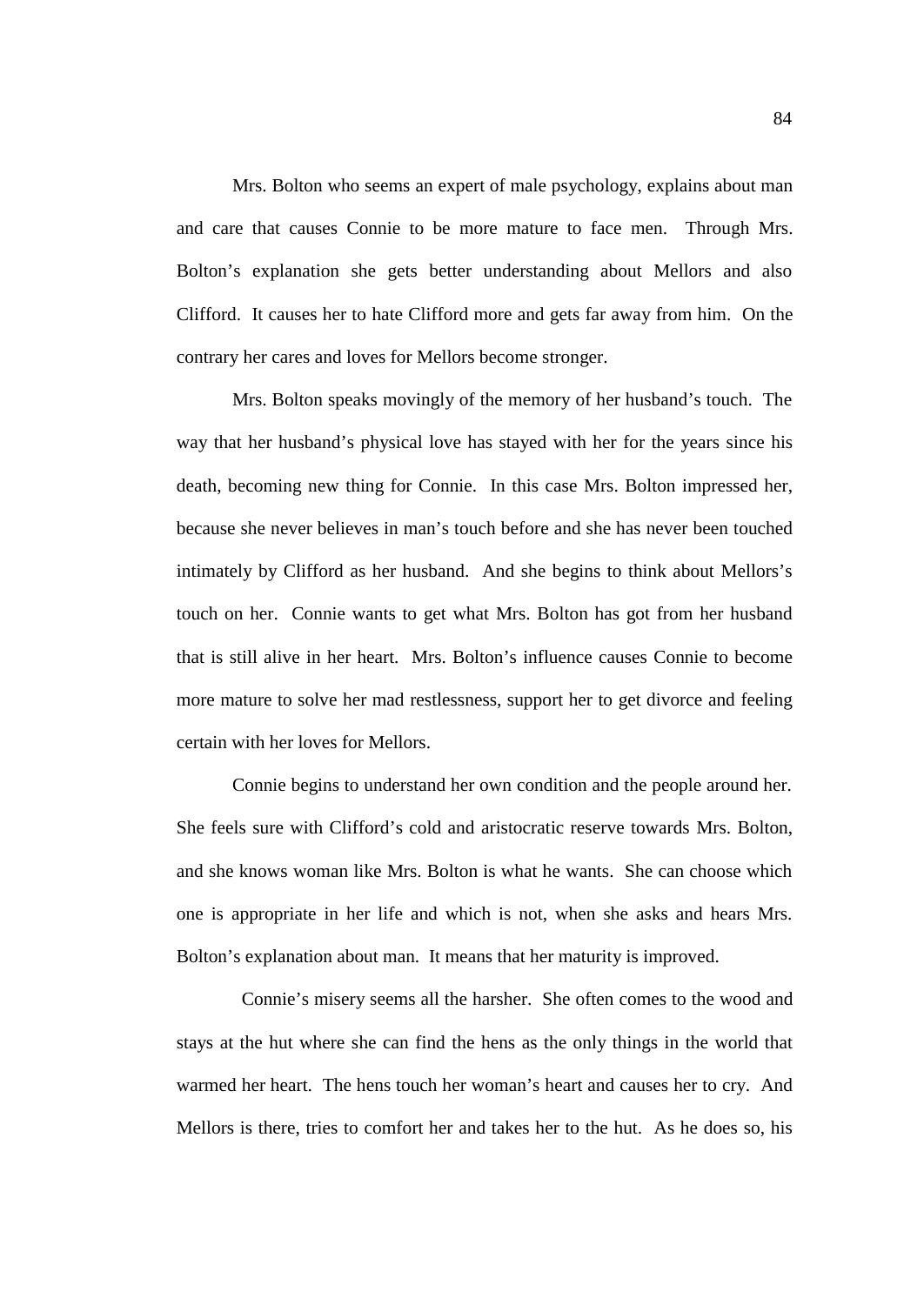physical desire for her grows. This incident becomes the beginning of Mellors' influence to Connie. She thinks again about the necessity of sex in her life and about herself: "Then she wondered, just dimly wondered, why? Why was this necessary? Why had it lifted a great cloud from her and given her peace? Was it real? Was it real?" (*Lawrence*, 1957, p. 164). Connie becomes confused. She knows that she does not love Mellors, but is happy that he has been kind not to her personality—to her mind and intellect, which she is coming to believe are meaningless—but to "the female in her".

Their second sex activities, happens after Mellors asks her whether she is not worried that people will find out about her affair with a commoner, but she throws caution to the wind (*Lawrence*, 1957, p. 174). Mellors deeply and sensually appreciates her body, but again she remains distant; during sexual intercourse, she notices only how ridiculous his thrusting buttocks look.

At last, their third sex occurs again. After several days Connie does not go to meet him in the hut. She does not want to open her thighs once more to the man:

"She did not go to the wood that day nor the next, nor the day following. She did not go so long as she felt, or imagined she felt, the man waiting for her, wanting her. But the fourth day she was terribly unsettled and uneasy. She still refused to go to the wood and open her thighs once more to the man. She thought of all the things she might do—" (*Lawrence*, 1957, p. 178).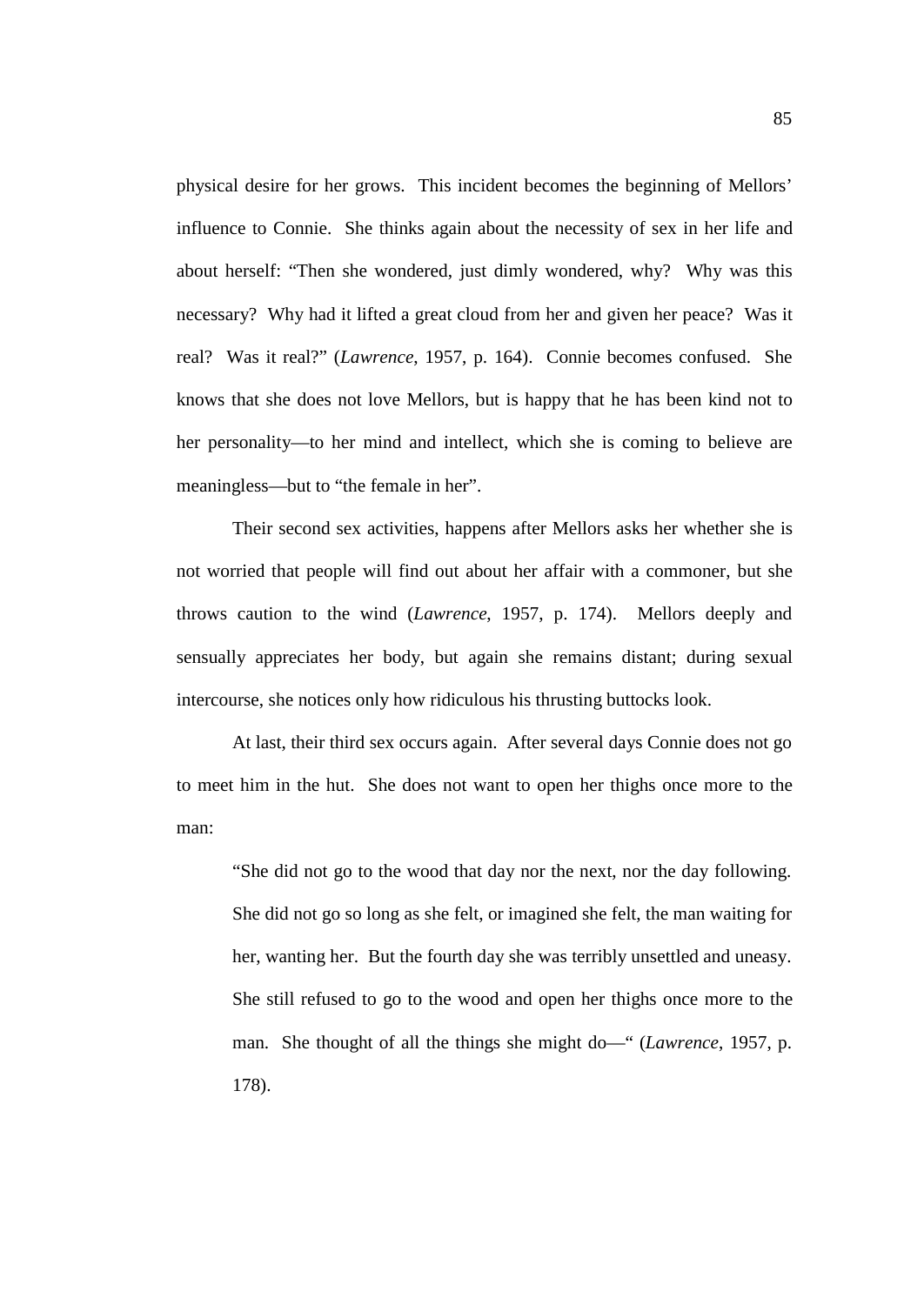She tries to ignore all the desire and him. Accidentally, they meet in the path near Marehay. Although she says she does not want to have sex, he lays her down on the forest floor. It is here that Connie's sexual awakening begins, catalysed by her powerful and revelatory orgasm on the forest floor.

Mellors brings Connie to orgasm simultaneously with his orgasm, and the result is the deepest of human connections. She begins to adore Mellors with all of her physical being. The impact on her is profound. Her increasing passion even seems to guarantee her pregnancy. The physical stimulus of orgasm triggers a reaction of such psychological importance that it, in turns, stimulates her physically to pregnancy

When she tells him that she would like to bear his child, he acts as if she had been using him for her needs. She denies it, and says that she likes his body and the way he touches her. She wants to be like him in their sexual activities:

"I want to touch you like you touch me," she said. "I've never really touched you" and

"How do I touch you?" he asked.

"When you feel me." (*Lawrence*, 1957, p. 224).

Connie, as in the beginning of their relationship, keeps him at an emotional distance. And Mellors knows it and feels it. When he says about it to Connie, she sobs and suddenly feels her heart breaking: "I…I can't love you," (*Lawrence*, 1957, p. 227). But she does not want him to leave. Luckily, he goes back to her again because he cannot leave her. They finish their quarrel with having sex and this time she comes to orgasm: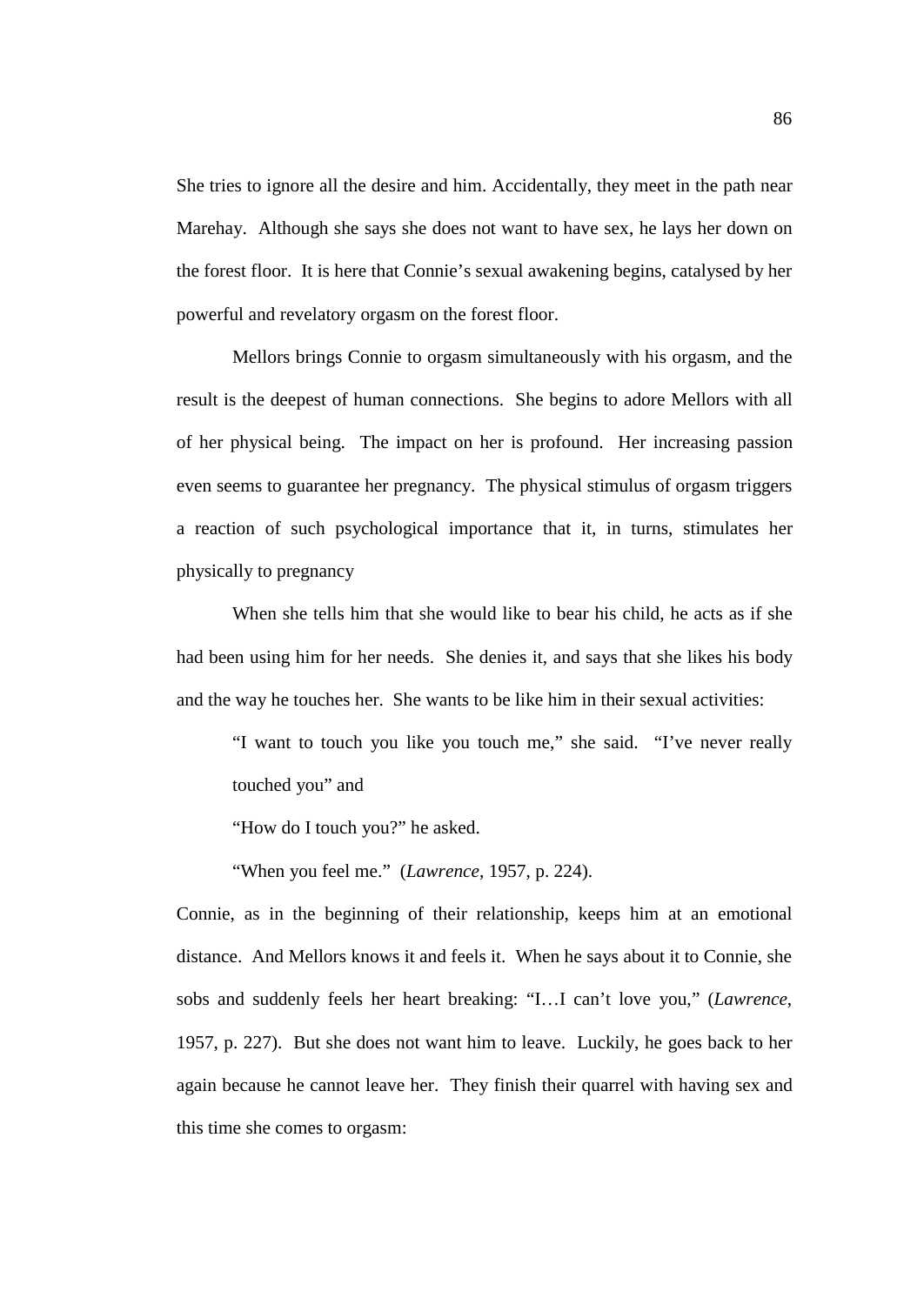"…and further and further rolled the waves of herself away from herself, leaving her, till suddenly, in a soft, shuddering convulsion, the quick of all her plasm was touched, she knew herself touched, the consummation was upon her, and she was gone. She was gone, she was not, and she was born: a woman" (*Lawrence*, 1957, p. 229).

The sex that comes from an emotional distance seemed ridiculous. Now it seems warm and wonderful. Afterwards, she asks if he loves her, and he says that he loves her in that she opens herself to him. This satisfies her.

To understand falling in love is to understand the powerfully a dynamic set of underlying ideas, particularly those ideas concerning the desirability of a "fusion" of identities, the reformulation of one's personal self-identity so that it is indistinguishable, what in one's own eyes and in the eyes of the world, from the identity of that special other person (Solomon, 1988, p. 115). In this sexual activity, Connie begins to open herself to Mellors. That is why the sex seems warm and wonderful.

Mellors begins a heated discussion of the purpose of sex and the nature of sexual satisfaction and the proper relationship with a woman who involves mutual and simultaneous orgasm. It takes them to begin to quarrel again, accusing each other of excessive self-involvement. He accuses her of an inability to open herself tenderly to him. And again, they resolve their quarrel in a moment of longing and tenderness after which they have sex on the rug (*Lawrence*, 1957, p. 267-269). This makes her realize for the first time that she appreciates his penis closely.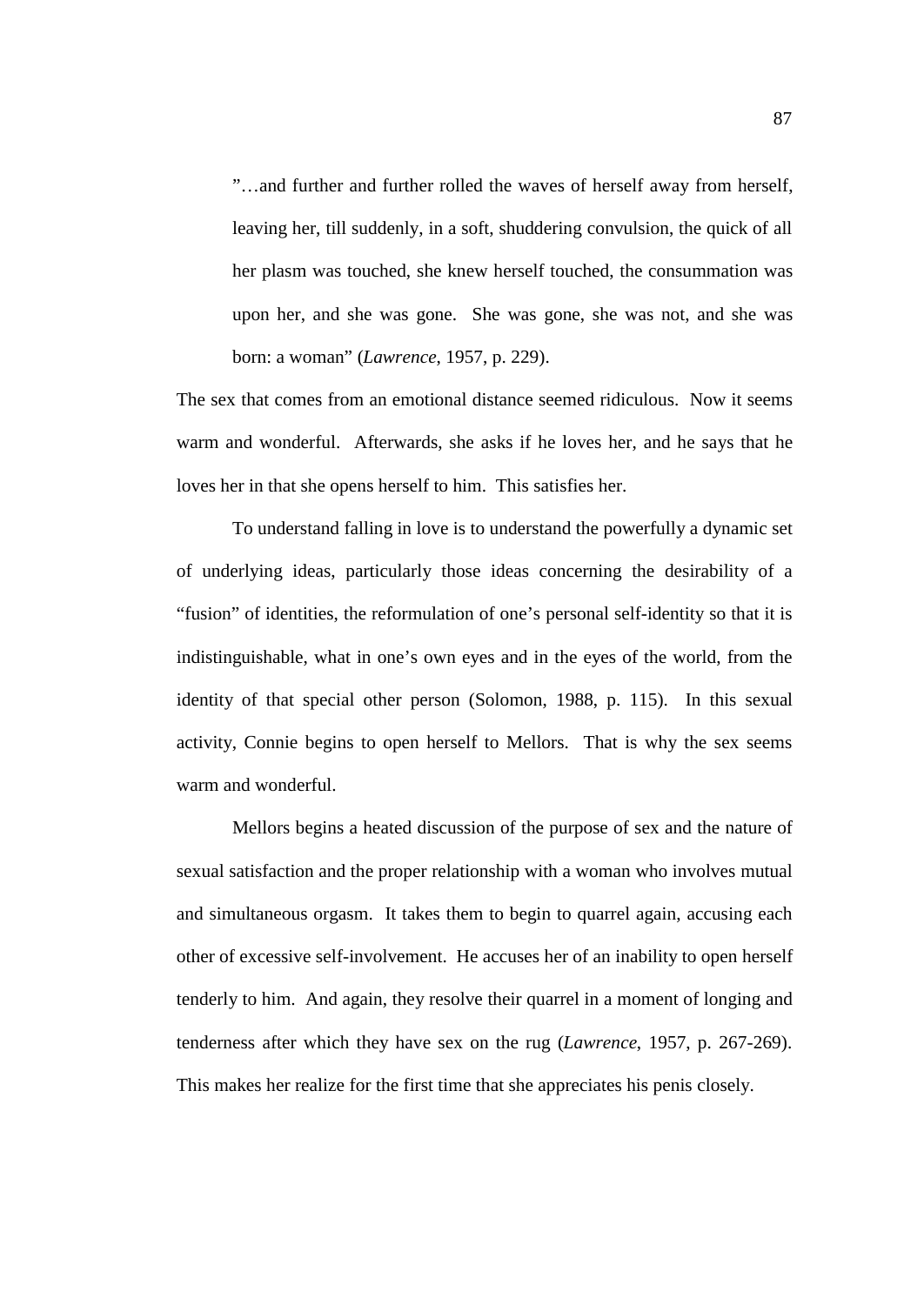Mellors's relationship with Connie develops. The sexual activities that firstly are just to fulfil their desire of sex physicality, develops into meaningful activities. The sex between them develops because Mellors can make her open herself during their sexual intercourse. She begins to appreciate the body and her love grows with the rise of her desire. Finally, her sexual experience with Mellors that gives her sexual satisfaction—based on joys of sex—belongs to sex in love. She fulfils her sexual needs, through sex in love. The tie between love and sex is powerful and undeniable (Solomon, 1988, p. 115). Their love grows from the sexual intercourse that raises their desire again and makes them want to fight to live together.

When Clifford refuses to divorce her, and demanding that she comes to Wragby, she does come and in a confrontation she is forced to admit that her paramour is not Duncan, but Mellors: "Yes! Because who I really love, and it'll make you hate me, is Mr. Mellors, who was our gamekeeper here" (*Lawrence*, 1957, p. 367). Because of her love for Mellors she has courage to tell Clifford that Mellors is the man whom she really loves. Based on the nature of woman, who seems weak and dependent, but they are willing to sacrifice and could make themselves determined when their beloved or closed related persons are in trouble (Kartini Kartono, 1977, p. 180). She realizes the consequences of her acknowledgment and she accepts it because she believes in her love and Mellors.

Connie can improve her life of the vitality of the sensual with Mellors and causes her to be a mature woman. The vitality of the sensual is not just for sex but sex in love to get the joy of sex and its satisfaction. This is what Connie's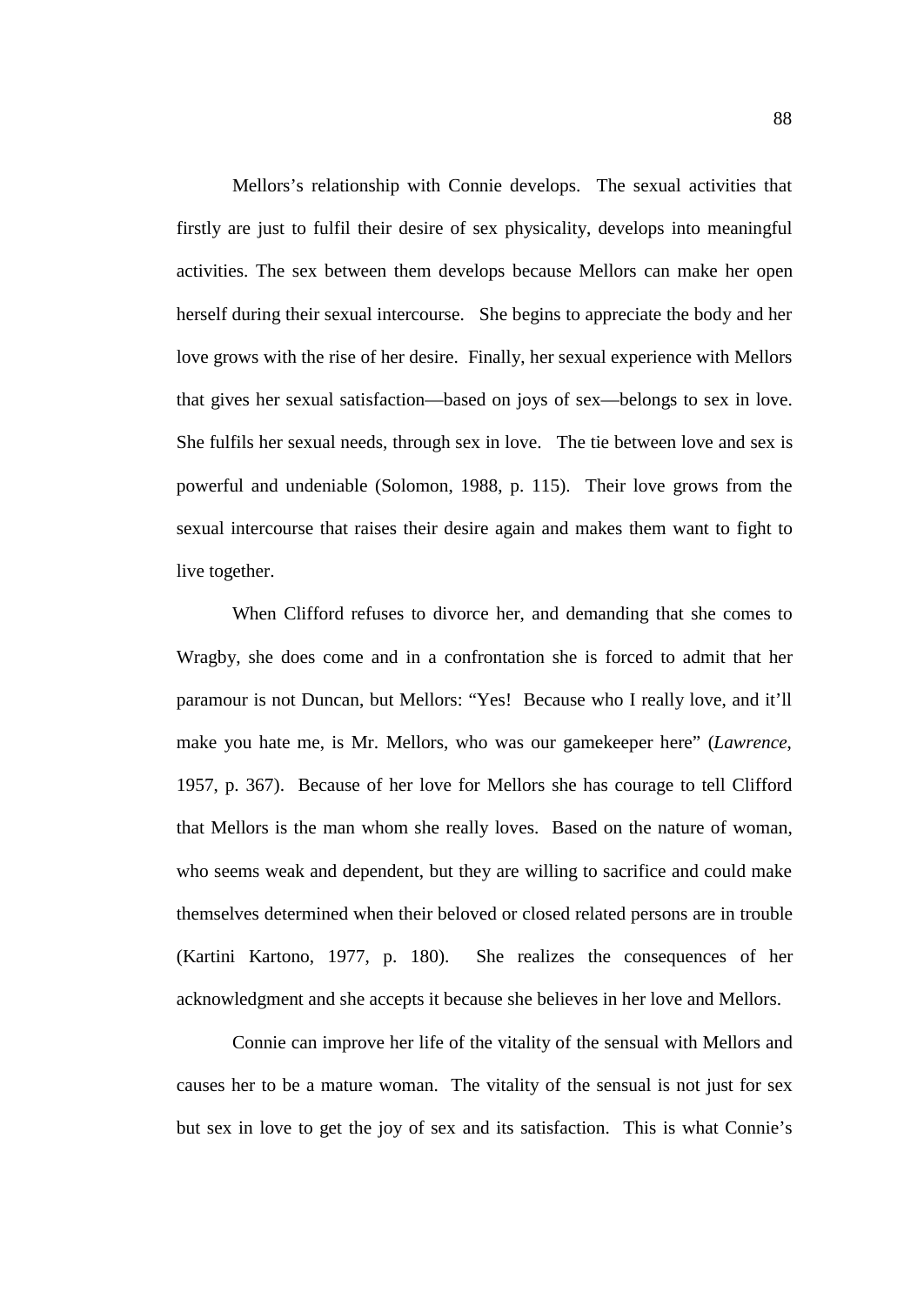looking for in her sexual experience, because sex is a need and sexual activity is not just physical but it has symbolic consequences. The reason why sex with love is so satisfying is not because the sex itself is necessarily any better but because its symbolic consequences are so welcomed. Good sex makes love last, but more important, it is love that gives good sex its significance (Solomon, 1988, p. 180).

The fulfilment of the vitality of the sensual gives her courage to leave her unhappy marriage with Clifford and gives acknowledgement about Mellors to him. She also discusses her situation with her father, asks him to meet Mellors and takes Hilda to support her. The courage that she has, becomes evidences of her maturity.

The important keys in maturity are regularity, will and conscience (Kartini Kartono, 1977, p. 176). Regularity would take a woman systematically only to the destination that has been decided or under adopted ideal. This is what makes a woman take steps earnestly and bravely to face any possible risk. Connie's destination is the realization of the vitality of the sensual. She faces against many obstacles, that force her to take steps systematically for living with Mellors. She convinces herself and Mellors with the love and the desire that they have. They also plan their future life, and try to get support from her father and sister. Will has a share in driving and piloting every effort and inclination of action toward certain values required for realizing the ideal. She tries to do all of the matters properly. She knows the consequences that she should take with all of her efforts, especially the society. But she has a strong will to bring it into reality. Because of that she keeps waiting for Mellors for the six-month-divorce proceedings,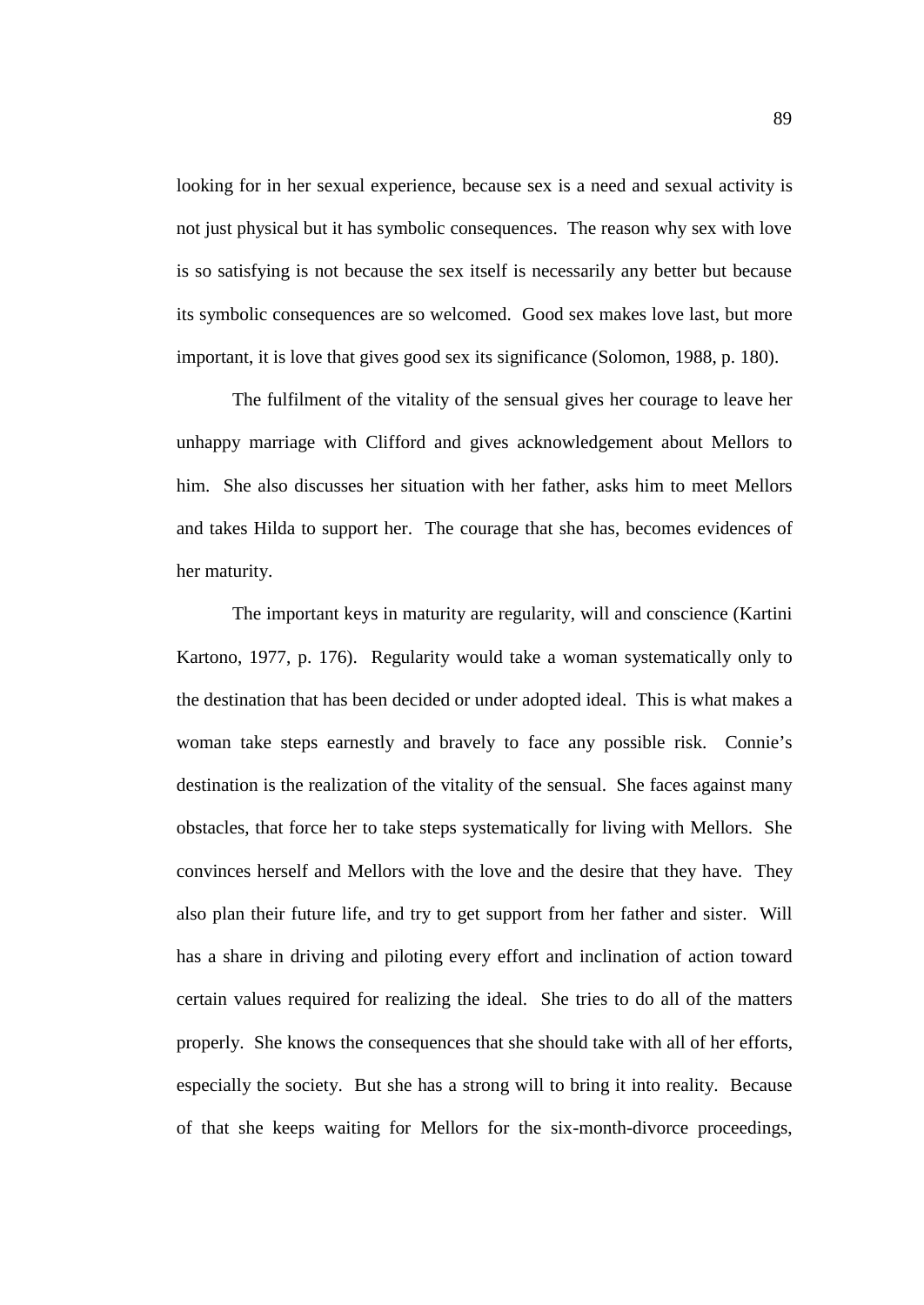before they can live together and get married. Meanwhile, conscience takes control in mind and actions under some adhered norms. Connie believes in her conscience. Although she should face many obstacles because of her affair with a commoner, she wants to fight against the society norms. She wants to get the vitality of the sensual that causes her to understand about love, sex and the relationship between man and woman. She knows what she should do to get happiness and she believes that she can bring it into reality with Mellors beside her and the supports from her father and her sister.

Finally, Connie decides to leave Wragby and goes with Hilda to Scotland. She believes that Mrs. Bolton will take care of Clifford; she knows that they are compatible. Mellors, meanwhile, works on a farm, making money and waiting out the six-month divorce proceedings. Connie keeps waiting for Mellors, with the letter from him that says he comforts himself by remembering Connie and the passion that exists between them.

Connie's final decision to leave Wragby and Clifford, and choose Mellors as the part of her life, become the end of the development of her view about sexual needs

## **C. ANALYSIS THROUGH SETTING**

The term "setting" refers to the point in the time and space at which the events of the plot occur. Setting may thrust itself dynamically into the action, affecting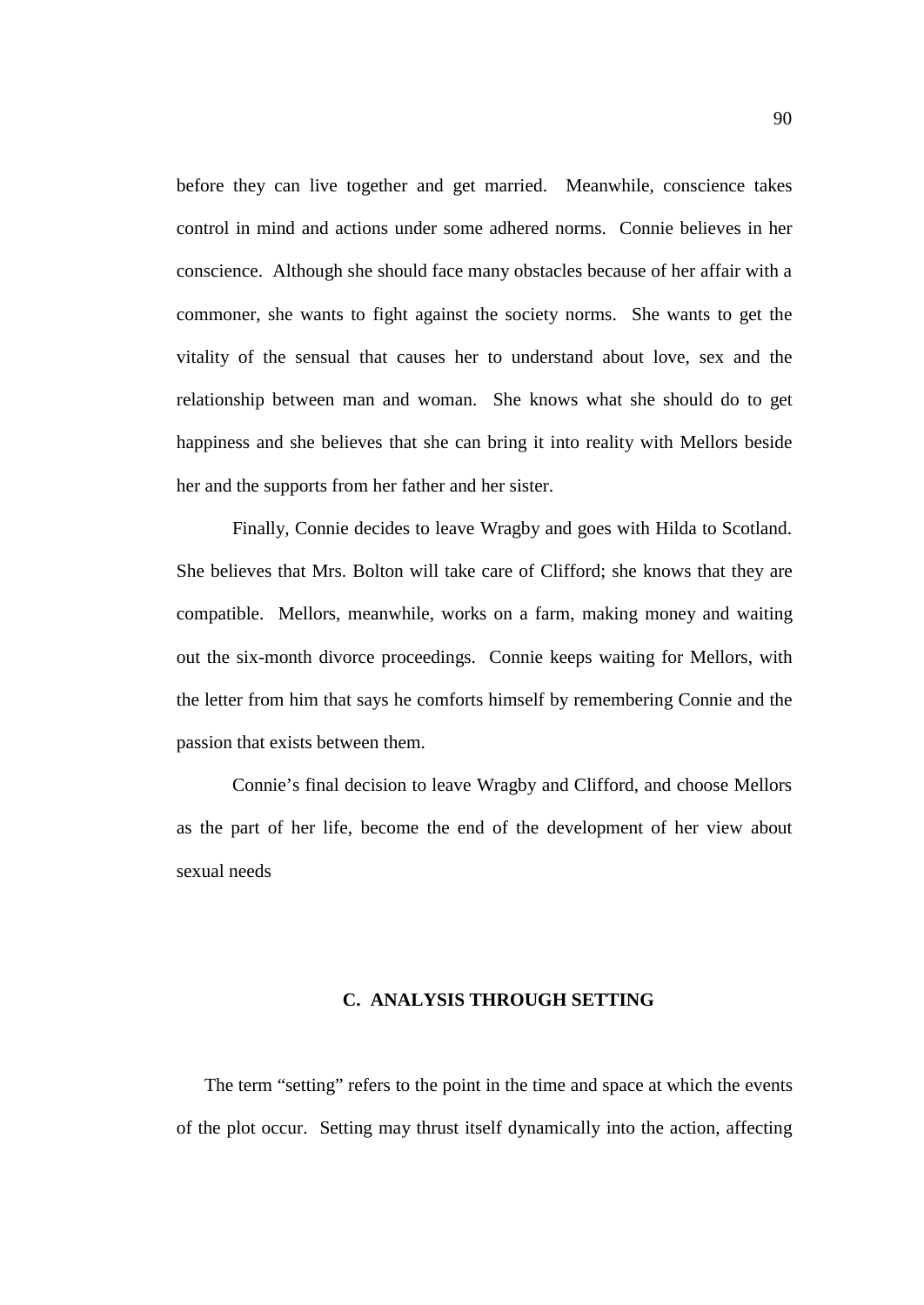events and being in turn affected by them, until setting seems to assume the role of a major character (Kenney, 1966, p. 40). Although character is an element of primary importance in this novel, the setting contributes no small aspect to the whole story.

The story of *Lady Chatterley's Lover* takes place mostly in country settings, such as Wragby estate that is located near the grim, soulless coal-mining village of Tevershall, the wood, the hut inside the wood and Mellors' house at the cottage. The physical setting of the country has atmosphere. It is as kind of mood or emotional aura suggested primarily by the setting, with associated images of birds, clouds, breezes, sunlight, and natural scents and sound which are perceived by the character. When under stress, the atmosphere will be: "in utter hopeless ugliness", "blank dreariness", "the low dark ceiling of cloud at night", "wretched place".

The novel begins in Wragby Hall as the estate of the Chatterley's heir. The place is introduced through the shape of dreary atmosphere:

"Wragby was a long low old house in brown stone, begun about the middle of the eighteenth century, and added on to, till it was warren of a place without much distinction. It stood on an eminence in a rather fine old park of oak trees, but alas, one could see in the near distance the chimney of Tevershall pit, with its clouds of steam and smoke, and on the damp, hazy distance of the hill the raw straggle of Tevershall village, a village which began almost at the park gates, and trailed in utter hopeless ugliness for a long and gruesome mile…" (*Lawrence*, 1957, p. 46).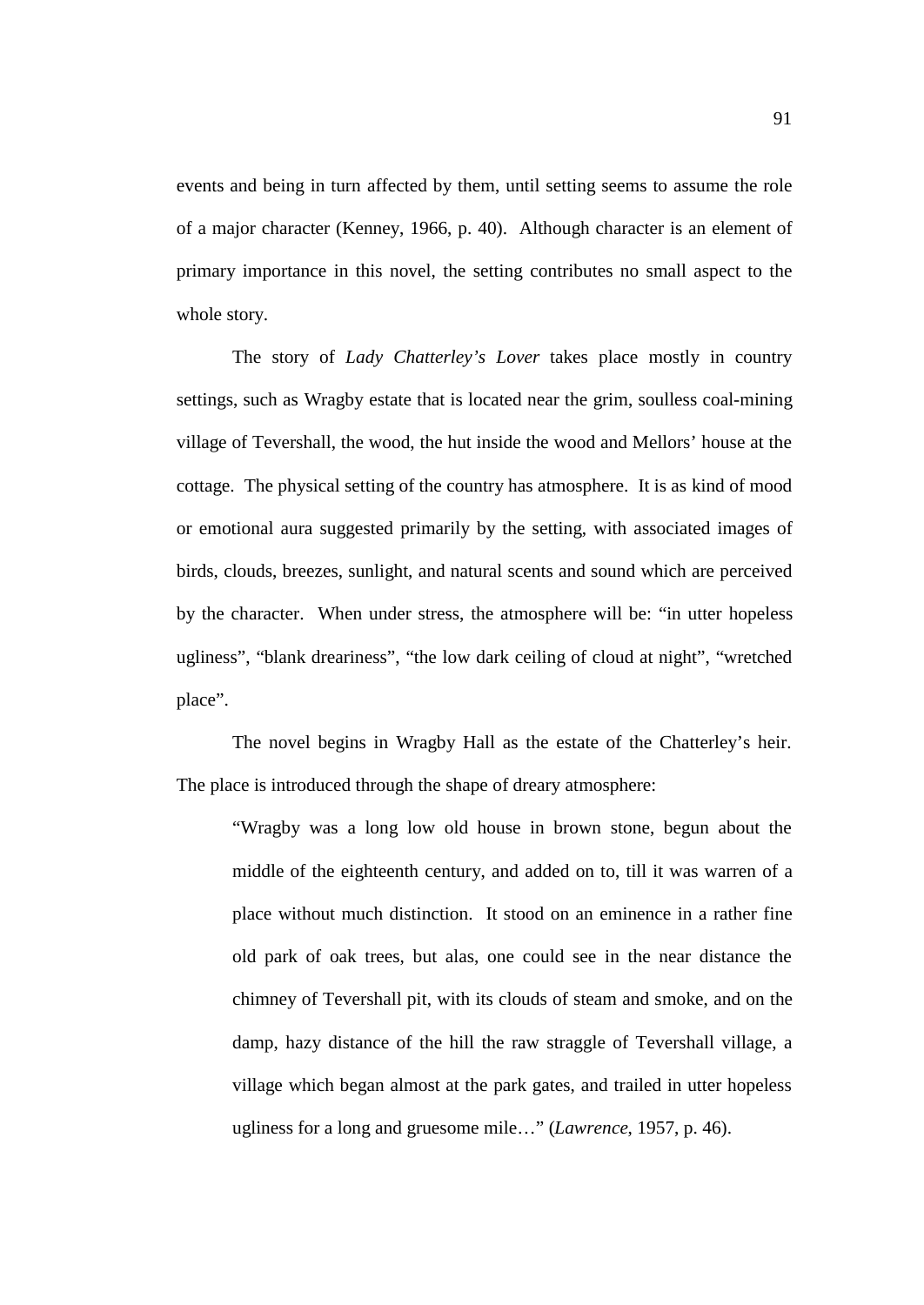"No warmth of feeling united it organically. The house seemed as dreary as a disused street" (ibid. p. 51).

Through the setting of Wragby Hall, the new beginning of life after the vast tragedy—First World War—begins for Clifford and Connie. Here, they come to start housekeeping and marriage life. Clifford, who is paralysed from the waist down, begins his new life as the heir to the Wragby estate. And for Connie, she begins her new life as a wife of the heir to the Wragby estate that makes her Lady Chatterley.

The setting of Wragby Hall contributes much to Connie's development of her view about sexual needs and becomes the most significant setting in this novel. Through this setting, it is told that Sir Malcolm, her father, becomes the first person that warns her that there is a danger in living an intellectual life devoid of sensuality. It is in Wragby Hall, when Connie becomes restless, beginning to realize the truth of her father's warning. And this setting also becomes the place when her bouts of mad restlessness coincide with the visit of a young playwright, Michaelis and she begins an affair with him. This setting supports her for becoming mad restlessness and fall to depression. But also gives her courage to be more matures as a woman and decides her choice of life after many obstacles that she should face off. Here, Connie decides to fulfil the vitality of the sensual life by leaving Clifford and Wragby, and goes to Scotland with Hilda to wait for her divorce's process from Clifford.

In Wragby Hall, the other characters also meet. Michaelis meets Connie and having affair with her. Tommy Dukes—as the young intellectual that often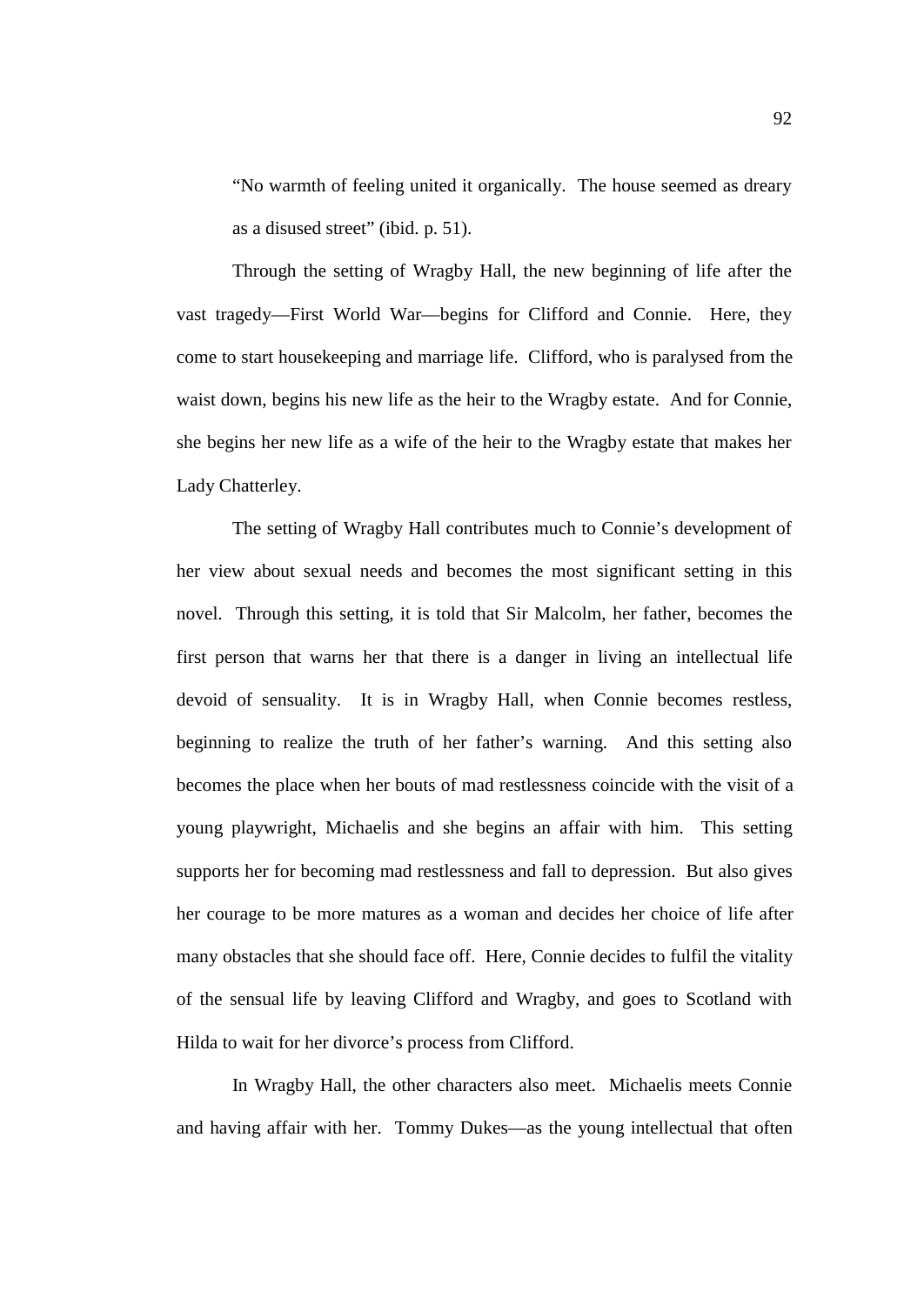comes to Wragby—through his discussion with Connie about love, sex and the relationship between men and women, his theoretical progressivism is empty and pointless; all of his conversations are without real substance, because they are without practical application. And it causes Connie's depression to continue unabated and her sister Hilda comes to comfort her. Hilda believes that the place becomes one of the reasons for her sister's depression: "This wretched place!" she said softly, looking at the poor old, lumbering Wragby with real hate" (*Lawrence*, 1957, p. 118). Then, it takes Mrs. Bolton to come to Wragby as the caretaker and sole companion for Clifford. For Mrs. Bolton, this place brings her dream come true to be part of the upper class through her job and her relationship with Clifford that assumes something of the quality of a romantic love affair, even as it remains a master-servant relationship; a companionship between friends; and a motherchild relationship, with Clifford completely dependent on her. It can be noted that the empty reliance on the mind and neglect of the body that characterizes Wragby becomes the proof to Connie's marriage destruction. In this place, Connie's view about sexual needs as the realization of the vitality of the sensual starts to proceed by realizing the truth of her father's warning and drives her into mad restlessness, then falls into depression. It is clear that although this place does not directly involve the development of Connie's view, it is the place where the event happens.

Another setting that becomes a place of Connie's development of her view about sexual needs is the wood. Freed from the responsibility of caring for Clifford, Connie's physical and psychological health, begin to improve. In her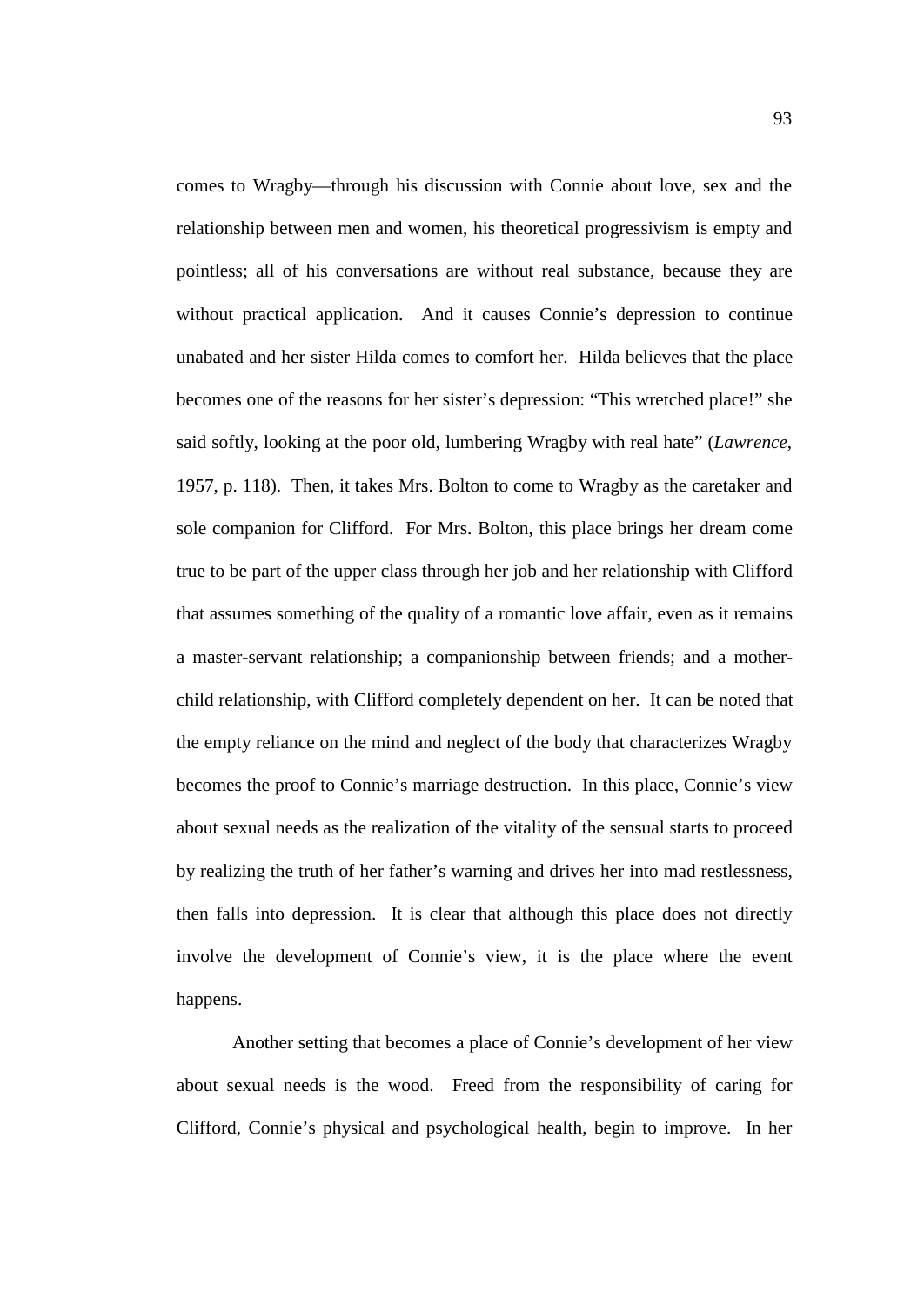walks in the woods, she seems to be inexorably drawn to the gamekeeper, Mellors. The wood also becomes her refuge place from her mad restlessness: "To get away from the house…she must get away from the house and everybody. The wood was her one refuge, her sanctuary" (*Lawrence*, 1957, p. 55). The wood becomes the place to ease her depression. Her first simultaneous orgasm also happens in forest floor. It is here that Connie's sexual awakening begins, catalyzed by her powerful and revelatory orgasm on the forest floor. Mellors brings Connie to orgasm simultaneously with his orgasm, and the result is the deepest of human connection. She begins to adore Mellors and her increasing passion even seems to guarantee her pregnancy.

Inside the wood, she finds a hidden hut that causes her to interact with Mellors, firstly to ask for the key hut. This place becomes the first place for their sexual intercourse after her spasm of hopeless tenderness for the young chicks. The hut becomes their permanent place for making love. In the hut, after their quarrel at Mellors' house, they have sex and she comes to orgasm. Here, the improvement of her vitality of the sensual life begins and her view about sexual needs develops. The way she gets sexual satisfaction based on joys of sex develops from sexual excitement to sexual desire and finally through the best way, sex in love.

The setting of Mellors's house at the cottage becomes an important setting since this becomes the place for Mellors to tell Connie about his sexual and emotional history and initiating their first real conversation. In this place, for the first time, she appreciates his penis closely and when Connie asks if he really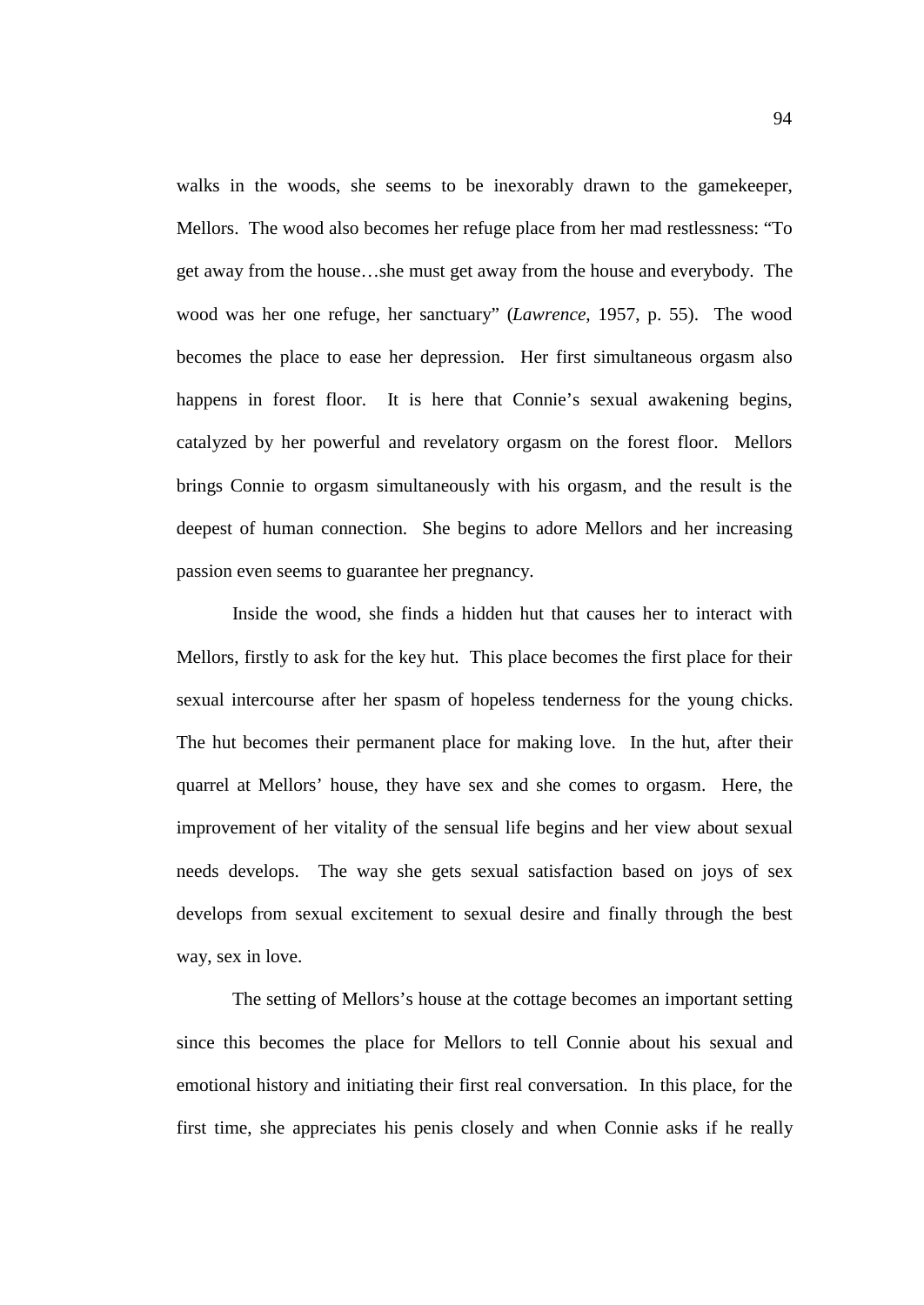loves her, he responds that he loves her "womanness", in other word is "the female in her". And also in this place, Mellors meets Hilda and confront each other. Hilda knows Connie's affair at that time when she drops Connie off at Mellors' cottage.

Talking about 'when', this story takes place after the First World War in the twentieth century and has created a controversy among that time's norms and values. In accordance with this setting of time, Durrell argues that:

It looks backwards towards a Victorian stylistic formality, and it seems to anticipate the social morality of the late  $20<sup>th</sup>$  century in its frank engagement with explicit subject matter and profanity. It is a novel which has had a profound impact on the way that  $20<sup>th</sup>$  century writers have written about sex, and about the deeper relationships of which, thanks in part to Lawrence, sex can no longer be ignored as a crucial element (Durrell on website [http://www.sparknotes.com/lit/LC/analysis.html\)](http://www.sparknotes.com/lit/LC/analysis.html).

The controversy is more than mere sexual radicalism. This novel's chief concern—although it is also concerned, to a far greater extent than most modernist fiction, with the pitfalls of technology and the barriers of class—is with what Lawrence understands to be the inability of the modern self to unite the mind and the body. D.H. Lawrence believed that without a realization of sex and the body, the mind wanders aimlessly in the wasteland of modern industrial technology [\(http://www.kirjasto.sci.fi/dhlawrence.htm\)](http://www.kirjasto.sci.fi/dhlawrence.htm). An important recognition in *Lady Chatterley's Lover* is the extent to which the modern relationship between men and women comes to resemble the relationship between men and machines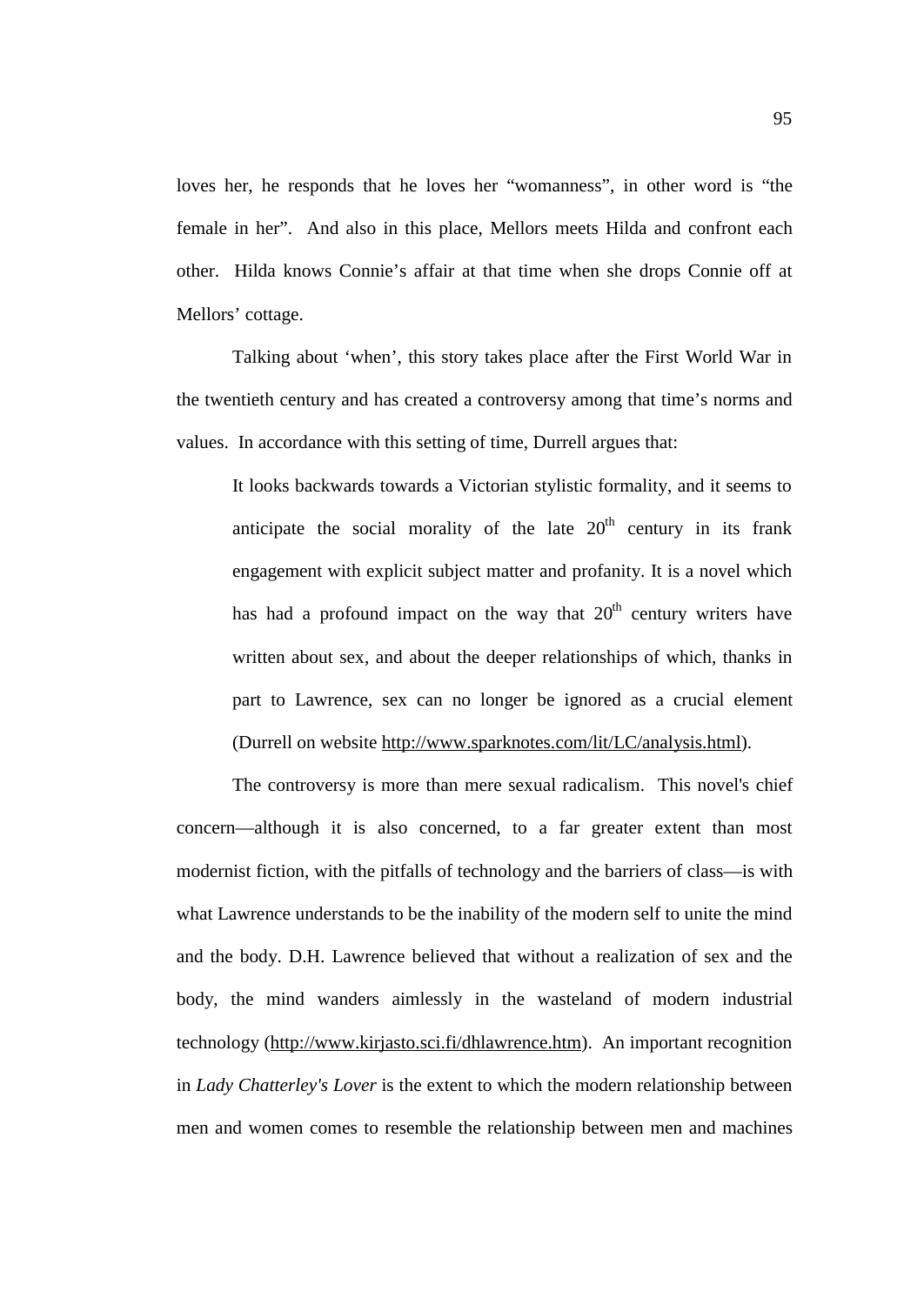(Durrell on website <http://www.sparknotes.com/lit/LC/analysis.html>). It has been reflected through Connie's words: "Love, sex, all that sort of stuff, just waterices! Lick it up and forget it. If you don't hang on to it in your mind, it's nothing. Sex especially…nothing! Make up your mind to it, and you've solved the problem" (*Lawrence*, 1957, p. 104).

It is clear that the influences given by other characters and the development of Lady Chatterley's view about sexual needs can be seen through the analysis of setting.

# **D. ANALYSIS THROUGH THEME**

Theme, as has been stated in the previous chapter, is the central idea in the work—whether fiction, poetry or drama. It is the comment the work makes on human condition. By a theme we mean some sort of comment on the subject, whether the comment is stated explicitly or remains implicit.

Theme is not the moral of the story, nor the subject, nor what the story illustrates. Theme is the meaning the story releases; it may be the meaning the story discovers (Kenney, 1966, p. 91). Therefore, through the plot that has been detailed above, we may see that the theme of *Lady Chatterley's Lover* is "Sex ignorance in the mechanical era will keep the people living a life with their mind wanders aimlessly".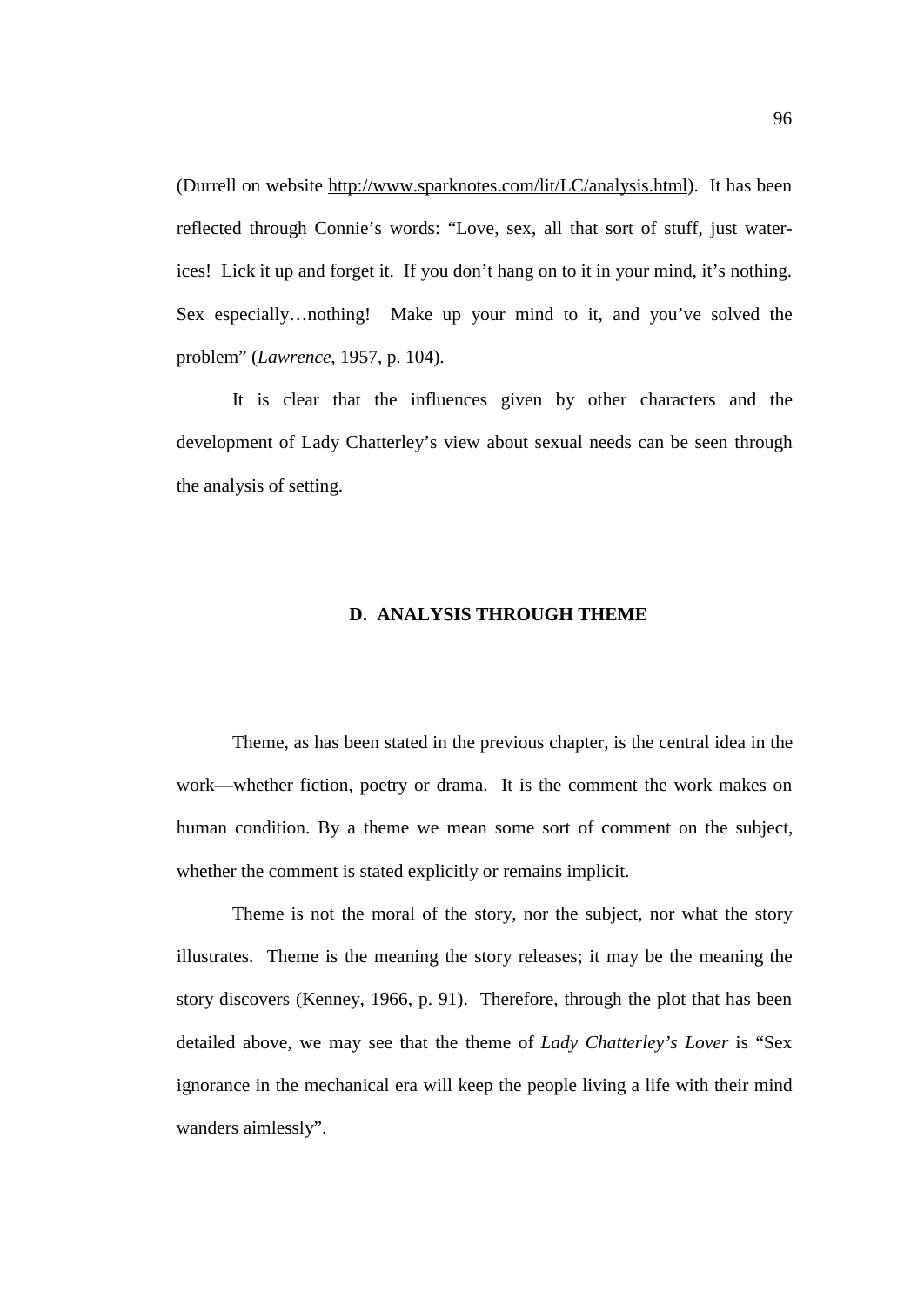Through the theme stated above the readers come to an understanding about the contradiction in the body of the novel. It is in accordance with Durrell's opinion: In the postwar world of *Lady Chatterley's Lover*, tradition has been discarded, men have been emasculated and dehumanised by industry and greed, and women have forgotten sensuality (Durrell on website <http://www.sparknotes.com/lit/LC/analysis.html>).

The analysis through plot, characters, and setting in the previous sub chapter suggest that the ultimate goal of the novel's protagonists, Mellors and Connie, is a quite conventional marriage, and a sex life in which it is clear that Mellors is the aggressor and the dominant partner, then Connie plays the receptive part. The subject in this novel are doctrines about the mechanical era with its industry that create dehumanisation, greed and sex ignorance which have been convinced by Mellors and Connie.

Connie's sexual experience with Clifford as her husband, is based on intellectual life that causes her to ignore the importance of sex. In their marriage, the intimacy was deeper, more personal than that. And sex was merely an accident. It was not really necessary.

Her affair with Michaelis, brings her to unpleasant sexual experience that results in her being frigid. Michaelis causes Connie to feel that her sexual urge towards all men has been destroyed. Connie regards sex as the solution to avoid a danger in living an intellectual life. The sexual satisfaction that they get belongs to sexual excitement. Sex becomes their way to keep connected without love, because both of them, do not understand each other: "Connie never really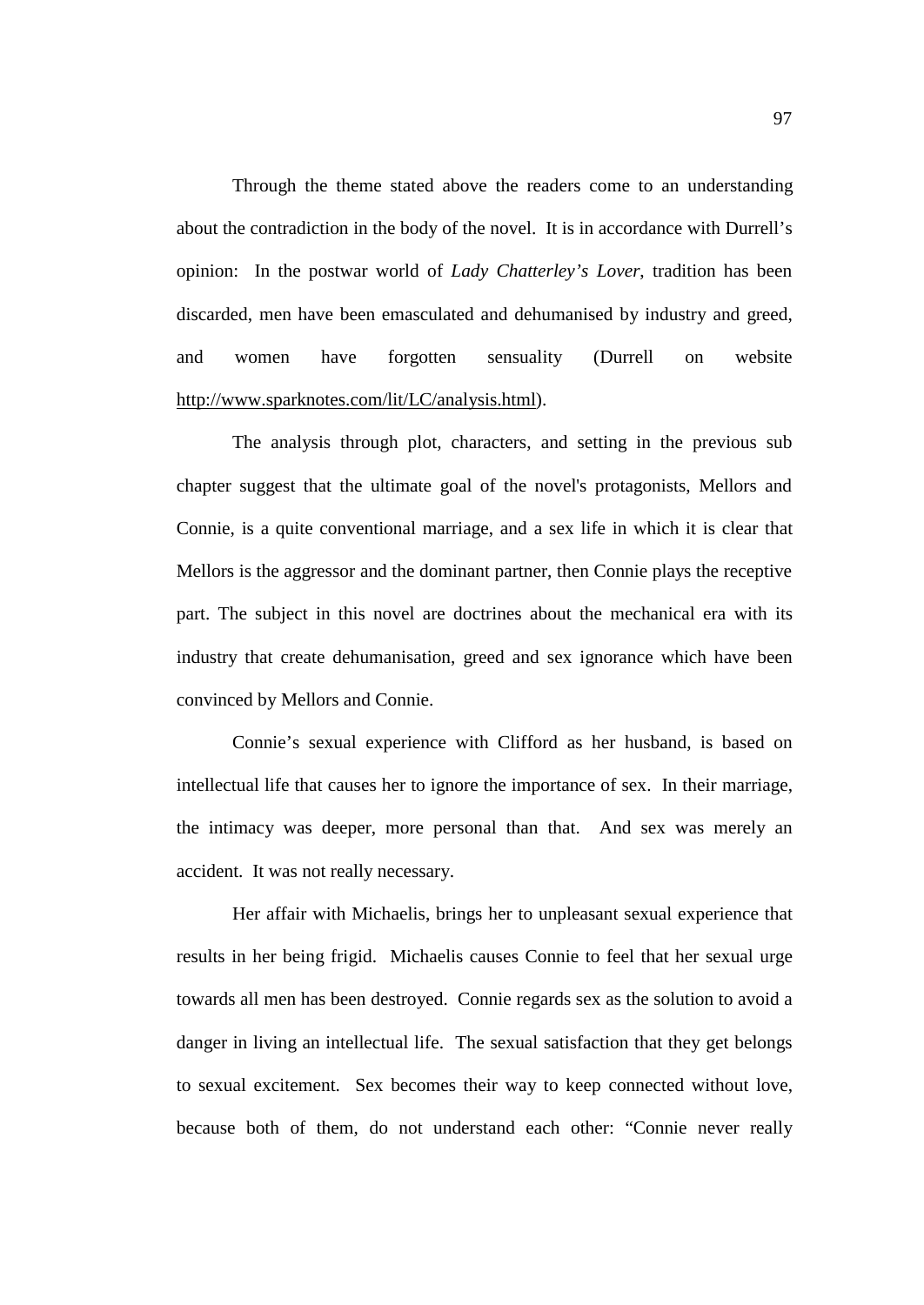understood him, but in her way, she loved him. And all the time she felt the reflection of his hopelessness in her. She couldn't quite love in hopelessness. And he, being hopeless, couldn't ever quite love at all" (*Lawrence*, 1957, p. 66).

Her sexual experience makes her body fade. At twenty-seven years old, isolated so long from physical passion, Connie has lost the bloom of youth. Her body is slackening and withering. Connie's misery seems all the harsher. According to Ruch, satisfactory sexual adjustment, however, is important to mental health and effective living (Ruch, 1963, p. 156).

Connie's sexual experience with Mellors brings her to orgasm simultaneously. The impact on her is profound. She adores him with all of her physical being. It causes her to realize the importance of sex as a need. Connie's view about sexual needs develops, she regards sex as a need. Psychologically, good sex makes love last, but more important,it is love that gives good sex its significance (Solomon, 1988, p. 180).

Connie can improve her life of the vitality of the sensual with Mellors and causes her to be a mature woman. The vitality of the sensual is not just for sex but sex in love. This is what Connie's looking for in her sexual experience, because sex is a need and sexual activity is not just physical. It has symbolic consequences. The reason why sex is so satisfying in love is not because the sex itself is necessarily any better but because its symbolic consequences are so welcome.

Mellors causes her to be more mature as a woman. The maturity develops along with the experiences in overcoming or facing many obstacles of life because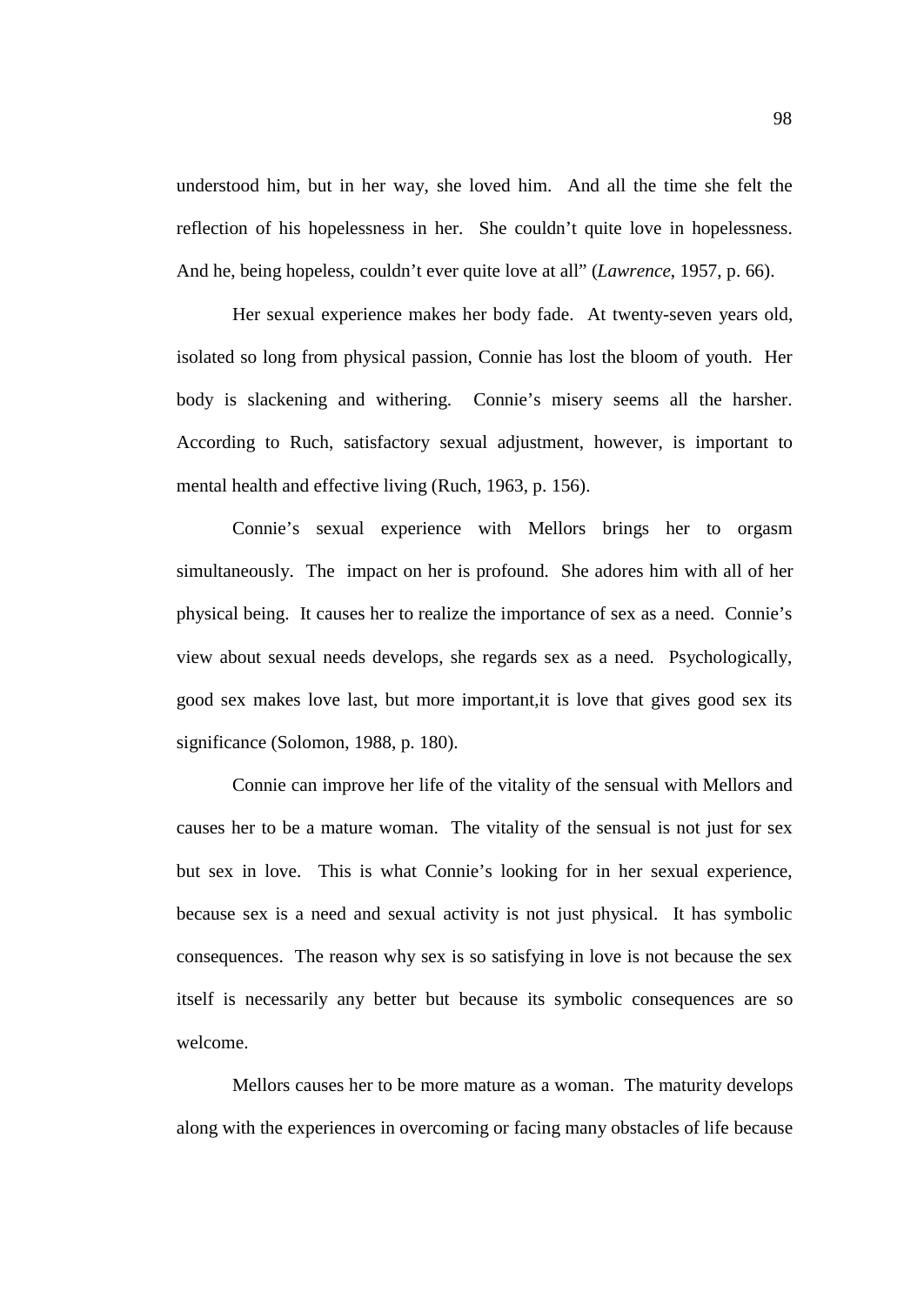from those experiences women might take valuable lessons that could enrich one's mental capability (Kartini Kartono, 1977, p. 170). Connie's affair with Mellors brings many obstacles in her life and she decides to strive against it. She becomes a tough and resolute woman with Mellors beside her.

Mellors makes her a complete woman with her mind, her body and the child that will be born. The sex that Mellors has with her causes her to love him and fight to live together with him and to get divorce from Clifford. The tie between love and sex is powerful and undeniable (Solomon, 1988, p. 115). Their love grows from the sexual intercourse that raises their desire again and makes them want to fight to live together. There may be little room for optimism, but Connie convinces Mellors that there is room for hope.

It is true that sex can no longer be ignored as a crucial element for Connie. Her sexual experience causes her to ignore sex as a need and because of her judgement about sex, her mind wanders aimlessly. Her sexual experience with Mellors brings her into fulfillment of her needs of sex. Therefore she decides to begin a new life with Mellors to get happiness through the realization of the vitality of the sensual life. The development of her view about sex occurs along with the improvement of her maturity. And it is true that through the theme of "Sex ignorance in the mechanical era will keep the people living a life with their mind wanders aimlessly" the plot, characters, and settings are shaped.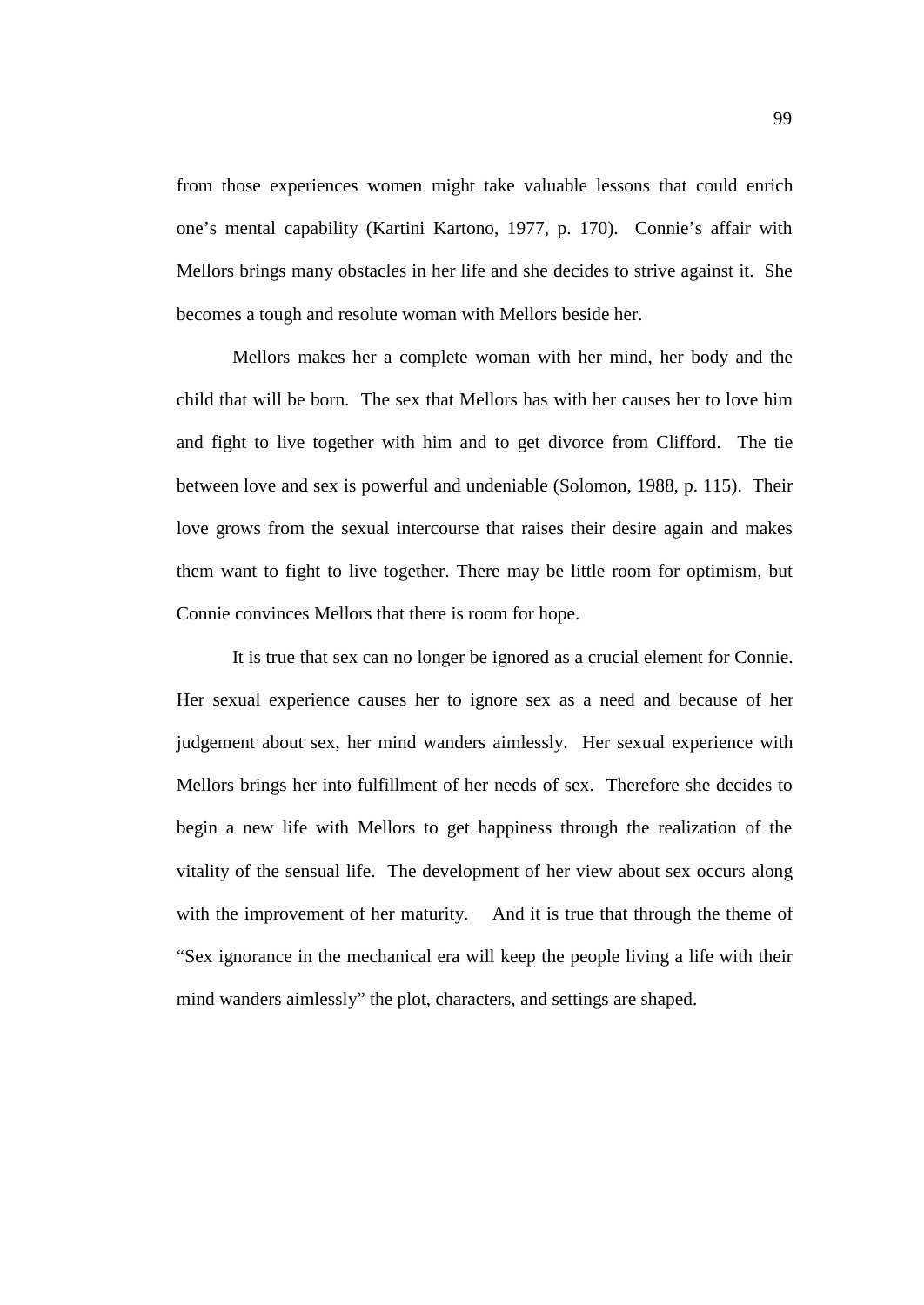#### **CHAPTER IV**

# **CONCLUSION AND RECOMMENDATION**

## **A. CONCLUSION**

This chapter aims to answer the problem statement based on the detail analysis which has been provided in the previous chapter. And the problem is: "What is the influence of Lady Chatterley's sexual experience on the development of her view about sexual needs?"

The analysis is to answer the problem statement above. Therefore, this chapter deals with the examining of the analysis through plot, characters, setting and theme to come to the answer of problem statement.

In the analysis through plot, it can be seen clearly the chronological events which are able to answer that problem. In the beginning of this novel, Constance Reid—or Connie, as she is usually called in this novel—married with Clifford Chatterley that causes her to become Lady Chatterley. Her sexual life in her youth and her marriage with Clifford is based on intellectual life. From Connie's sexual experience in her youth, her view about sexual needs develop, mostly in her marriage with Clifford. Then, Connie begins to realize the truth of her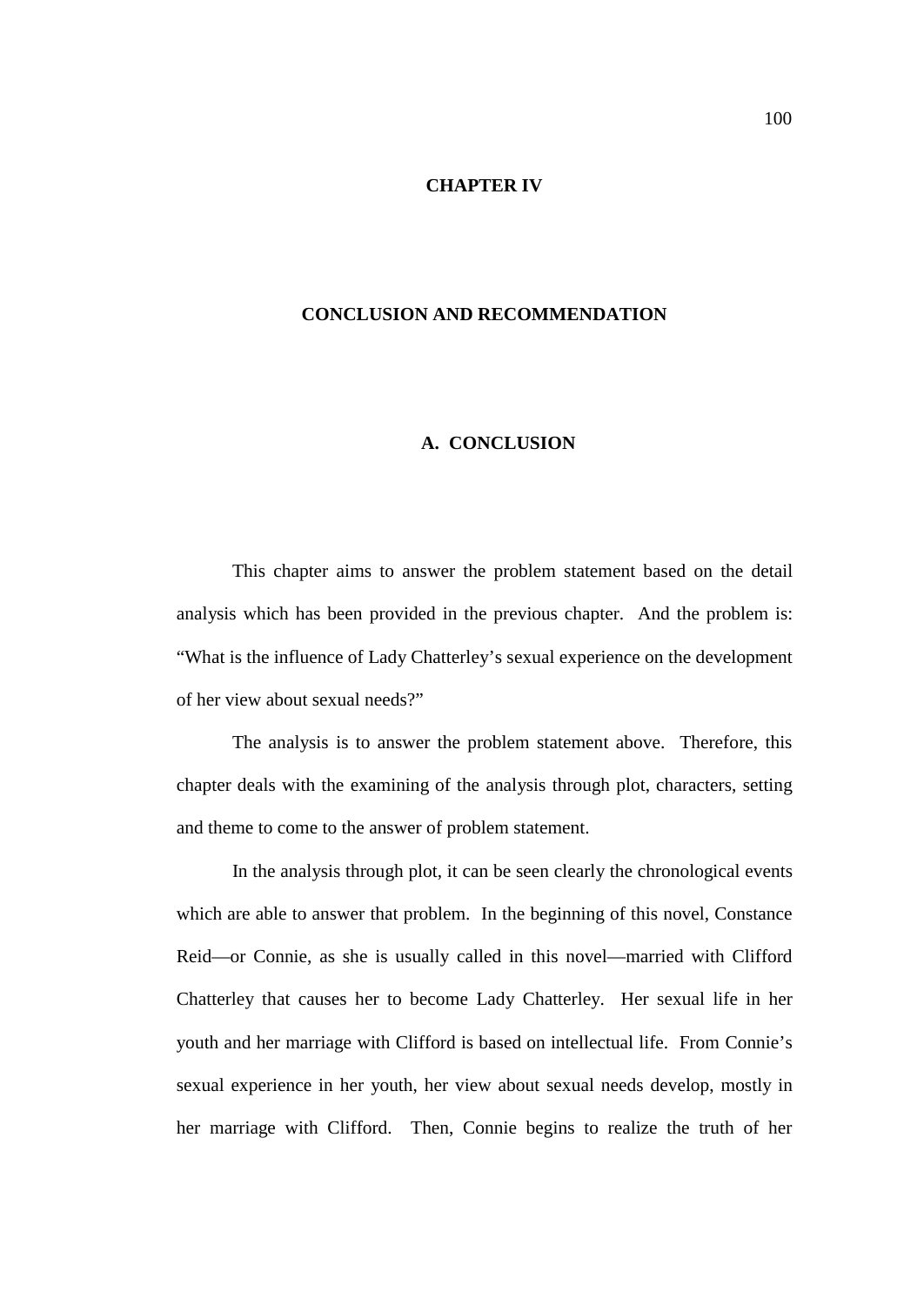father's warning, to see that her life is filled with empty words and not the vitality of the sensual and her bouts of restlessness coincide with the visit of a young playwright, Michaelis, to Wragby. She begins an affair with him, which is not fully satisfying. She also develops a deep distaste for Clifford. Connie's misery seems all the harsher. She goes more and more to the hut in the woods and meets Mellors. Connie's sexual experience with Mellors, who is a stranger to her, brings back "the female in her", that she believes becomes meaningless. Connie having sex with Mellors on the forest floor and has an orgasm simultaneously. It is here that Connie's sexual awakening begins. Mellors agrees to stay with her and even to love their unborn child. Connie decides to leave Wragby and goes with Hilda to Scotland. Mellors, meanwhile, works on a farm, making money and waiting out the six months divorce proceedings from his wife.

Connie can improve her life of the vitality of the sensual with Mellors and causes her to be a mature woman. It is true that her ignorance of the vitality of the sensual has brought her mad restlessness and made her fall to depression since sex can no longer be ignored as a crucial element for Connie. She gets sexual satisfaction with Mellors that makes their love grow from the sexual intercourse. It also raises their desire again and make them want to fight to live together. Therefore, the chronological events of the influence of her sexual experience on the development of Connie's view about sexual needs improve along with her maturity.

While from the analysis through characters, it can be seen that each supporting character in this novel has his or her own characteristic, as has been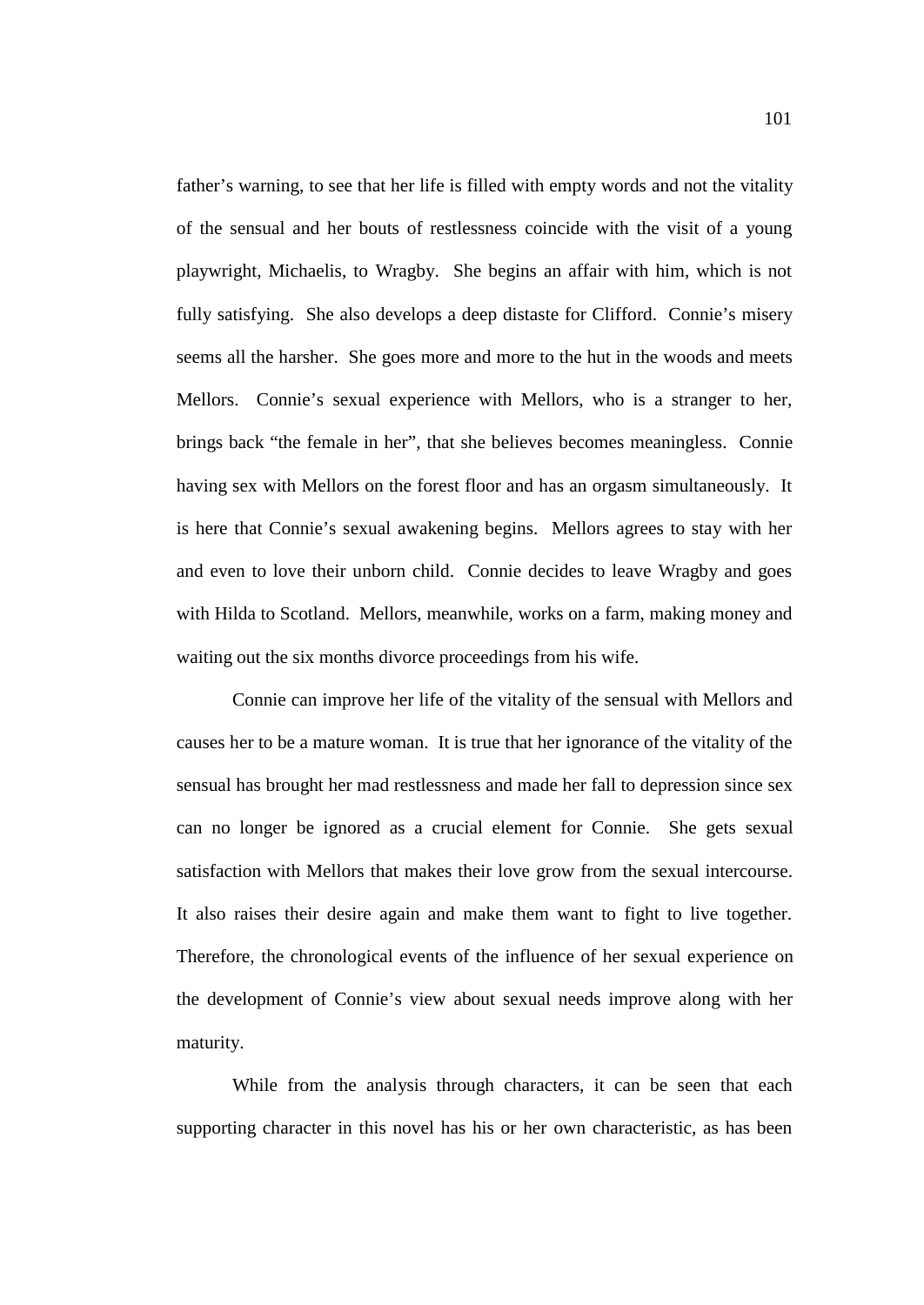discussed in the characters analysis in the previous chapter. The objective and rational man, Tommy Dukes; the wild man, with his artistic and sensual side, Sir Malcolm; the caring but stubborn woman, Hilda; the expert of male psychology with her obsession of upper class life, Mrs. Bolton; the hopeless with his aloofness and erect passivity, Michaelis; the cold man with his aristocratic manner, Clifford Chatterley; and the ideal and sensual man, Oliver Mellors.

Tommy Dukes's opinion and his beliefs about love, sex and women influence Connie for she does not believe in the vitality of the sensual life. And Sir Malcolm, her father, indirectly urging Connie to have an affair, and this supports her to have affair with Michaelis, then with Mellors. Her view about sexual needs develops into better understanding through his father's warning and also his figure as an ideal man and an ideal father for her. With his touch in both artistic and sensual sides, Sir Malcolm influences his daughter to do all the good for her happiness, just like he does.

While Hilda's view about sex causes Connie to realize about her sexual activity with Mellors that becomes different for her because of the either real tenderness or real sensuality between them, that cannot be accepted by Hilda. It makes Connie's view about sex--especially sexual satisfaction--develops, from sexual excitement and sexual desire to sex in love as the realization of the vitality of sensual. Clifford's caretaker, Mrs. Bolton, that calls herself as an expert of male psychology, influences Connie to become more mature to solve her mad restlessness, support her to get divorced and feel certain with her loves for Mellors.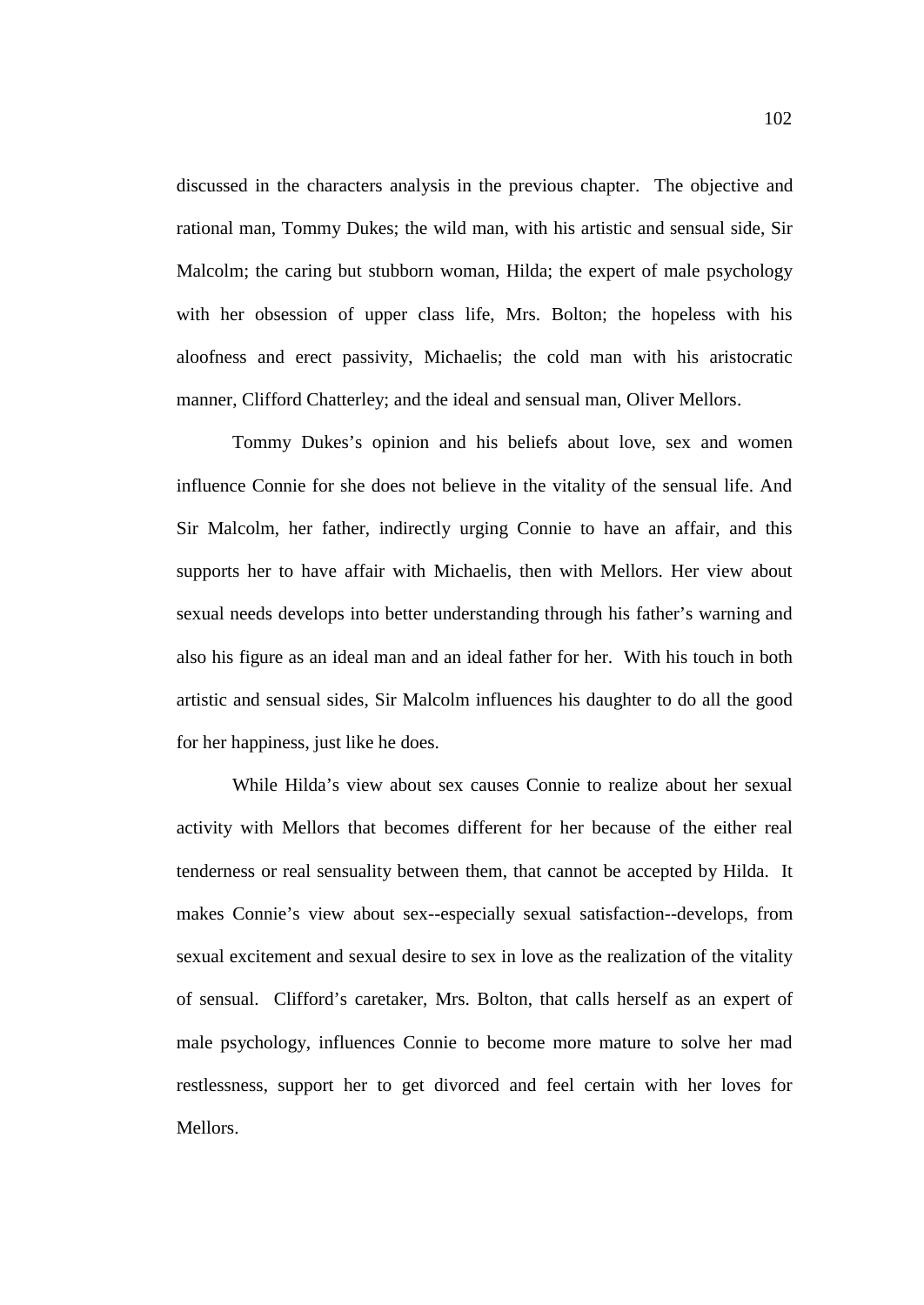Michaelis is the first man who has affair with Connie. Michaelis's biggest influence on Connie is: he causes Connie to feel that her sexual urge towards all men has been destroyed. Then, Clifford, her husband, tries to influence Connie with his opinion about disintegrated life. Clifford does not think that sex is one of the important things in marriage. He regards sex as organic processes, which persisted in its own clumsiness, but was not really necessary. Clifford's concept about sex, marriage and love causes Connie to develop a deep distaste to him. Clifford's influences over her is finished, when she meets Mellors and gets sexual satisfaction, as the realization of the vitality of the sensual. This experiences causes her to want to get divorced from Clifford.

Mellors's influences on Connie happen when she comes to the wood because of her depression. Mellors brings Connie to orgasm simultaneously with his orgasm, and the result is the deepest of human connections. The sex between them develops because Mellors can make her open herself during their sexual intercourse. Mellors causes her to be more mature as a woman.

Through the influences of each character depicted in the story, it can be seen that Michaelis, Clifford Chatterley and Oliver Mellors give the biggest influence on Connie's view about sexual needs along with her maturity.

And talking about the development of Connie's view about sexual needs that has been analysed in the previous chapter of 'analysis through characters', we can clearly see that she has experienced a complex psychological phenomenon inside her as a result of other characters' influences. Connie is entranced by the intellectual life and devoid the vitality of the sensual life. She is involved into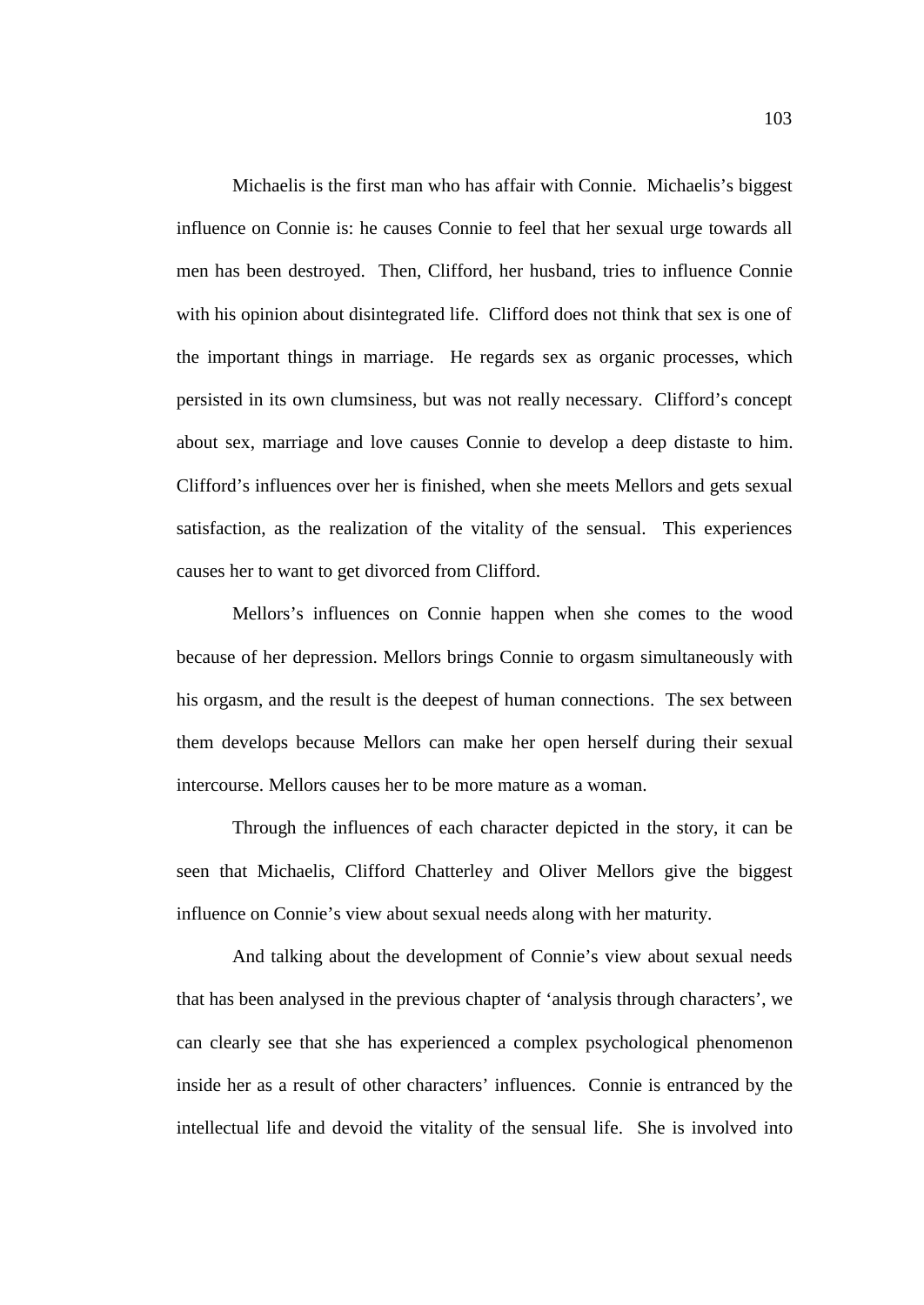complex conflict soon after she realizes her father's warning that there is a danger in living an intellectual life devoid of sensuality. Connie becomes restless and falls into depression. Psychologically, the sexual drive is second only to the hunger drive in its implications for social living. The conflict between the sexual drive and cultural restriction on its expression makes sex one of the powerful forces influencing human behaviour (Ruch, 1963, p. 156). The vitality of the sensual is connected with the fulfilment of the sexual drive. Connie begins to realize about it, that is why she becomes restless, and she should strive against the conflict to express her vitality of the sensual.

Her sexual experience with Michaelis that becomes unpleasant sexual experience causes her to feel that her sexual urge towards men has been destroyed. This results in her being frigid. The joy of sex that they get from their sexual activity belongs to sexual excitement. Her marriage life with Clifford that lacks from sexual activity and his emotional vacuum make her think that she will become uncomfortably bound into a life-long marriage. It also causes her become restless. Having sex becomes her solution to avoid a danger in living an intellectual live. In consequence, she is not ready to strive for the life of the vitality of the sensual, and it brings about her to mad restlessness. Then, Dukes's statement that physical love and intellectual connection seems never go hand in hand, and that men and women have lost their mystery, their attraction, and their "glamour" to each other, causes Connie to fall deeper into depression.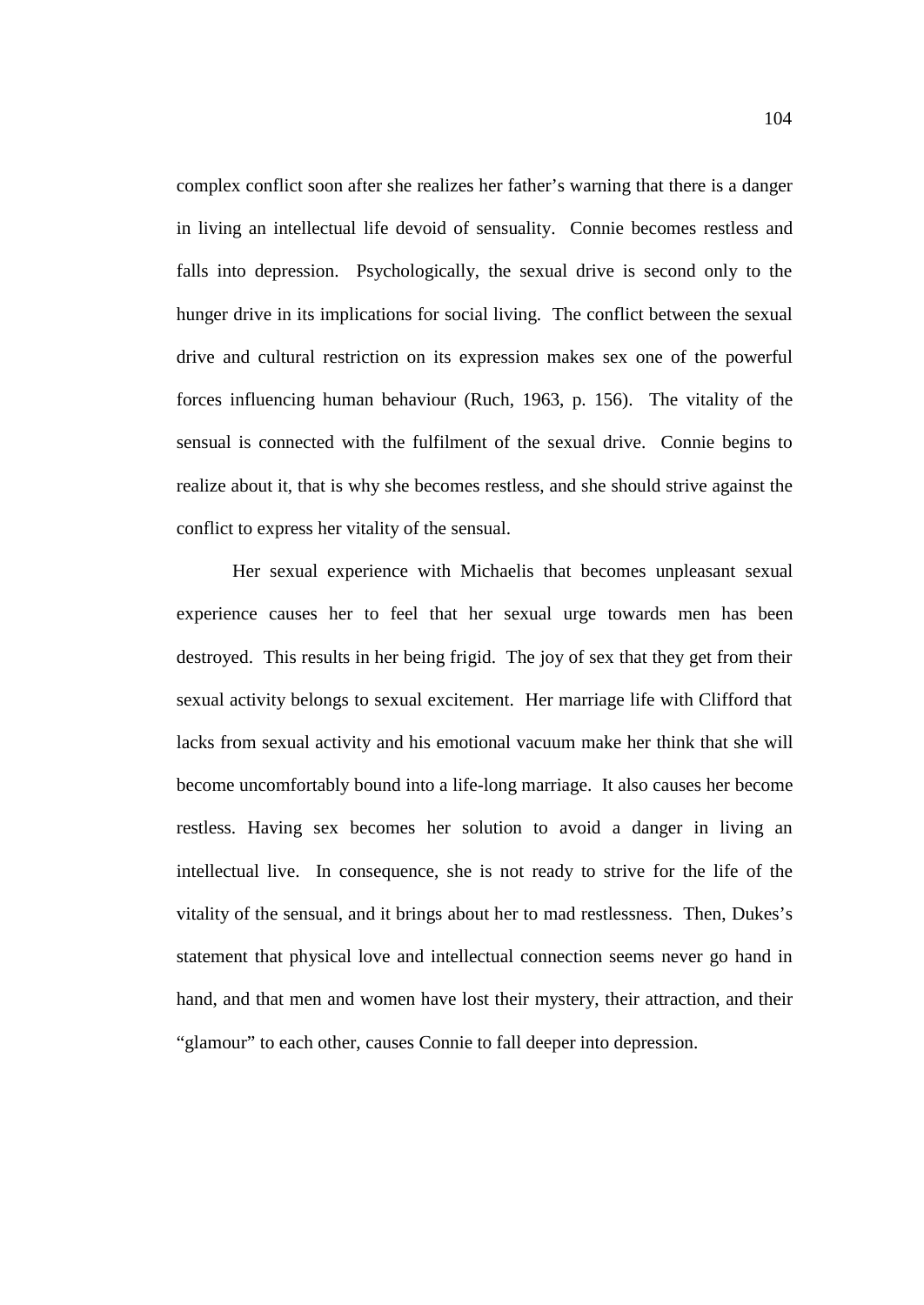Her sexual experience with Michaelis, Clifford's believes about marriage and Dukes' opinion about love, sex and the relationship between man and woman are conflicting inside her. Her body is slackening and withering.

Mellors presence in Connie's life makes her become a complete woman with her mind, her body and the unborn child. The vitality of the sensual is not just for sex but sex in love as the way to get sex fulfilment and its satisfaction. This is what Connie's looking for in her sexual experience. Because sex is a need and sexual activity is not just physical but it has symbolic consequences. The reason why sex is so satisfying in love is not because the sex itself is necessarily any better but because its symbolic consequences are so welcome. Good sex makes love last, but more important, it is love that gives good sex its significance (Solomon, 1988, p. 180).

In the analysis through setting, it can be seen that the most settings take place in country areas, such as the wood, which becomes Connie's refuge and where she gets orgasms simultaneously, and the hut, that becomes their permanent place for making love. And the most important setting is Wragby Hall since it is closely related to Connie's psychological side. This estate is the place where she begins her new life as a wife that, unluckily, lack from sexual activity and Clifford's emotional vacuum makes her think that she will become uncomfortably bound into a life-long marriage. It is also a place where she begins her first affair with Michaelis that causes her to fall deeper into depression and destroys her sexual urge towards man. Finally, this Hall becomes the place where she has courage to give confession that Mellors, the gamekeeper, is the man whom she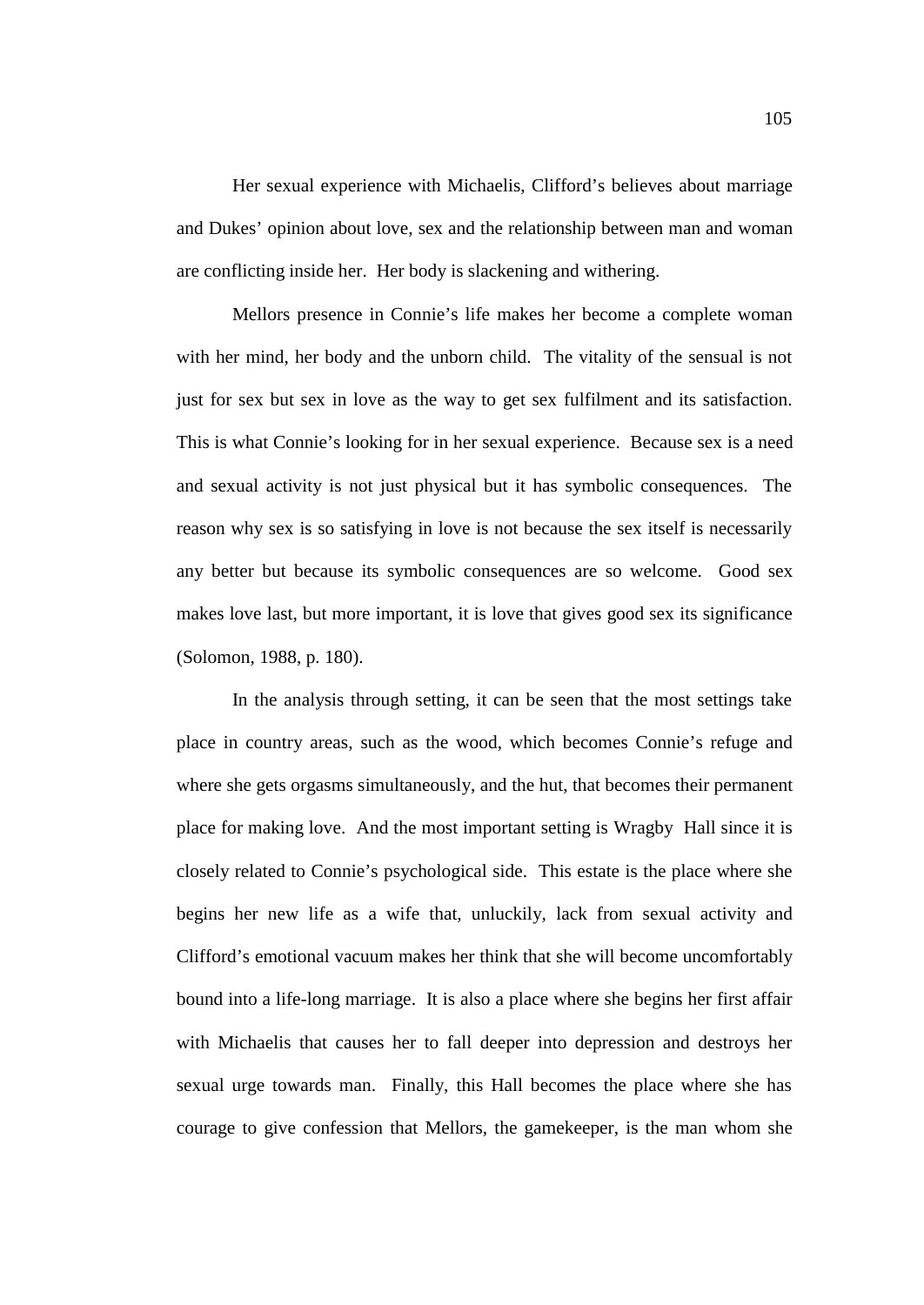really loves. Then, she decides to leave Wragby and asks Clifford to divorce her. The setting of Wragby Hall contributes much to Connie's development of her view about sexual needs.

At last, from the analysis through theme, it is clear that through the theme "Sex ignorance in the mechanical era will keep the people living a live with their mind wanders aimlessly", the answer of the problem can be shaped since sex can no longer be ignored as a crucial element for Connie. Therefore she decides to begin a new life with Mellors. Connie can improve her life of the vitality of the sensual through the fulfilment of her sexual needs with Mellors and it causes her be a mature as woman.

To underline the answer to the problem, it can be shortly concluded as follows: the influence of Lady Chatterley's sexual experience on the development of her view about sexual needs is, that the sexual experience causes her to regard sex, firstly, as the solution to avoid a danger in living an intellectual life—her sexual experience with Clifford and Michaelis—then develops into a need—her sexual experience with Mellors—because sexual activity is not just physical but it has symbolic consequences, and along with the development of her view about sexual needs, her maturity also improves. Through her struggle, she knows what she should do to get happiness and she believes that she can bring it into reality with Mellors beside her and the supports from her father and her sister.